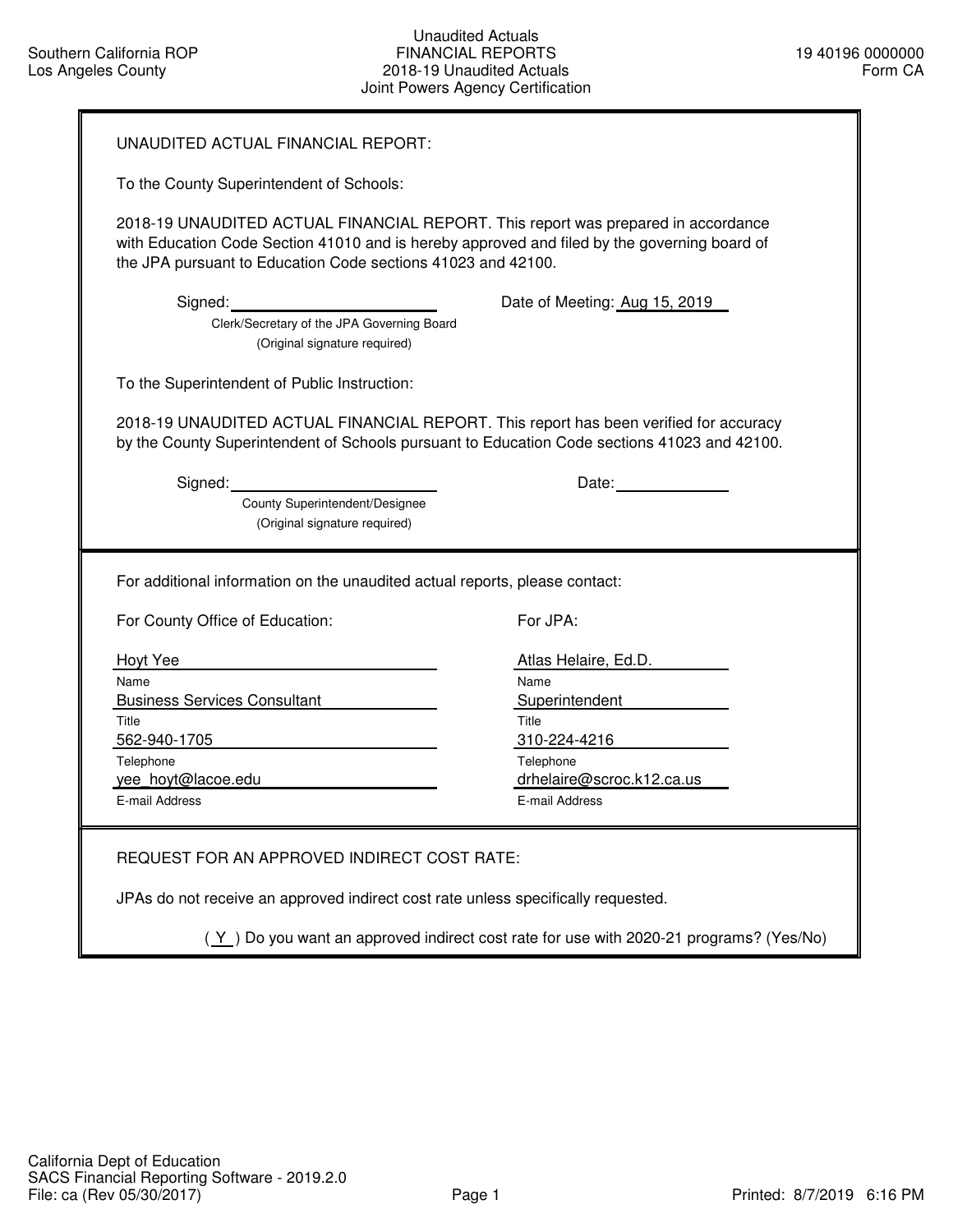Southern California ROP Los Angeles County

# Unaudited Actuals FINANCIAL REPORTS 2018-19 Unaudited Actuals Summary of Unaudited Actual Data Submission

Following is a summary of the critical data elements contained in your unaudited actual data. Since these data may have fiscal implications for your agency, please verify their accuracy before filing your unaudited actual financial reports.

| Form       | <b>Description</b>                                                                                       | Value  |
|------------|----------------------------------------------------------------------------------------------------------|--------|
| <b>ICR</b> | <b>Preliminary Proposed Indirect Cost Rate</b>                                                           | 27.30% |
|            | Fixed-with-carry-forward indirect cost rate for use in 2020-21, subject to CDE approval (applicable only |        |
|            | if an approved indirect cost rate has been requested).                                                   |        |
|            |                                                                                                          |        |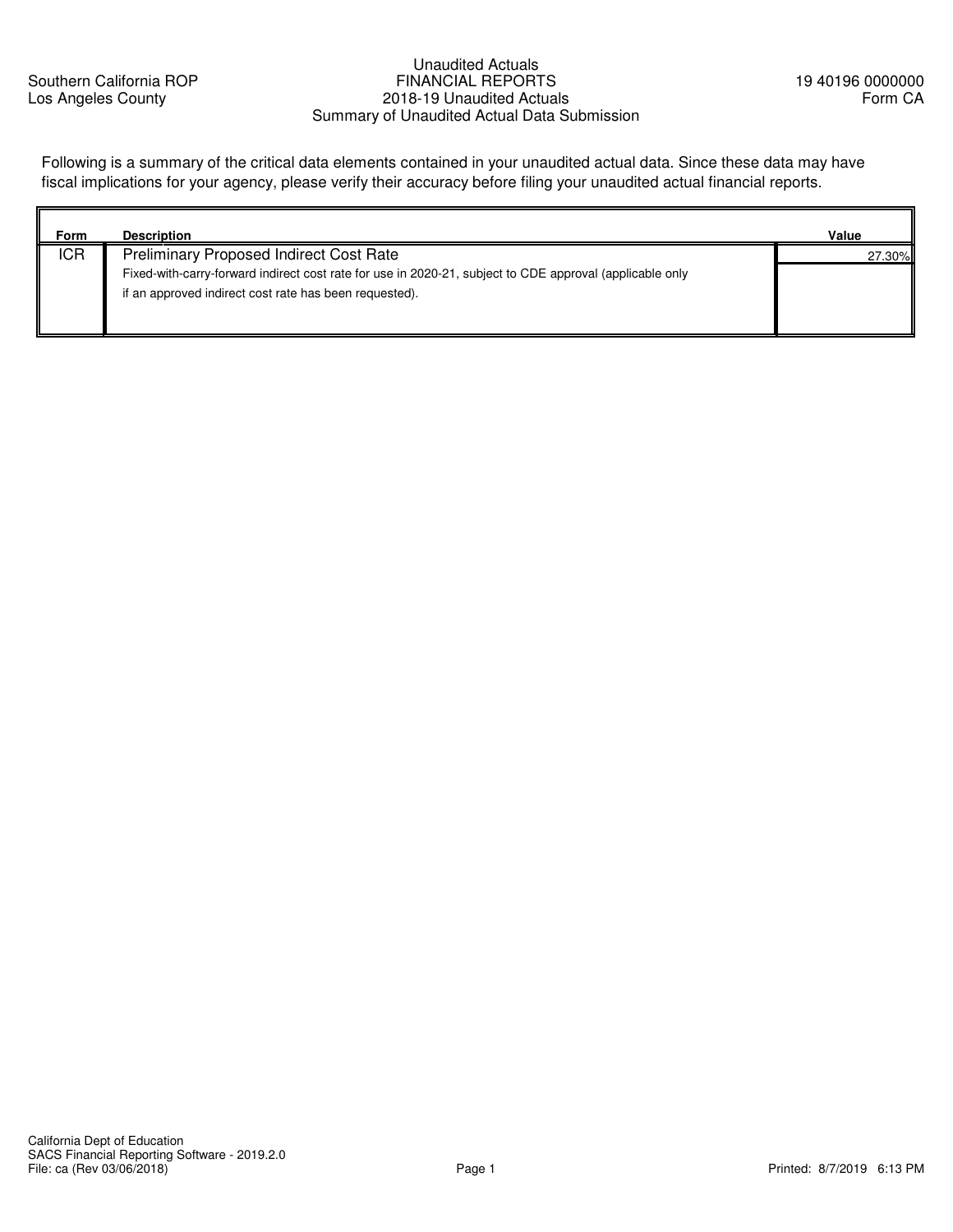# G = General Ledger Data; S = Supplemental Data

|              |                                                               | <b>Data Supplied For:</b>                     |                          |
|--------------|---------------------------------------------------------------|-----------------------------------------------|--------------------------|
| <b>Form</b>  | <b>Description</b>                                            | 2018-19<br><b>Unaudited</b><br><b>Actuals</b> | 2019-20<br><b>Budget</b> |
| 01           | General Fund/County School Service Fund                       | GS                                            | GS                       |
| 10           | Special Education Pass-Through Fund                           |                                               |                          |
| 11           | <b>Adult Education Fund</b>                                   | G                                             | G                        |
| 12           | <b>Child Development Fund</b>                                 |                                               |                          |
| 13           | Cafeteria Special Revenue Fund                                |                                               |                          |
| 14           | Deferred Maintenance Fund                                     | G                                             | G                        |
| 15           | <b>Pupil Transportation Equipment Fund</b>                    |                                               |                          |
| 17           | Special Reserve Fund for Other Than Capital Outlay Projects   |                                               |                          |
| 18           | <b>School Bus Emissions Reduction Fund</b>                    |                                               |                          |
| 20           | Special Reserve Fund for Postemployment Benefits              | G                                             | G                        |
| 21           | <b>Building Fund</b>                                          |                                               |                          |
| 35           | <b>County School Facilities Fund</b>                          |                                               |                          |
| 40           | Special Reserve Fund for Capital Outlay Projects              | G                                             | G                        |
| 61           | Cafeteria Enterprise Fund                                     |                                               |                          |
| 67           | Self-Insurance Fund                                           |                                               |                          |
| 71           | <b>Retiree Benefit Fund</b>                                   |                                               |                          |
| 95           | <b>Student Body Fund</b>                                      |                                               |                          |
| 95A          | Changes in Assets and Liabilities (Student Body)              |                                               |                          |
| <b>ASSET</b> | <b>Schedule of Capital Assets</b>                             | S                                             |                          |
| CA           | <b>Unaudited Actuals Certification</b>                        | S                                             |                          |
| CAT          | Schedule for Categoricals                                     |                                               |                          |
| <b>CHG</b>   | Change Order Form                                             |                                               |                          |
| <b>DEBT</b>  | Schedule of Long-Term Liabilities                             | S                                             |                          |
| <b>ICR</b>   | <b>Indirect Cost Rate Worksheet</b>                           | GS                                            |                          |
| <b>PCRAF</b> | Program Cost Report Schedule of Allocation Factors            | GS                                            |                          |
| PCR          | Program Cost Report                                           | GS                                            |                          |
| <b>SEA</b>   | <b>Special Education Revenue Allocations</b>                  |                                               |                          |
| <b>SEAS</b>  | Special Education Revenue Allocations Setup (SELPA Selection) |                                               |                          |
| <b>SIAA</b>  | Summary of Interfund Activities - Actuals                     |                                               |                          |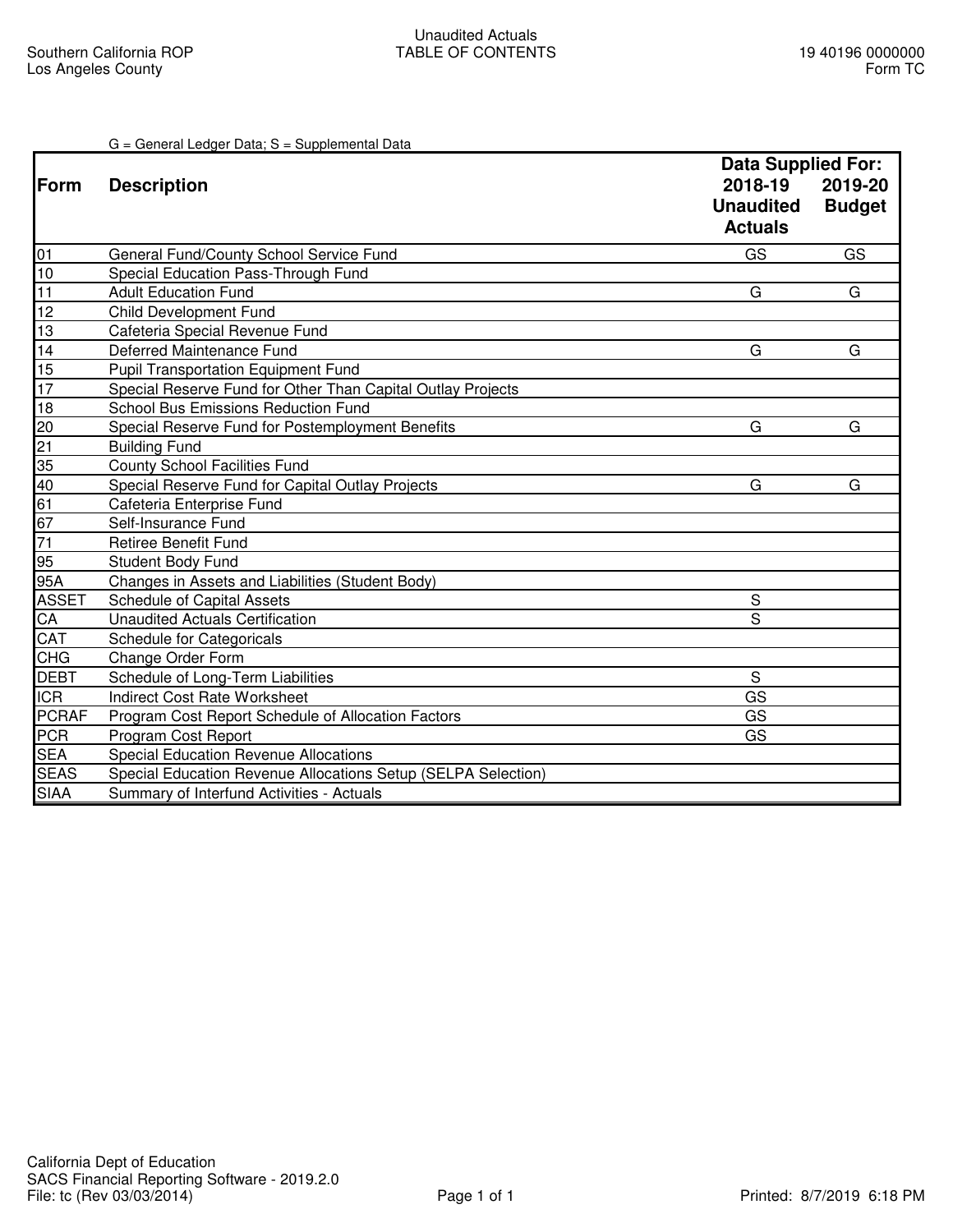$\mathbf{r}$ 

| <b>Unaudited Actuals</b><br><b>Resource Codes</b><br><b>Object Codes</b><br><b>Budget</b><br><b>Difference</b><br>1) LCFF Sources<br>0.00<br>0.00<br>0.0%<br>8010-8099<br>2) Federal Revenue<br>27,281.24<br>19,125.00<br>$-29.9%$<br>8100-8299<br>3) Other State Revenue<br>8300-8599<br>3,950,000.00<br>2,000,000.00<br>$-49.4%$<br>4) Other Local Revenue<br>8600-8799<br>3,276,992.59<br>2,707,151.00<br>$-17.4%$<br>5) TOTAL, REVENUES<br>$-34.8%$<br>7,254,273.83<br>4,726,276.00<br>1) Certificated Salaries<br>1000-1999<br>1,979,594.82<br>1,977,613.00<br>$-0.1%$<br>2) Classified Salaries<br>2000-2999<br>1,359,470.95<br>1,279,408.00<br>$-5.9%$<br>3) Employee Benefits<br>600,684.34<br>0.9%<br>3000-3999<br>606,180.00<br>4) Books and Supplies<br>4000-4999<br>182,442.28<br>326,626.00<br>79.0%<br>5) Services and Other Operating Expenditures<br>1,079,653.42<br>$-7.3%$<br>5000-5999<br>1,000,907.00<br>6) Capital Outlay<br>6000-6999<br>8,755.62<br>15,337.00<br>75.2%<br>7) Other Outgo (excluding Transfers of Indirect<br>7100-7299,<br>0.00<br>Costs)<br>7400-7499<br>0.00<br>0.0%<br>8) Other Outgo - Transfers of Indirect Costs<br>0.00<br>7300-7399<br>0.00<br>0.0%<br>9) TOTAL, EXPENDITURES<br>5,210,601.43<br>5,206,071.00<br>$-0.1%$<br>OVER EXPENDITURES BEFORE OTHER<br>(479, 795.00)<br>$-123.5%$<br>FINANCING SOURCES AND USES (A5 - B9)<br>2,043,672.40<br>1) Interfund Transfers<br>0.00<br>0.0%<br>8900-8929<br>0.00<br>a) Transfers In<br>0.00<br>0.0%<br>b) Transfers Out<br>7600-7629<br>0.00<br>2) Other Sources/Uses<br>a) Sources<br>8930-8979<br>0.00<br>0.00<br>0.0%<br>0.00<br>0.0%<br>b) Uses<br>7630-7699<br>0.00<br>0.00<br>3) Contributions<br>8980-8999<br>0.00<br>0.0% |                                        |  |         |         |         |
|---------------------------------------------------------------------------------------------------------------------------------------------------------------------------------------------------------------------------------------------------------------------------------------------------------------------------------------------------------------------------------------------------------------------------------------------------------------------------------------------------------------------------------------------------------------------------------------------------------------------------------------------------------------------------------------------------------------------------------------------------------------------------------------------------------------------------------------------------------------------------------------------------------------------------------------------------------------------------------------------------------------------------------------------------------------------------------------------------------------------------------------------------------------------------------------------------------------------------------------------------------------------------------------------------------------------------------------------------------------------------------------------------------------------------------------------------------------------------------------------------------------------------------------------------------------------------------------------------------------------------------------------------------------------------------------------------------------------------------|----------------------------------------|--|---------|---------|---------|
|                                                                                                                                                                                                                                                                                                                                                                                                                                                                                                                                                                                                                                                                                                                                                                                                                                                                                                                                                                                                                                                                                                                                                                                                                                                                                                                                                                                                                                                                                                                                                                                                                                                                                                                                 | <b>Description</b>                     |  | 2018-19 | 2019-20 | Percent |
|                                                                                                                                                                                                                                                                                                                                                                                                                                                                                                                                                                                                                                                                                                                                                                                                                                                                                                                                                                                                                                                                                                                                                                                                                                                                                                                                                                                                                                                                                                                                                                                                                                                                                                                                 | <b>A. REVENUES</b>                     |  |         |         |         |
|                                                                                                                                                                                                                                                                                                                                                                                                                                                                                                                                                                                                                                                                                                                                                                                                                                                                                                                                                                                                                                                                                                                                                                                                                                                                                                                                                                                                                                                                                                                                                                                                                                                                                                                                 |                                        |  |         |         |         |
|                                                                                                                                                                                                                                                                                                                                                                                                                                                                                                                                                                                                                                                                                                                                                                                                                                                                                                                                                                                                                                                                                                                                                                                                                                                                                                                                                                                                                                                                                                                                                                                                                                                                                                                                 |                                        |  |         |         |         |
|                                                                                                                                                                                                                                                                                                                                                                                                                                                                                                                                                                                                                                                                                                                                                                                                                                                                                                                                                                                                                                                                                                                                                                                                                                                                                                                                                                                                                                                                                                                                                                                                                                                                                                                                 |                                        |  |         |         |         |
|                                                                                                                                                                                                                                                                                                                                                                                                                                                                                                                                                                                                                                                                                                                                                                                                                                                                                                                                                                                                                                                                                                                                                                                                                                                                                                                                                                                                                                                                                                                                                                                                                                                                                                                                 |                                        |  |         |         |         |
|                                                                                                                                                                                                                                                                                                                                                                                                                                                                                                                                                                                                                                                                                                                                                                                                                                                                                                                                                                                                                                                                                                                                                                                                                                                                                                                                                                                                                                                                                                                                                                                                                                                                                                                                 |                                        |  |         |         |         |
|                                                                                                                                                                                                                                                                                                                                                                                                                                                                                                                                                                                                                                                                                                                                                                                                                                                                                                                                                                                                                                                                                                                                                                                                                                                                                                                                                                                                                                                                                                                                                                                                                                                                                                                                 |                                        |  |         |         |         |
|                                                                                                                                                                                                                                                                                                                                                                                                                                                                                                                                                                                                                                                                                                                                                                                                                                                                                                                                                                                                                                                                                                                                                                                                                                                                                                                                                                                                                                                                                                                                                                                                                                                                                                                                 | <b>B. EXPENDITURES</b>                 |  |         |         |         |
|                                                                                                                                                                                                                                                                                                                                                                                                                                                                                                                                                                                                                                                                                                                                                                                                                                                                                                                                                                                                                                                                                                                                                                                                                                                                                                                                                                                                                                                                                                                                                                                                                                                                                                                                 |                                        |  |         |         |         |
|                                                                                                                                                                                                                                                                                                                                                                                                                                                                                                                                                                                                                                                                                                                                                                                                                                                                                                                                                                                                                                                                                                                                                                                                                                                                                                                                                                                                                                                                                                                                                                                                                                                                                                                                 |                                        |  |         |         |         |
|                                                                                                                                                                                                                                                                                                                                                                                                                                                                                                                                                                                                                                                                                                                                                                                                                                                                                                                                                                                                                                                                                                                                                                                                                                                                                                                                                                                                                                                                                                                                                                                                                                                                                                                                 |                                        |  |         |         |         |
|                                                                                                                                                                                                                                                                                                                                                                                                                                                                                                                                                                                                                                                                                                                                                                                                                                                                                                                                                                                                                                                                                                                                                                                                                                                                                                                                                                                                                                                                                                                                                                                                                                                                                                                                 |                                        |  |         |         |         |
|                                                                                                                                                                                                                                                                                                                                                                                                                                                                                                                                                                                                                                                                                                                                                                                                                                                                                                                                                                                                                                                                                                                                                                                                                                                                                                                                                                                                                                                                                                                                                                                                                                                                                                                                 |                                        |  |         |         |         |
|                                                                                                                                                                                                                                                                                                                                                                                                                                                                                                                                                                                                                                                                                                                                                                                                                                                                                                                                                                                                                                                                                                                                                                                                                                                                                                                                                                                                                                                                                                                                                                                                                                                                                                                                 |                                        |  |         |         |         |
|                                                                                                                                                                                                                                                                                                                                                                                                                                                                                                                                                                                                                                                                                                                                                                                                                                                                                                                                                                                                                                                                                                                                                                                                                                                                                                                                                                                                                                                                                                                                                                                                                                                                                                                                 |                                        |  |         |         |         |
|                                                                                                                                                                                                                                                                                                                                                                                                                                                                                                                                                                                                                                                                                                                                                                                                                                                                                                                                                                                                                                                                                                                                                                                                                                                                                                                                                                                                                                                                                                                                                                                                                                                                                                                                 |                                        |  |         |         |         |
|                                                                                                                                                                                                                                                                                                                                                                                                                                                                                                                                                                                                                                                                                                                                                                                                                                                                                                                                                                                                                                                                                                                                                                                                                                                                                                                                                                                                                                                                                                                                                                                                                                                                                                                                 |                                        |  |         |         |         |
|                                                                                                                                                                                                                                                                                                                                                                                                                                                                                                                                                                                                                                                                                                                                                                                                                                                                                                                                                                                                                                                                                                                                                                                                                                                                                                                                                                                                                                                                                                                                                                                                                                                                                                                                 |                                        |  |         |         |         |
|                                                                                                                                                                                                                                                                                                                                                                                                                                                                                                                                                                                                                                                                                                                                                                                                                                                                                                                                                                                                                                                                                                                                                                                                                                                                                                                                                                                                                                                                                                                                                                                                                                                                                                                                 | C. EXCESS (DEFICIENCY) OF REVENUES     |  |         |         |         |
|                                                                                                                                                                                                                                                                                                                                                                                                                                                                                                                                                                                                                                                                                                                                                                                                                                                                                                                                                                                                                                                                                                                                                                                                                                                                                                                                                                                                                                                                                                                                                                                                                                                                                                                                 |                                        |  |         |         |         |
|                                                                                                                                                                                                                                                                                                                                                                                                                                                                                                                                                                                                                                                                                                                                                                                                                                                                                                                                                                                                                                                                                                                                                                                                                                                                                                                                                                                                                                                                                                                                                                                                                                                                                                                                 | <b>D. OTHER FINANCING SOURCES/USES</b> |  |         |         |         |
|                                                                                                                                                                                                                                                                                                                                                                                                                                                                                                                                                                                                                                                                                                                                                                                                                                                                                                                                                                                                                                                                                                                                                                                                                                                                                                                                                                                                                                                                                                                                                                                                                                                                                                                                 |                                        |  |         |         |         |
|                                                                                                                                                                                                                                                                                                                                                                                                                                                                                                                                                                                                                                                                                                                                                                                                                                                                                                                                                                                                                                                                                                                                                                                                                                                                                                                                                                                                                                                                                                                                                                                                                                                                                                                                 |                                        |  |         |         |         |
|                                                                                                                                                                                                                                                                                                                                                                                                                                                                                                                                                                                                                                                                                                                                                                                                                                                                                                                                                                                                                                                                                                                                                                                                                                                                                                                                                                                                                                                                                                                                                                                                                                                                                                                                 |                                        |  |         |         |         |
|                                                                                                                                                                                                                                                                                                                                                                                                                                                                                                                                                                                                                                                                                                                                                                                                                                                                                                                                                                                                                                                                                                                                                                                                                                                                                                                                                                                                                                                                                                                                                                                                                                                                                                                                 |                                        |  |         |         |         |
|                                                                                                                                                                                                                                                                                                                                                                                                                                                                                                                                                                                                                                                                                                                                                                                                                                                                                                                                                                                                                                                                                                                                                                                                                                                                                                                                                                                                                                                                                                                                                                                                                                                                                                                                 |                                        |  |         |         |         |
|                                                                                                                                                                                                                                                                                                                                                                                                                                                                                                                                                                                                                                                                                                                                                                                                                                                                                                                                                                                                                                                                                                                                                                                                                                                                                                                                                                                                                                                                                                                                                                                                                                                                                                                                 |                                        |  |         |         |         |
|                                                                                                                                                                                                                                                                                                                                                                                                                                                                                                                                                                                                                                                                                                                                                                                                                                                                                                                                                                                                                                                                                                                                                                                                                                                                                                                                                                                                                                                                                                                                                                                                                                                                                                                                 | 4) TOTAL, OTHER FINANCING SOURCES/USES |  | 0.00    | 0.00    | 0.0%    |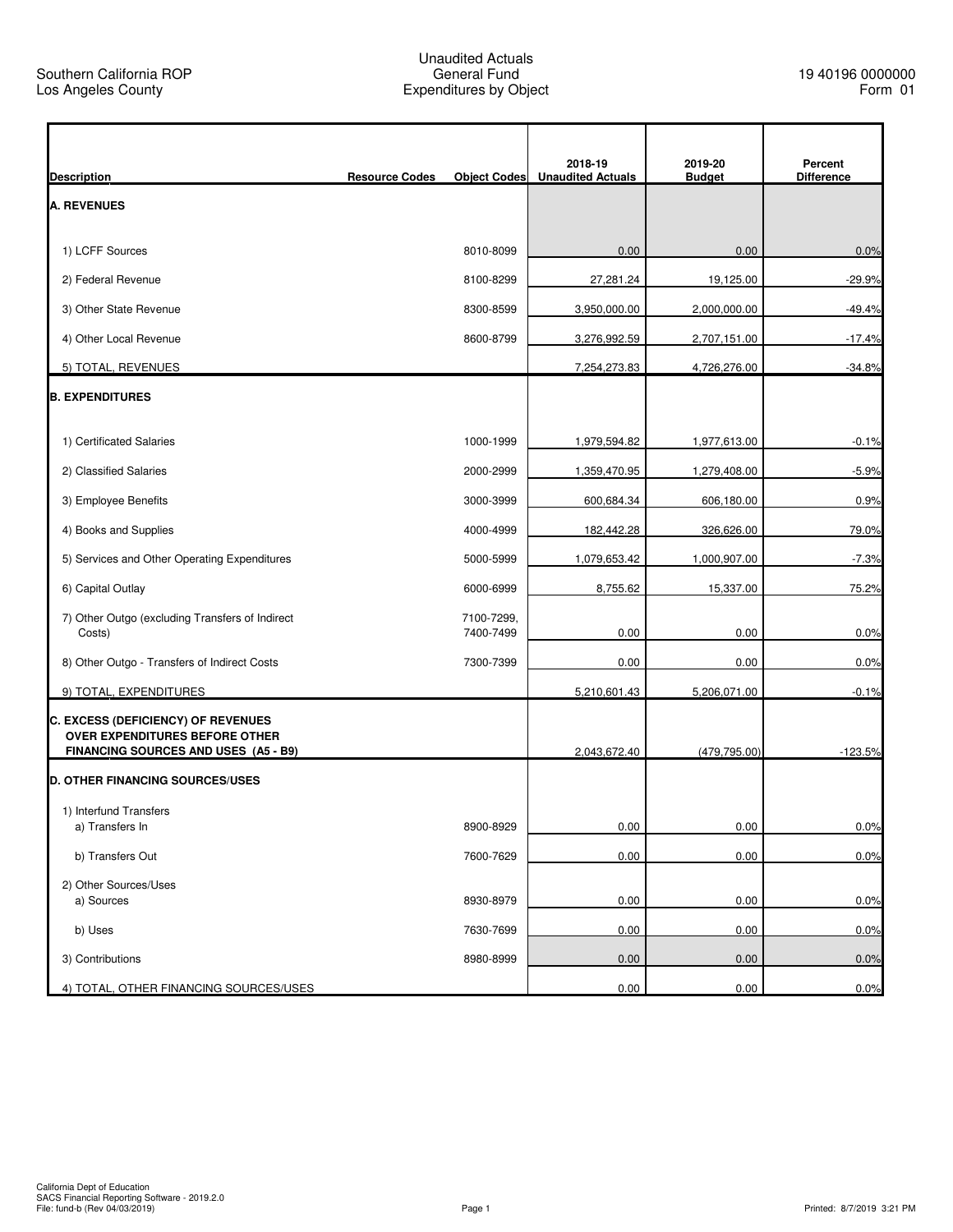| <b>Description</b>                                                        | <b>Resource Codes</b> | <b>Object Codes</b> | 2018-19<br><b>Unaudited Actuals</b> | 2019-20<br><b>Budget</b> | Percent<br><b>Difference</b> |
|---------------------------------------------------------------------------|-----------------------|---------------------|-------------------------------------|--------------------------|------------------------------|
| E. NET INCREASE (DECREASE) IN FUND<br><b>BALANCE (C + D4)</b>             |                       |                     | 2,043,672.40                        | (479, 795.00)            | $-123.5%$                    |
| <b>F. FUND BALANCE, RESERVES</b>                                          |                       |                     |                                     |                          |                              |
| 1) Beginning Fund Balance                                                 |                       |                     |                                     |                          |                              |
| a) As of July 1 - Unaudited                                               |                       | 9791                | 6,404,778.73                        | 8,448,451.13             | 31.9%                        |
| b) Audit Adjustments                                                      |                       | 9793                | 0.00                                | 0.00                     | 0.0%                         |
| c) As of July 1 - Audited ( $F1a + F1b$ )                                 |                       |                     | 6,404,778.73                        | 8,448,451.13             | 31.9%                        |
| d) Other Restatements                                                     |                       | 9795                | 0.00                                | 0.00                     | 0.0%                         |
| e) Adjusted Beginning Balance (F1c + F1d)                                 |                       |                     | 6,404,778.73                        | 8,448,451.13             | 31.9%                        |
| 2) Ending Balance, June 30 (E + F1e)<br>Components of Ending Fund Balance |                       |                     | 8,448,451.13                        | 7,968,656.13             | $-5.7%$                      |
| a) Nonspendable<br><b>Revolving Cash</b>                                  |                       | 9711                | 10,000.00                           | 10,000.00                | 0.0%                         |
| <b>Stores</b>                                                             |                       | 9712                | 0.00                                | 0.00                     | 0.0%                         |
| Prepaid Items                                                             |                       | 9713                | 0.00                                | 0.00                     | 0.0%                         |
| All Others                                                                |                       | 9719                | 0.00                                | 0.00                     | 0.0%                         |
| b) Restricted                                                             |                       | 9740                | 333,808.38                          | 333,808.38               | 0.0%                         |
| c) Committed<br><b>Stabilization Arrangements</b>                         |                       | 9750                | 0.00                                | 0.00                     | 0.0%                         |
| <b>Other Commitments</b>                                                  |                       | 9760                | 0.00                                | 0.00                     | 0.0%                         |
| d) Assigned<br>Other Assignments                                          |                       | 9780                | 0.00                                | 0.00                     | 0.0%                         |
| e) Unassigned/Unappropriated<br>Reserve for Economic Uncertainties        |                       | 9789                | 0.00                                | 0.00                     | 0.0%                         |
| Unassigned/Unappropriated Amount                                          |                       | 9790                | 8,104,642.75                        | 7,624,847.75             | $-5.9%$                      |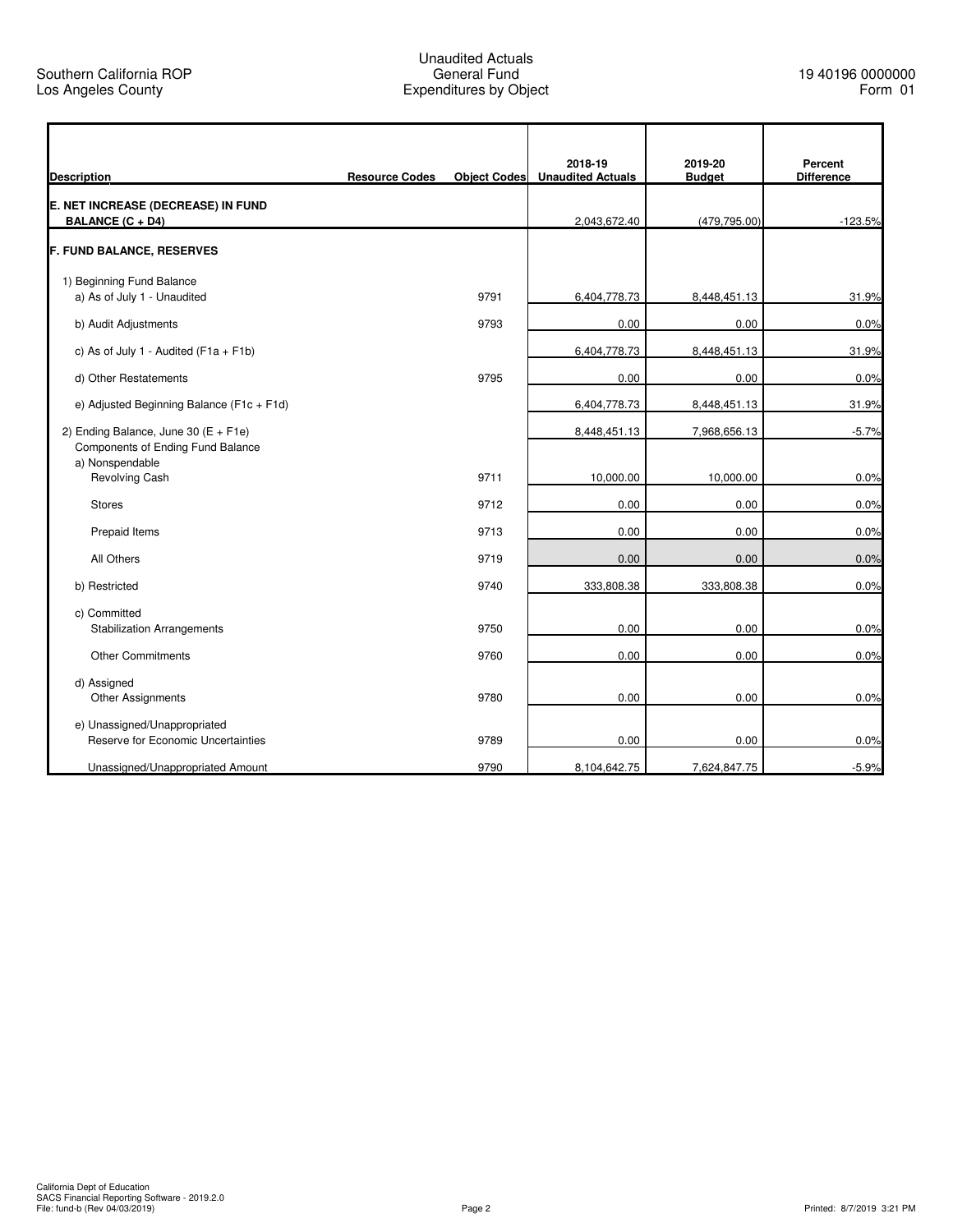| <b>Description</b>                                  | <b>Resource Codes</b> | <b>Object Codes</b> | 2018-19<br><b>Unaudited Actuals</b> | 2019-20<br><b>Budget</b> | Percent<br><b>Difference</b> |
|-----------------------------------------------------|-----------------------|---------------------|-------------------------------------|--------------------------|------------------------------|
| <b>G. ASSETS</b>                                    |                       |                     |                                     |                          |                              |
| 1) Cash<br>a) in County Treasury                    |                       | 9110                | 8,462,984.75                        |                          |                              |
| 1) Fair Value Adjustment to Cash in County Treasury |                       | 9111                | 0.00                                |                          |                              |
| b) in Banks                                         |                       | 9120                | 5,000.00                            |                          |                              |
| c) in Revolving Cash Account                        |                       | 9130                | 10,000.00                           |                          |                              |
| d) with Fiscal Agent/Trustee                        |                       | 9135                | 0.00                                |                          |                              |
| e) Collections Awaiting Deposit                     |                       | 9140                | 0.00                                |                          |                              |
| 2) Investments                                      |                       | 9150                | 0.00                                |                          |                              |
| 3) Accounts Receivable                              |                       | 9200                | 49,420.45                           |                          |                              |
| 4) Due from Grantor Government                      |                       | 9290                | 0.00                                |                          |                              |
| 5) Due from Other Funds                             |                       | 9310                | 0.00                                |                          |                              |
| 6) Stores                                           |                       | 9320                | 0.00                                |                          |                              |
| 7) Prepaid Expenditures                             |                       | 9330                | 0.00                                |                          |                              |
| 8) Other Current Assets                             |                       | 9340                | 41,517.00                           |                          |                              |
| 9) TOTAL, ASSETS                                    |                       |                     | 8,568,922.20                        |                          |                              |
| H. DEFERRED OUTFLOWS OF RESOURCES                   |                       |                     |                                     |                          |                              |
| 1) Deferred Outflows of Resources                   |                       | 9490                | 0.00                                |                          |                              |
| 2) TOTAL, DEFERRED OUTFLOWS                         |                       |                     | 0.00                                |                          |                              |
| I. LIABILITIES                                      |                       |                     |                                     |                          |                              |
| 1) Accounts Payable                                 |                       | 9500                | 97,857.46                           |                          |                              |
| 2) Due to Grantor Governments                       |                       | 9590                | 2,896.91                            |                          |                              |
| 3) Due to Other Funds                               |                       | 9610                | 0.00                                |                          |                              |
| 4) Current Loans                                    |                       | 9640                | 0.00                                |                          |                              |
| 5) Unearned Revenue                                 |                       | 9650                | 19,716.70                           |                          |                              |
| 6) TOTAL, LIABILITIES                               |                       |                     | 120,471.07                          |                          |                              |
| J. DEFERRED INFLOWS OF RESOURCES                    |                       |                     |                                     |                          |                              |
| 1) Deferred Inflows of Resources                    |                       | 9690                | 0.00                                |                          |                              |
| 2) TOTAL, DEFERRED INFLOWS                          |                       |                     | 0.00                                |                          |                              |
| K. FUND EQUITY                                      |                       |                     |                                     |                          |                              |
| Ending Fund Balance, June 30                        |                       |                     |                                     |                          |                              |
| (must agree with line F2) $(G9 + H2) - (16 + J2)$   |                       |                     | 8,448,451.13                        |                          |                              |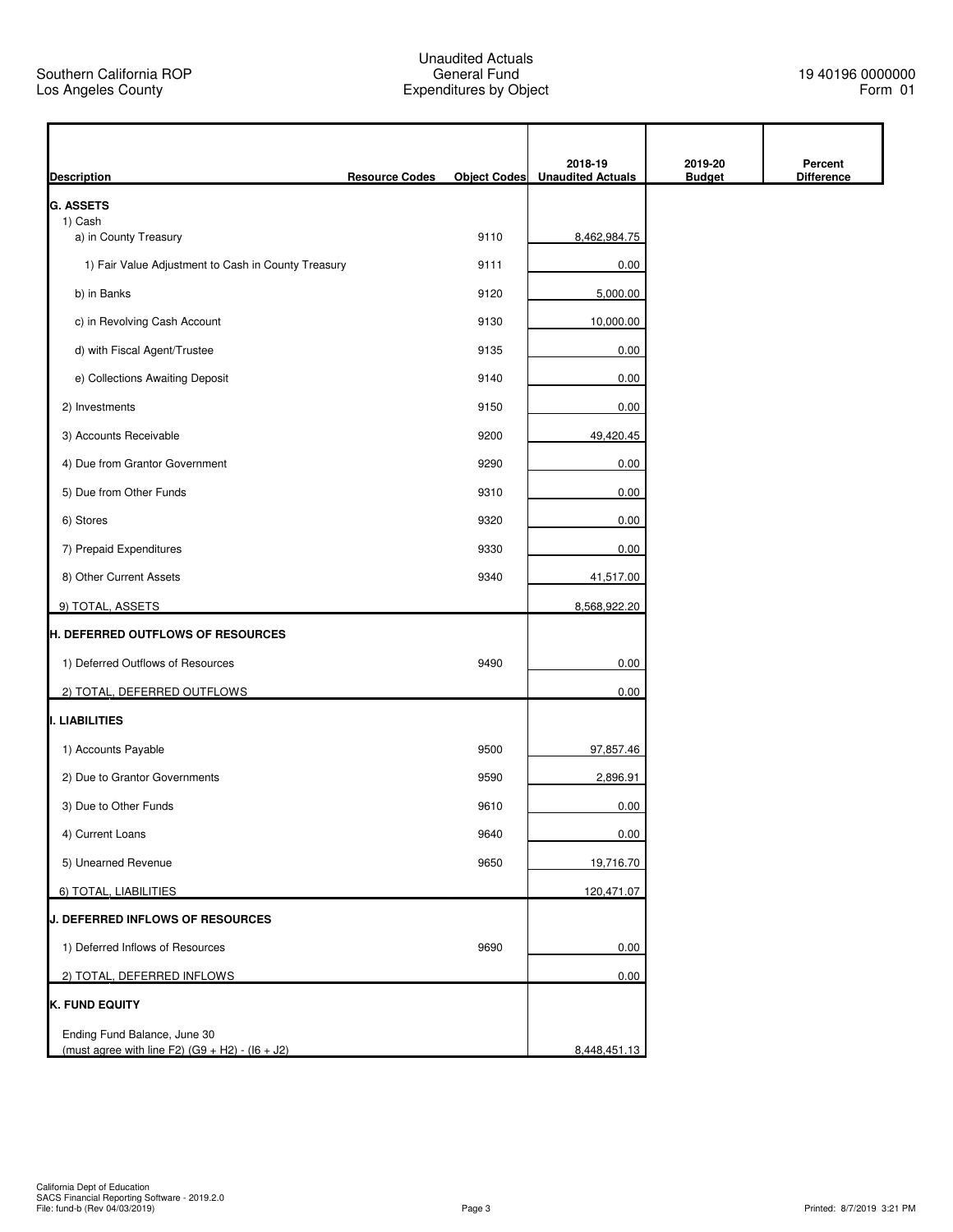| <b>Description</b>                                   | <b>Resource Codes</b> | <b>Object Codes</b> | 2018-19<br><b>Unaudited Actuals</b> | 2019-20<br><b>Budget</b> | Percent<br><b>Difference</b> |
|------------------------------------------------------|-----------------------|---------------------|-------------------------------------|--------------------------|------------------------------|
| <b>FEDERAL REVENUE</b>                               |                       |                     |                                     |                          |                              |
| Special Education Discretionary Grants               |                       | 8182                | 0.00                                | 0.00                     | 0.0%                         |
| <b>Child Nutrition Programs</b>                      |                       | 8220                | 0.00                                | 0.00                     | 0.0%                         |
| <b>Donated Food Commodities</b>                      |                       | 8221                | 0.00                                | 0.00                     | 0.0%                         |
| <b>Interagency Contracts Between LEAs</b>            |                       | 8285                | 0.00                                | 0.00                     | 0.0%                         |
| Pass-Through Revenues from<br><b>Federal Sources</b> |                       | 8287                | 0.00                                | 0.00                     | 0.0%                         |
| Career and Technical Education                       | 3500-3599             | 8290                | 27,281.24                           | 19,125.00                | $-29.9%$                     |
| All Other Federal Revenue                            | All Other             | 8290                | 0.00                                | 0.00                     | 0.0%                         |
| TOTAL, FEDERAL REVENUE                               |                       |                     | 27,281.24                           | 19,125.00                | $-29.9%$                     |
| <b>OTHER STATE REVENUE</b>                           |                       |                     |                                     |                          |                              |
| Other State Apportionments                           |                       |                     |                                     |                          |                              |
| All Other State Apportionments - Current Year        |                       | 8311                | 0.00                                | 0.00                     | 0.0%                         |
| All Other State Apportionments - Prior Years         |                       | 8319                | 0.00                                | 0.00                     | 0.0%                         |
| <b>Child Nutrition Programs</b>                      |                       | 8520                | 0.00                                | 0.00                     | 0.0%                         |
| <b>Mandated Costs Reimbursements</b>                 |                       | 8550                | 0.00                                | 0.00                     | 0.0%                         |
| Pass-Through Revenues from<br><b>State Sources</b>   |                       | 8587                | 0.00                                | 0.00                     | 0.0%                         |
| California Clean Energy Jobs Act                     | 6230                  | 8590                | 0.00                                | 0.00                     | 0.0%                         |
| Career Technical Education Incentive                 |                       |                     |                                     |                          |                              |
| Grant Program                                        | 6387                  | 8590                | 750,000.00                          | 0.00                     | $-100.0%$                    |
| Drug/Alcohol/Tobacco Funds                           | 6695                  | 8590                | 0.00                                | 0.00                     | 0.0%                         |
| All Other State Revenue                              | All Other             | 8590                | 3,200,000.00                        | 2,000,000.00             | $-37.5%$                     |
| TOTAL, OTHER STATE REVENUE                           |                       |                     | 3,950,000.00                        | 2,000,000.00             | $-49.4%$                     |
| <b>OTHER LOCAL REVENUE</b>                           |                       |                     |                                     |                          |                              |
| Other Local Revenue                                  |                       |                     |                                     |                          |                              |
| Sales<br>Sale of Equipment/Supplies                  |                       | 8631                | 0.00                                | 0.00                     | 0.0%                         |
| Sale of Publications                                 |                       | 8632                | 0.00                                | 0.00                     | 0.0%                         |
| <b>Food Service Sales</b>                            |                       | 8634                | 0.00                                | 0.00                     | 0.0%                         |
| All Other Sales                                      |                       | 8639                | 0.00                                | 0.00                     | 0.0%                         |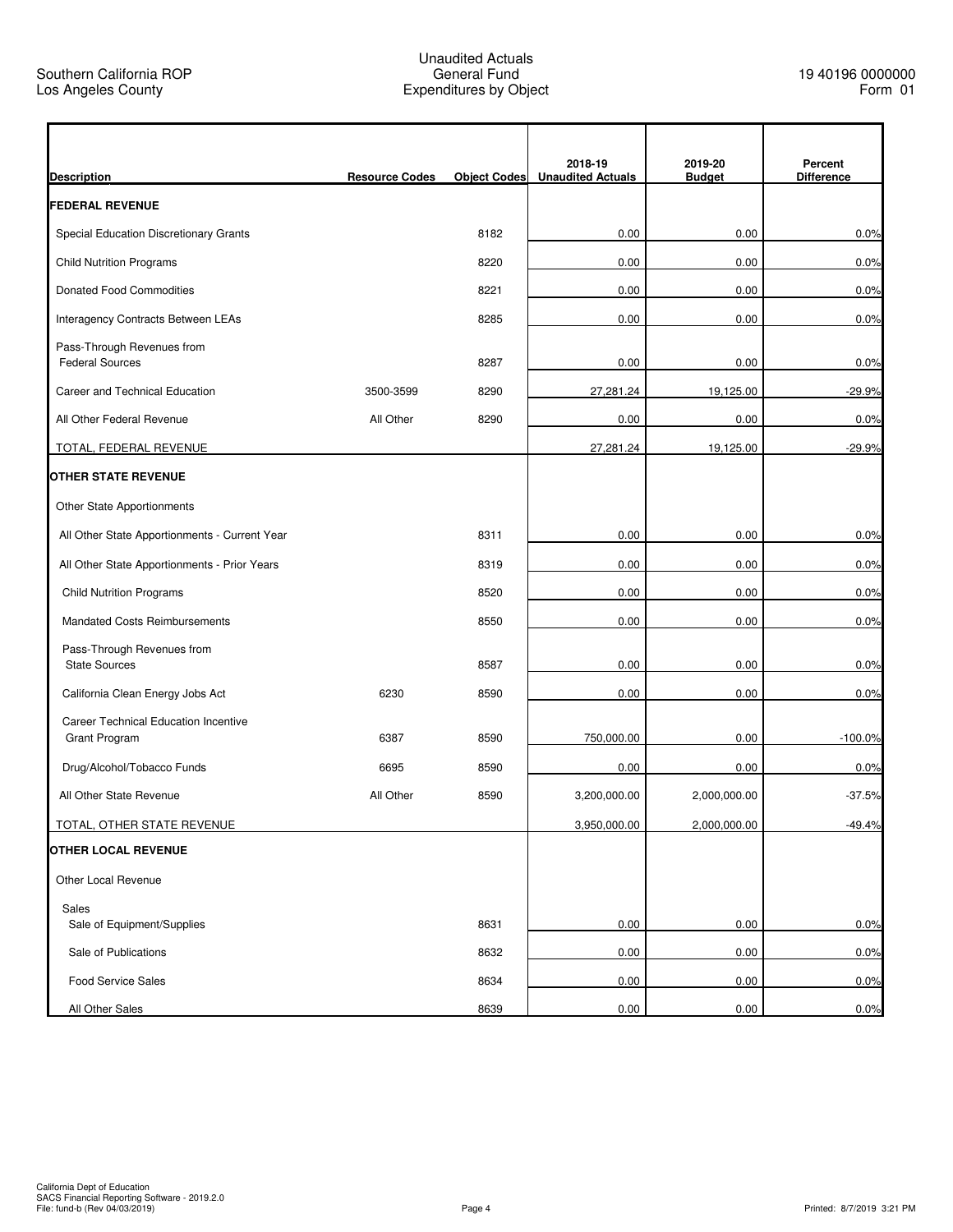| <b>Description</b>                                                      | <b>Resource Codes</b> | <b>Object Codes</b> | 2018-19<br><b>Unaudited Actuals</b> | 2019-20<br><b>Budget</b> | Percent<br><b>Difference</b> |
|-------------------------------------------------------------------------|-----------------------|---------------------|-------------------------------------|--------------------------|------------------------------|
| <b>Leases and Rentals</b>                                               |                       | 8650                | 297,342.00                          | 300,000.00               | 0.9%                         |
| Interest                                                                |                       | 8660                | 129,696.02                          | 88,000.00                | $-32.1%$                     |
| Net Increase (Decrease) in the Fair Value of Investments                |                       | 8662                | 0.00                                | 0.00                     | 0.0%                         |
| <b>Fees and Contracts</b><br><b>Adult Education Fees</b>                |                       | 8671                | 0.00                                | 0.00                     | 0.0%                         |
| In-District Premiums/<br>Contributions                                  |                       | 8674                | 0.00                                | 0.00                     | 0.0%                         |
| <b>Transportation Fees From</b><br>Individuals                          |                       | 8675                | 0.00                                | 0.00                     | 0.0%                         |
| <b>Interagency Services</b>                                             |                       | 8677                | 0.00                                | 0.00                     | 0.0%                         |
| All Other Fees and Contracts                                            |                       | 8689                | 1,414,084.85                        | 1,345,611.00             | $-4.8%$                      |
| Other Local Revenue                                                     |                       |                     |                                     |                          |                              |
| Pass-Through Revenues From<br><b>Local Sources</b>                      |                       | 8697                | 0.00                                | 0.00                     | 0.0%                         |
| All Other Local Revenue                                                 |                       | 8699                | 1,435,869.72                        | 973,540.00               | $-32.2%$                     |
| Tuition                                                                 |                       | 8710                | 0.00                                | 0.00                     | 0.0%                         |
| All Other Transfers In                                                  |                       | 8781-8783           | 0.00                                | 0.00                     | 0.0%                         |
| <b>Transfers of Apportionments</b><br>Special Education SELPA Transfers |                       |                     |                                     |                          |                              |
| From Districts or Charter Schools                                       | 6500                  | 8791                | 0.00                                | 0.00                     | 0.0%                         |
| From County Offices                                                     | 6500                  | 8792                | 0.00                                | 0.00                     | 0.0%                         |
| From JPAs                                                               | 6500                  | 8793                | 0.00                                | 0.00                     | 0.0%                         |
| <b>ROC/P Transfers</b><br>From Districts or Charter Schools             | 6360                  | 8791                | 0.00                                | 0.00                     | 0.0%                         |
|                                                                         | 6360                  | 8792                |                                     |                          |                              |
| From County Offices                                                     |                       |                     | 0.00                                | 0.00                     | 0.0%                         |
| From JPAs                                                               | 6360                  | 8793                | 0.00                                | 0.00                     | 0.0%                         |
| Other Transfers of Apportionments<br>From Districts or Charter Schools  | All Other             | 8791                | 0.00                                | 0.00                     | 0.0%                         |
| From County Offices                                                     | All Other             | 8792                | 0.00                                | 0.00                     | 0.0%                         |
| From JPAs                                                               | All Other             | 8793                | 0.00                                | 0.00                     | 0.0%                         |
| All Other Transfers In from All Others                                  |                       | 8799                | 0.00                                | 0.00                     | 0.0%                         |
| TOTAL, OTHER LOCAL REVENUE                                              |                       |                     | 3,276,992.59                        | 2,707,151.00             | $-17.4%$                     |
| TOTAL, REVENUES                                                         |                       |                     | 7,254,273.83                        | 4,726,276.00             | $-34.8%$                     |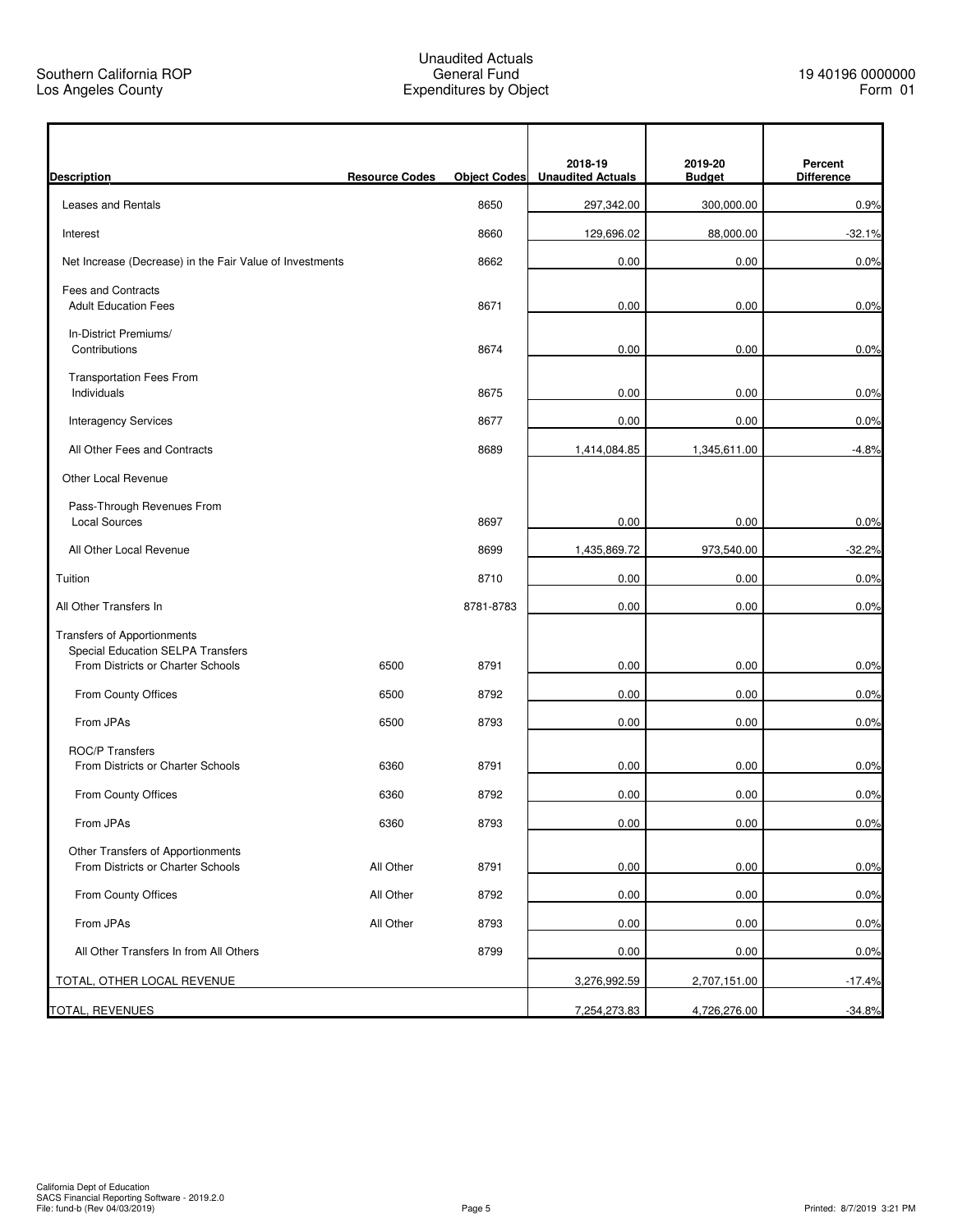| <b>Description</b>                                     | <b>Resource Codes</b> | <b>Object Codes</b> | 2018-19<br><b>Unaudited Actuals</b> | 2019-20<br><b>Budget</b> | Percent<br><b>Difference</b> |
|--------------------------------------------------------|-----------------------|---------------------|-------------------------------------|--------------------------|------------------------------|
| <b>CERTIFICATED SALARIES</b>                           |                       |                     |                                     |                          |                              |
| <b>Certificated Teachers' Salaries</b>                 |                       | 1100                | 1,544,138.54                        | 1,538,907.00             | $-0.3%$                      |
| <b>Certificated Pupil Support Salaries</b>             |                       | 1200                | 0.00                                | 0.00                     | 0.0%                         |
| Certificated Supervisors' and Administrators' Salaries |                       | 1300                | 435,456.28                          | 438,706.00               | 0.7%                         |
| <b>Other Certificated Salaries</b>                     |                       | 1900                | 0.00                                | 0.00                     | 0.0%                         |
| TOTAL, CERTIFICATED SALARIES                           |                       |                     | 1,979,594.82                        | 1,977,613.00             | $-0.1%$                      |
| <b>CLASSIFIED SALARIES</b>                             |                       |                     |                                     |                          |                              |
| <b>Classified Instructional Salaries</b>               |                       | 2100                | 48,699.37                           | 40,495.00                | $-16.8%$                     |
| <b>Classified Support Salaries</b>                     |                       | 2200                | 154,521.72                          | 112,062.00               | $-27.5%$                     |
| Classified Supervisors' and Administrators' Salaries   |                       | 2300                | 271,367.40                          | 233,654.00               | $-13.9%$                     |
| Clerical, Technical and Office Salaries                |                       | 2400                | 884,882.46                          | 893,197.00               | 0.9%                         |
| <b>Other Classified Salaries</b>                       |                       | 2900                | 0.00                                | 0.00                     | 0.0%                         |
| TOTAL, CLASSIFIED SALARIES                             |                       |                     | 1,359,470.95                        | 1,279,408.00             | $-5.9%$                      |
| <b>EMPLOYEE BENEFITS</b>                               |                       |                     |                                     |                          |                              |
| <b>STRS</b>                                            |                       | 3101-3102           | 290,893.69                          | 315,735.00               | 8.5%                         |
| <b>PERS</b>                                            |                       | 3201-3202           | 204,707.25                          | 167,735.00               | $-18.1%$                     |
| OASDI/Medicare/Alternative                             |                       | 3301-3302           | 45,932.81                           | 42,944.00                | $-6.5%$                      |
| <b>Health and Welfare Benefits</b>                     |                       | 3401-3402           | 6,190.00                            | 5,735.00                 | $-7.4%$                      |
| Unemployment Insurance                                 |                       | 3501-3502           | 1,583.93                            | 5,583.00                 | 252.5%                       |
| Workers' Compensation                                  |                       | 3601-3602           | 73,659.93                           | 68,448.00                | $-7.1%$                      |
| OPEB, Allocated                                        |                       | 3701-3702           | (22, 283.27)                        | 0.00                     | $-100.0\%$                   |
| OPEB, Active Employees                                 |                       | 3751-3752           | 0.00                                | 0.00                     | 0.0%                         |
| Other Employee Benefits                                |                       | 3901-3902           | 0.00                                | 0.00                     | 0.0%                         |
| TOTAL, EMPLOYEE BENEFITS                               |                       |                     | 600,684.34                          | 606,180.00               | 0.9%                         |
| <b>BOOKS AND SUPPLIES</b>                              |                       |                     |                                     |                          |                              |
| Approved Textbooks and Core Curricula Materials        |                       | 4100                | 0.00                                | 0.00                     | 0.0%                         |
| Books and Other Reference Materials                    |                       | 4200                | 13,048.16                           | 8,556.00                 | $-34.4%$                     |
| <b>Materials and Supplies</b>                          |                       | 4300                | 153,434.25                          | 296,910.00               | 93.5%                        |
| Noncapitalized Equipment                               |                       | 4400                | 15,959.87                           | 21,160.00                | 32.6%                        |
| Food                                                   |                       | 4700                | 0.00                                | 0.00                     | 0.0%                         |
| TOTAL, BOOKS AND SUPPLIES                              |                       |                     | 182,442.28                          | 326,626.00               | 79.0%                        |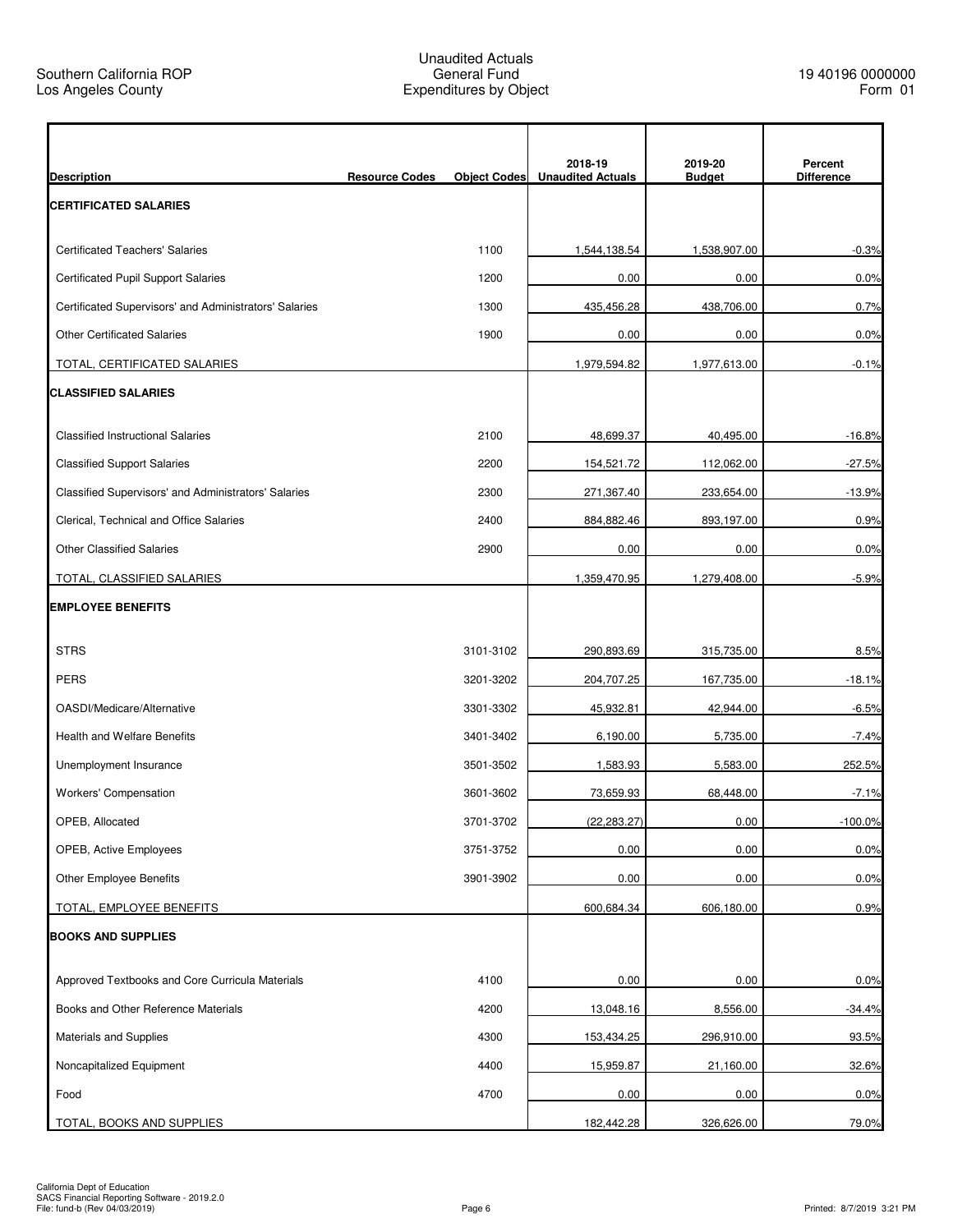| <b>Description</b>                                                    | <b>Resource Codes</b> | <b>Object Codes</b> | 2018-19<br><b>Unaudited Actuals</b> | 2019-20<br><b>Budget</b> | Percent<br><b>Difference</b> |
|-----------------------------------------------------------------------|-----------------------|---------------------|-------------------------------------|--------------------------|------------------------------|
| <b>SERVICES AND OTHER OPERATING EXPENDITURES</b>                      |                       |                     |                                     |                          |                              |
| Subagreements for Services                                            |                       | 5100                | 0.00                                | 0.00                     | 0.0%                         |
| <b>Travel and Conferences</b>                                         |                       | 5200                | 3,455.54                            | 6,600.00                 | 91.0%                        |
| Dues and Memberships                                                  |                       | 5300                | 8,712.60                            | 8,335.00                 | $-4.3%$                      |
| Insurance                                                             |                       | 5400-5450           | 59,181.00                           | 0.00                     | $-100.0%$                    |
| Operations and Housekeeping Services                                  |                       | 5500                | 194,106.83                          | 2,000.00                 | $-99.0%$                     |
| Rentals, Leases, Repairs, and Noncapitalized Improvements             |                       | 5600                | 12,173.45                           | 9,230.00                 | $-24.2%$                     |
| <b>Transfers of Direct Costs</b>                                      |                       | 5710                | 0.00                                | 0.00                     | 0.0%                         |
| Transfers of Direct Costs - Interfund                                 |                       | 5750                | 0.00                                | 0.00                     | 0.0%                         |
| Professional/Consulting Services and<br><b>Operating Expenditures</b> |                       | 5800                | 740,822.36                          | 965,742.00               | 30.4%                        |
| Communications                                                        |                       | 5900                | 61,201.64                           | 9,000.00                 | $-85.3%$                     |
| TOTAL, SERVICES AND OTHER OPERATING EXPENDITURES                      |                       |                     | 1,079,653.42                        | 1,000,907.00             | $-7.3%$                      |
| <b>CAPITAL OUTLAY</b>                                                 |                       |                     |                                     |                          |                              |
| Land                                                                  |                       | 6100                | 0.00                                | 0.00                     | 0.0%                         |
| <b>Land Improvements</b>                                              |                       | 6170                | 0.00                                | 0.00                     | 0.0%                         |
| Buildings and Improvements of Buildings                               |                       | 6200                | 0.00                                | 0.00                     | 0.0%                         |
| Equipment                                                             |                       | 6400                | 8,755.62                            | 15,337.00                | 75.2%                        |
| <b>Equipment Replacement</b>                                          |                       | 6500                | 0.00                                | 0.00                     | 0.0%                         |
| TOTAL, CAPITAL OUTLAY                                                 |                       |                     | 8,755.62                            | 15,337.00                | 75.2%                        |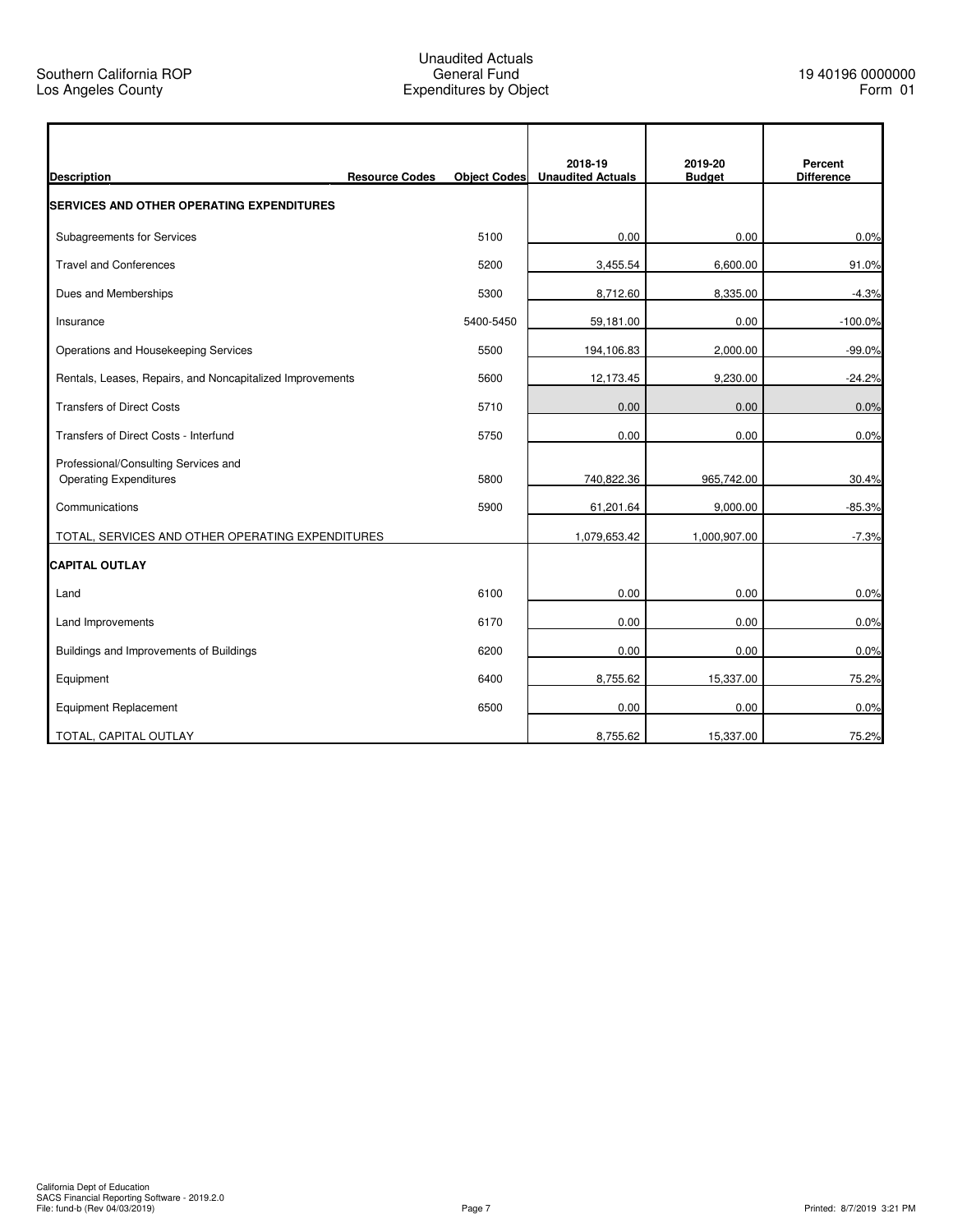| <b>Description</b>                                         | <b>Resource Codes</b> | <b>Object Codes</b> | 2018-19<br><b>Unaudited Actuals</b> | 2019-20<br><b>Budget</b> | Percent<br><b>Difference</b> |
|------------------------------------------------------------|-----------------------|---------------------|-------------------------------------|--------------------------|------------------------------|
| <b>OTHER OUTGO (excluding Transfers of Indirect Costs)</b> |                       |                     |                                     |                          |                              |
| Tuition                                                    |                       |                     |                                     |                          |                              |
| Tuition, Excess Costs, and/or Deficit Payments             |                       |                     |                                     |                          |                              |
| Payments to Districts or Charter Schools                   |                       | 7141                | 0.00                                | 0.00                     | 0.0%                         |
| Payments to County Offices                                 |                       | 7142                | 0.00                                | 0.00                     | 0.0%                         |
| Payments to JPAs                                           |                       | 7143                | 0.00                                | 0.00                     | 0.0%                         |
| <b>Other Transfers Out</b>                                 |                       |                     |                                     |                          |                              |
| Transfers of Pass-Through Revenues                         |                       |                     |                                     |                          |                              |
| To Districts or Charter Schools                            |                       | 7211                | 0.00                                | 0.00                     | 0.0%                         |
| To County Offices                                          |                       | 7212                | 0.00                                | 0.00                     | 0.0%                         |
| To JPAs                                                    |                       | 7213                | 0.00                                | 0.00                     | 0.0%                         |
| Special Education SELPA Transfers of                       |                       |                     |                                     |                          |                              |
| Apportionments<br>To Districts or Charter Schools          | 6500                  | 7221                | 0.00                                | 0.00                     | 0.0%                         |
| To County Offices                                          | 6500                  | 7222                | 0.00                                | 0.00                     | 0.0%                         |
| To JPAs                                                    | 6500                  | 7223                | 0.00                                | 0.00                     | 0.0%                         |
| ROC/P Transfers of Apportionments                          |                       |                     |                                     |                          |                              |
| To Districts or Charter Schools                            | 6360                  | 7221                | 0.00                                | 0.00                     | 0.0%                         |
| To County Offices                                          | 6360                  | 7222                | 0.00                                | 0.00                     | 0.0%                         |
| To JPAs                                                    | 6360                  | 7223                | 0.00                                | 0.00                     | 0.0%                         |
| Other Transfers of Apportionments                          | All Other             | 7221-7223           | 0.00                                | 0.00                     | 0.0%                         |
| All Other Transfers                                        |                       | 7281-7283           | 0.00                                | 0.00                     | 0.0%                         |
| All Other Transfers Out to All Others                      |                       | 7299                | 0.00                                | 0.00                     | 0.0%                         |
| Debt Service                                               |                       |                     |                                     |                          |                              |
| Debt Service - Interest                                    |                       | 7438                | 0.00                                | 0.00                     | 0.0%                         |
| Other Debt Service - Principal                             |                       | 7439                | 0.00                                | 0.00                     | 0.0%                         |
| TOTAL, OTHER OUTGO (excluding Transfers of Indirect Costs) |                       |                     | 0.00                                | 0.00                     | 0.0%                         |
| OTHER OUTGO - TRANSFERS OF INDIRECT COSTS                  |                       |                     |                                     |                          |                              |
| <b>Transfers of Indirect Costs</b>                         |                       | 7310                | 0.00                                | 0.00                     | 0.0%                         |
| Transfers of Indirect Costs - Interfund                    |                       | 7350                | 0.00                                | 0.00                     | 0.0%                         |
| TOTAL, OTHER OUTGO - TRANSFERS OF INDIRECT COSTS           |                       |                     | 0.00                                | 0.00                     | 0.0%                         |
|                                                            |                       |                     |                                     |                          |                              |
| TOTAL, EXPENDITURES                                        |                       |                     | 5,210,601.43                        | 5,206,071.00             | $-0.1%$                      |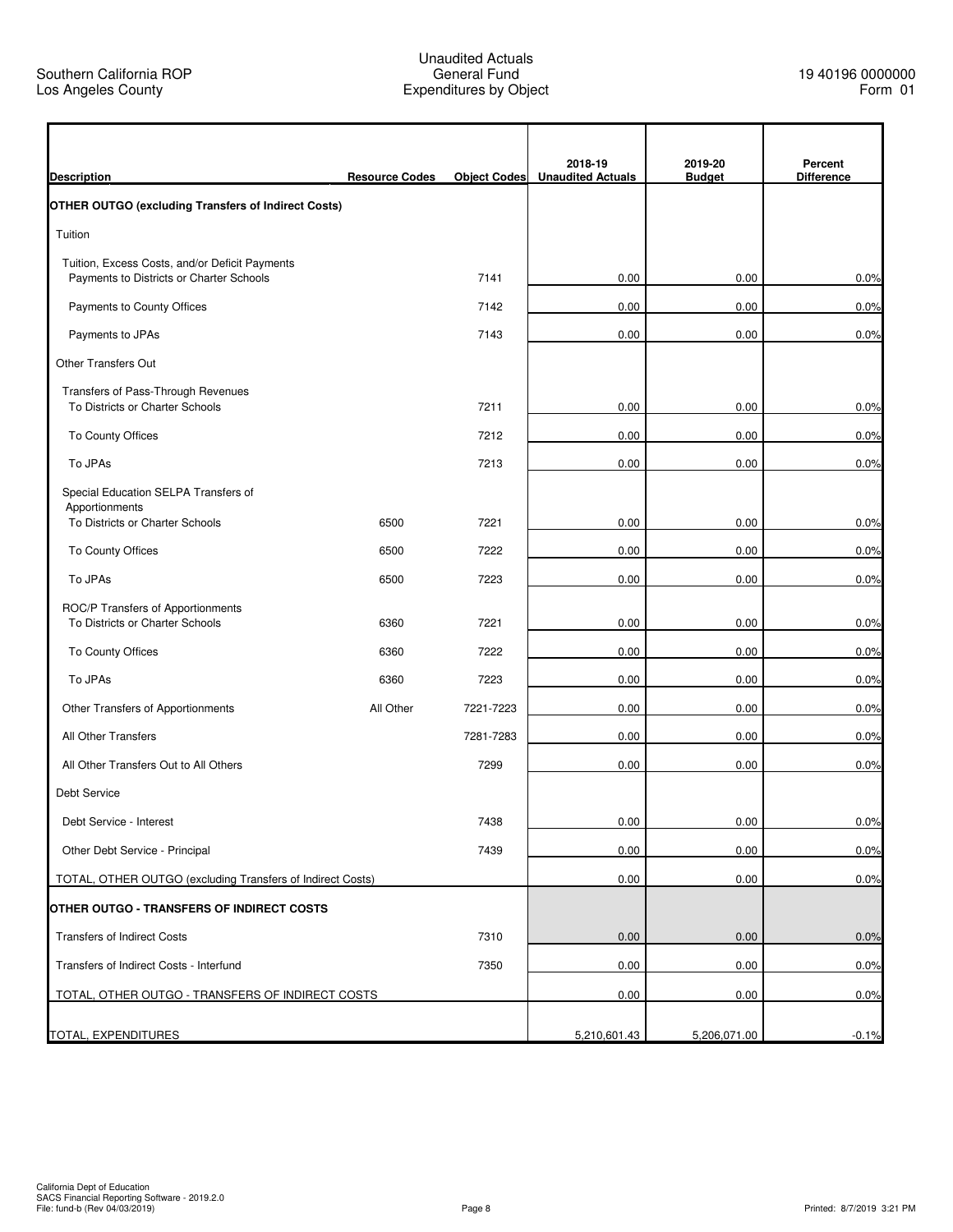$\mathbf{r}$ 

| <b>Description</b>                                               | <b>Resource Codes</b> | <b>Object Codes</b> | 2018-19<br><b>Unaudited Actuals</b> | 2019-20<br><b>Budget</b> | Percent<br><b>Difference</b> |
|------------------------------------------------------------------|-----------------------|---------------------|-------------------------------------|--------------------------|------------------------------|
| <b>INTERFUND TRANSFERS</b>                                       |                       |                     |                                     |                          |                              |
| <b>INTERFUND TRANSFERS IN</b>                                    |                       |                     |                                     |                          |                              |
| From: Special Reserve Fund                                       |                       | 8912                | 0.00                                | 0.00                     | 0.0%                         |
| Other Authorized Interfund Transfers In                          |                       | 8919                | 0.00                                | 0.00                     | 0.0%                         |
| (a) TOTAL, INTERFUND TRANSFERS IN                                |                       |                     | 0.00                                | 0.00                     | 0.0%                         |
| <b>INTERFUND TRANSFERS OUT</b>                                   |                       |                     |                                     |                          |                              |
| To: Special Reserve Fund                                         |                       | 7612                | 0.00                                | 0.00                     | 0.0%                         |
| To: State School Building Fund/<br>County School Facilities Fund |                       | 7613                | 0.00                                | 0.00                     | 0.0%                         |
| To: Cafeteria Fund                                               |                       | 7616                | 0.00                                | 0.00                     | 0.0%                         |
| Other Authorized Interfund Transfers Out                         |                       | 7619                | 0.00                                | 0.00                     | 0.0%                         |
| (b) TOTAL, INTERFUND TRANSFERS OUT                               |                       |                     | 0.00                                | 0.00                     | 0.0%                         |
| <b>OTHER SOURCES/USES</b>                                        |                       |                     |                                     |                          |                              |
| <b>SOURCES</b>                                                   |                       |                     |                                     |                          |                              |
| Long-Term Debt Proceeds                                          |                       |                     |                                     |                          |                              |
| Proceeds from Certificates                                       |                       |                     |                                     |                          |                              |
| of Participation                                                 |                       | 8971                | 0.00                                | 0.00                     | 0.0%                         |
| Proceeds from Capital Leases                                     |                       | 8972                | 0.00                                | 0.00                     | 0.0%                         |
| Proceeds from Lease Revenue Bonds                                |                       | 8973                | 0.00                                | 0.00                     | 0.0%                         |
| All Other Financing Sources                                      |                       | 8979                | 0.00                                | 0.00                     | 0.0%                         |
| (c) TOTAL, SOURCES                                               |                       |                     | 0.00                                | 0.00                     | 0.0%                         |
| <b>USES</b>                                                      |                       |                     |                                     |                          |                              |
| All Other Financing Uses                                         |                       | 7699                | 0.00                                | 0.00                     | 0.0%                         |
| (d) TOTAL, USES                                                  |                       |                     | 0.00                                | 0.00                     | 0.0%                         |
| <b>CONTRIBUTIONS</b>                                             |                       |                     |                                     |                          |                              |
| Contributions from Unrestricted Revenues                         |                       | 8980                | 0.00                                | 0.00                     | 0.0%                         |
| Contributions from Restricted Revenues                           |                       | 8990                | 0.00                                | 0.00                     | 0.0%                         |
| (e) TOTAL, CONTRIBUTIONS                                         |                       |                     | 0.00                                | 0.00                     | 0.0%                         |
| TOTAL, OTHER FINANCING SOURCES/USES<br>$(a - b + c - d + e)$     |                       |                     | 0.00                                | 0.00                     | 0.0%                         |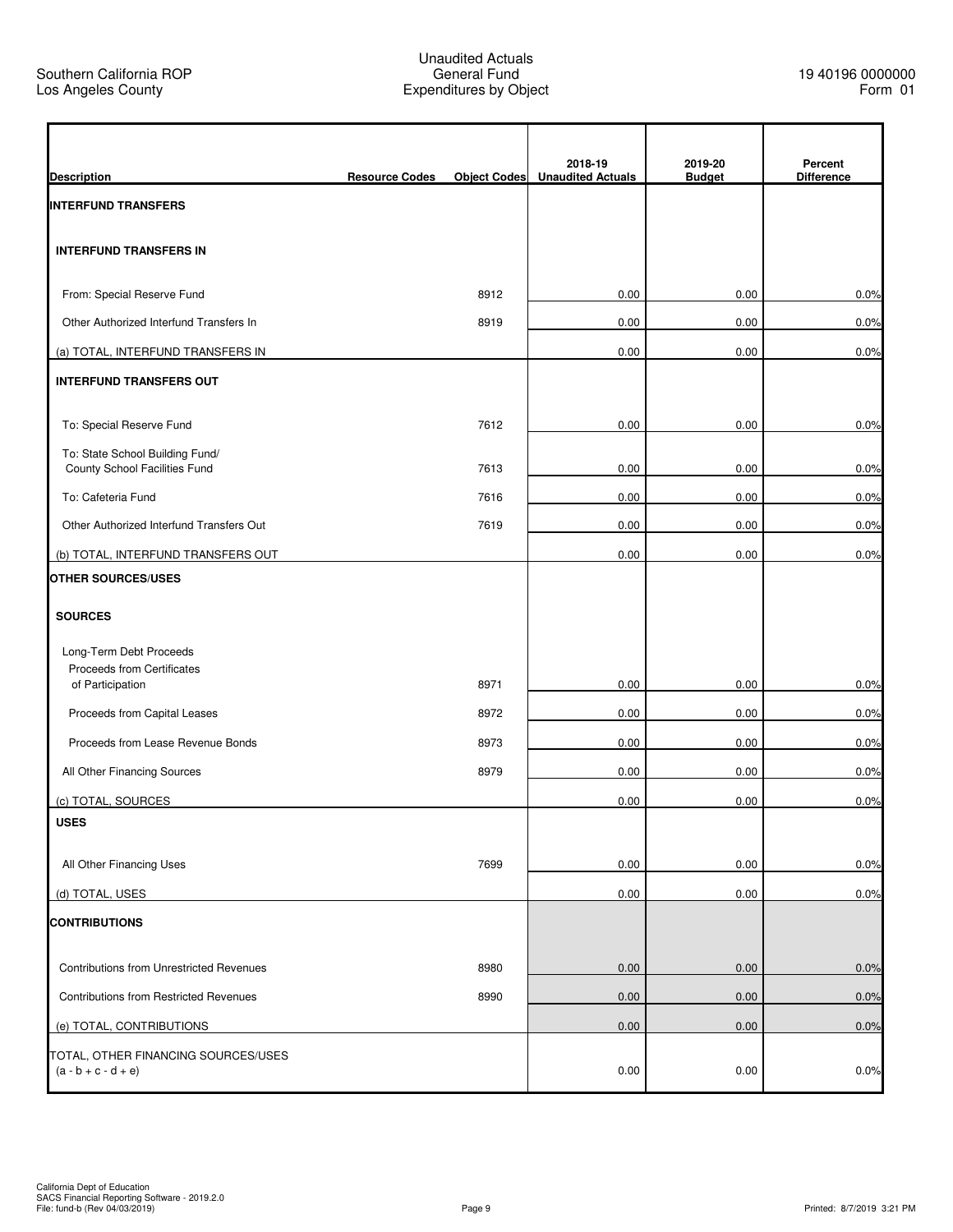| <b>Description</b>                                                             | <b>Function Codes</b> | <b>Object Codes</b> | 2018-19<br><b>Unaudited Actuals</b> | 2019-20<br><b>Budget</b> | Percent<br><b>Difference</b> |
|--------------------------------------------------------------------------------|-----------------------|---------------------|-------------------------------------|--------------------------|------------------------------|
| <b>A. REVENUES</b>                                                             |                       |                     |                                     |                          |                              |
|                                                                                |                       |                     |                                     |                          |                              |
| 1) LCFF Sources                                                                |                       | 8010-8099           | 0.00                                | 0.00                     | 0.0%                         |
| 2) Federal Revenue                                                             |                       | 8100-8299           | 27,281.24                           | 19,125.00                | $-29.9%$                     |
| 3) Other State Revenue                                                         |                       | 8300-8599           | 3,950,000.00                        | 2,000,000.00             | $-49.4%$                     |
| 4) Other Local Revenue                                                         |                       | 8600-8799           | 3,276,992.59                        | 2,707,151.00             | $-17.4%$                     |
| 5) TOTAL, REVENUES                                                             |                       |                     | 7,254,273.83                        | 4,726,276.00             | $-34.8%$                     |
| B. EXPENDITURES (Objects 1000-7999)                                            |                       |                     |                                     |                          |                              |
|                                                                                |                       |                     |                                     |                          |                              |
| 1) Instruction                                                                 | 1000-1999             |                     | 2,033,264.42                        | 2,362,377.00             | 16.2%                        |
| 2) Instruction - Related Services                                              | 2000-2999             |                     | 624,236.48                          | 489,105.00               | $-21.6%$                     |
| 3) Pupil Services                                                              | 3000-3999             |                     | 833,449.11                          | 837,474.00               | 0.5%                         |
| 4) Ancillary Services                                                          | 4000-4999             |                     | 0.00                                | 0.00                     | 0.0%                         |
| 5) Community Services                                                          | 5000-5999             |                     | 0.00                                | 0.00                     | 0.0%                         |
| 6) Enterprise                                                                  | 6000-6999             |                     | 0.00                                | 0.00                     | 0.0%                         |
| 7) General Administration                                                      | 7000-7999             |                     | 1,165,319.33                        | 1,231,895.00             | 5.7%                         |
| 8) Plant Services                                                              | 8000-8999             |                     | 554,332.09                          | 285,220.00               | $-48.5%$                     |
| 9) Other Outgo                                                                 | 9000-9999             | Except<br>7600-7699 | 0.00                                | 0.00                     | 0.0%                         |
| 10) TOTAL, EXPENDITURES                                                        |                       |                     | 5,210,601.43                        | 5,206,071.00             | $-0.1%$                      |
| <b>C. EXCESS (DEFICIENCY) OF REVENUES</b>                                      |                       |                     |                                     |                          |                              |
| <b>OVER EXPENDITURES BEFORE OTHER</b><br>FINANCING SOURCES AND USES (A5 - B10) |                       |                     | 2,043,672.40                        | (479, 795.00)            | $-123.5%$                    |
| <b>D. OTHER FINANCING SOURCES/USES</b>                                         |                       |                     |                                     |                          |                              |
| 1) Interfund Transfers                                                         |                       |                     |                                     |                          |                              |
| a) Transfers In                                                                |                       | 8900-8929           | 0.00                                | 0.00                     | 0.0%                         |
| b) Transfers Out                                                               |                       | 7600-7629           | 0.00                                | 0.00                     | 0.0%                         |
| 2) Other Sources/Uses                                                          |                       |                     |                                     |                          |                              |
| a) Sources                                                                     |                       | 8930-8979           | 0.00                                | 0.00                     | 0.0%                         |
| b) Uses                                                                        |                       | 7630-7699           | 0.00                                | 0.00                     | 0.0%                         |
| 3) Contributions                                                               |                       | 8980-8999           | 0.00                                | 0.00                     | 0.0%                         |
| 4) TOTAL, OTHER FINANCING SOURCES/USES                                         |                       |                     | 0.00                                | 0.00                     | 0.0%                         |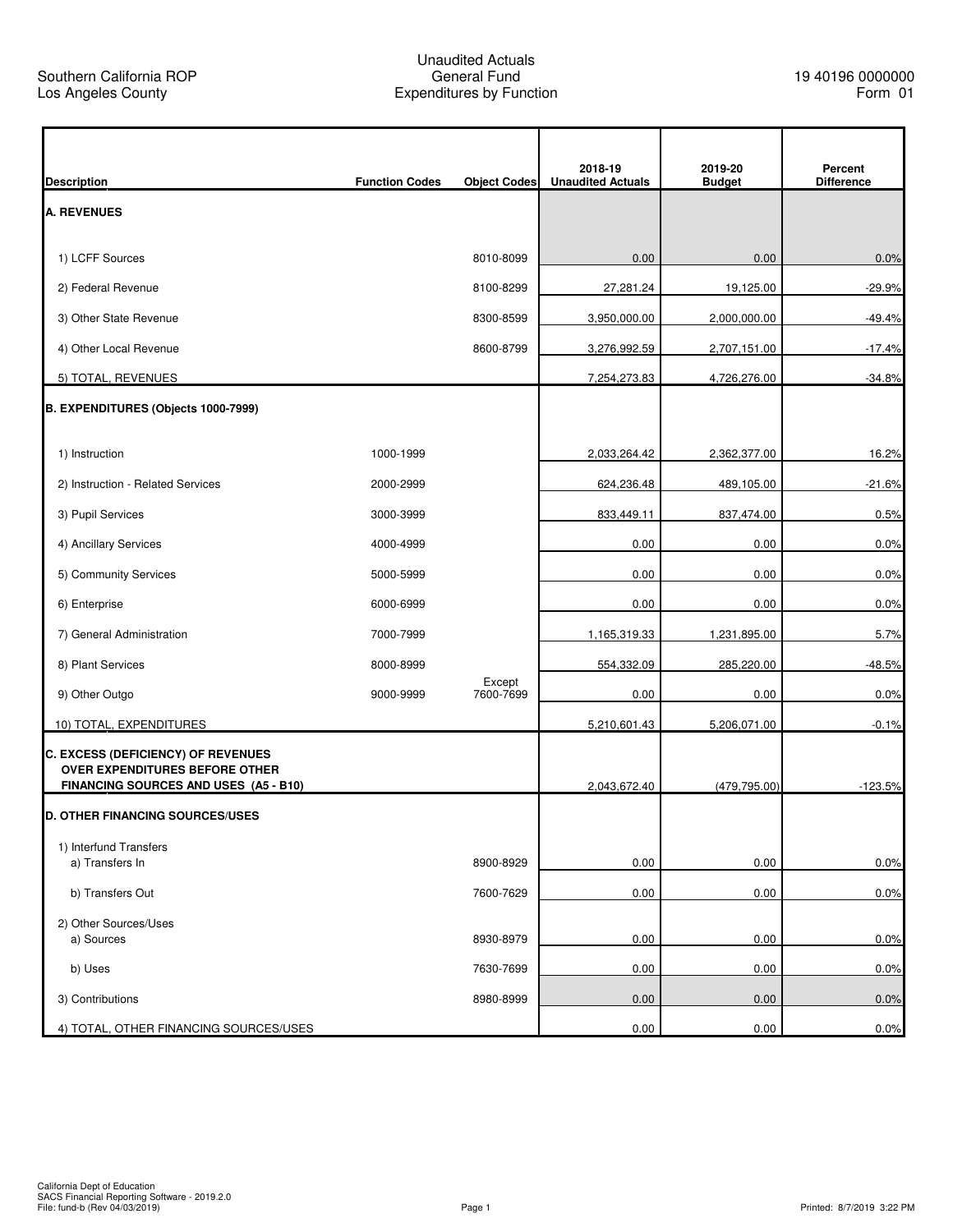r

## Unaudited Actuals General Fund Expenditures by Function

7

| <b>Description</b>                                                     | <b>Function Codes</b> | <b>Object Codes</b> | 2018-19<br><b>Unaudited Actuals</b> | 2019-20<br><b>Budget</b> | Percent<br><b>Difference</b> |
|------------------------------------------------------------------------|-----------------------|---------------------|-------------------------------------|--------------------------|------------------------------|
| E. NET INCREASE (DECREASE) IN FUND<br><b>BALANCE (C + D4)</b>          |                       |                     | 2,043,672.40                        | (479, 795.00)            | $-123.5%$                    |
| <b>F. FUND BALANCE, RESERVES</b>                                       |                       |                     |                                     |                          |                              |
| 1) Beginning Fund Balance                                              |                       |                     |                                     |                          |                              |
| a) As of July 1 - Unaudited                                            |                       | 9791                | 6,404,778.73                        | 8,448,451.13             | 31.9%                        |
| b) Audit Adjustments                                                   |                       | 9793                | 0.00                                | 0.00                     | 0.0%                         |
| c) As of July 1 - Audited ( $F1a + F1b$ )                              |                       |                     | 6,404,778.73                        | 8,448,451.13             | 31.9%                        |
| d) Other Restatements                                                  |                       | 9795                | 0.00                                | 0.00                     | 0.0%                         |
| e) Adjusted Beginning Balance (F1c + F1d)                              |                       |                     | 6,404,778.73                        | 8,448,451.13             | 31.9%                        |
| 2) Ending Balance, June 30 $(E + F1e)$                                 |                       |                     | 8,448,451.13                        | 7,968,656.13             | $-5.7%$                      |
| Components of Ending Fund Balance<br>a) Nonspendable<br>Revolving Cash |                       | 9711                | 10,000.00                           | 10,000.00                | 0.0%                         |
| <b>Stores</b>                                                          |                       | 9712                | 0.00                                | 0.00                     | 0.0%                         |
| Prepaid Items                                                          |                       | 9713                | 0.00                                | 0.00                     | 0.0%                         |
| All Others                                                             |                       | 9719                | 0.00                                | 0.00                     | 0.0%                         |
| b) Restricted                                                          |                       | 9740                | 333,808.38                          | 333,808.38               | 0.0%                         |
| c) Committed<br><b>Stabilization Arrangements</b>                      |                       | 9750                | 0.00                                | 0.00                     | 0.0%                         |
| Other Commitments (by Resource/Object)                                 |                       | 9760                | 0.00                                | 0.00                     | 0.0%                         |
| d) Assigned<br>Other Assignments (by Resource/Object)                  |                       | 9780                | 0.00                                | 0.00                     | 0.0%                         |
| e) Unassigned/Unappropriated<br>Reserve for Economic Uncertainties     |                       | 9789                | 0.00                                | 0.00                     | 0.0%                         |
| Unassigned/Unappropriated Amount                                       |                       | 9790                | 8,104,642.75                        | 7,624,847.75             | $-5.9%$                      |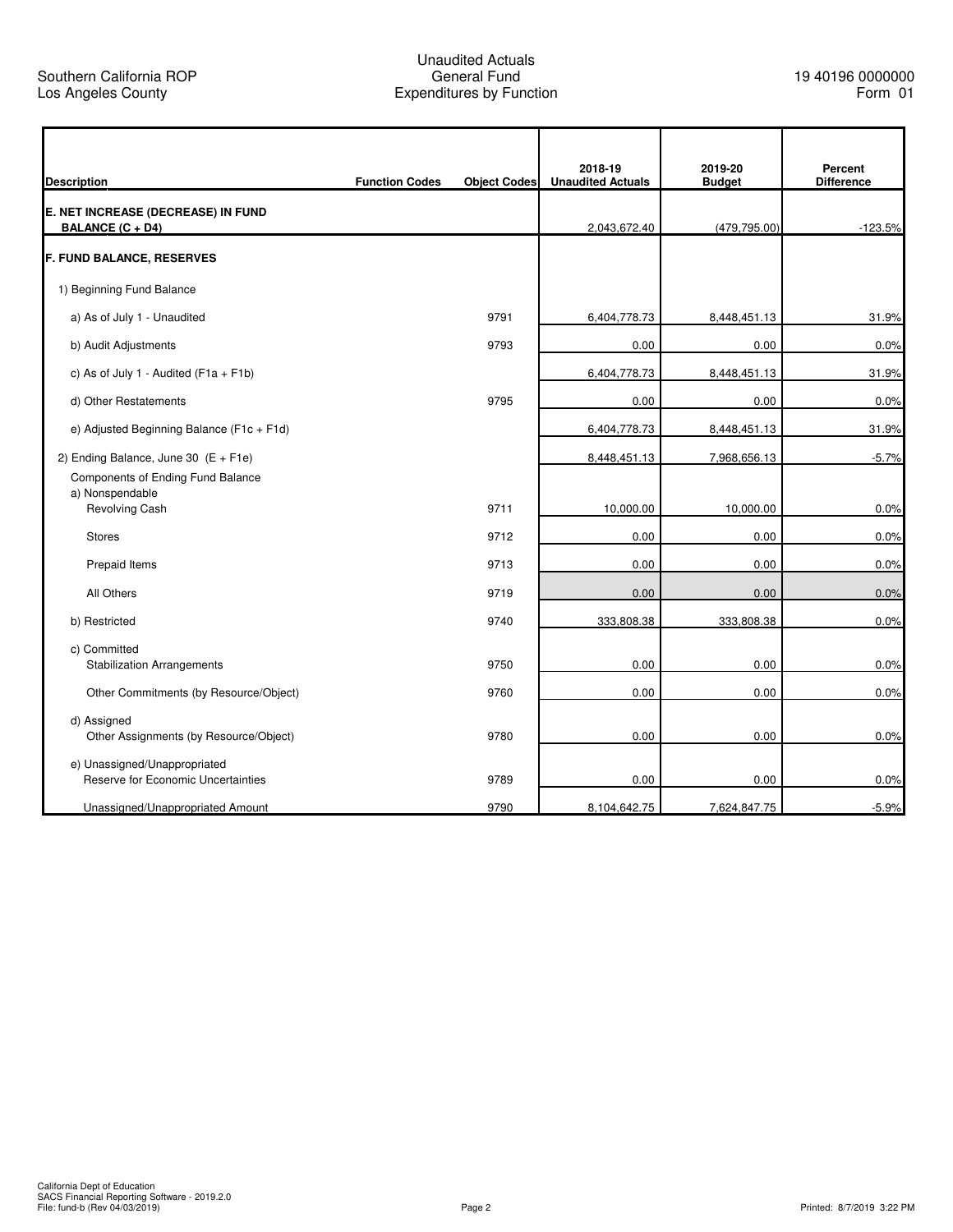| <b>Resource</b> | <b>Description</b>               | 2018-19<br><b>Unaudited Actuals</b> | 2019-20<br><b>Budget</b> |
|-----------------|----------------------------------|-------------------------------------|--------------------------|
| 6300            | Lottery: Instructional Materials | 310,308.38                          | 310,308.38               |
| 9010            | <b>Other Restricted Local</b>    | 23,500.00                           | 23,500.00                |
|                 | <b>Total, Restricted Balance</b> | 333,808.38                          | 333,808.38               |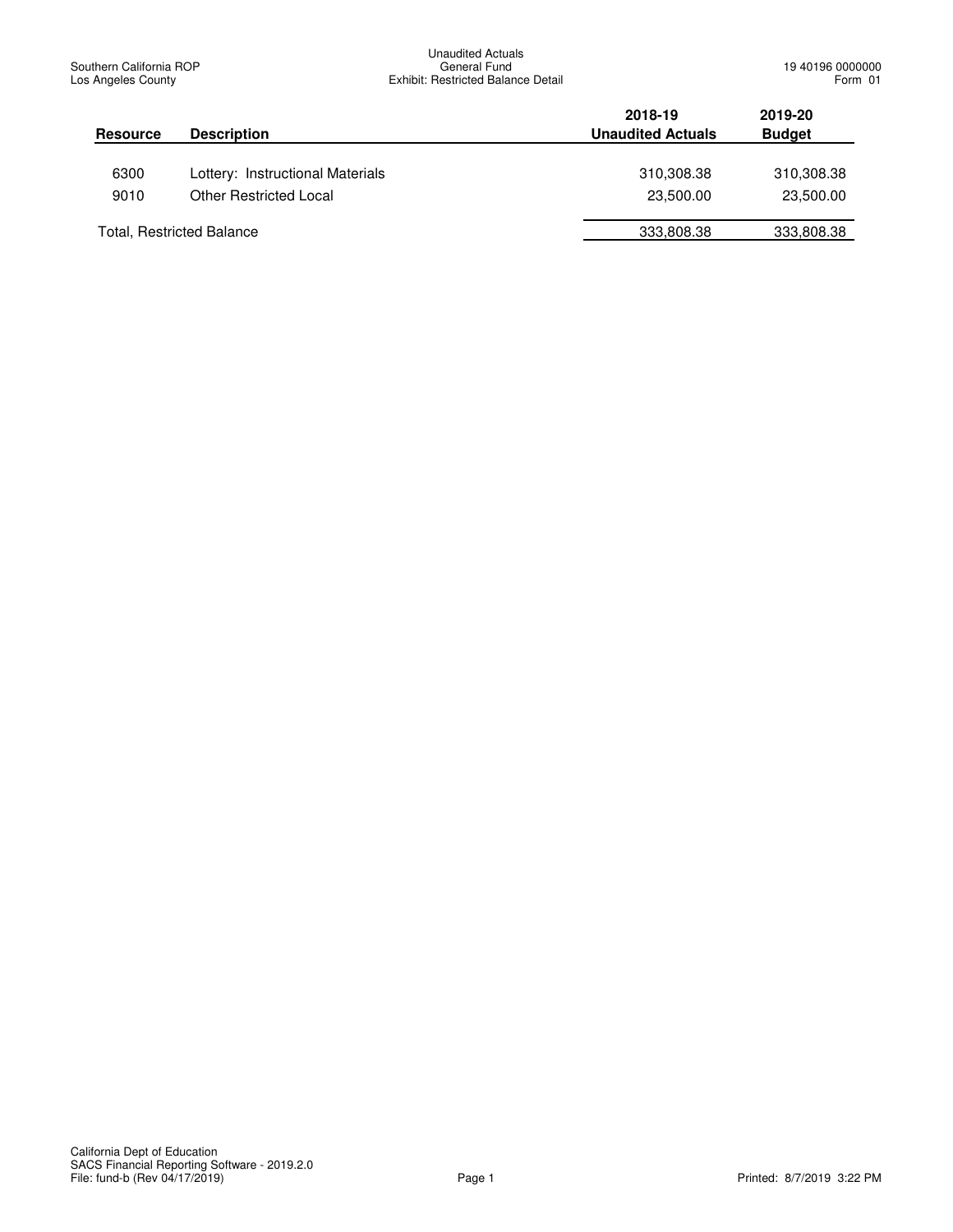|                                                                             |                       |                         | 2018-19                  | 2019-20       | Percent           |
|-----------------------------------------------------------------------------|-----------------------|-------------------------|--------------------------|---------------|-------------------|
| <b>Description</b>                                                          | <b>Resource Codes</b> | <b>Object Codes</b>     | <b>Unaudited Actuals</b> | <b>Budget</b> | <b>Difference</b> |
| <b>A. REVENUES</b>                                                          |                       |                         |                          |               |                   |
| 1) LCFF Sources                                                             |                       | 8010-8099               | 0.00                     | 0.00          | 0.0%              |
| 2) Federal Revenue                                                          |                       | 8100-8299               | 0.00                     | 0.00          | 0.0%              |
| 3) Other State Revenue                                                      |                       | 8300-8599               | 11,627.00                | 0.00          | $-100.0\%$        |
| 4) Other Local Revenue                                                      |                       | 8600-8799               | 207.64                   | 0.00          | $-100.0%$         |
| 5) TOTAL, REVENUES                                                          |                       |                         | 11,834.64                | 0.00          | $-100.0%$         |
| <b>B. EXPENDITURES</b>                                                      |                       |                         |                          |               |                   |
| 1) Certificated Salaries                                                    |                       | 1000-1999               | 0.00                     | 0.00          | 0.0%              |
| 2) Classified Salaries                                                      |                       | 2000-2999               | 0.00                     | 0.00          | 0.0%              |
| 3) Employee Benefits                                                        |                       | 3000-3999               | 0.00                     | 0.00          | 0.0%              |
| 4) Books and Supplies                                                       |                       | 4000-4999               | 0.00                     | 0.00          | 0.0%              |
| 5) Services and Other Operating Expenditures                                |                       | 5000-5999               | 0.00                     | 0.00          | 0.0%              |
| 6) Capital Outlay                                                           |                       | 6000-6999               | 0.00                     | 0.00          | 0.0%              |
| 7) Other Outgo (excluding Transfers of Indirect<br>Costs)                   |                       | 7100-7299,<br>7400-7499 | 0.00                     | 0.00          | 0.0%              |
| 8) Other Outgo - Transfers of Indirect Costs                                |                       | 7300-7399               | 0.00                     | 0.00          | 0.0%              |
| 9) TOTAL, EXPENDITURES                                                      |                       |                         | 0.00                     | 0.00          | 0.0%              |
| C. EXCESS (DEFICIENCY) OF REVENUES<br><b>OVER EXPENDITURES BEFORE OTHER</b> |                       |                         |                          |               |                   |
| FINANCING SOURCES AND USES (A5 - B9)                                        |                       |                         | 11,834.64                | 0.00          | $-100.0%$         |
| <b>D. OTHER FINANCING SOURCES/USES</b>                                      |                       |                         |                          |               |                   |
| 1) Interfund Transfers                                                      |                       |                         |                          |               |                   |
| a) Transfers In                                                             |                       | 8900-8929               | 0.00                     | 0.00          | 0.0%              |
| b) Transfers Out                                                            |                       | 7600-7629               | 0.00                     | 0.00          | 0.0%              |
| 2) Other Sources/Uses<br>a) Sources                                         |                       | 8930-8979               | 0.00                     | 0.00          | 0.0%              |
| b) Uses                                                                     |                       | 7630-7699               | 0.00                     | 0.00          | 0.0%              |
| 3) Contributions                                                            |                       | 8980-8999               | 0.00                     | 0.00          | 0.0%              |
| 4) TOTAL, OTHER FINANCING SOURCES/USES                                      |                       |                         | 0.00                     | 0.00          | 0.0%              |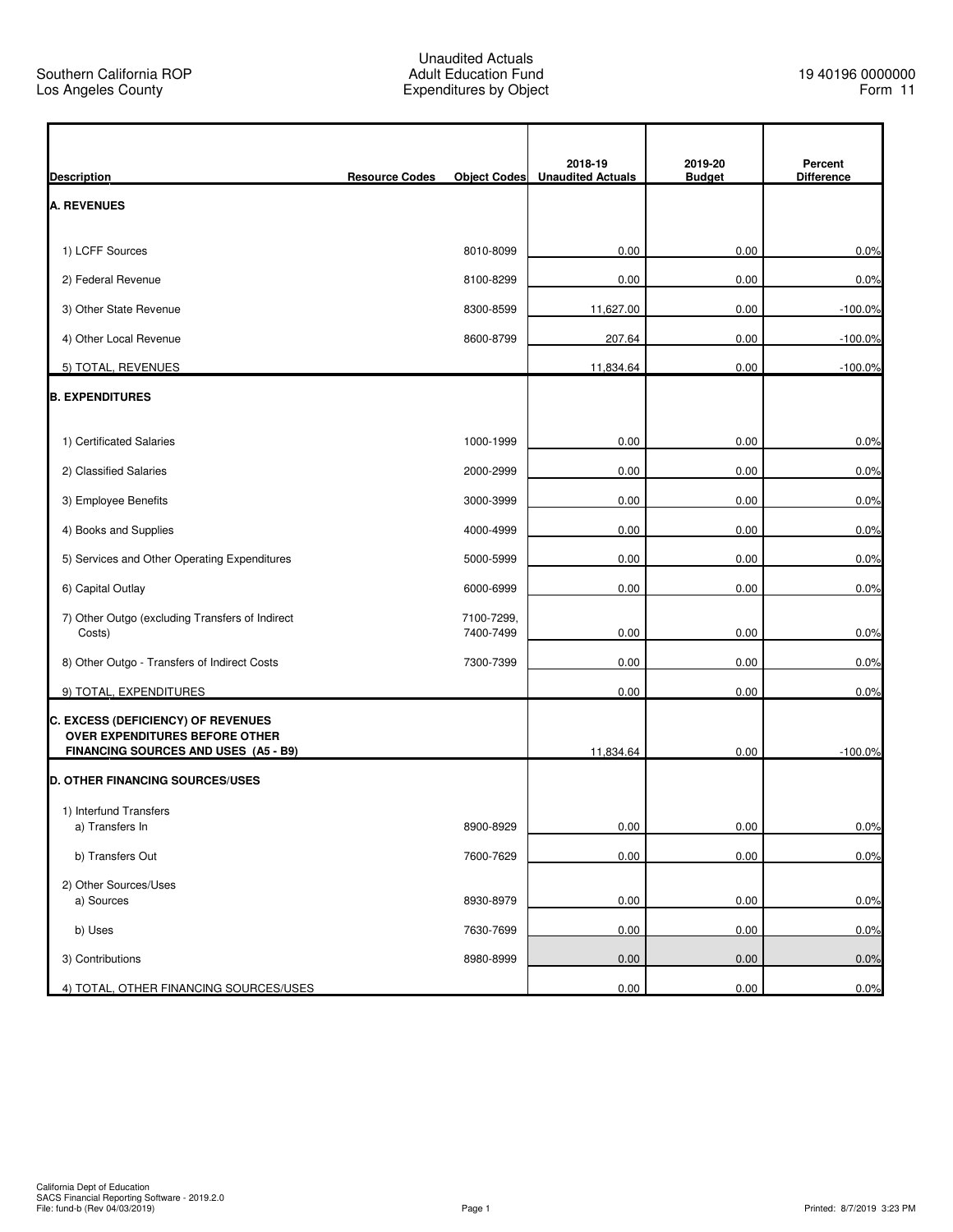| <b>Description</b>                                                            | <b>Resource Codes</b> | <b>Object Codes</b> | 2018-19<br><b>Unaudited Actuals</b> | 2019-20<br><b>Budget</b> | Percent<br><b>Difference</b> |
|-------------------------------------------------------------------------------|-----------------------|---------------------|-------------------------------------|--------------------------|------------------------------|
| E. NET INCREASE (DECREASE) IN FUND<br><b>BALANCE (C + D4)</b>                 |                       |                     | 11,834.64                           | 0.00                     | $-100.0%$                    |
| F. FUND BALANCE, RESERVES                                                     |                       |                     |                                     |                          |                              |
| 1) Beginning Fund Balance                                                     |                       |                     |                                     |                          |                              |
| a) As of July 1 - Unaudited                                                   |                       | 9791                | 0.00                                | 11,834.64                | <b>New</b>                   |
| b) Audit Adjustments                                                          |                       | 9793                | 0.00                                | 0.00                     | 0.0%                         |
| c) As of July 1 - Audited ( $F1a + F1b$ )                                     |                       |                     | 0.00                                | 11,834.64                | <b>New</b>                   |
| d) Other Restatements                                                         |                       | 9795                | 0.00                                | 0.00                     | 0.0%                         |
| e) Adjusted Beginning Balance (F1c + F1d)                                     |                       |                     | 0.00                                | 11,834.64                | New                          |
| 2) Ending Balance, June 30 ( $E + F1e$ )<br>Components of Ending Fund Balance |                       |                     | 11,834.64                           | 11,834.64                | 0.0%                         |
| a) Nonspendable<br><b>Revolving Cash</b>                                      |                       | 9711                | 0.00                                | 0.00                     | 0.0%                         |
| <b>Stores</b>                                                                 |                       | 9712                | 0.00                                | 0.00                     | 0.0%                         |
| Prepaid Items                                                                 |                       | 9713                | 0.00                                | 0.00                     | 0.0%                         |
| All Others                                                                    |                       | 9719                | 0.00                                | 0.00                     | 0.0%                         |
| b) Restricted                                                                 |                       | 9740                | 11,627.00                           | 11,627.00                | 0.0%                         |
| c) Committed<br><b>Stabilization Arrangements</b>                             |                       | 9750                | 0.00                                | 0.00                     | 0.0%                         |
| <b>Other Commitments</b>                                                      |                       | 9760                | 0.00                                | 0.00                     | 0.0%                         |
| d) Assigned<br>Other Assignments                                              |                       | 9780                | 207.64                              | 207.64                   | 0.0%                         |
| e) Unassigned/Unappropriated<br>Reserve for Economic Uncertainties            |                       | 9789                | 0.00                                | 0.00                     | 0.0%                         |
| Unassigned/Unappropriated Amount                                              |                       | 9790                | 0.00                                | 0.00                     | 0.0%                         |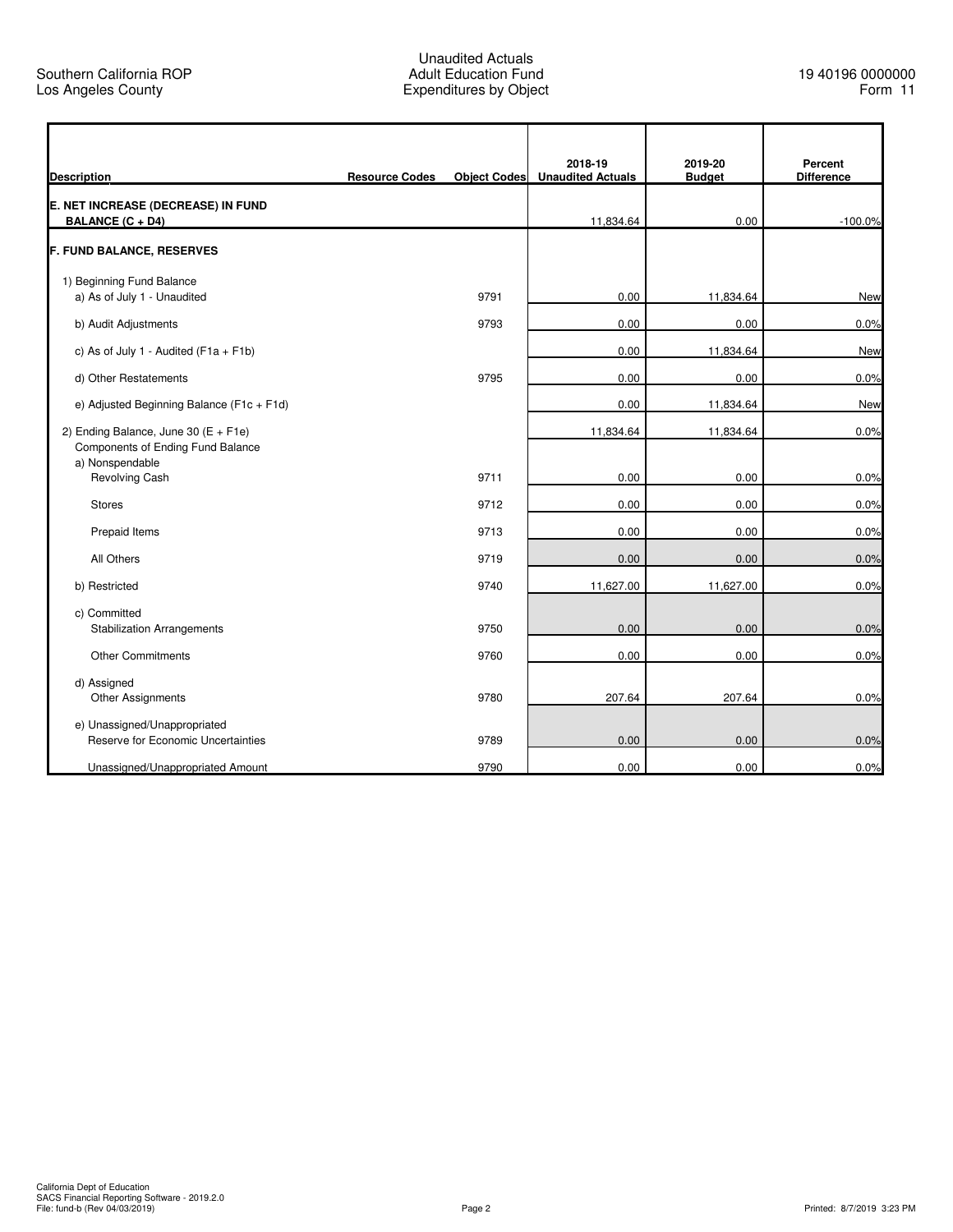| <b>Description</b>                                                                | <b>Resource Codes</b> | <b>Object Codes</b> | 2018-19<br><b>Unaudited Actuals</b> | 2019-20<br><b>Budget</b> | Percent<br><b>Difference</b> |
|-----------------------------------------------------------------------------------|-----------------------|---------------------|-------------------------------------|--------------------------|------------------------------|
| <b>G. ASSETS</b>                                                                  |                       |                     |                                     |                          |                              |
| 1) Cash<br>a) in County Treasury                                                  |                       | 9110                | 11,770.18                           |                          |                              |
| 1) Fair Value Adjustment to Cash in County Treasury                               |                       | 9111                | 0.00                                |                          |                              |
| b) in Banks                                                                       |                       | 9120                | 0.00                                |                          |                              |
| c) in Revolving Cash Account                                                      |                       | 9130                | 0.00                                |                          |                              |
| d) with Fiscal Agent/Trustee                                                      |                       | 9135                | 0.00                                |                          |                              |
| e) Collections Awaiting Deposit                                                   |                       | 9140                | 0.00                                |                          |                              |
| 2) Investments                                                                    |                       | 9150                | 0.00                                |                          |                              |
| 3) Accounts Receivable                                                            |                       | 9200                | 64.46                               |                          |                              |
| 4) Due from Grantor Government                                                    |                       | 9290                | 0.00                                |                          |                              |
| 5) Due from Other Funds                                                           |                       | 9310                | 0.00                                |                          |                              |
| 6) Stores                                                                         |                       | 9320                | 0.00                                |                          |                              |
| 7) Prepaid Expenditures                                                           |                       | 9330                | 0.00                                |                          |                              |
| 8) Other Current Assets                                                           |                       | 9340                | 0.00                                |                          |                              |
|                                                                                   |                       |                     | 11,834.64                           |                          |                              |
| 9) TOTAL, ASSETS<br><b>H. DEFERRED OUTFLOWS OF RESOURCES</b>                      |                       |                     |                                     |                          |                              |
| 1) Deferred Outflows of Resources                                                 |                       | 9490                | 0.00                                |                          |                              |
| 2) TOTAL, DEFERRED OUTFLOWS                                                       |                       |                     | 0.00                                |                          |                              |
| I. LIABILITIES                                                                    |                       |                     |                                     |                          |                              |
|                                                                                   |                       | 9500                |                                     |                          |                              |
| 1) Accounts Payable                                                               |                       |                     | 0.00                                |                          |                              |
| 2) Due to Grantor Governments                                                     |                       | 9590                | 0.00                                |                          |                              |
| 3) Due to Other Funds                                                             |                       | 9610                | 0.00                                |                          |                              |
| 4) Current Loans                                                                  |                       | 9640                |                                     |                          |                              |
| 5) Unearned Revenue                                                               |                       | 9650                | 0.00                                |                          |                              |
| 6) TOTAL, LIABILITIES                                                             |                       |                     | 0.00                                |                          |                              |
| <b>J. DEFERRED INFLOWS OF RESOURCES</b>                                           |                       |                     |                                     |                          |                              |
| 1) Deferred Inflows of Resources                                                  |                       | 9690                | 0.00                                |                          |                              |
| 2) TOTAL, DEFERRED INFLOWS                                                        |                       |                     | 0.00                                |                          |                              |
| <b>K. FUND EQUITY</b>                                                             |                       |                     |                                     |                          |                              |
| Ending Fund Balance, June 30<br>(must agree with line F2) $(G9 + H2) - (16 + J2)$ |                       |                     | 11,834.64                           |                          |                              |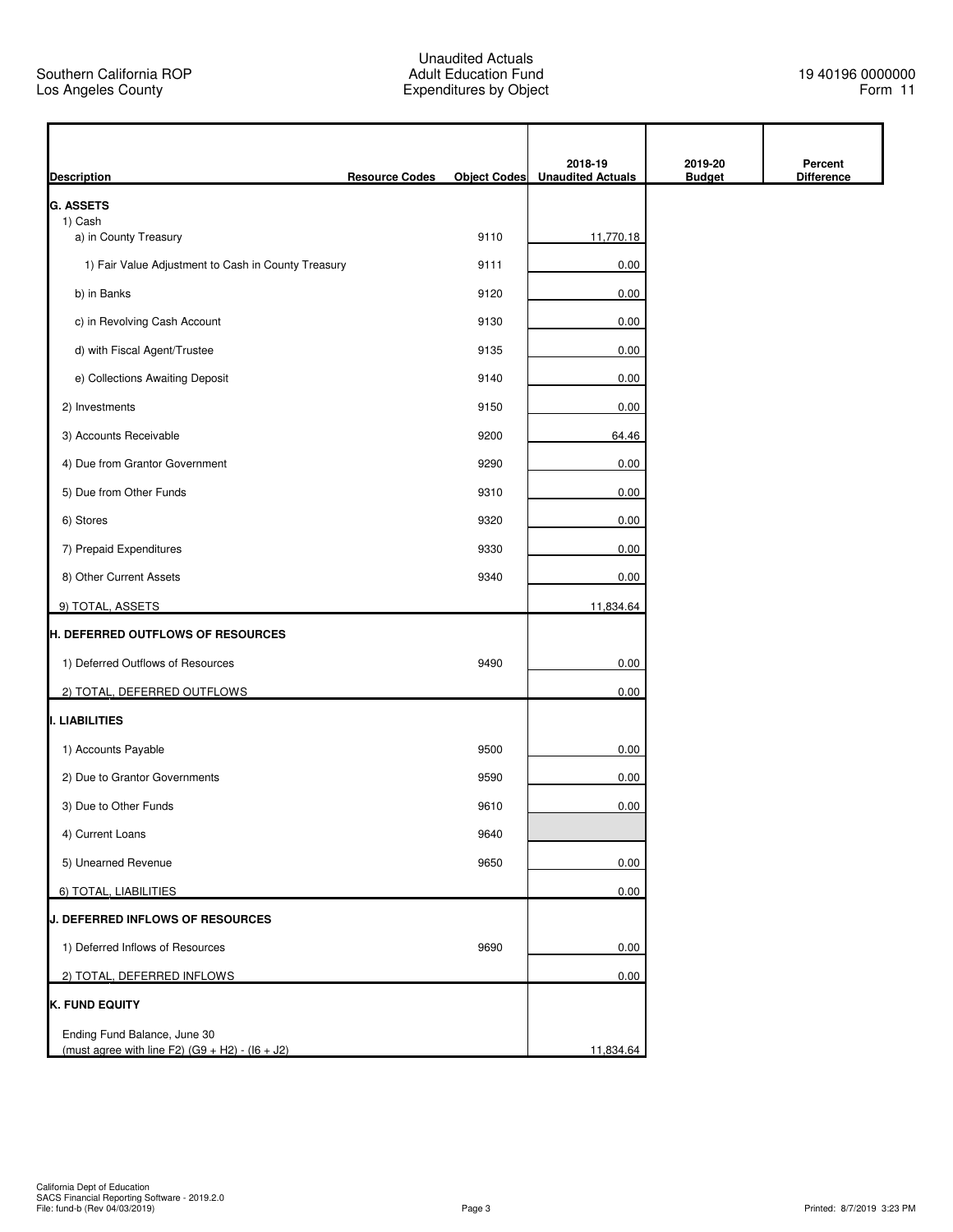r

| <b>Description</b>                         | <b>Resource Codes</b> | <b>Object Codes</b> | 2018-19<br><b>Unaudited Actuals</b> | 2019-20<br><b>Budget</b> | Percent<br><b>Difference</b> |
|--------------------------------------------|-----------------------|---------------------|-------------------------------------|--------------------------|------------------------------|
| <b>ILCFF SOURCES</b>                       |                       |                     |                                     |                          |                              |
| <b>LCFF Transfers</b>                      |                       |                     |                                     |                          |                              |
| <b>LCFF Transfers - Current Year</b>       |                       | 8091                | 0.00                                | 0.00                     | 0.0%                         |
| LCFF/Revenue Limit Transfers - Prior Years |                       | 8099                | 0.00                                | 0.00                     | 0.0%                         |
| TOTAL, LCFF SOURCES                        |                       |                     | 0.00                                | 0.00                     | 0.0%                         |
| <b>FEDERAL REVENUE</b>                     |                       |                     |                                     |                          |                              |
| Interagency Contracts Between LEAs         |                       | 8285                | 0.00                                | 0.00                     | 0.0%                         |
| Career and Technical Education             | 3500-3599             | 8290                | 0.00                                | 0.00                     | 0.0%                         |
| All Other Federal Revenue                  | All Other             | 8290                | 0.00                                | 0.00                     | 0.0%                         |
| TOTAL, FEDERAL REVENUE                     |                       |                     | 0.00                                | 0.00                     | 0.0%                         |
| <b>OTHER STATE REVENUE</b>                 |                       |                     |                                     |                          |                              |
| Pass-Through Revenues from                 |                       |                     |                                     |                          |                              |
| <b>State Sources</b>                       |                       | 8587                | 0.00                                | 0.00                     | 0.0%                         |
| <b>Adult Education Program</b>             | 6391                  | 8590                | 0.00                                | 0.00                     | 0.0%                         |
| All Other State Revenue                    | All Other             | 8590                | 11,627.00                           | 0.00                     | $-100.0%$                    |
| TOTAL, OTHER STATE REVENUE                 |                       |                     | 11,627.00                           | 0.00                     | $-100.0%$                    |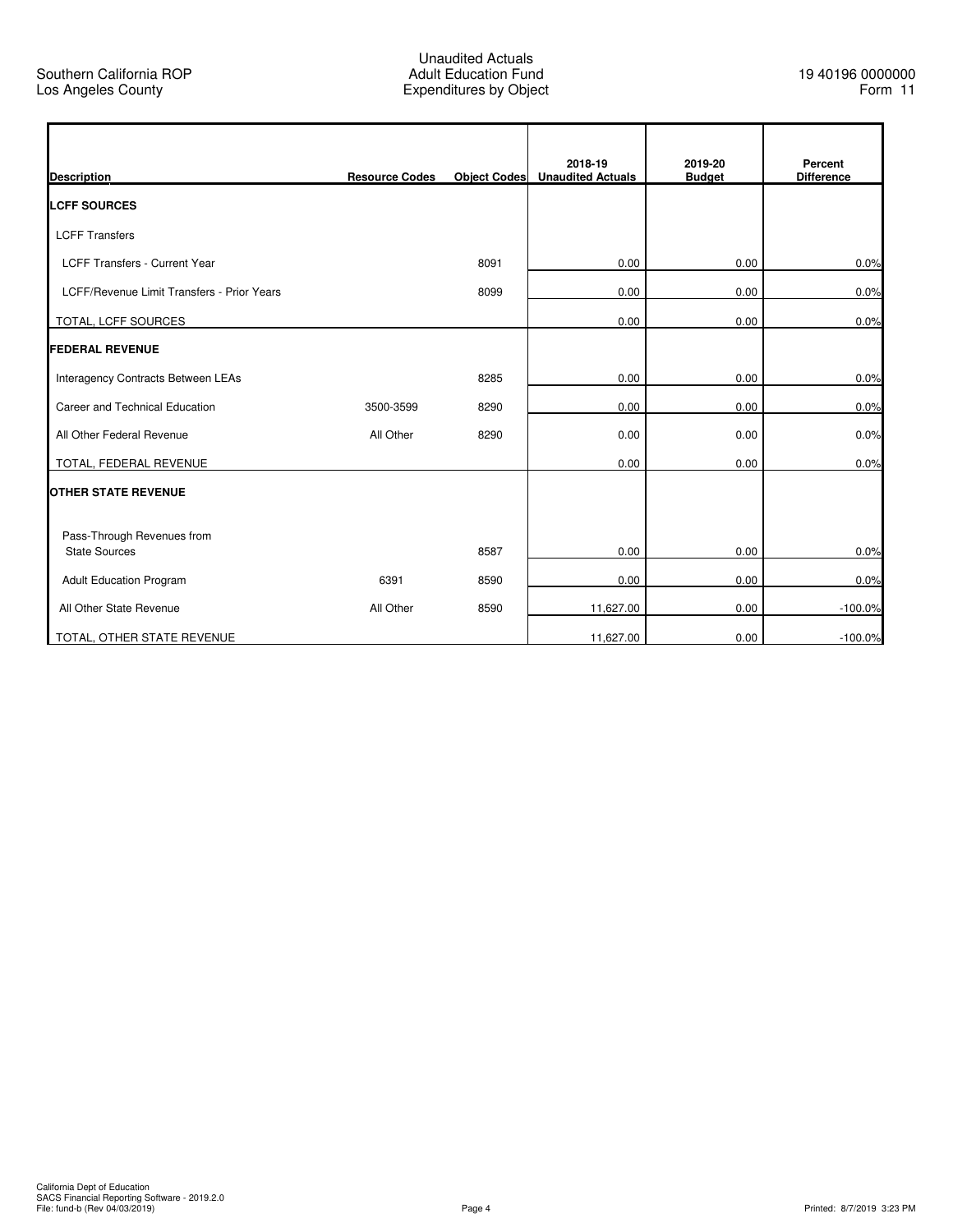$\mathbf{r}$ 

|                                                          |                       |      | 2018-19                        | 2019-20       | Percent           |
|----------------------------------------------------------|-----------------------|------|--------------------------------|---------------|-------------------|
| <b>Description</b><br><b>OTHER LOCAL REVENUE</b>         | <b>Resource Codes</b> |      | Object Codes Unaudited Actuals | <b>Budget</b> | <b>Difference</b> |
| Other Local Revenue                                      |                       |      |                                |               |                   |
| Sales<br>Sale of Equipment/Supplies                      |                       | 8631 | 0.00                           | 0.00          | 0.0%              |
| <b>Leases and Rentals</b>                                |                       | 8650 | 0.00                           | 0.00          | 0.0%              |
| Interest                                                 |                       | 8660 | 207.64                         | 0.00          | $-100.0%$         |
| Net Increase (Decrease) in the Fair Value of Investments |                       | 8662 | 0.00                           | 0.00          | 0.0%              |
| <b>Fees and Contracts</b><br><b>Adult Education Fees</b> |                       | 8671 | 0.00                           | 0.00          | 0.0%              |
| <b>Interagency Services</b>                              |                       | 8677 | 0.00                           | 0.00          | 0.0%              |
| Other Local Revenue                                      |                       |      |                                |               |                   |
| All Other Local Revenue                                  |                       | 8699 | 0.00                           | 0.00          | 0.0%              |
| Tuition                                                  |                       | 8710 | 0.00                           | 0.00          | 0.0%              |
| TOTAL, OTHER LOCAL REVENUE                               |                       |      | 207.64                         | 0.00          | $-100.0%$         |
| <b>TOTAL, REVENUES</b>                                   |                       |      | 11,834.64                      | 0.00          | $-100.0%$         |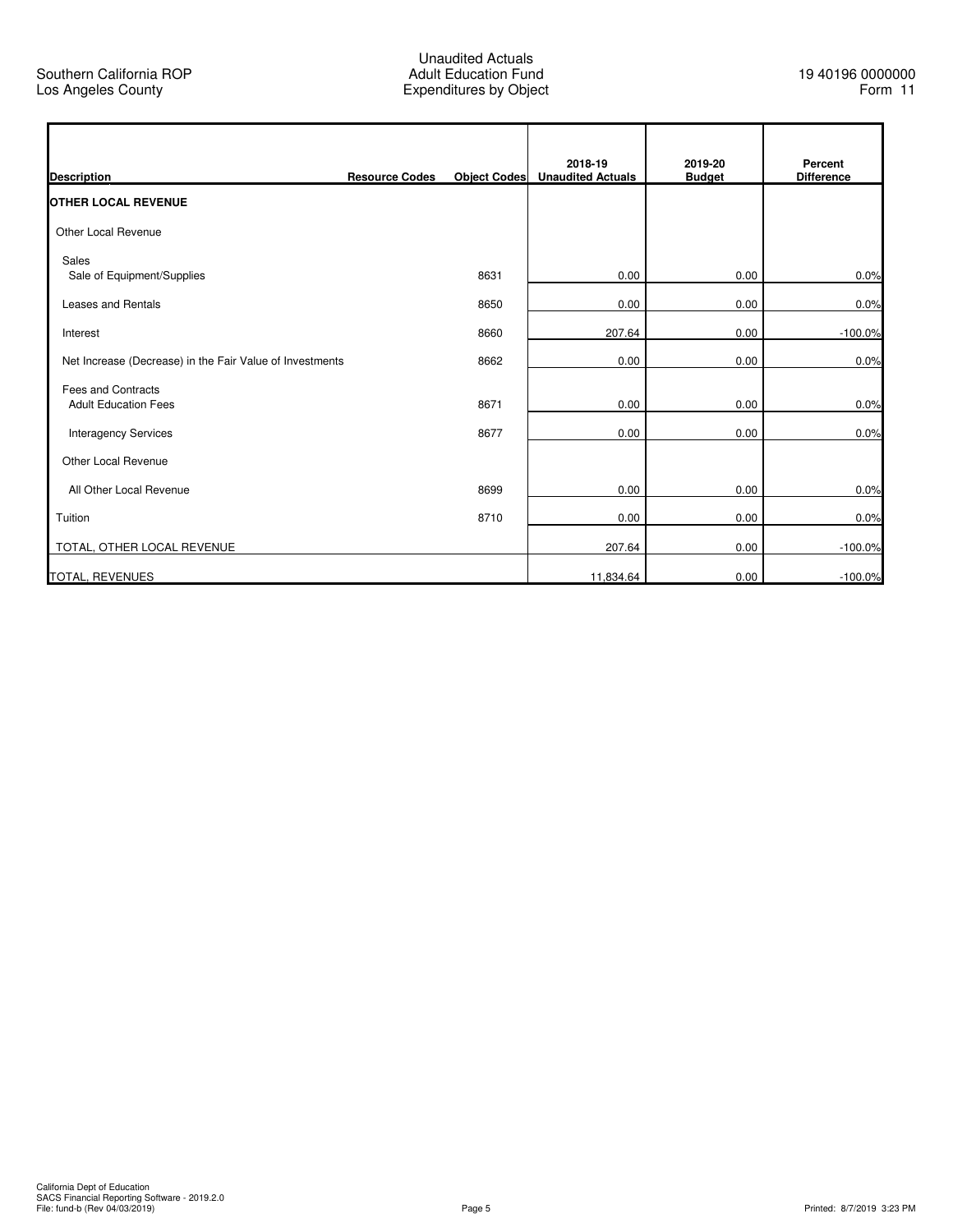r

|                                                        |                       |                     | 2018-19                  | 2019-20       | Percent           |
|--------------------------------------------------------|-----------------------|---------------------|--------------------------|---------------|-------------------|
| <b>Description</b>                                     | <b>Resource Codes</b> | <b>Object Codes</b> | <b>Unaudited Actuals</b> | <b>Budget</b> | <b>Difference</b> |
| <b>CERTIFICATED SALARIES</b>                           |                       |                     |                          |               |                   |
| <b>Certificated Teachers' Salaries</b>                 |                       | 1100                | 0.00                     | 0.00          | 0.0%              |
| <b>Certificated Pupil Support Salaries</b>             |                       | 1200                | 0.00                     | 0.00          | 0.0%              |
| Certificated Supervisors' and Administrators' Salaries |                       | 1300                | 0.00                     | 0.00          | 0.0%              |
| <b>Other Certificated Salaries</b>                     |                       | 1900                | 0.00                     | 0.00          | 0.0%              |
| TOTAL, CERTIFICATED SALARIES                           |                       |                     | 0.00                     | 0.00          | 0.0%              |
| <b>CLASSIFIED SALARIES</b>                             |                       |                     |                          |               |                   |
| <b>Classified Instructional Salaries</b>               |                       | 2100                | 0.00                     | 0.00          | 0.0%              |
| <b>Classified Support Salaries</b>                     |                       | 2200                | 0.00                     | 0.00          | 0.0%              |
| Classified Supervisors' and Administrators' Salaries   |                       | 2300                | 0.00                     | 0.00          | 0.0%              |
| Clerical, Technical and Office Salaries                |                       | 2400                | 0.00                     | 0.00          | 0.0%              |
| <b>Other Classified Salaries</b>                       |                       | 2900                | 0.00                     | 0.00          | 0.0%              |
| TOTAL, CLASSIFIED SALARIES                             |                       |                     | 0.00                     | 0.00          | 0.0%              |
| <b>EMPLOYEE BENEFITS</b>                               |                       |                     |                          |               |                   |
| <b>STRS</b>                                            |                       | 3101-3102           | 0.00                     | 0.00          | 0.0%              |
| <b>PERS</b>                                            |                       | 3201-3202           | 0.00                     | 0.00          | 0.0%              |
| OASDI/Medicare/Alternative                             |                       | 3301-3302           | 0.00                     | 0.00          | 0.0%              |
| <b>Health and Welfare Benefits</b>                     |                       | 3401-3402           | 0.00                     | 0.00          | 0.0%              |
| Unemployment Insurance                                 |                       | 3501-3502           | 0.00                     | 0.00          | 0.0%              |
| Workers' Compensation                                  |                       | 3601-3602           | 0.00                     | 0.00          | 0.0%              |
| OPEB, Allocated                                        |                       | 3701-3702           | 0.00                     | 0.00          | 0.0%              |
| OPEB, Active Employees                                 |                       | 3751-3752           | 0.00                     | 0.00          | 0.0%              |
| Other Employee Benefits                                |                       | 3901-3902           | 0.00                     | 0.00          | 0.0%              |
| TOTAL, EMPLOYEE BENEFITS                               |                       |                     | 0.00                     | 0.00          | 0.0%              |
| <b>BOOKS AND SUPPLIES</b>                              |                       |                     |                          |               |                   |
| Approved Textbooks and Core Curricula Materials        |                       | 4100                | 0.00                     | 0.00          | 0.0%              |
| Books and Other Reference Materials                    |                       | 4200                | 0.00                     | 0.00          | 0.0%              |
| Materials and Supplies                                 |                       | 4300                | 0.00                     | 0.00          | 0.0%              |
| Noncapitalized Equipment                               |                       | 4400                | 0.00                     | 0.00          | 0.0%              |
| TOTAL, BOOKS AND SUPPLIES                              |                       |                     | 0.00                     | 0.00          | 0.0%              |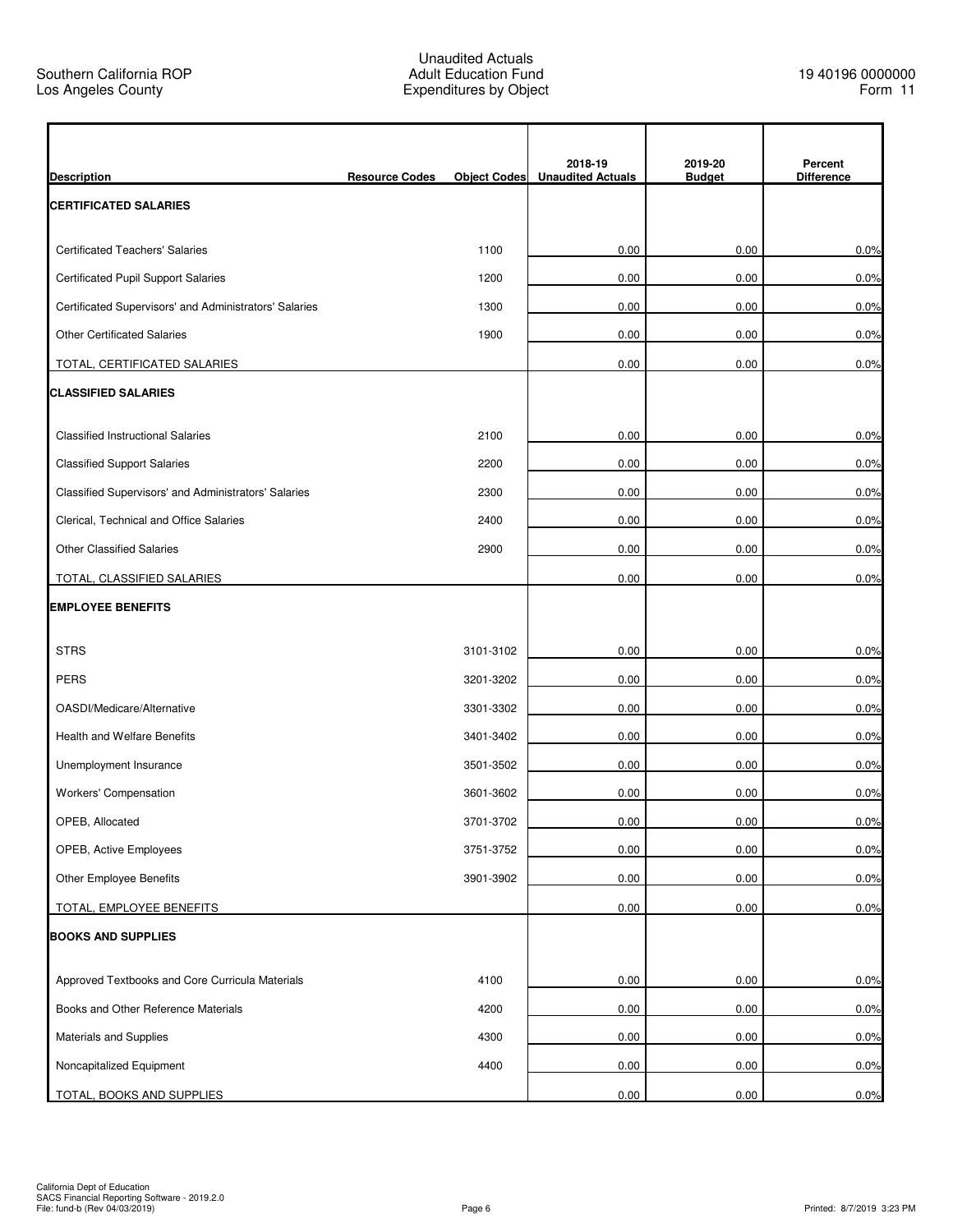| <b>Description</b><br><b>Resource Codes</b>                           | <b>Object Codes</b> | 2018-19<br><b>Unaudited Actuals</b> | 2019-20<br><b>Budget</b> | Percent<br><b>Difference</b> |
|-----------------------------------------------------------------------|---------------------|-------------------------------------|--------------------------|------------------------------|
| <b>SERVICES AND OTHER OPERATING EXPENDITURES</b>                      |                     |                                     |                          |                              |
| Subagreements for Services                                            | 5100                | 0.00                                | 0.00                     | 0.0%                         |
| <b>Travel and Conferences</b>                                         | 5200                | 0.00                                | 0.00                     | 0.0%                         |
| Dues and Memberships                                                  | 5300                | 0.00                                | 0.00                     | 0.0%                         |
| Insurance                                                             | 5400-5450           | 0.00                                | 0.00                     | 0.0%                         |
| Operations and Housekeeping Services                                  | 5500                | 0.00                                | 0.00                     | 0.0%                         |
| Rentals, Leases, Repairs, and Noncapitalized Improvements             | 5600                | 0.00                                | 0.00                     | 0.0%                         |
| <b>Transfers of Direct Costs</b>                                      | 5710                | 0.00                                | 0.00                     | 0.0%                         |
| Transfers of Direct Costs - Interfund                                 | 5750                | 0.00                                | 0.00                     | 0.0%                         |
| Professional/Consulting Services and                                  |                     |                                     |                          |                              |
| <b>Operating Expenditures</b>                                         | 5800                | 0.00                                | 0.00                     | 0.0%                         |
| Communications                                                        | 5900                | 0.00                                | 0.00                     | 0.0%                         |
| TOTAL, SERVICES AND OTHER OPERATING EXPENDITURES                      |                     | 0.00                                | 0.00                     | 0.0%                         |
| <b>CAPITAL OUTLAY</b>                                                 |                     |                                     |                          |                              |
| Land                                                                  | 6100                | 0.00                                | 0.00                     | 0.0%                         |
| Land Improvements                                                     | 6170                | 0.00                                | 0.00                     | 0.0%                         |
| Buildings and Improvements of Buildings                               | 6200                | 0.00                                | 0.00                     | 0.0%                         |
| Equipment                                                             | 6400                | 0.00                                | 0.00                     | 0.0%                         |
| <b>Equipment Replacement</b>                                          | 6500                | 0.00                                | 0.00                     | 0.0%                         |
| TOTAL, CAPITAL OUTLAY                                                 |                     | 0.00                                | 0.00                     | 0.0%                         |
| <b>OTHER OUTGO (excluding Transfers of Indirect Costs)</b>            |                     |                                     |                          |                              |
| Tuition                                                               |                     |                                     |                          |                              |
| Tuition, Excess Costs, and/or Deficit Payments                        |                     |                                     |                          |                              |
| Payments to Districts or Charter Schools                              | 7141                | 0.00                                | 0.00                     | 0.0%                         |
| Payments to County Offices                                            | 7142                | 0.00                                | 0.00                     | 0.0%                         |
| Payments to JPAs                                                      | 7143                | 0.00                                | 0.00                     | 0.0%                         |
| Other Transfers Out                                                   |                     |                                     |                          |                              |
| Transfers of Pass-Through Revenues<br>To Districts or Charter Schools | 7211                | 0.00                                | 0.00                     | 0.0%                         |
| To County Offices                                                     | 7212                | 0.00                                | 0.00                     | 0.0%                         |
| To JPAs                                                               | 7213                | 0.00                                | 0.00                     | 0.0%                         |
| <b>Debt Service</b>                                                   |                     |                                     |                          |                              |
| Debt Service - Interest                                               | 7438                | 0.00                                | 0.00                     | 0.0%                         |
| Other Debt Service - Principal                                        | 7439                | 0.00                                | 0.00                     | 0.0%                         |
| TOTAL, OTHER OUTGO (excluding Transfers of Indirect Costs)            |                     | 0.00                                | 0.00                     | 0.0%                         |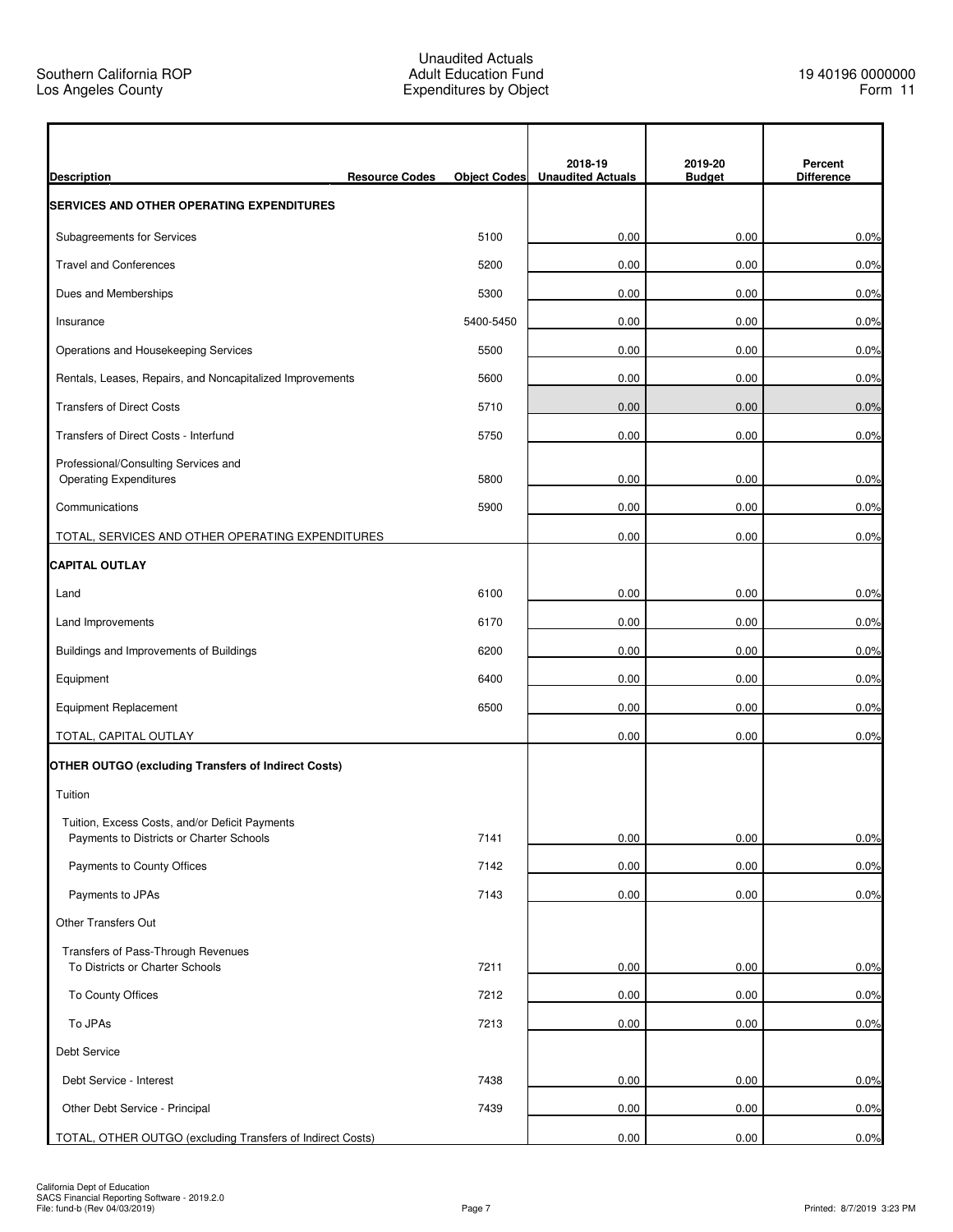| <b>Description</b>                               | <b>Resource Codes</b> | <b>Object Codes</b> | 2018-19<br><b>Unaudited Actuals</b> | 2019-20<br><b>Budget</b> | Percent<br><b>Difference</b> |
|--------------------------------------------------|-----------------------|---------------------|-------------------------------------|--------------------------|------------------------------|
| <b>OTHER OUTGO - TRANSFERS OF INDIRECT COSTS</b> |                       |                     |                                     |                          |                              |
| Transfers of Indirect Costs - Interfund          |                       | 7350                | 0.00                                | 0.00                     | 0.0%                         |
| TOTAL, OTHER OUTGO - TRANSFERS OF INDIRECT COSTS |                       | 0.00                | 0.00                                | 0.0%                     |                              |
| TOTAL, EXPENDITURES                              |                       |                     | 0.00                                | 0.00                     | 0.0%                         |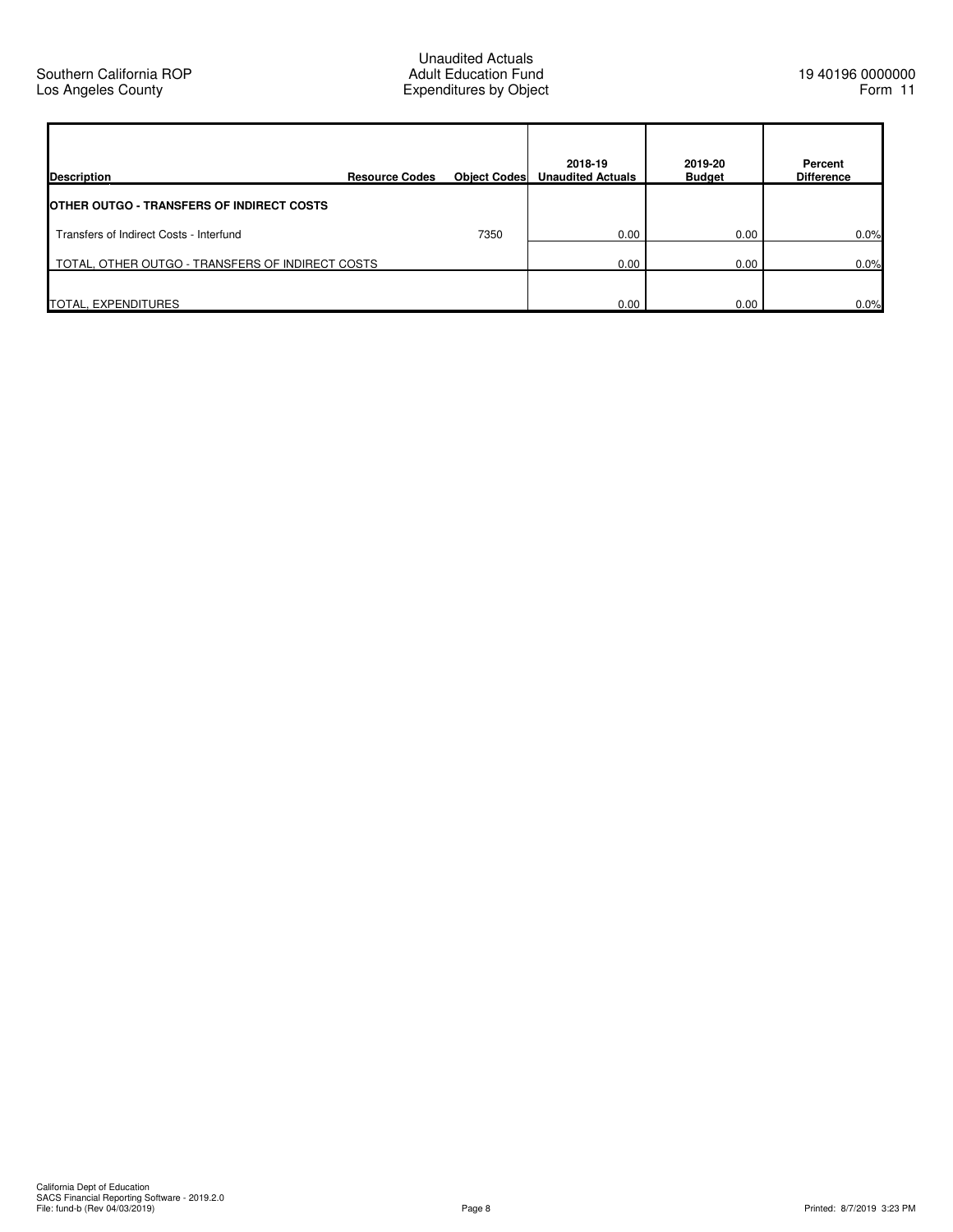| <b>Description</b>                                                        | <b>Resource Codes</b> | <b>Object Codes</b> | 2018-19<br><b>Unaudited Actuals</b> | 2019-20<br><b>Budget</b> | Percent<br><b>Difference</b> |
|---------------------------------------------------------------------------|-----------------------|---------------------|-------------------------------------|--------------------------|------------------------------|
| <b>INTERFUND TRANSFERS</b>                                                |                       |                     |                                     |                          |                              |
| <b>INTERFUND TRANSFERS IN</b>                                             |                       |                     |                                     |                          |                              |
| Other Authorized Interfund Transfers In                                   |                       | 8919                | 0.00                                | 0.00                     | 0.0%                         |
| (a) TOTAL, INTERFUND TRANSFERS IN                                         |                       |                     | 0.00                                | 0.00                     | 0.0%                         |
| <b>INTERFUND TRANSFERS OUT</b>                                            |                       |                     |                                     |                          |                              |
| To: State School Building Fund/<br>County School Facilities Fund          |                       | 7613                | 0.00                                | 0.00                     | 0.0%                         |
| Other Authorized Interfund Transfers Out                                  |                       | 7619                | 0.00                                | 0.00                     | 0.0%                         |
| (b) TOTAL, INTERFUND TRANSFERS OUT                                        |                       |                     | 0.00                                | 0.00                     | 0.0%                         |
| OTHER SOURCES/USES                                                        |                       |                     |                                     |                          |                              |
| <b>SOURCES</b>                                                            |                       |                     |                                     |                          |                              |
| <b>Other Sources</b>                                                      |                       |                     |                                     |                          |                              |
| Transfers from Funds of<br>Lapsed/Reorganized LEAs                        |                       | 8965                | 0.00                                | 0.00                     | 0.0%                         |
| Long-Term Debt Proceeds<br>Proceeds from Certificates<br>of Participation |                       | 8971                | 0.00                                | 0.00                     | 0.0%                         |
| Proceeds from Capital Leases                                              |                       | 8972                | 0.00                                | 0.00                     | 0.0%                         |
| All Other Financing Sources                                               |                       | 8979                | 0.00                                | 0.00                     | 0.0%                         |
| (c) TOTAL, SOURCES                                                        |                       |                     | 0.00                                | 0.00                     | 0.0%                         |
| <b>USES</b>                                                               |                       |                     |                                     |                          |                              |
| Transfers of Funds from                                                   |                       |                     |                                     |                          |                              |
| Lapsed/Reorganized LEAs                                                   |                       | 7651                | 0.00                                | 0.00                     | 0.0%                         |
| All Other Financing Uses                                                  |                       | 7699                | 0.00                                | 0.00                     | 0.0%                         |
| (d) TOTAL, USES                                                           |                       |                     | 0.00                                | 0.00                     | 0.0%                         |
| <b>CONTRIBUTIONS</b>                                                      |                       |                     |                                     |                          |                              |
| <b>Contributions from Unrestricted Revenues</b>                           |                       | 8980                | 0.00                                | 0.00                     | 0.0%                         |
| Contributions from Restricted Revenues                                    |                       | 8990                | 0.00                                | 0.00                     | 0.0%                         |
| (e) TOTAL, CONTRIBUTIONS                                                  |                       |                     | 0.00                                | 0.00                     | 0.0%                         |
|                                                                           |                       |                     |                                     |                          |                              |
| TOTAL, OTHER FINANCING SOURCES/USES<br>$(a - b + c - d + e)$              |                       |                     | 0.00                                | 0.00                     | 0.0%                         |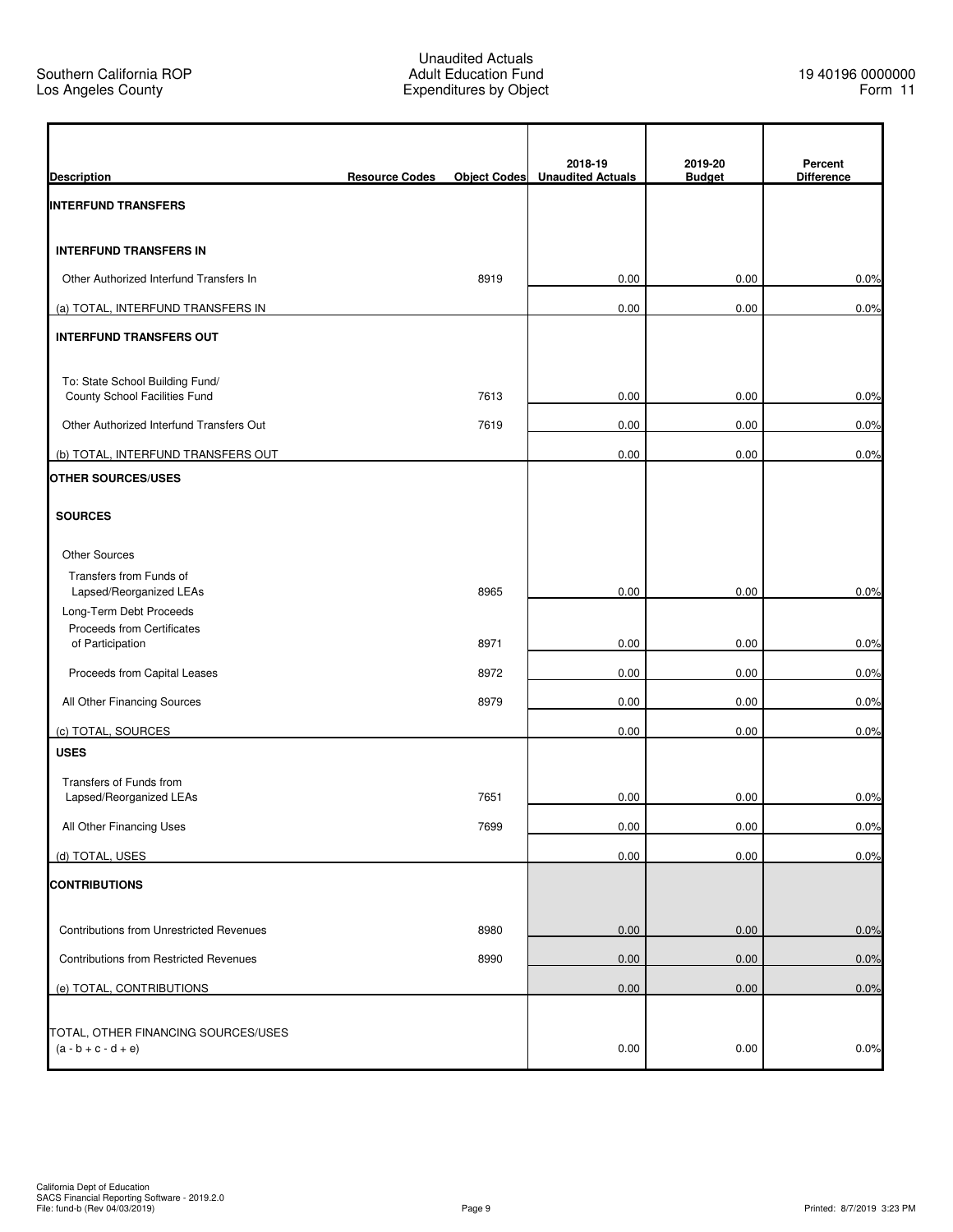| <b>Description</b>                                                      | <b>Function Codes</b> | <b>Object Codes</b> | 2018-19<br><b>Unaudited Actuals</b> | 2019-20<br><b>Budget</b> | Percent<br><b>Difference</b> |
|-------------------------------------------------------------------------|-----------------------|---------------------|-------------------------------------|--------------------------|------------------------------|
| A. REVENUES                                                             |                       |                     |                                     |                          |                              |
| 1) LCFF Sources                                                         |                       | 8010-8099           | 0.00                                | 0.00                     | 0.0%                         |
| 2) Federal Revenue                                                      |                       | 8100-8299           | 0.00                                | 0.00                     | 0.0%                         |
| 3) Other State Revenue                                                  |                       | 8300-8599           | 11,627.00                           | 0.00                     | $-100.0%$                    |
| 4) Other Local Revenue                                                  |                       | 8600-8799           | 207.64                              | 0.00                     | $-100.0%$                    |
| 5) TOTAL, REVENUES                                                      |                       |                     | 11,834.64                           | 0.00                     | $-100.0%$                    |
| B. EXPENDITURES (Objects 1000-7999)                                     |                       |                     |                                     |                          |                              |
|                                                                         |                       |                     |                                     |                          |                              |
| 1) Instruction                                                          | 1000-1999             |                     | 0.00                                | 0.00                     | 0.0%                         |
| 2) Instruction - Related Services                                       | 2000-2999             |                     | 0.00                                | 0.00                     | 0.0%                         |
| 3) Pupil Services                                                       | 3000-3999             |                     | 0.00                                | 0.00                     | 0.0%                         |
| 4) Ancillary Services                                                   | 4000-4999             |                     | 0.00                                | 0.00                     | 0.0%                         |
| 5) Community Services                                                   | 5000-5999             |                     | 0.00                                | 0.00                     | 0.0%                         |
| 6) Enterprise                                                           | 6000-6999             |                     | 0.00                                | 0.00                     | 0.0%                         |
| 7) General Administration                                               | 7000-7999             |                     | 0.00                                | 0.00                     | 0.0%                         |
| 8) Plant Services                                                       | 8000-8999             |                     | 0.00                                | 0.00                     | 0.0%                         |
| 9) Other Outgo                                                          | 9000-9999             | Except<br>7600-7699 | 0.00                                | 0.00                     | 0.0%                         |
| 10) TOTAL, EXPENDITURES                                                 |                       |                     | 0.00                                | 0.00                     | 0.0%                         |
| <b>C. EXCESS (DEFICIENCY) OF REVENUES</b>                               |                       |                     |                                     |                          |                              |
| OVER EXPENDITURES BEFORE OTHER<br>FINANCING SOURCES AND USES (A5 - B10) |                       |                     | 11,834.64                           | 0.00                     | $-100.0%$                    |
| <b>D. OTHER FINANCING SOURCES/USES</b>                                  |                       |                     |                                     |                          |                              |
| 1) Interfund Transfers                                                  |                       |                     |                                     |                          |                              |
| a) Transfers In                                                         |                       | 8900-8929           | 0.00                                | 0.00                     | 0.0%                         |
| b) Transfers Out                                                        |                       | 7600-7629           | 0.00                                | 0.00                     | 0.0%                         |
| 2) Other Sources/Uses<br>a) Sources                                     |                       | 8930-8979           | 0.00                                | 0.00                     | 0.0%                         |
|                                                                         |                       |                     |                                     |                          |                              |
| b) Uses                                                                 |                       | 7630-7699           | 0.00                                | 0.00                     | 0.0%                         |
| 3) Contributions                                                        |                       | 8980-8999           | 0.00                                | 0.00                     | 0.0%                         |
| 4) TOTAL, OTHER FINANCING SOURCES/USES                                  |                       |                     | 0.00                                | 0.00                     | 0.0%                         |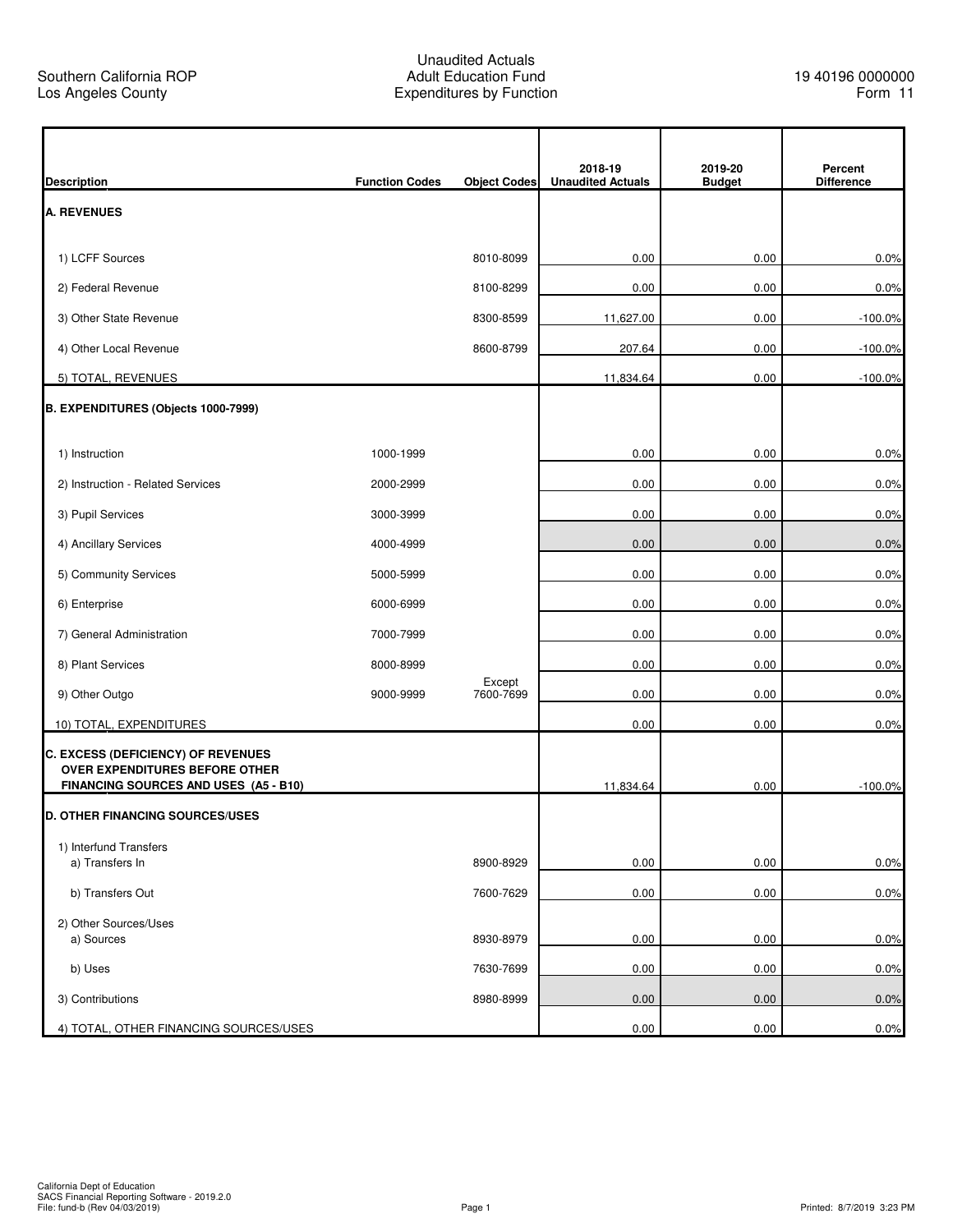r

q

|                                                       |                       |                     | 2018-19                  | 2019-20       | Percent           |
|-------------------------------------------------------|-----------------------|---------------------|--------------------------|---------------|-------------------|
| <b>Description</b>                                    | <b>Function Codes</b> | <b>Object Codes</b> | <b>Unaudited Actuals</b> | <b>Budget</b> | <b>Difference</b> |
| E. NET INCREASE (DECREASE) IN FUND                    |                       |                     |                          |               |                   |
| <b>BALANCE (C + D4)</b>                               |                       |                     | 11,834.64                | 0.00          | $-100.0%$         |
| <b>F. FUND BALANCE, RESERVES</b>                      |                       |                     |                          |               |                   |
| 1) Beginning Fund Balance                             |                       |                     |                          |               |                   |
| a) As of July 1 - Unaudited                           |                       | 9791                | 0.00                     | 11,834.64     | New               |
| b) Audit Adjustments                                  |                       | 9793                | 0.00                     | 0.00          | 0.0%              |
| c) As of July 1 - Audited ( $F1a + F1b$ )             |                       |                     | 0.00                     | 11,834.64     | New               |
| d) Other Restatements                                 |                       | 9795                | 0.00                     | 0.00          | 0.0%              |
| e) Adjusted Beginning Balance (F1c + F1d)             |                       |                     | 0.00                     | 11,834.64     | New               |
| 2) Ending Balance, June 30 $(E + F1e)$                |                       |                     | 11,834.64                | 11,834.64     | 0.0%              |
| Components of Ending Fund Balance<br>a) Nonspendable  |                       |                     |                          |               |                   |
| Revolving Cash                                        |                       | 9711                | 0.00                     | 0.00          | 0.0%              |
| <b>Stores</b>                                         |                       | 9712                | 0.00                     | 0.00          | 0.0%              |
| Prepaid Items                                         |                       | 9713                | 0.00                     | 0.00          | 0.0%              |
| All Others                                            |                       | 9719                | 0.00                     | 0.00          | 0.0%              |
| b) Restricted                                         |                       | 9740                | 11,627.00                | 11,627.00     | 0.0%              |
| c) Committed                                          |                       |                     |                          |               |                   |
| <b>Stabilization Arrangements</b>                     |                       | 9750                | 0.00                     | 0.00          | 0.0%              |
| Other Commitments (by Resource/Object)                |                       | 9760                | 0.00                     | 0.00          | 0.0%              |
| d) Assigned<br>Other Assignments (by Resource/Object) |                       | 9780                | 207.64                   | 207.64        | 0.0%              |
| e) Unassigned/Unappropriated                          |                       |                     |                          |               |                   |
| Reserve for Economic Uncertainties                    |                       | 9789                | 0.00                     | 0.00          | 0.0%              |
| Unassigned/Unappropriated Amount                      |                       | 9790                | 0.00                     | 0.00          | 0.0%              |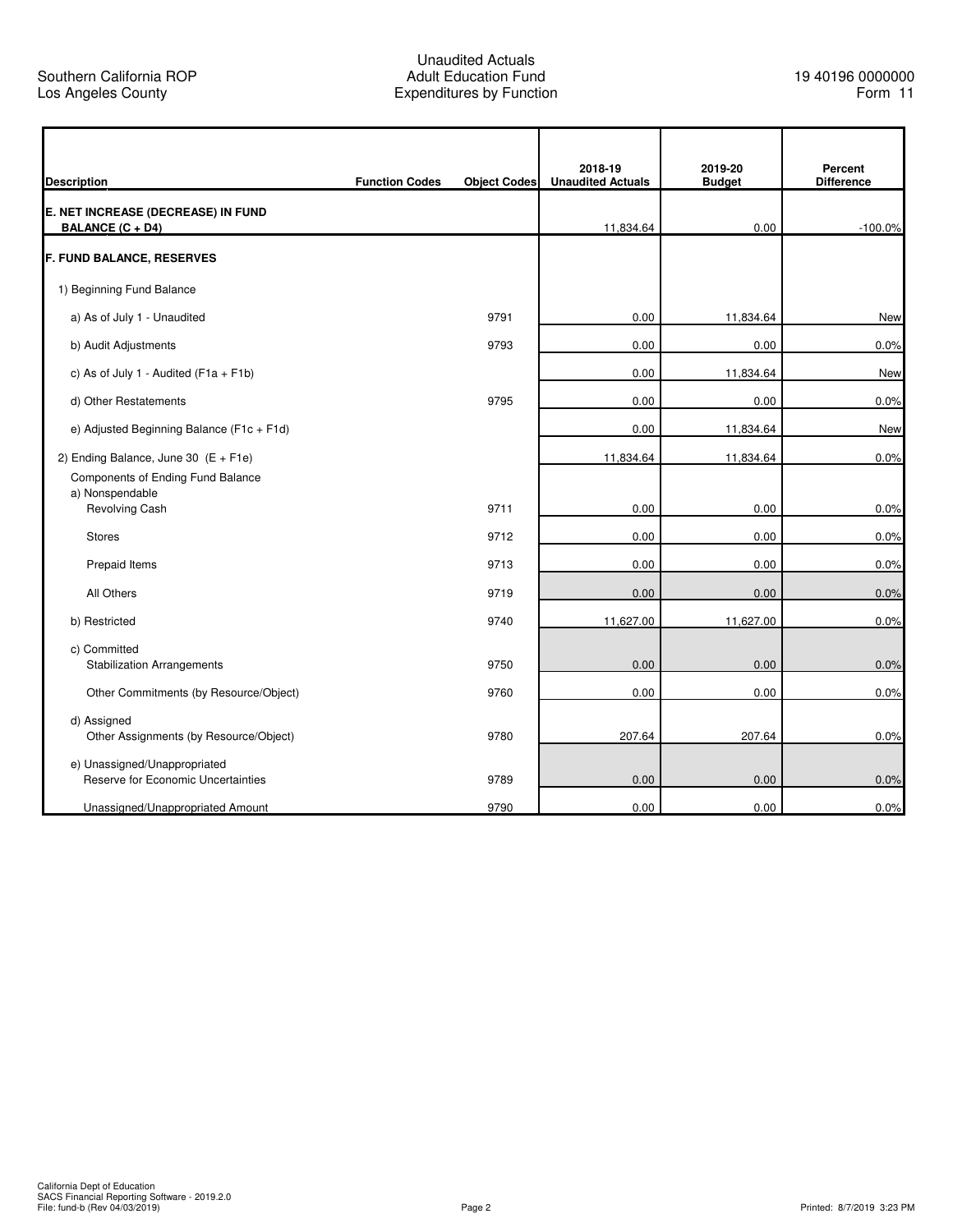| <b>Resource</b> | <b>Description</b>                   | 2018-19<br><b>Unaudited Actuals</b> | 2019-20<br><b>Budget</b> |
|-----------------|--------------------------------------|-------------------------------------|--------------------------|
| 6371            | CalWORKs for ROCP or Adult Education | 11.627.00                           | 11.627.00                |
|                 | <b>Total, Restricted Balance</b>     | 11.627.00                           | 11,627.00                |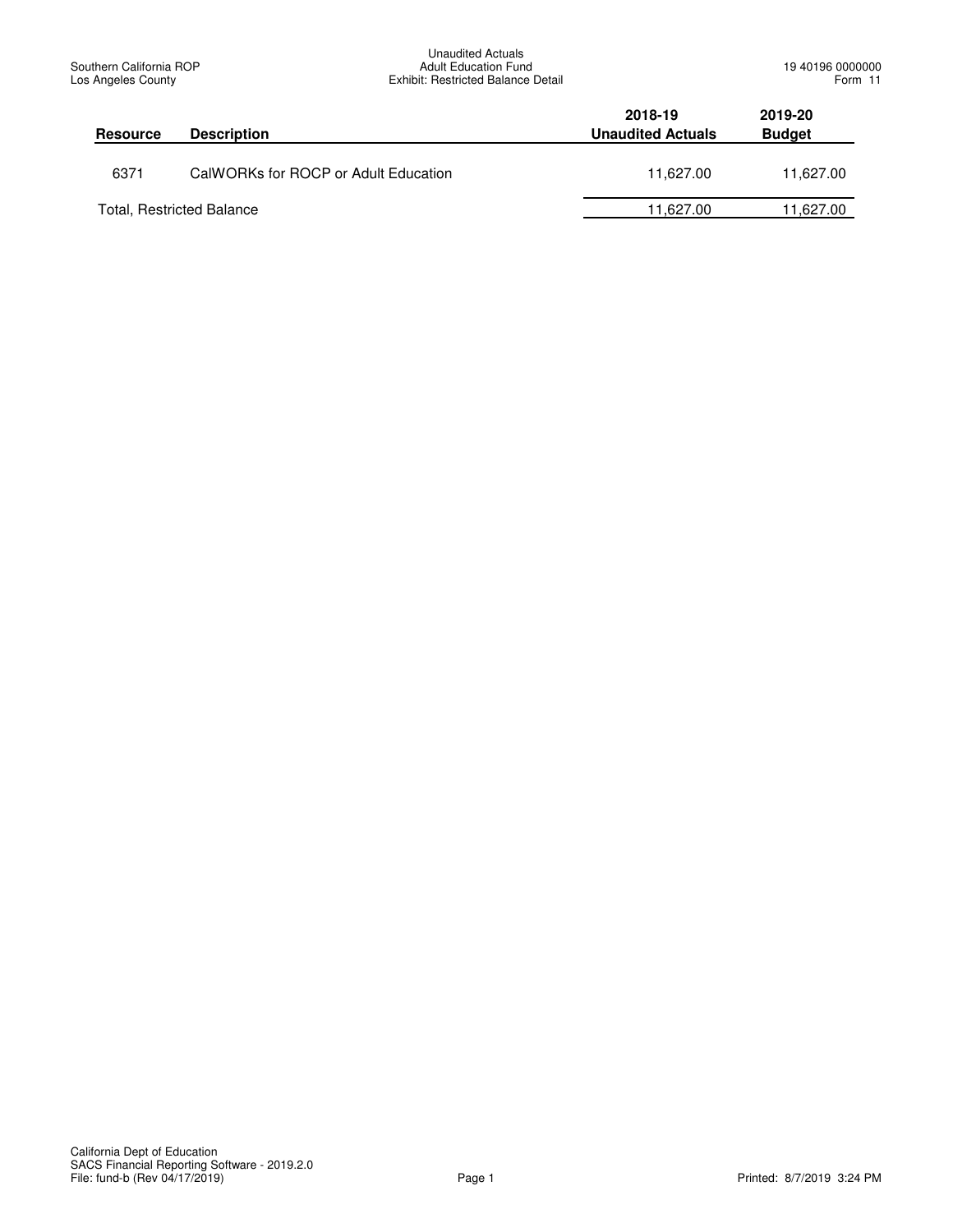| <b>Description</b>                                                             | <b>Resource Codes</b> | <b>Object Codes</b>     | 2018-19<br><b>Unaudited Actuals</b> | 2019-20<br><b>Budget</b> | Percent<br><b>Difference</b> |
|--------------------------------------------------------------------------------|-----------------------|-------------------------|-------------------------------------|--------------------------|------------------------------|
| <b>A. REVENUES</b>                                                             |                       |                         |                                     |                          |                              |
| 1) LCFF Sources                                                                |                       | 8010-8099               | 0.00                                | 0.00                     | 0.0%                         |
| 2) Federal Revenue                                                             |                       | 8100-8299               | 0.00                                | 0.00                     | 0.0%                         |
|                                                                                |                       |                         |                                     |                          |                              |
| 3) Other State Revenue                                                         |                       | 8300-8599               | 0.00                                | 0.00                     | 0.0%                         |
| 4) Other Local Revenue                                                         |                       | 8600-8799               | 16,279.10                           | 0.00                     | $-100.0%$                    |
| 5) TOTAL, REVENUES                                                             |                       |                         | 16,279.10                           | 0.00                     | $-100.0%$                    |
| <b>B. EXPENDITURES</b>                                                         |                       |                         |                                     |                          |                              |
| 1) Certificated Salaries                                                       |                       | 1000-1999               | 0.00                                | 0.00                     | 0.0%                         |
| 2) Classified Salaries                                                         |                       | 2000-2999               | 0.00                                | 0.00                     | 0.0%                         |
| 3) Employee Benefits                                                           |                       | 3000-3999               | 0.00                                | 0.00                     | 0.0%                         |
| 4) Books and Supplies                                                          |                       | 4000-4999               | 830.01                              | 20,000.00                | 2309.6%                      |
| 5) Services and Other Operating Expenditures                                   |                       | 5000-5999               | 24,712.00                           | 80,000.00                | 223.7%                       |
| 6) Capital Outlay                                                              |                       | 6000-6999               | 0.00                                | 0.00                     | 0.0%                         |
| 7) Other Outgo (excluding Transfers of Indirect<br>Costs)                      |                       | 7100-7299,<br>7400-7499 | 0.00                                | 0.00                     | 0.0%                         |
| 8) Other Outgo - Transfers of Indirect Costs                                   |                       | 7300-7399               | 0.00                                | 0.00                     | 0.0%                         |
| 9) TOTAL, EXPENDITURES                                                         |                       |                         | 25,542.01                           | 100,000.00               | 291.5%                       |
| C. EXCESS (DEFICIENCY) OF REVENUES<br>OVER EXPENDITURES BEFORE OTHER           |                       |                         |                                     |                          |                              |
| FINANCING SOURCES AND USES (A5 - B9)<br><b>D. OTHER FINANCING SOURCES/USES</b> |                       |                         | (9,262.91)                          | (100,000.00)             | 979.6%                       |
|                                                                                |                       |                         |                                     |                          |                              |
| 1) Interfund Transfers<br>a) Transfers In                                      |                       | 8900-8929               | 0.00                                | 0.00                     | 0.0%                         |
| b) Transfers Out                                                               |                       | 7600-7629               | 0.00                                | 0.00                     | 0.0%                         |
| 2) Other Sources/Uses                                                          |                       |                         |                                     |                          |                              |
| a) Sources                                                                     |                       | 8930-8979               | 0.00                                | 0.00                     | 0.0%                         |
| b) Uses                                                                        |                       | 7630-7699               | 0.00                                | 0.00                     | 0.0%                         |
| 3) Contributions                                                               |                       | 8980-8999               | 0.00                                | 0.00                     | 0.0%                         |
| 4) TOTAL, OTHER FINANCING SOURCES/USES                                         |                       |                         | 0.00                                | 0.00                     | 0.0%                         |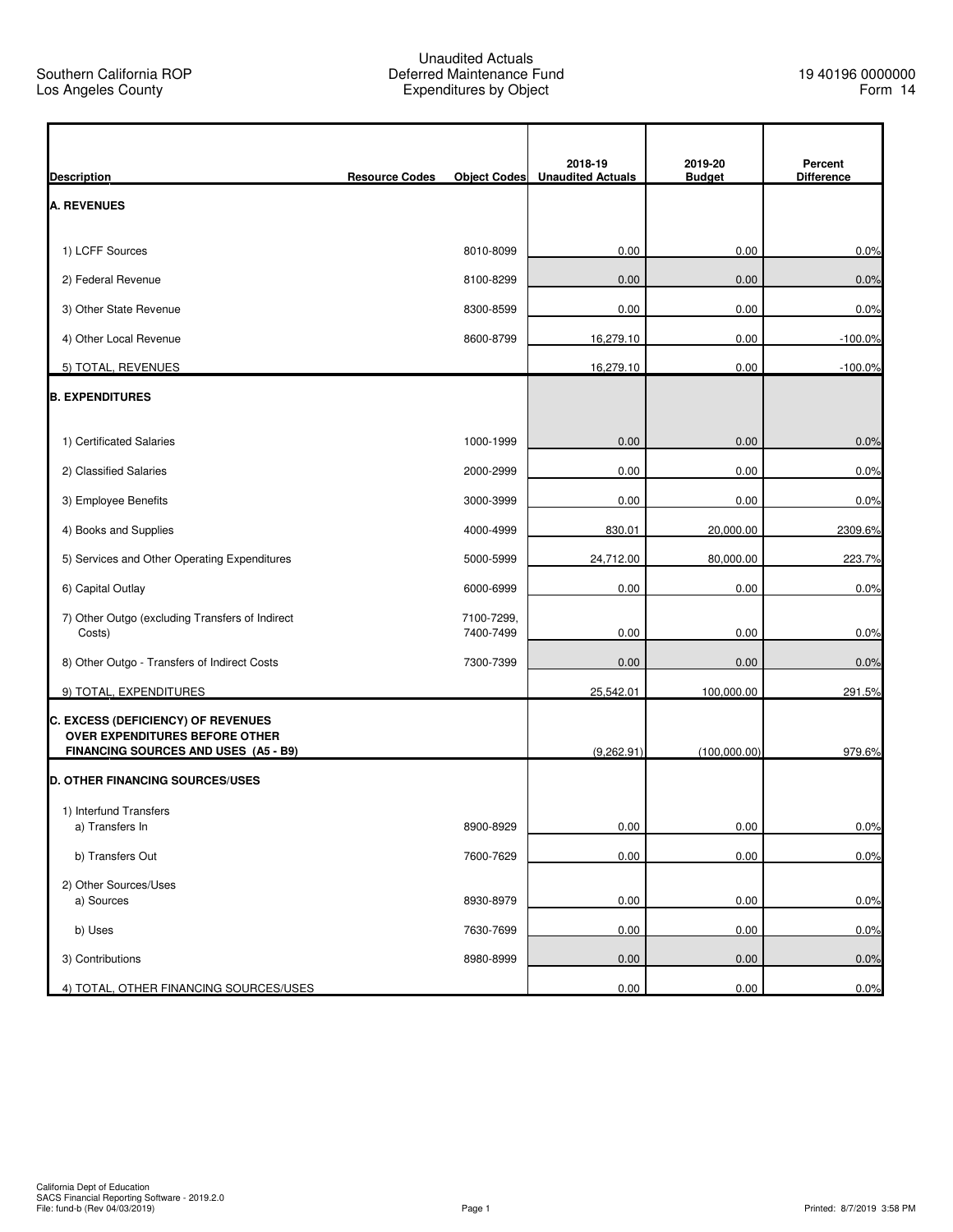| <b>Description</b>                                                          | <b>Resource Codes</b> | <b>Object Codes</b> | 2018-19<br><b>Unaudited Actuals</b> | 2019-20<br><b>Budget</b> | Percent<br><b>Difference</b> |
|-----------------------------------------------------------------------------|-----------------------|---------------------|-------------------------------------|--------------------------|------------------------------|
| E. NET INCREASE (DECREASE) IN FUND<br><b>BALANCE (C + D4)</b>               |                       |                     | (9,262.91)                          | (100,000.00)             | 979.6%                       |
| F. FUND BALANCE, RESERVES                                                   |                       |                     |                                     |                          |                              |
| 1) Beginning Fund Balance                                                   |                       |                     |                                     |                          |                              |
| a) As of July 1 - Unaudited                                                 |                       | 9791                | 796,742.71                          | 787,479.80               | $-1.2%$                      |
| b) Audit Adjustments                                                        |                       | 9793                | 0.00                                | 0.00                     | 0.0%                         |
| c) As of July 1 - Audited $(F1a + F1b)$                                     |                       |                     | 796,742.71                          | 787,479.80               | $-1.2%$                      |
| d) Other Restatements                                                       |                       | 9795                | 0.00                                | 0.00                     | 0.0%                         |
| e) Adjusted Beginning Balance (F1c + F1d)                                   |                       |                     | 796,742.71                          | 787,479.80               | $-1.2%$                      |
| 2) Ending Balance, June 30 $(E + F1e)$<br>Components of Ending Fund Balance |                       |                     | 787,479.80                          | 687,479.80               | $-12.7%$                     |
| a) Nonspendable<br><b>Revolving Cash</b>                                    |                       | 9711                | 0.00                                | 0.00                     | 0.0%                         |
| <b>Stores</b>                                                               |                       | 9712                | 0.00                                | 0.00                     | 0.0%                         |
| Prepaid Items                                                               |                       | 9713                | 0.00                                | 0.00                     | 0.0%                         |
| All Others                                                                  |                       | 9719                | 0.00                                | 0.00                     | 0.0%                         |
| b) Restricted                                                               |                       | 9740                | 0.00                                | 0.00                     | 0.0%                         |
| c) Committed<br><b>Stabilization Arrangements</b>                           |                       | 9750                | 0.00                                | 0.00                     | 0.0%                         |
| <b>Other Commitments</b>                                                    |                       | 9760                | 0.00                                | 0.00                     | 0.0%                         |
| d) Assigned<br><b>Other Assignments</b>                                     |                       | 9780                | 787,479.80                          | 687,479.80               | $-12.7%$                     |
| e) Unassigned/Unappropriated<br>Reserve for Economic Uncertainties          |                       | 9789                | 0.00                                | 0.00                     | 0.0%                         |
| Unassigned/Unappropriated Amount                                            |                       | 9790                | 0.00                                | 0.00                     | 0.0%                         |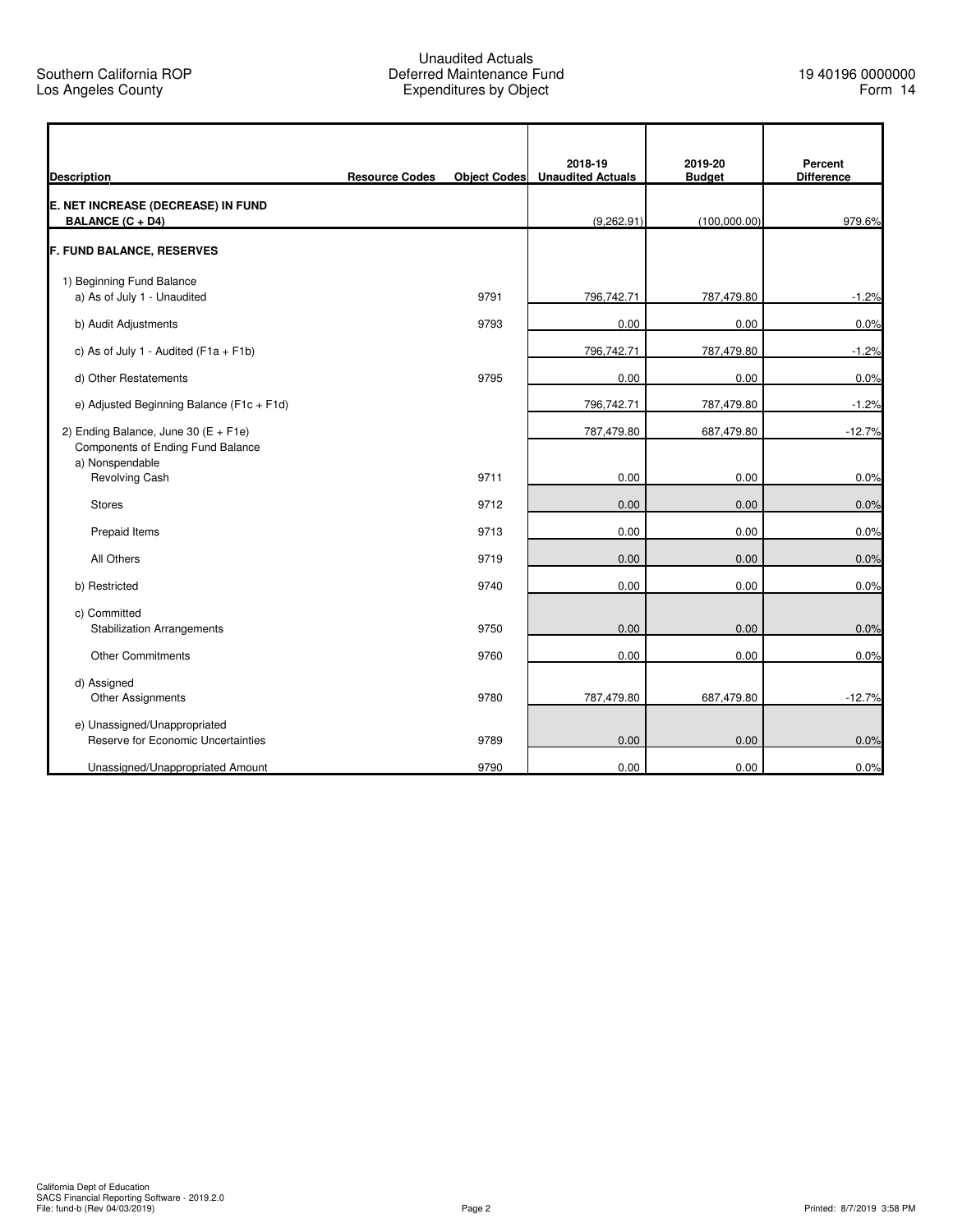| <b>Description</b>                                                                | <b>Resource Codes</b> | <b>Object Codes</b> | 2018-19<br><b>Unaudited Actuals</b> | 2019-20<br><b>Budget</b> | Percent<br><b>Difference</b> |
|-----------------------------------------------------------------------------------|-----------------------|---------------------|-------------------------------------|--------------------------|------------------------------|
| <b>G. ASSETS</b>                                                                  |                       |                     |                                     |                          |                              |
| 1) Cash<br>a) in County Treasury                                                  |                       | 9110                | 784,015.85                          |                          |                              |
| 1) Fair Value Adjustment to Cash in County Treasury                               |                       | 9111                | 0.00                                |                          |                              |
| b) in Banks                                                                       |                       | 9120                | 0.00                                |                          |                              |
| c) in Revolving Cash Account                                                      |                       | 9130                | 0.00                                |                          |                              |
| d) with Fiscal Agent/Trustee                                                      |                       | 9135                | 0.00                                |                          |                              |
| e) Collections Awaiting Deposit                                                   |                       | 9140                | 0.00                                |                          |                              |
| 2) Investments                                                                    |                       | 9150                | 0.00                                |                          |                              |
| 3) Accounts Receivable                                                            |                       | 9200                | 4,293.96                            |                          |                              |
| 4) Due from Grantor Government                                                    |                       | 9290                | 0.00                                |                          |                              |
| 5) Due from Other Funds                                                           |                       | 9310                | 0.00                                |                          |                              |
| 6) Stores                                                                         |                       | 9320                | 0.00                                |                          |                              |
| 7) Prepaid Expenditures                                                           |                       | 9330                | 0.00                                |                          |                              |
| 8) Other Current Assets                                                           |                       | 9340                | 0.00                                |                          |                              |
| 9) TOTAL, ASSETS                                                                  |                       |                     | 788,309.81                          |                          |                              |
| <b>H. DEFERRED OUTFLOWS OF RESOURCES</b>                                          |                       |                     |                                     |                          |                              |
| 1) Deferred Outflows of Resources                                                 |                       | 9490                | 0.00                                |                          |                              |
| 2) TOTAL, DEFERRED OUTFLOWS                                                       |                       |                     | 0.00                                |                          |                              |
| I. LIABILITIES                                                                    |                       |                     |                                     |                          |                              |
| 1) Accounts Payable                                                               |                       | 9500                | 830.01                              |                          |                              |
| 2) Due to Grantor Governments                                                     |                       | 9590                | 0.00                                |                          |                              |
| 3) Due to Other Funds                                                             |                       | 9610                | 0.00                                |                          |                              |
| 4) Current Loans                                                                  |                       | 9640                |                                     |                          |                              |
| 5) Unearned Revenue                                                               |                       | 9650                | 0.00                                |                          |                              |
| 6) TOTAL, LIABILITIES                                                             |                       |                     | 830.01                              |                          |                              |
| J. DEFERRED INFLOWS OF RESOURCES                                                  |                       |                     |                                     |                          |                              |
| 1) Deferred Inflows of Resources                                                  |                       | 9690                | 0.00                                |                          |                              |
| 2) TOTAL, DEFERRED INFLOWS                                                        |                       |                     | 0.00                                |                          |                              |
| K. FUND EQUITY                                                                    |                       |                     |                                     |                          |                              |
| Ending Fund Balance, June 30<br>(must agree with line F2) $(G9 + H2) - (16 + J2)$ |                       |                     | 787,479.80                          |                          |                              |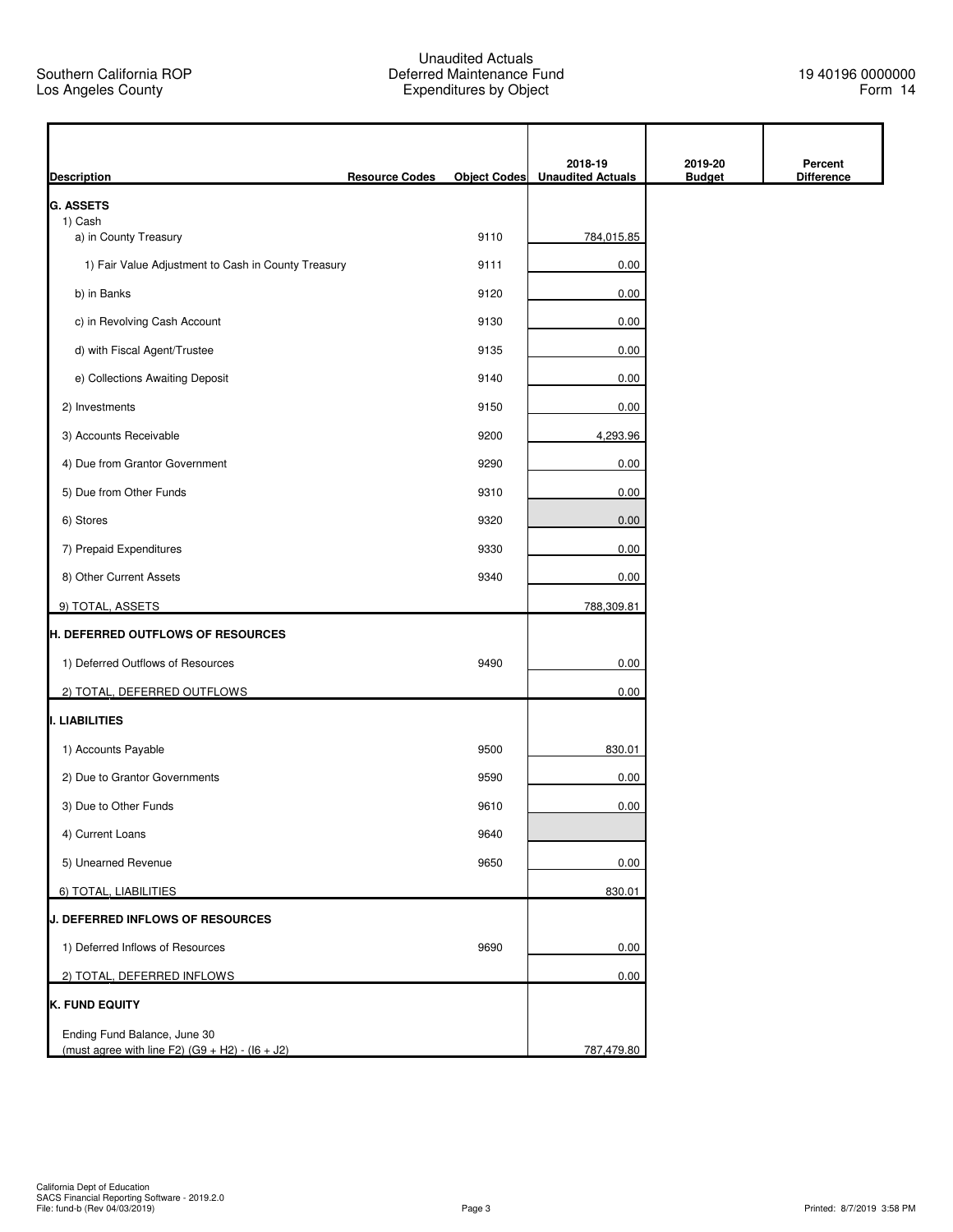|                                                                       |                       |                     | 2018-19                  | 2019-20       | Percent           |
|-----------------------------------------------------------------------|-----------------------|---------------------|--------------------------|---------------|-------------------|
| <b>Description</b>                                                    | <b>Resource Codes</b> | <b>Object Codes</b> | <b>Unaudited Actuals</b> | <b>Budget</b> | <b>Difference</b> |
| <b>LCFF SOURCES</b>                                                   |                       |                     |                          |               |                   |
| <b>LCFF Transfers</b>                                                 |                       |                     |                          |               |                   |
| LCFF Transfers - Current Year                                         |                       | 8091                | 0.00                     | 0.00          | 0.0%              |
| LCFF/Revenue Limit Transfers - Prior Years                            |                       | 8099                | 0.00                     | 0.00          | 0.0%              |
| TOTAL, LCFF SOURCES                                                   |                       |                     | 0.00                     | 0.00          | 0.0%              |
| <b>OTHER STATE REVENUE</b>                                            |                       |                     |                          |               |                   |
|                                                                       |                       |                     |                          |               |                   |
| All Other State Revenue                                               |                       | 8590                | 0.00                     | 0.00          | 0.0%              |
| TOTAL, OTHER STATE REVENUE                                            |                       |                     | 0.00                     | 0.00          | 0.0%              |
| <b>OTHER LOCAL REVENUE</b>                                            |                       |                     |                          |               |                   |
| Other Local Revenue                                                   |                       |                     |                          |               |                   |
| <b>Community Redevelopment Funds</b><br>Not Subject to LCFF Deduction |                       | 8625                | 0.00                     | 0.00          | 0.0%              |
| <b>Sales</b>                                                          |                       |                     |                          |               |                   |
| Sale of Equipment/Supplies                                            |                       | 8631                | 0.00                     | 0.00          | 0.0%              |
| Interest                                                              |                       | 8660                | 16,279.10                | 0.00          | $-100.0%$         |
| Net Increase (Decrease) in the Fair Value of Investments              |                       | 8662                | 0.00                     | 0.00          | 0.0%              |
| Other Local Revenue                                                   |                       |                     |                          |               |                   |
| All Other Local Revenue                                               |                       | 8699                | 0.00                     | 0.00          | 0.0%              |
| All Other Transfers In from All Others                                |                       | 8799                | 0.00                     | 0.00          | 0.0%              |
| TOTAL, OTHER LOCAL REVENUE                                            |                       |                     | 16,279.10                | 0.00          | $-100.0%$         |
| <b>TOTAL, REVENUES</b>                                                |                       |                     | 16,279.10                | 0.00          | $-100.0%$         |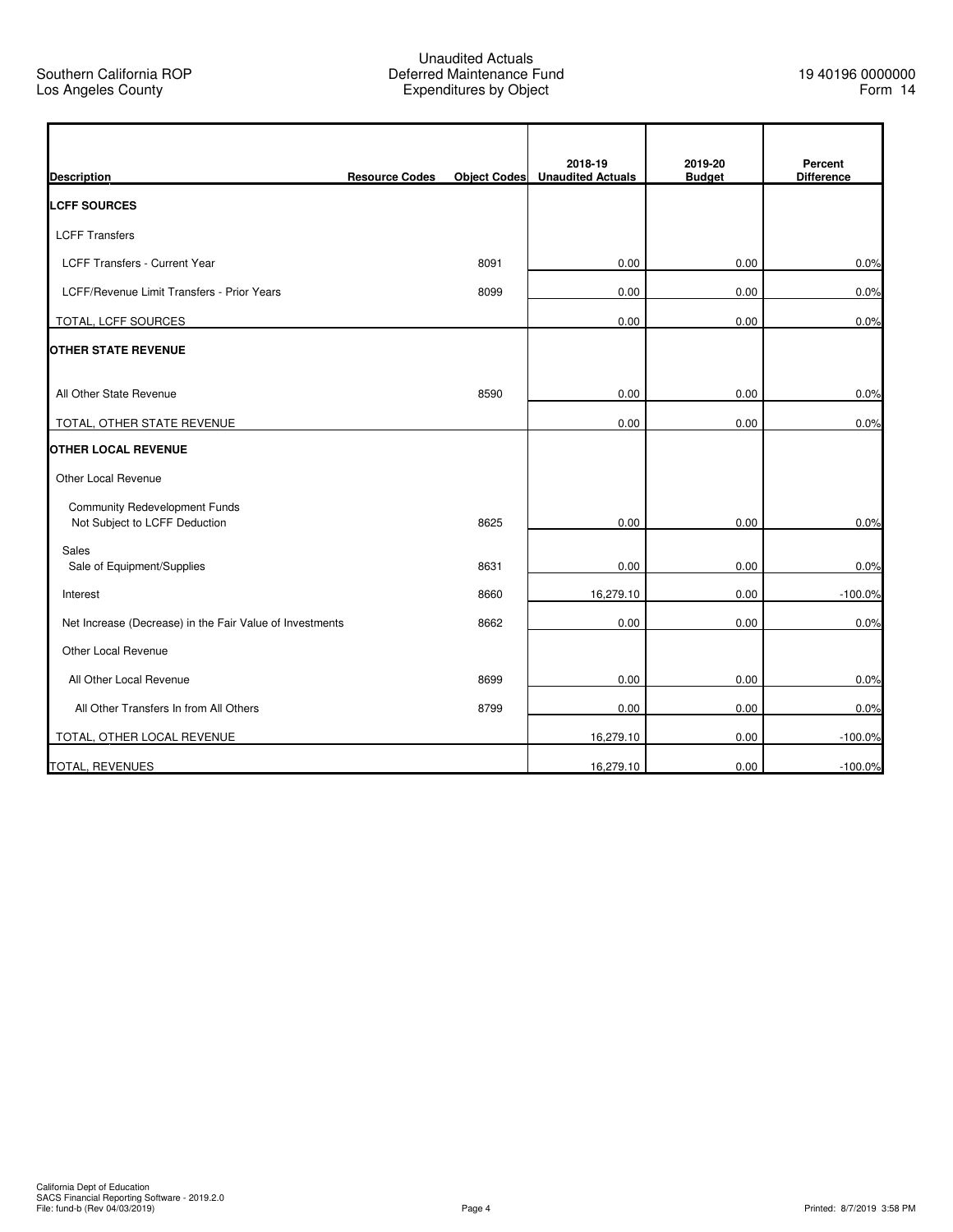$\mathbf{r}$ 

|                                     |                       |                     | 2018-19                  | 2019-20       | Percent           |
|-------------------------------------|-----------------------|---------------------|--------------------------|---------------|-------------------|
| <b>Description</b>                  | <b>Resource Codes</b> | <b>Object Codes</b> | <b>Unaudited Actuals</b> | <b>Budget</b> | <b>Difference</b> |
| <b>CLASSIFIED SALARIES</b>          |                       |                     |                          |               |                   |
| <b>Classified Support Salaries</b>  |                       | 2200                | 0.00                     | 0.00          | 0.0%              |
| <b>Other Classified Salaries</b>    |                       | 2900                | 0.00                     | 0.00          | 0.0%              |
| TOTAL, CLASSIFIED SALARIES          |                       |                     | 0.00                     | 0.00          | 0.0%              |
| <b>EMPLOYEE BENEFITS</b>            |                       |                     |                          |               |                   |
| <b>STRS</b>                         |                       | 3101-3102           | 0.00                     | 0.00          | 0.0%              |
| <b>PERS</b>                         |                       | 3201-3202           | 0.00                     | 0.00          | 0.0%              |
| OASDI/Medicare/Alternative          |                       | 3301-3302           | 0.00                     | 0.00          | 0.0%              |
| <b>Health and Welfare Benefits</b>  |                       | 3401-3402           | 0.00                     | 0.00          | 0.0%              |
| Unemployment Insurance              |                       | 3501-3502           | 0.00                     | 0.00          | 0.0%              |
| <b>Workers' Compensation</b>        |                       | 3601-3602           | 0.00                     | 0.00          | 0.0%              |
| OPEB, Allocated                     |                       | 3701-3702           | 0.00                     | 0.00          | 0.0%              |
| OPEB, Active Employees              |                       | 3751-3752           | 0.00                     | 0.00          | 0.0%              |
| Other Employee Benefits             |                       | 3901-3902           | 0.00                     | 0.00          | 0.0%              |
| TOTAL, EMPLOYEE BENEFITS            |                       |                     | 0.00                     | 0.00          | 0.0%              |
| <b>BOOKS AND SUPPLIES</b>           |                       |                     |                          |               |                   |
| Books and Other Reference Materials |                       | 4200                | 0.00                     | 0.00          | 0.0%              |
| Materials and Supplies              |                       | 4300                | 830.01                   | 20,000.00     | 2309.6%           |
| Noncapitalized Equipment            |                       | 4400                | 0.00                     | 0.00          | 0.0%              |
| TOTAL, BOOKS AND SUPPLIES           |                       |                     | 830.01                   | 20,000.00     | 2309.6%           |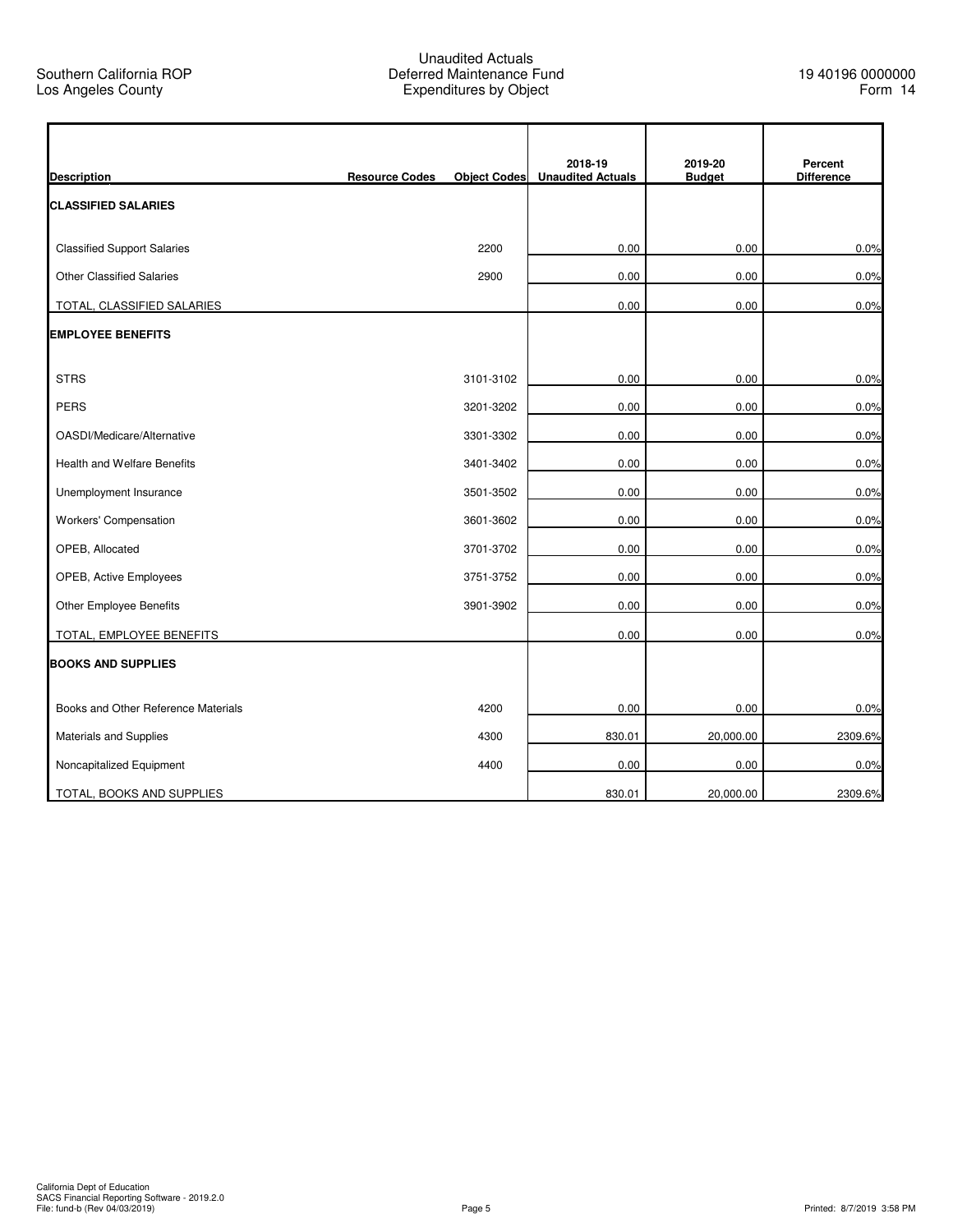| <b>Description</b>                                                    | <b>Resource Codes</b> | <b>Object Codes</b> | 2018-19<br><b>Unaudited Actuals</b> | 2019-20<br><b>Budget</b> | Percent<br><b>Difference</b> |
|-----------------------------------------------------------------------|-----------------------|---------------------|-------------------------------------|--------------------------|------------------------------|
| <b>SERVICES AND OTHER OPERATING EXPENDITURES</b>                      |                       |                     |                                     |                          |                              |
| Subagreements for Services                                            |                       | 5100                | 0.00                                | 0.00                     | 0.0%                         |
| <b>Travel and Conferences</b>                                         |                       | 5200                | 0.00                                | 0.00                     | 0.0%                         |
| Rentals, Leases, Repairs, and Noncapitalized Improvements             |                       | 5600                | 0.00                                | 0.00                     | 0.0%                         |
| <b>Transfers of Direct Costs</b>                                      |                       | 5710                | 0.00                                | 0.00                     | 0.0%                         |
| Transfers of Direct Costs - Interfund                                 |                       | 5750                | 0.00                                | 0.00                     | 0.0%                         |
| Professional/Consulting Services and<br><b>Operating Expenditures</b> |                       | 5800                | 24,712.00                           | 80,000.00                | 223.7%                       |
| TOTAL, SERVICES AND OTHER OPERATING EXPENDITURES                      |                       |                     | 24,712.00                           | 80,000.00                | 223.7%                       |
| <b>CAPITAL OUTLAY</b>                                                 |                       |                     |                                     |                          |                              |
| Land Improvements                                                     |                       | 6170                | 0.00                                | 0.00                     | 0.0%                         |
| Buildings and Improvements of Buildings                               |                       | 6200                | 0.00                                | 0.00                     | 0.0%                         |
| Equipment                                                             |                       | 6400                | 0.00                                | 0.00                     | 0.0%                         |
| <b>Equipment Replacement</b>                                          |                       | 6500                | 0.00                                | 0.00                     | 0.0%                         |
| TOTAL, CAPITAL OUTLAY                                                 |                       |                     | 0.00                                | 0.00                     | 0.0%                         |
| <b>OTHER OUTGO (excluding Transfers of Indirect Costs)</b>            |                       |                     |                                     |                          |                              |
| <b>Debt Service</b>                                                   |                       |                     |                                     |                          |                              |
| Debt Service - Interest                                               |                       | 7438                | 0.00                                | 0.00                     | 0.0%                         |
| Other Debt Service - Principal                                        |                       | 7439                | 0.00                                | 0.00                     | 0.0%                         |
| TOTAL, OTHER OUTGO (excluding Transfers of Indirect Costs)            |                       |                     | 0.00                                | 0.00                     | 0.0%                         |
| TOTAL, EXPENDITURES                                                   |                       |                     | 25,542.01                           | 100,000.00               | 291.5%                       |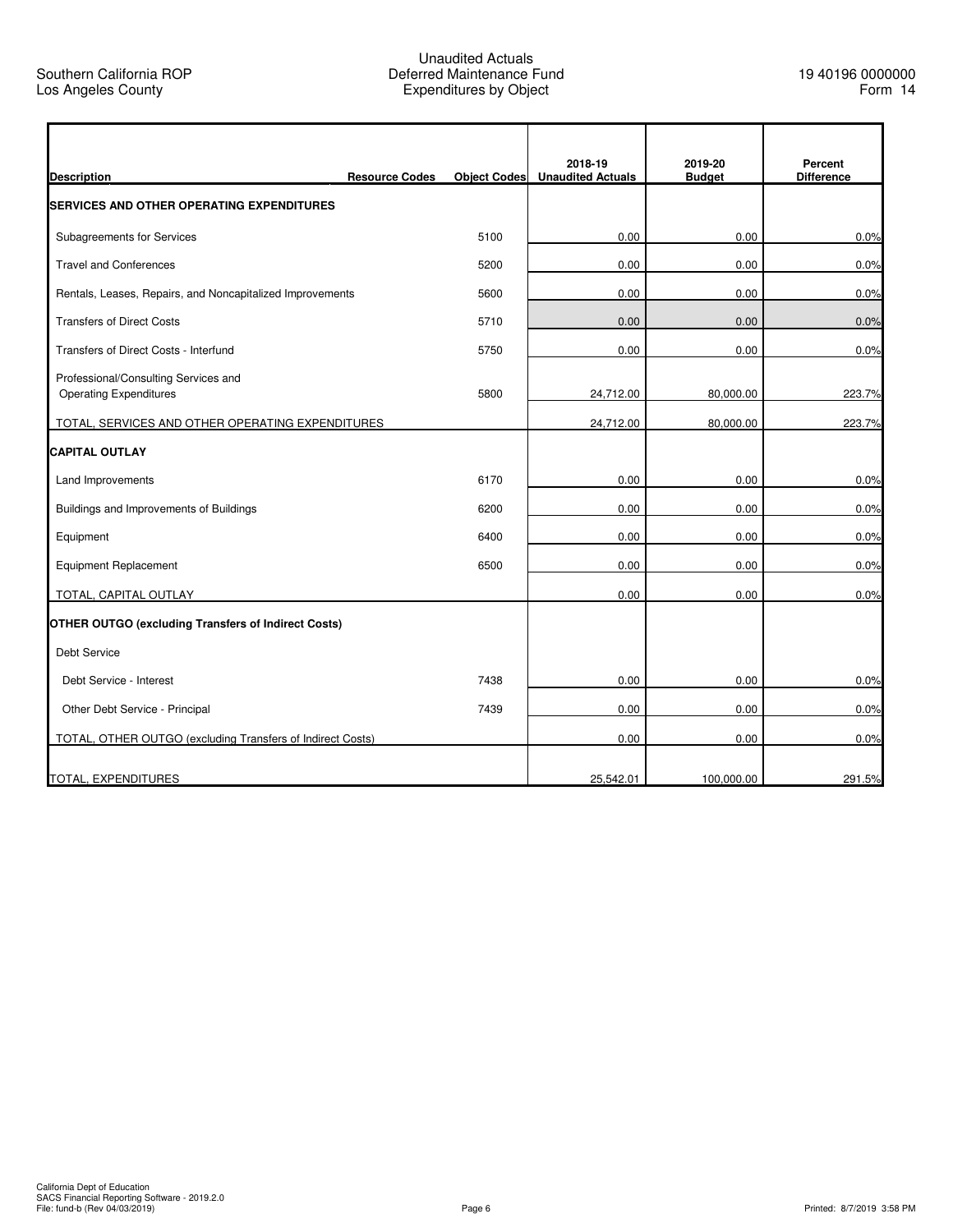$\mathbf{r}$ 

|                                                    |                       |                     | 2018-19                  | 2019-20       | Percent           |
|----------------------------------------------------|-----------------------|---------------------|--------------------------|---------------|-------------------|
| <b>Description</b>                                 | <b>Resource Codes</b> | <b>Object Codes</b> | <b>Unaudited Actuals</b> | <b>Budget</b> | <b>Difference</b> |
| <b>INTERFUND TRANSFERS</b>                         |                       |                     |                          |               |                   |
| <b>INTERFUND TRANSFERS IN</b>                      |                       |                     |                          |               |                   |
| Other Authorized Interfund Transfers In            |                       | 8919                | 0.00                     | 0.00          | 0.0%              |
| (a) TOTAL, INTERFUND TRANSFERS IN                  |                       |                     | 0.00                     | 0.00          | 0.0%              |
| <b>INTERFUND TRANSFERS OUT</b>                     |                       |                     |                          |               |                   |
| Other Authorized Interfund Transfers Out           |                       | 7619                | 0.00                     | 0.00          | 0.0%              |
| (b) TOTAL, INTERFUND TRANSFERS OUT                 |                       |                     | 0.00                     | 0.00          | 0.0%              |
| <b>OTHER SOURCES/USES</b>                          |                       |                     |                          |               |                   |
| <b>SOURCES</b>                                     |                       |                     |                          |               |                   |
| <b>Other Sources</b>                               |                       |                     |                          |               |                   |
| Transfers from Funds of                            |                       |                     |                          |               |                   |
| Lapsed/Reorganized LEAs<br>Long-Term Debt Proceeds |                       | 8965                | 0.00                     | 0.00          | 0.0%              |
| Proceeds from Capital Leases                       |                       | 8972                | 0.00                     | 0.00          | 0.0%              |
| All Other Financing Sources                        |                       | 8979                | 0.00                     | 0.00          | 0.0%              |
| (c) TOTAL, SOURCES                                 |                       |                     | 0.00                     | 0.00          | 0.0%              |
| <b>USES</b>                                        |                       |                     |                          |               |                   |
|                                                    |                       |                     |                          |               |                   |
| Transfers of Funds from<br>Lapsed/Reorganized LEAs |                       | 7651                | 0.00                     | 0.00          | 0.0%              |
| All Other Financing Uses                           |                       | 7699                | 0.00                     | 0.00          | 0.0%              |
| (d) TOTAL, USES                                    |                       |                     | 0.00                     | 0.00          | 0.0%              |
| <b>CONTRIBUTIONS</b>                               |                       |                     |                          |               |                   |
|                                                    |                       |                     |                          |               |                   |
| Contributions from Unrestricted Revenues           |                       | 8980                | 0.00                     | 0.00          | 0.0%              |
| <b>Contributions from Restricted Revenues</b>      |                       | 8990                | 0.00                     | 0.00          | 0.0%              |
| (e) TOTAL, CONTRIBUTIONS                           |                       |                     | 0.00                     | 0.00          | 0.0%              |
| TOTAL, OTHER FINANCING SOURCES/USES                |                       |                     |                          |               |                   |
| $(a - b + c - d + e)$                              |                       |                     | 0.00                     | 0.00          | 0.0%              |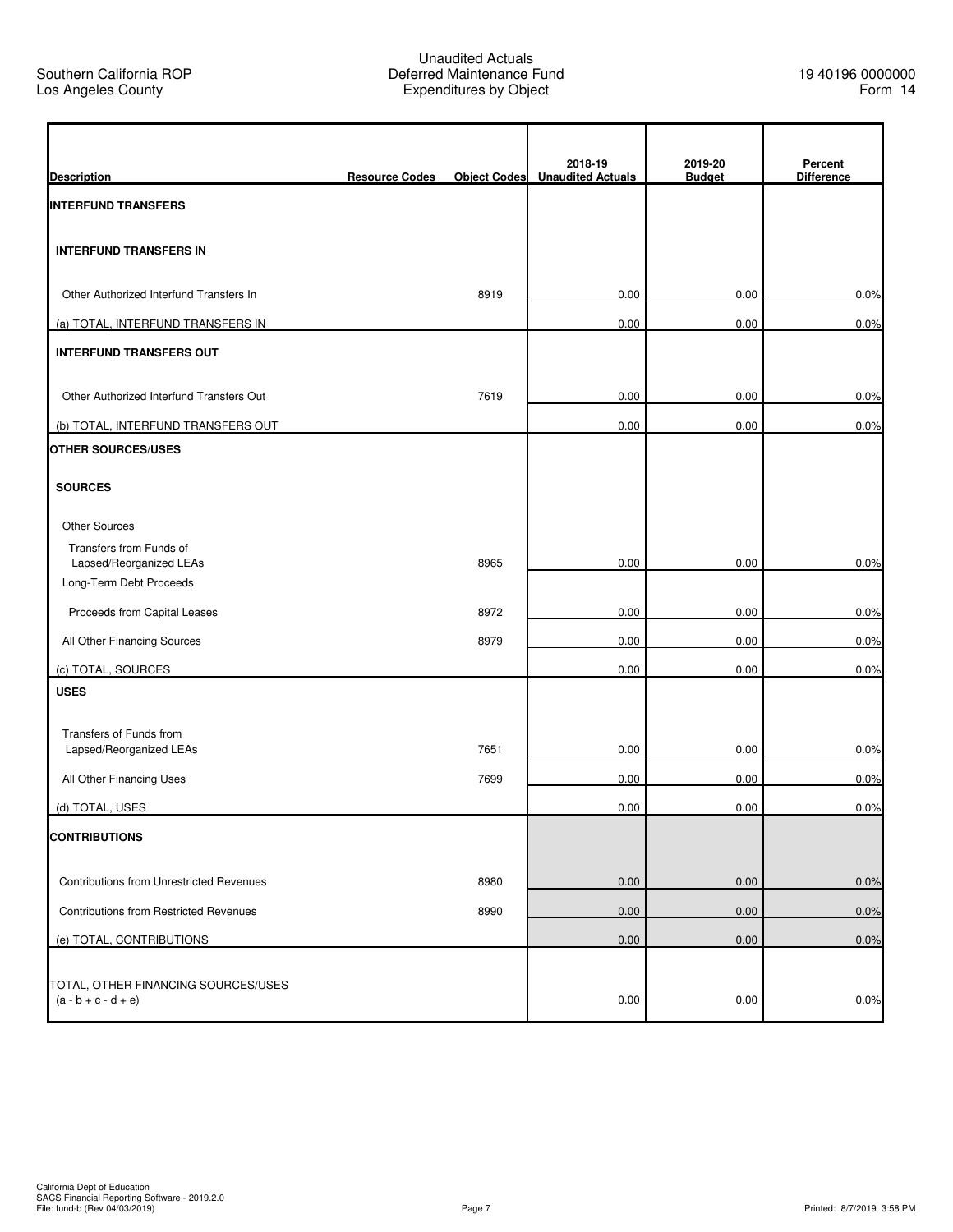Ì

| <b>Description</b>                                                      | <b>Function Codes</b> | <b>Object Codes</b> | 2018-19<br><b>Unaudited Actuals</b> | 2019-20<br><b>Budget</b> | Percent<br><b>Difference</b> |
|-------------------------------------------------------------------------|-----------------------|---------------------|-------------------------------------|--------------------------|------------------------------|
| <b>A. REVENUES</b>                                                      |                       |                     |                                     |                          |                              |
|                                                                         |                       |                     |                                     |                          |                              |
| 1) LCFF Sources                                                         |                       | 8010-8099           | 0.00                                | 0.00                     | 0.0%                         |
| 2) Federal Revenue                                                      |                       | 8100-8299           | 0.00                                | 0.00                     | 0.0%                         |
| 3) Other State Revenue                                                  |                       | 8300-8599           | 0.00                                | 0.00                     | 0.0%                         |
| 4) Other Local Revenue                                                  |                       | 8600-8799           | 16,279.10                           | 0.00                     | $-100.0%$                    |
| 5) TOTAL, REVENUES                                                      |                       |                     | 16,279.10                           | 0.00                     | $-100.0%$                    |
| B. EXPENDITURES (Objects 1000-7999)                                     |                       |                     |                                     |                          |                              |
| 1) Instruction                                                          | 1000-1999             |                     | 0.00                                | 0.00                     | 0.0%                         |
| 2) Instruction - Related Services                                       | 2000-2999             |                     | 0.00                                | 0.00                     | 0.0%                         |
| 3) Pupil Services                                                       | 3000-3999             |                     | 0.00                                | 0.00                     | 0.0%                         |
| 4) Ancillary Services                                                   | 4000-4999             |                     | 0.00                                | 0.00                     | 0.0%                         |
| 5) Community Services                                                   | 5000-5999             |                     | 0.00                                | 0.00                     | 0.0%                         |
| 6) Enterprise                                                           | 6000-6999             |                     | 0.00                                | 0.00                     | 0.0%                         |
| 7) General Administration                                               | 7000-7999             |                     | 0.00                                | 0.00                     | 0.0%                         |
| 8) Plant Services                                                       | 8000-8999             |                     | 25,542.01                           | 100,000.00               | 291.5%                       |
| 9) Other Outgo                                                          | 9000-9999             | Except<br>7600-7699 | 0.00                                | 0.00                     | 0.0%                         |
| 10) TOTAL, EXPENDITURES                                                 |                       |                     | 25,542.01                           | 100,000.00               | 291.5%                       |
| C. EXCESS (DEFICIENCY) OF REVENUES                                      |                       |                     |                                     |                          |                              |
| OVER EXPENDITURES BEFORE OTHER<br>FINANCING SOURCES AND USES (A5 - B10) |                       |                     | (9,262.91)                          | (100,000.00)             | 979.6%                       |
| <b>D. OTHER FINANCING SOURCES/USES</b>                                  |                       |                     |                                     |                          |                              |
| 1) Interfund Transfers                                                  |                       |                     |                                     |                          |                              |
| a) Transfers In                                                         |                       | 8900-8929           | 0.00                                | 0.00                     | 0.0%                         |
| b) Transfers Out                                                        |                       | 7600-7629           | 0.00                                | 0.00                     | 0.0%                         |
| 2) Other Sources/Uses<br>a) Sources                                     |                       | 8930-8979           | 0.00                                | 0.00                     | 0.0%                         |
| b) Uses                                                                 |                       | 7630-7699           | 0.00                                | 0.00                     | 0.0%                         |
|                                                                         |                       |                     |                                     |                          |                              |
| 3) Contributions                                                        |                       | 8980-8999           | 0.00                                | 0.00                     | 0.0%                         |
| 4) TOTAL, OTHER FINANCING SOURCES/USES                                  |                       |                     | 0.00                                | 0.00                     | 0.0%                         |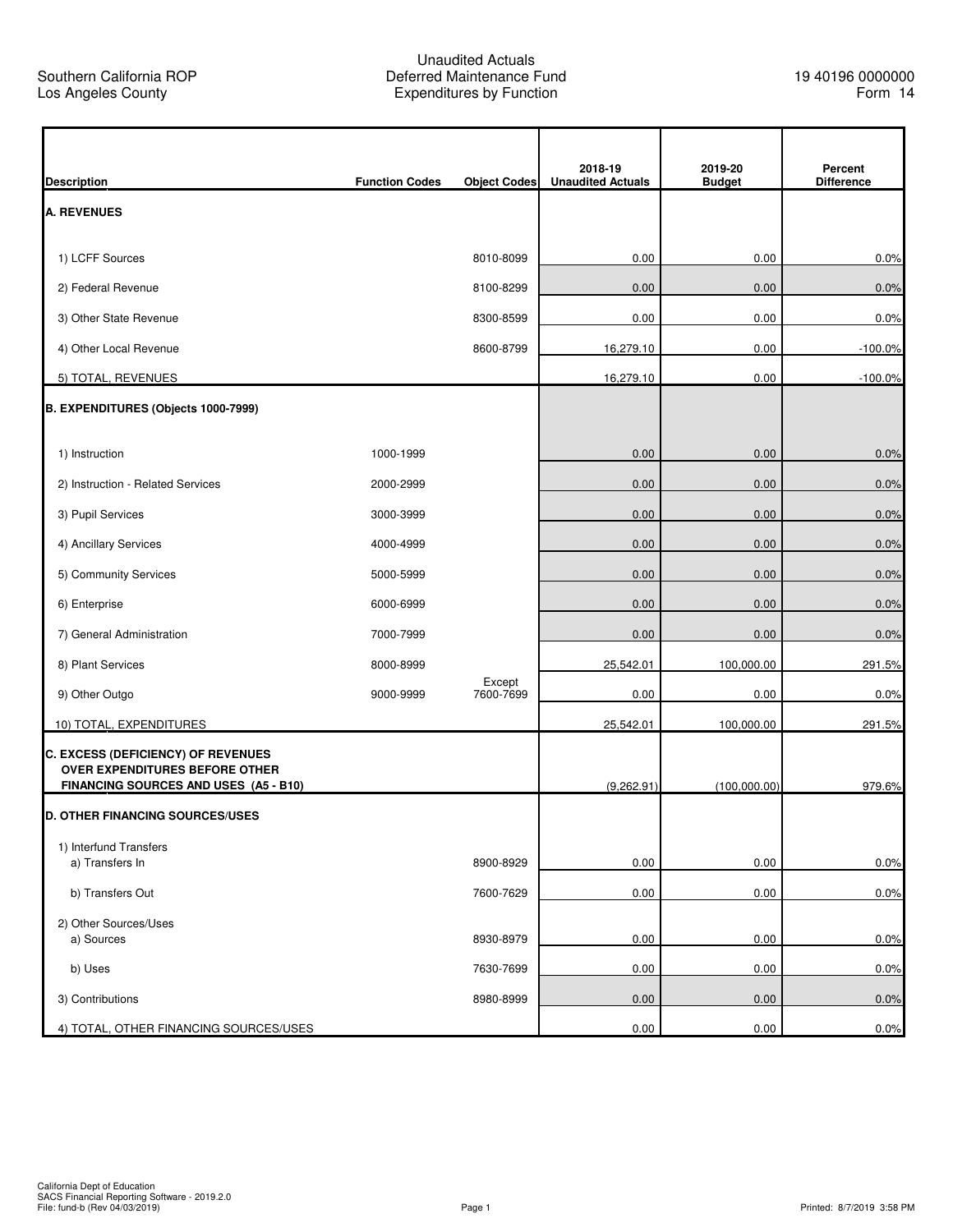r

## Unaudited Actuals Deferred Maintenance Fund Expenditures by Function

q

|                                                       |                       |                     | 2018-19                  | 2019-20       | Percent           |
|-------------------------------------------------------|-----------------------|---------------------|--------------------------|---------------|-------------------|
| <b>Description</b>                                    | <b>Function Codes</b> | <b>Object Codes</b> | <b>Unaudited Actuals</b> | <b>Budget</b> | <b>Difference</b> |
| E. NET INCREASE (DECREASE) IN FUND                    |                       |                     |                          |               |                   |
| BALANCE (C + D4)                                      |                       |                     | (9.262.91)               | (100.000.00)  | 979.6%            |
| <b>F. FUND BALANCE, RESERVES</b>                      |                       |                     |                          |               |                   |
| 1) Beginning Fund Balance                             |                       |                     |                          |               |                   |
| a) As of July 1 - Unaudited                           |                       | 9791                | 796,742.71               | 787,479.80    | $-1.2%$           |
| b) Audit Adjustments                                  |                       | 9793                | 0.00                     | 0.00          | 0.0%              |
| c) As of July 1 - Audited ( $F1a + F1b$ )             |                       |                     | 796,742.71               | 787,479.80    | $-1.2%$           |
| d) Other Restatements                                 |                       | 9795                | 0.00                     | 0.00          | 0.0%              |
| e) Adjusted Beginning Balance (F1c + F1d)             |                       |                     | 796,742.71               | 787,479.80    | $-1.2%$           |
| 2) Ending Balance, June 30 $(E + F1e)$                |                       |                     | 787,479.80               | 687,479.80    | $-12.7%$          |
| Components of Ending Fund Balance                     |                       |                     |                          |               |                   |
| a) Nonspendable<br>Revolving Cash                     |                       | 9711                | 0.00                     | 0.00          | 0.0%              |
| <b>Stores</b>                                         |                       | 9712                | 0.00                     | 0.00          | 0.0%              |
| Prepaid Items                                         |                       | 9713                | 0.00                     | 0.00          | 0.0%              |
| All Others                                            |                       | 9719                | 0.00                     | 0.00          | 0.0%              |
| b) Restricted                                         |                       | 9740                | 0.00                     | 0.00          | 0.0%              |
| c) Committed                                          |                       |                     |                          |               |                   |
| <b>Stabilization Arrangements</b>                     |                       | 9750                | 0.00                     | 0.00          | 0.0%              |
| Other Commitments (by Resource/Object)                |                       | 9760                | 0.00                     | 0.00          | 0.0%              |
| d) Assigned<br>Other Assignments (by Resource/Object) |                       | 9780                | 787,479.80               | 687,479.80    | $-12.7%$          |
| e) Unassigned/Unappropriated                          |                       |                     |                          |               |                   |
| Reserve for Economic Uncertainties                    |                       | 9789                | 0.00                     | 0.00          | 0.0%              |
| Unassigned/Unappropriated Amount                      |                       | 9790                | 0.00                     | 0.00          | 0.0%              |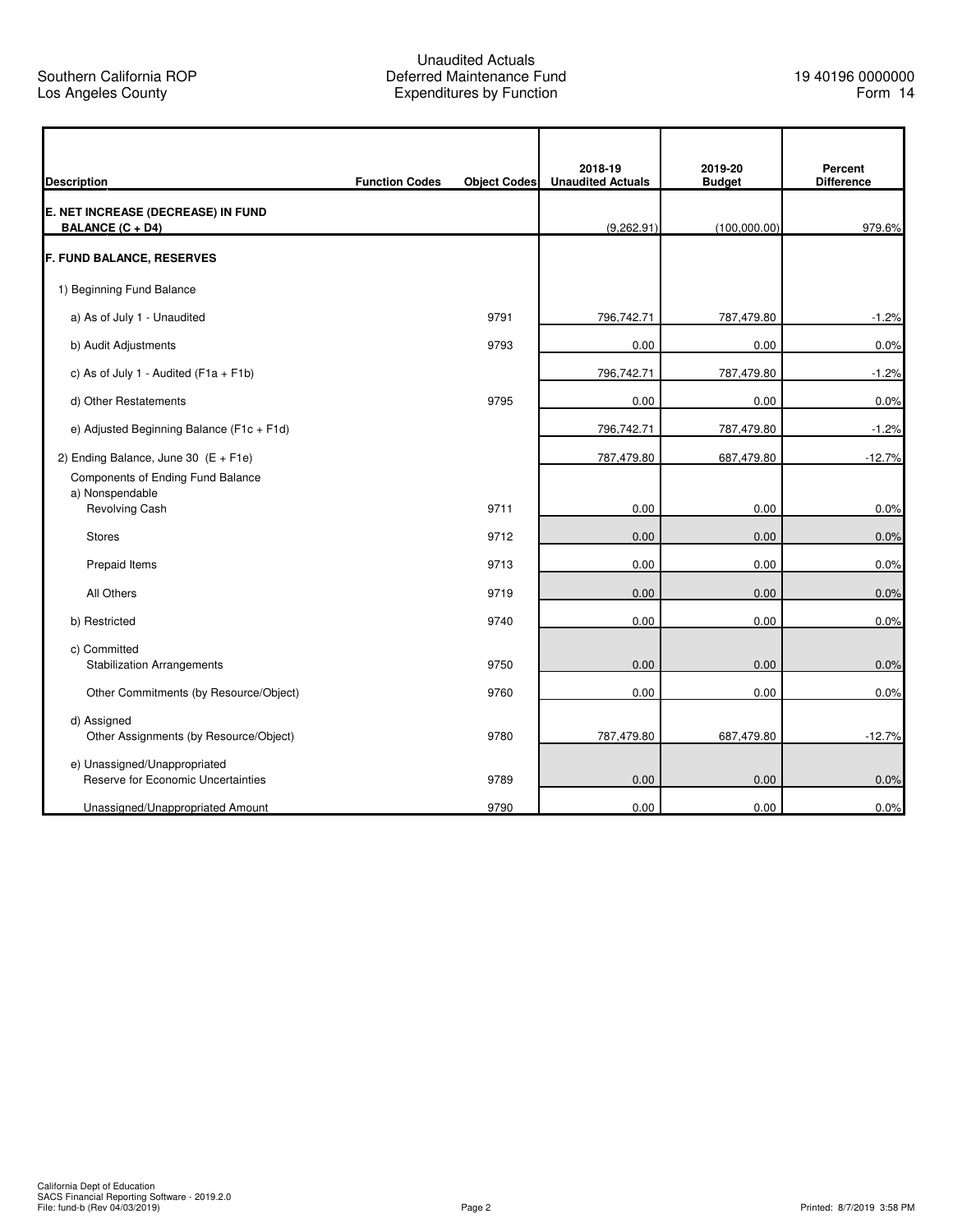| <b>Description</b>               | 2018-19                  | 2019-20       |
|----------------------------------|--------------------------|---------------|
| <b>Resource</b>                  | <b>Unaudited Actuals</b> | <b>Budget</b> |
| <b>Total, Restricted Balance</b> | 0.00                     | 0.00          |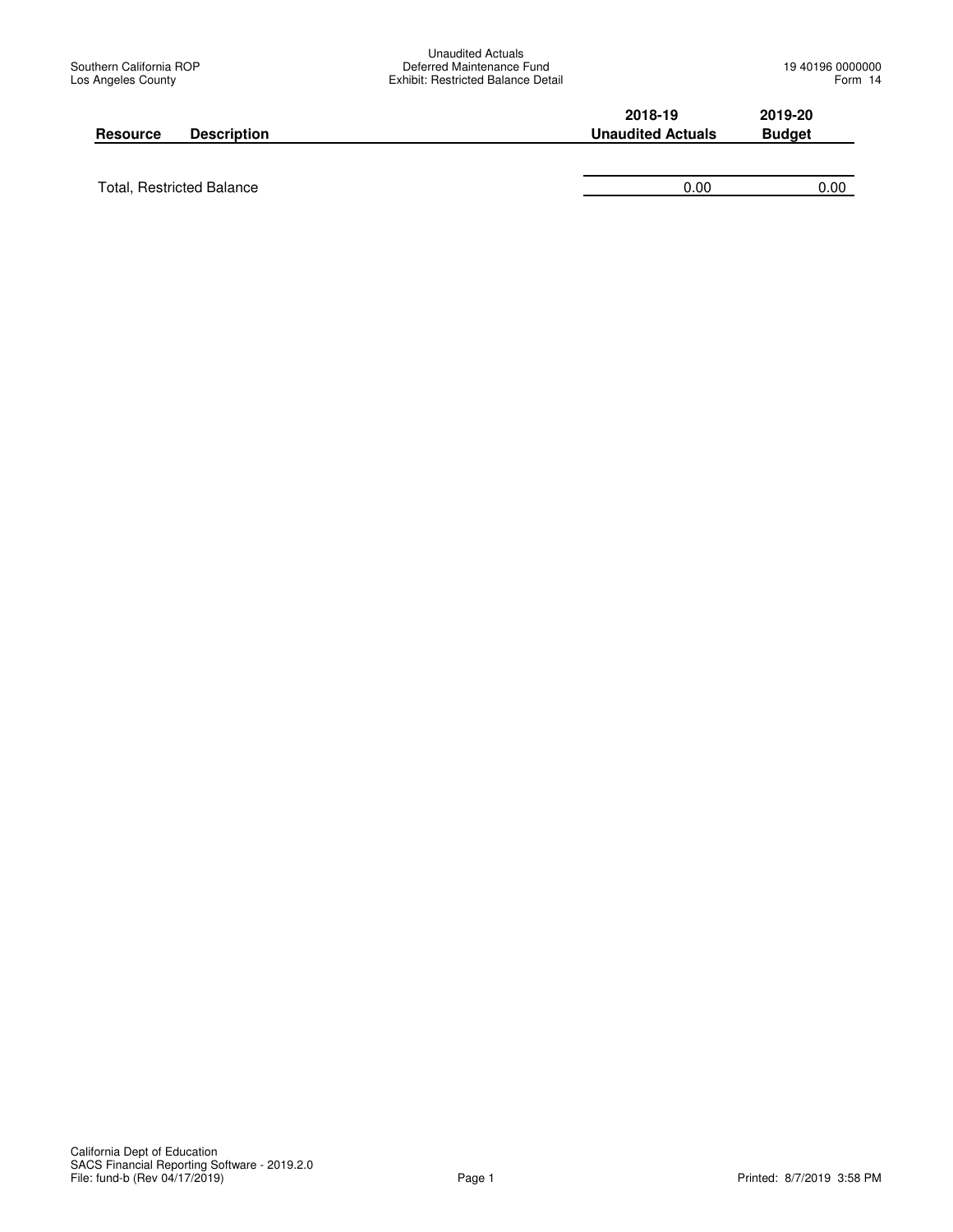### Unaudited Actuals Special Reserve Fund for Postemployment Benefits Expenditures by Object

| <b>Description</b>                                                     | <b>Resource Codes</b> | <b>Object Codes</b>     | 2018-19<br><b>Unaudited Actuals</b> | 2019-20<br><b>Budget</b> | Percent<br><b>Difference</b> |
|------------------------------------------------------------------------|-----------------------|-------------------------|-------------------------------------|--------------------------|------------------------------|
| <b>A. REVENUES</b>                                                     |                       |                         |                                     |                          |                              |
|                                                                        |                       |                         |                                     |                          |                              |
| 1) LCFF Sources                                                        |                       | 8010-8099               | 0.00                                | 0.00                     | 0.0%                         |
| 2) Federal Revenue                                                     |                       | 8100-8299               | 0.00                                | 0.00                     | 0.0%                         |
| 3) Other State Revenue                                                 |                       | 8300-8599               | 0.00                                | 0.00                     | 0.0%                         |
| 4) Other Local Revenue                                                 |                       | 8600-8799               | 10,899.44                           | 0.00                     | $-100.0\%$                   |
| 5) TOTAL, REVENUES                                                     |                       |                         | 10,899.44                           | 0.00                     | $-100.0%$                    |
| <b>B. EXPENDITURES</b>                                                 |                       |                         |                                     |                          |                              |
| 1) Certificated Salaries                                               |                       | 1000-1999               | 0.00                                | 0.00                     | 0.0%                         |
| 2) Classified Salaries                                                 |                       | 2000-2999               | 0.00                                | 0.00                     | 0.0%                         |
| 3) Employee Benefits                                                   |                       | 3000-3999               | 0.00                                | 0.00                     | 0.0%                         |
| 4) Books and Supplies                                                  |                       | 4000-4999               | 0.00                                | 0.00                     | 0.0%                         |
| 5) Services and Other Operating Expenditures                           |                       | 5000-5999               | 0.00                                | 0.00                     | 0.0%                         |
| 6) Capital Outlay                                                      |                       | 6000-6999               | 0.00                                | 0.00                     | 0.0%                         |
| 7) Other Outgo (excluding Transfers of Indirect<br>Costs)              |                       | 7100-7299,<br>7400-7499 | 0.00                                | 0.00                     | 0.0%                         |
| 8) Other Outgo - Transfers of Indirect Costs                           |                       | 7300-7399               | 0.00                                | 0.00                     | 0.0%                         |
| 9) TOTAL, EXPENDITURES                                                 |                       |                         | 0.00                                | 0.00                     | 0.0%                         |
| C. EXCESS (DEFICIENCY) OF REVENUES                                     |                       |                         |                                     |                          |                              |
| OVER EXPENDITURES BEFORE OTHER<br>FINANCING SOURCES AND USES (A5 - B9) |                       |                         | 10,899.44                           | 0.00                     | $-100.0%$                    |
| <b>D. OTHER FINANCING SOURCES/USES</b>                                 |                       |                         |                                     |                          |                              |
| 1) Interfund Transfers                                                 |                       |                         |                                     |                          |                              |
| a) Transfers In                                                        |                       | 8900-8929               | 0.00                                | 0.00                     | 0.0%                         |
| b) Transfers Out                                                       |                       | 7600-7629               | 0.00                                | 0.00                     | 0.0%                         |
| 2) Other Sources/Uses<br>a) Sources                                    |                       | 8930-8979               | 0.00                                | 0.00                     | 0.0%                         |
| b) Uses                                                                |                       | 7630-7699               | 0.00                                | 0.00                     | 0.0%                         |
| 3) Contributions                                                       |                       | 8980-8999               | 0.00                                | 0.00                     | 0.0%                         |
| 4) TOTAL, OTHER FINANCING SOURCES/USES                                 |                       |                         | 0.00                                | 0.00                     | 0.0%                         |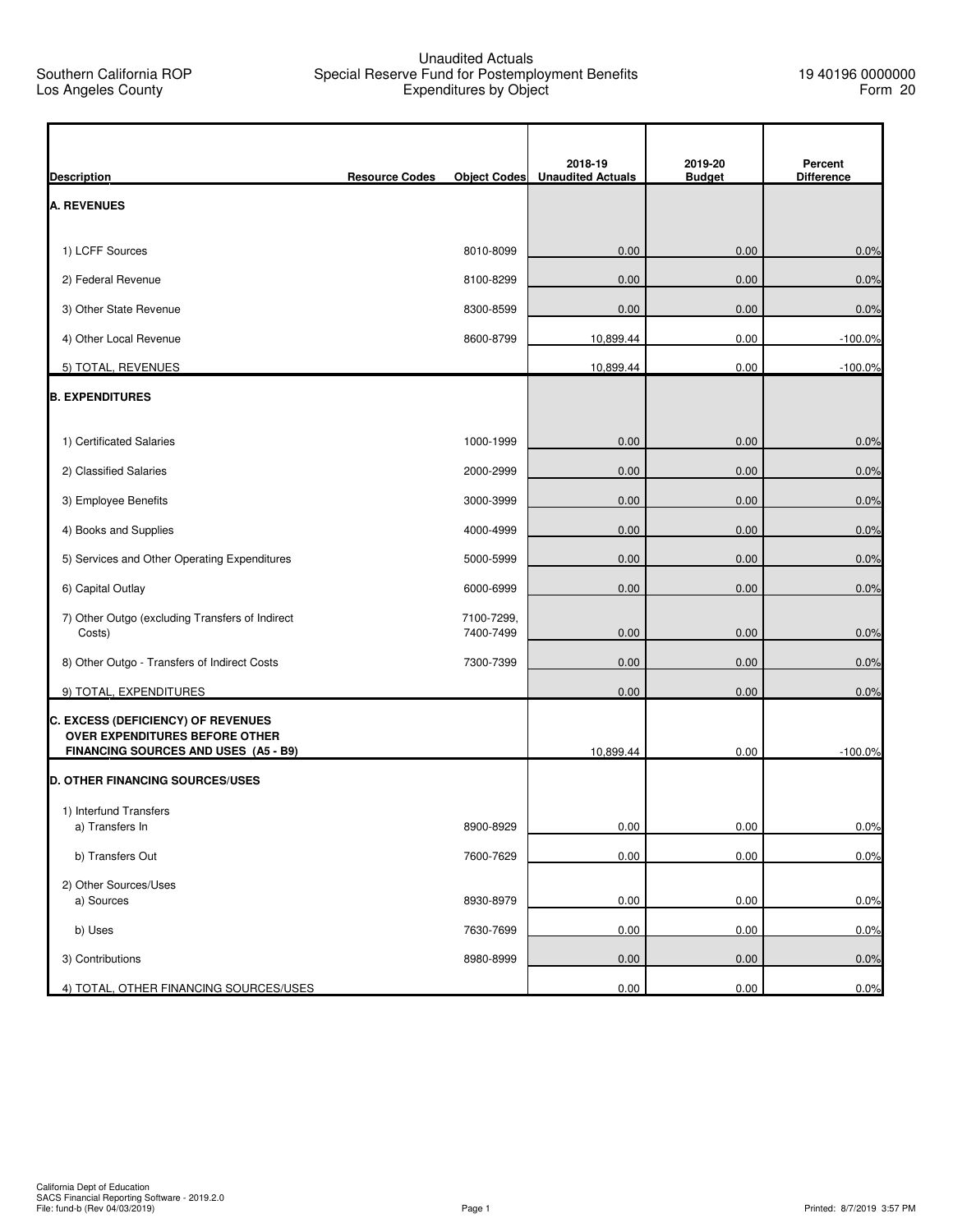## Unaudited Actuals Special Reserve Fund for Postemployment Benefits Expenditures by Object

| <b>Description</b>                                                                              | <b>Resource Codes</b> |      | 2018-19<br>Object Codes Unaudited Actuals | 2019-20<br><b>Budget</b> | Percent<br><b>Difference</b> |
|-------------------------------------------------------------------------------------------------|-----------------------|------|-------------------------------------------|--------------------------|------------------------------|
| E. NET INCREASE (DECREASE) IN FUND<br><b>BALANCE (C + D4)</b>                                   |                       |      | 10,899.44                                 | 0.00                     | $-100.0%$                    |
| <b>F. FUND BALANCE, RESERVES</b>                                                                |                       |      |                                           |                          |                              |
| 1) Beginning Fund Balance                                                                       |                       |      |                                           |                          |                              |
| a) As of July 1 - Unaudited                                                                     |                       | 9791 | 520,168.14                                | 531,067.58               | 2.1%                         |
| b) Audit Adjustments                                                                            |                       | 9793 | 0.00                                      | 0.00                     | 0.0%                         |
| c) As of July 1 - Audited ( $F1a + F1b$ )                                                       |                       |      | 520,168.14                                | 531,067.58               | 2.1%                         |
| d) Other Restatements                                                                           |                       | 9795 | 0.00                                      | 0.00                     | 0.0%                         |
| e) Adjusted Beginning Balance (F1c + F1d)                                                       |                       |      | 520,168.14                                | 531,067.58               | 2.1%                         |
| 2) Ending Balance, June 30 ( $E$ + F1e)<br>Components of Ending Fund Balance<br>a) Nonspendable |                       |      | 531,067.58                                | 531,067.58               | 0.0%                         |
| <b>Revolving Cash</b>                                                                           |                       | 9711 | 0.00                                      | 0.00                     | 0.0%                         |
| <b>Stores</b>                                                                                   |                       | 9712 | 0.00                                      | 0.00                     | 0.0%                         |
| Prepaid Items                                                                                   |                       | 9713 | 0.00                                      | 0.00                     | 0.0%                         |
| All Others                                                                                      |                       | 9719 | 0.00                                      | 0.00                     | 0.0%                         |
| b) Restricted                                                                                   |                       | 9740 | 0.00                                      | 0.00                     | 0.0%                         |
| c) Committed<br><b>Stabilization Arrangements</b>                                               |                       | 9750 | 0.00                                      | 0.00                     | 0.0%                         |
| <b>Other Commitments</b>                                                                        |                       | 9760 | 0.00                                      | 0.00                     | 0.0%                         |
| d) Assigned<br>Other Assignments                                                                |                       | 9780 | 531,067.58                                | 531,067.58               | 0.0%                         |
| e) Unassigned/Unappropriated<br>Reserve for Economic Uncertainties                              |                       | 9789 | 0.00                                      | 0.00                     | 0.0%                         |
| Unassigned/Unappropriated Amount                                                                |                       | 9790 | 0.00                                      | 0.00                     | 0.0%                         |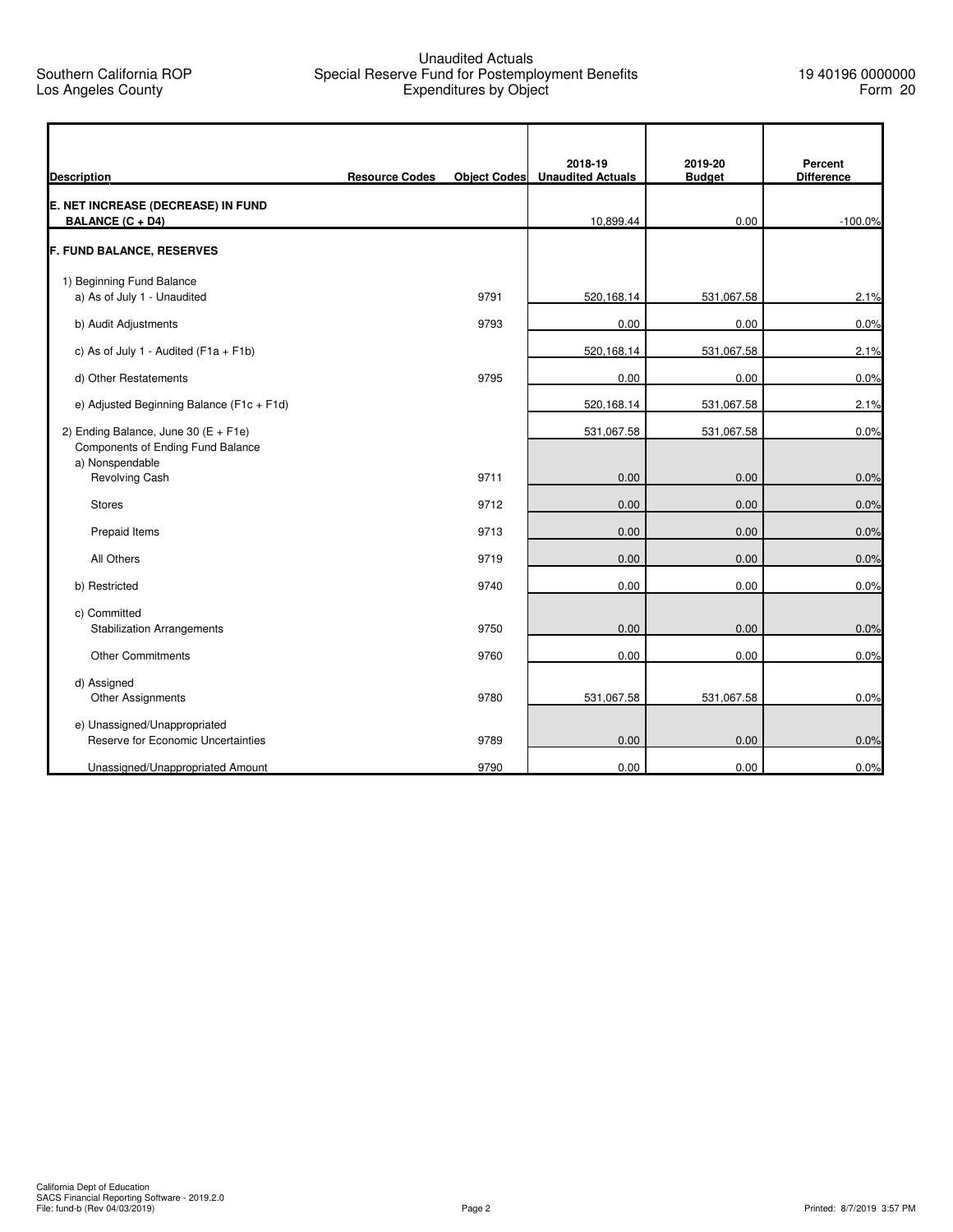## Unaudited Actuals Special Reserve Fund for Postemployment Benefits Expenditures by Object

19 40196 0000000 Form 20

| <b>Description</b>                                  | <b>Resource Codes</b> | <b>Object Codes</b> | 2018-19<br><b>Unaudited Actuals</b> | 2019-20<br><b>Budget</b> | Percent<br><b>Difference</b> |
|-----------------------------------------------------|-----------------------|---------------------|-------------------------------------|--------------------------|------------------------------|
| <b>G. ASSETS</b>                                    |                       |                     |                                     |                          |                              |
| 1) Cash                                             |                       | 9110                |                                     |                          |                              |
| a) in County Treasury                               |                       |                     | 528,174.82                          |                          |                              |
| 1) Fair Value Adjustment to Cash in County Treasury |                       | 9111                | 0.00                                |                          |                              |
| b) in Banks                                         |                       | 9120                | 0.00                                |                          |                              |
| c) in Revolving Cash Account                        |                       | 9130                | 0.00                                |                          |                              |
| d) with Fiscal Agent/Trustee                        |                       | 9135                | 0.00                                |                          |                              |
| e) Collections Awaiting Deposit                     |                       | 9140                | 0.00                                |                          |                              |
| 2) Investments                                      |                       | 9150                | 0.00                                |                          |                              |
| 3) Accounts Receivable                              |                       | 9200                | 2,892.76                            |                          |                              |
| 4) Due from Grantor Government                      |                       | 9290                | 0.00                                |                          |                              |
| 5) Due from Other Funds                             |                       | 9310                | 0.00                                |                          |                              |
| 6) Stores                                           |                       | 9320                | 0.00                                |                          |                              |
| 7) Prepaid Expenditures                             |                       | 9330                | 0.00                                |                          |                              |
| 8) Other Current Assets                             |                       | 9340                | 0.00                                |                          |                              |
| 9) TOTAL, ASSETS                                    |                       |                     | 531,067.58                          |                          |                              |
| H. DEFERRED OUTFLOWS OF RESOURCES                   |                       |                     |                                     |                          |                              |
| 1) Deferred Outflows of Resources                   |                       | 9490                | 0.00                                |                          |                              |
| 2) TOTAL, DEFERRED OUTFLOWS                         |                       |                     | 0.00                                |                          |                              |
| I. LIABILITIES                                      |                       |                     |                                     |                          |                              |
| 1) Accounts Payable                                 |                       | 9500                | 0.00                                |                          |                              |
| 2) Due to Grantor Governments                       |                       | 9590                | 0.00                                |                          |                              |
| 3) Due to Other Funds                               |                       | 9610                | 0.00                                |                          |                              |
| 4) Current Loans                                    |                       | 9640                |                                     |                          |                              |
| 5) Unearned Revenue                                 |                       | 9650                | 0.00                                |                          |                              |
| 6) TOTAL, LIABILITIES                               |                       |                     | 0.00                                |                          |                              |
| <b>J. DEFERRED INFLOWS OF RESOURCES</b>             |                       |                     |                                     |                          |                              |
| 1) Deferred Inflows of Resources                    |                       | 9690                | 0.00                                |                          |                              |
| 2) TOTAL, DEFERRED INFLOWS                          |                       |                     | 0.00                                |                          |                              |
| <b>K. FUND EQUITY</b>                               |                       |                     |                                     |                          |                              |
| Ending Fund Balance, June 30                        |                       |                     |                                     |                          |                              |
| (must agree with line F2) $(G9 + H2) - (16 + J2)$   |                       |                     | 531,067.58                          |                          |                              |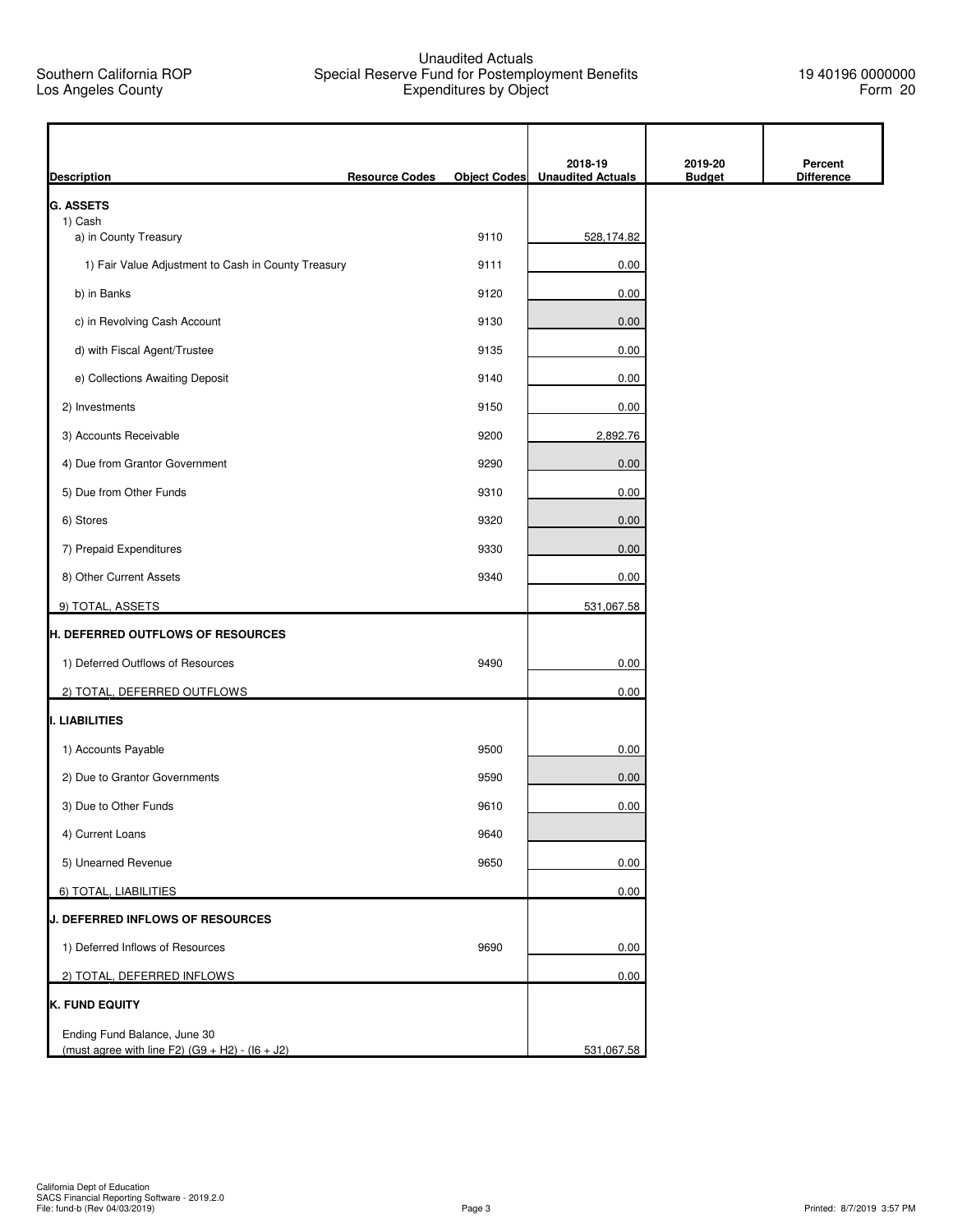## Unaudited Actuals Special Reserve Fund for Postemployment Benefits Expenditures by Object

| <b>Description</b>                                       | <b>Resource Codes</b> | <b>Object Codes</b> | 2018-19<br><b>Unaudited Actuals</b> | 2019-20<br><b>Budget</b> | Percent<br><b>Difference</b> |
|----------------------------------------------------------|-----------------------|---------------------|-------------------------------------|--------------------------|------------------------------|
| <b>IOTHER LOCAL REVENUE</b>                              |                       |                     |                                     |                          |                              |
| Other Local Revenue                                      |                       |                     |                                     |                          |                              |
| Interest                                                 |                       | 8660                | 10,899.44                           | 0.00                     | $-100.0%$                    |
| Net Increase (Decrease) in the Fair Value of Investments |                       | 8662                | 0.00                                | 0.00                     | 0.0%                         |
| TOTAL, OTHER LOCAL REVENUE                               |                       |                     | 10,899.44                           | 0.00                     | $-100.0%$                    |
| <b>TOTAL, REVENUES</b>                                   |                       |                     | 10,899.44                           | 0.00                     | $-100.0\%$                   |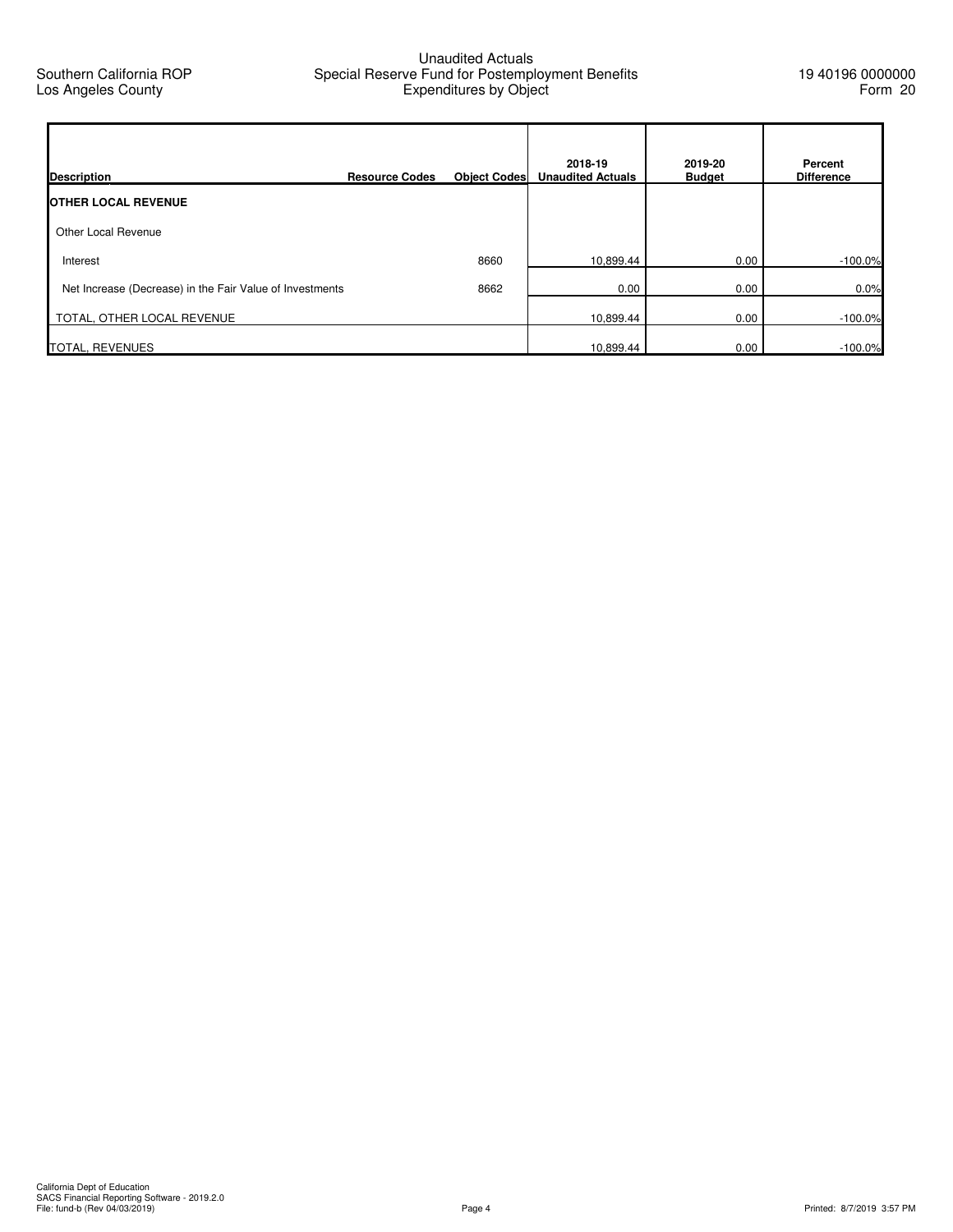## Unaudited Actuals Special Reserve Fund for Postemployment Benefits Expenditures by Object

| <b>Description</b>                                               | <b>Resource Codes</b> | <b>Object Codes</b> | 2018-19<br><b>Unaudited Actuals</b> | 2019-20<br><b>Budget</b> | Percent<br><b>Difference</b> |
|------------------------------------------------------------------|-----------------------|---------------------|-------------------------------------|--------------------------|------------------------------|
| <b>INTERFUND TRANSFERS</b>                                       |                       |                     |                                     |                          |                              |
| <b>INTERFUND TRANSFERS IN</b>                                    |                       |                     |                                     |                          |                              |
| From: General Fund/CSSF                                          |                       | 8912                | 0.00                                | 0.00                     | 0.0%                         |
| Other Authorized Interfund Transfers In                          |                       | 8919                | 0.00                                | 0.00                     | 0.0%                         |
| (a) TOTAL, INTERFUND TRANSFERS IN                                |                       |                     | 0.00                                | 0.00                     | 0.0%                         |
| <b>INTERFUND TRANSFERS OUT</b>                                   |                       |                     |                                     |                          |                              |
| To: General Fund/CSSF                                            |                       | 7612                | 0.00                                | 0.00                     | 0.0%                         |
| To: State School Building Fund/<br>County School Facilities Fund |                       | 7613                | 0.00                                | 0.00                     | 0.0%                         |
| Other Authorized Interfund Transfers Out                         |                       | 7619                | 0.00                                | 0.00                     | 0.0%                         |
| (b) TOTAL, INTERFUND TRANSFERS OUT                               |                       |                     | 0.00                                | 0.00                     | 0.0%                         |
| <b>OTHER SOURCES/USES</b>                                        |                       |                     |                                     |                          |                              |
| <b>SOURCES</b>                                                   |                       |                     |                                     |                          |                              |
| <b>Other Sources</b>                                             |                       |                     |                                     |                          |                              |
| Transfers from Funds of<br>Lapsed/Reorganized LEAs               |                       | 8965                | 0.00                                | 0.00                     | 0.0%                         |
| (c) TOTAL, SOURCES                                               |                       |                     | 0.00                                | 0.00                     | 0.0%                         |
| <b>USES</b>                                                      |                       |                     |                                     |                          |                              |
| Transfers of Funds from<br>Lapsed/Reorganized LEAs               |                       | 7651                | 0.00                                | 0.00                     | 0.0%                         |
| (d) TOTAL, USES                                                  |                       |                     | 0.00                                | 0.00                     | 0.0%                         |
| <b>CONTRIBUTIONS</b>                                             |                       |                     |                                     |                          |                              |
| Contributions from Restricted Revenues                           |                       | 8990                | 0.00                                | 0.00                     | 0.0%                         |
| (e) TOTAL, CONTRIBUTIONS                                         |                       |                     | 0.00                                | 0.00                     | 0.0%                         |
| TOTAL, OTHER FINANCING SOURCES/USES<br>$(a - b + c - d + e)$     |                       |                     | 0.00                                | 0.00                     | 0.0%                         |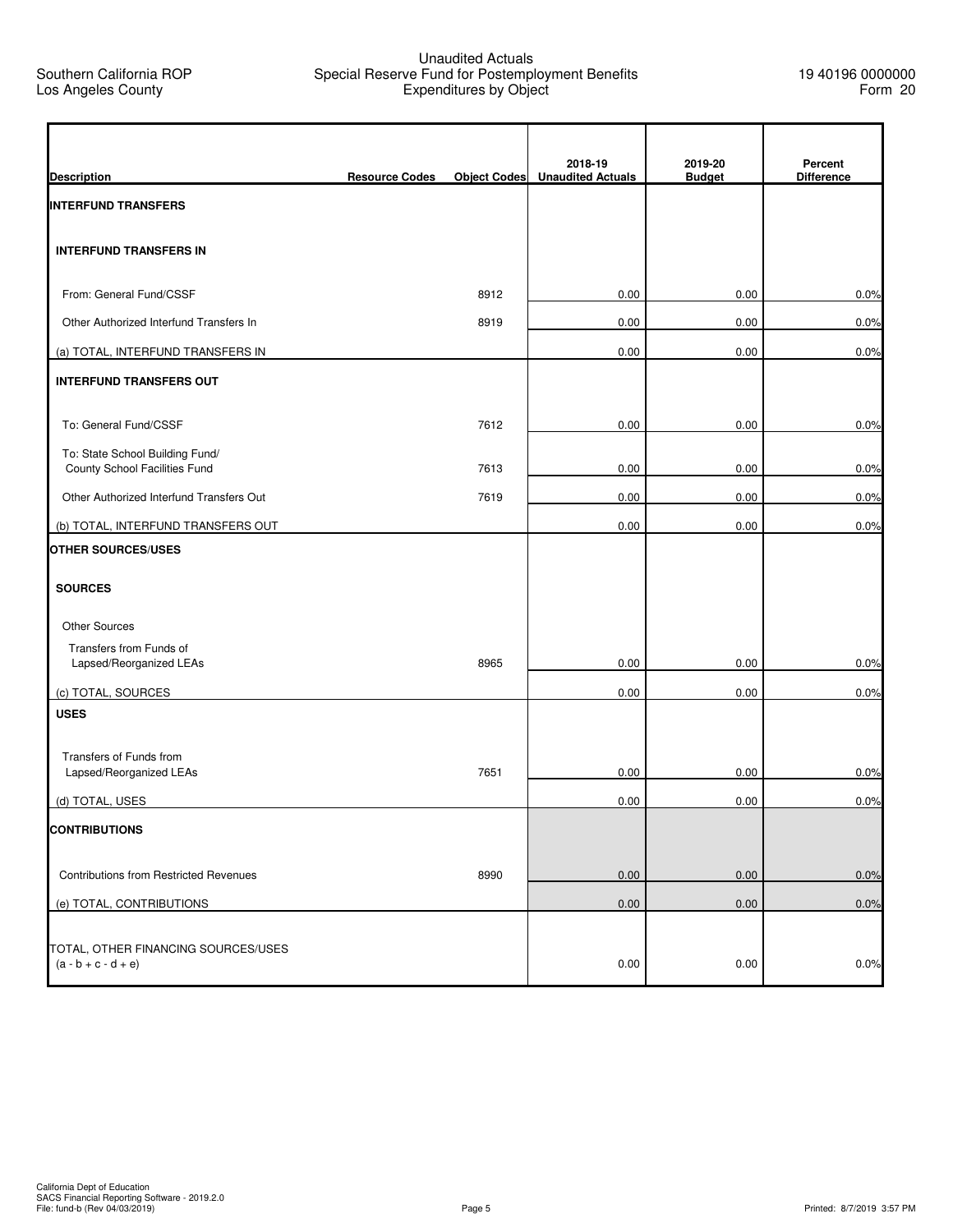## Unaudited Actuals Special Reserve Fund for Postemployment Benefits Expenditures by Function

| <b>Description</b>                                                             | <b>Function Codes</b> | <b>Object Codes</b> | 2018-19<br><b>Unaudited Actuals</b> | 2019-20<br><b>Budget</b> | Percent<br><b>Difference</b> |
|--------------------------------------------------------------------------------|-----------------------|---------------------|-------------------------------------|--------------------------|------------------------------|
| <b>A. REVENUES</b>                                                             |                       |                     |                                     |                          |                              |
|                                                                                |                       |                     |                                     |                          |                              |
| 1) LCFF Sources                                                                |                       | 8010-8099           | 0.00                                | 0.00                     | 0.0%                         |
| 2) Federal Revenue                                                             |                       | 8100-8299           | 0.00                                | 0.00                     | 0.0%                         |
| 3) Other State Revenue                                                         |                       | 8300-8599           | 0.00                                | 0.00                     | 0.0%                         |
| 4) Other Local Revenue                                                         |                       | 8600-8799           | 10,899.44                           | 0.00                     | $-100.0\%$                   |
| 5) TOTAL, REVENUES                                                             |                       |                     | 10,899.44                           | 0.00                     | $-100.0%$                    |
| B. EXPENDITURES (Objects 1000-7999)                                            |                       |                     |                                     |                          |                              |
|                                                                                |                       |                     |                                     |                          |                              |
| 1) Instruction                                                                 | 1000-1999             |                     | 0.00                                | 0.00                     | 0.0%                         |
| 2) Instruction - Related Services                                              | 2000-2999             |                     | 0.00                                | 0.00                     | 0.0%                         |
| 3) Pupil Services                                                              | 3000-3999             |                     | 0.00                                | 0.00                     | 0.0%                         |
| 4) Ancillary Services                                                          | 4000-4999             |                     | 0.00                                | 0.00                     | 0.0%                         |
| 5) Community Services                                                          | 5000-5999             |                     | 0.00                                | 0.00                     | 0.0%                         |
| 6) Enterprise                                                                  | 6000-6999             |                     | 0.00                                | 0.00                     | 0.0%                         |
| 7) General Administration                                                      | 7000-7999             |                     | 0.00                                | 0.00                     | 0.0%                         |
| 8) Plant Services                                                              | 8000-8999             |                     | 0.00                                | 0.00                     | 0.0%                         |
| 9) Other Outgo                                                                 | 9000-9999             | Except<br>7600-7699 | 0.00                                | 0.00                     | 0.0%                         |
| 10) TOTAL, EXPENDITURES                                                        |                       |                     | 0.00                                | 0.00                     | 0.0%                         |
| <b>C. EXCESS (DEFICIENCY) OF REVENUES</b>                                      |                       |                     |                                     |                          |                              |
| <b>OVER EXPENDITURES BEFORE OTHER</b><br>FINANCING SOURCES AND USES (A5 - B10) |                       |                     | 10,899.44                           | 0.00                     | $-100.0%$                    |
| <b>D. OTHER FINANCING SOURCES/USES</b>                                         |                       |                     |                                     |                          |                              |
| 1) Interfund Transfers                                                         |                       |                     |                                     |                          |                              |
| a) Transfers In                                                                |                       | 8900-8929           | 0.00                                | 0.00                     | 0.0%                         |
| b) Transfers Out                                                               |                       | 7600-7629           | 0.00                                | 0.00                     | 0.0%                         |
| 2) Other Sources/Uses                                                          |                       |                     |                                     |                          |                              |
| a) Sources                                                                     |                       | 8930-8979           | 0.00                                | 0.00                     | 0.0%                         |
| b) Uses                                                                        |                       | 7630-7699           | 0.00                                | 0.00                     | 0.0%                         |
| 3) Contributions                                                               |                       | 8980-8999           | 0.00                                | 0.00                     | 0.0%                         |
| 4) TOTAL, OTHER FINANCING SOURCES/USES                                         |                       |                     | 0.00                                | 0.00                     | 0.0%                         |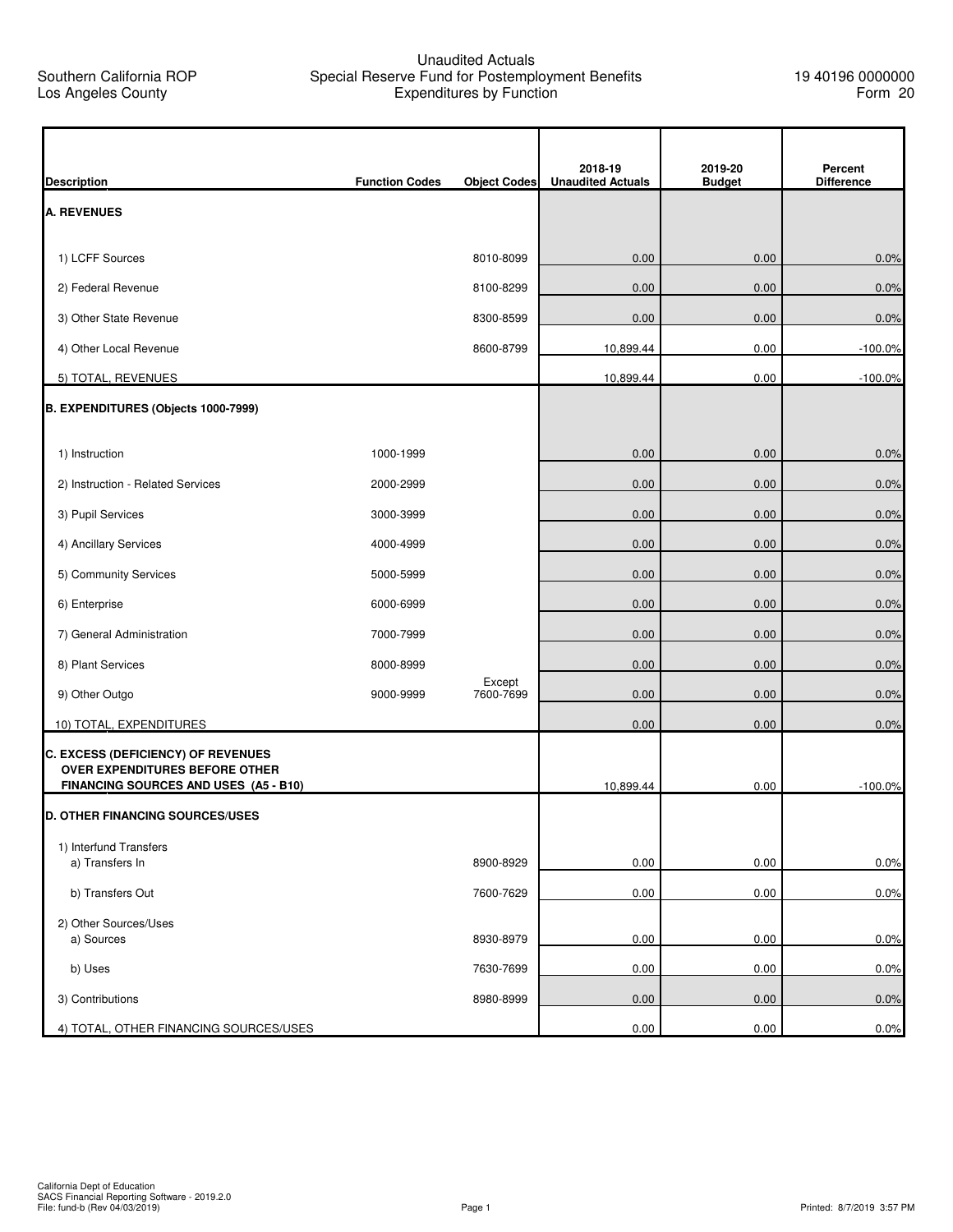## Unaudited Actuals Special Reserve Fund for Postemployment Benefits Expenditures by Function

| <b>Description</b>                                                 | <b>Function Codes</b> | <b>Object Codes</b> | 2018-19<br><b>Unaudited Actuals</b> | 2019-20<br><b>Budget</b> | Percent<br><b>Difference</b> |
|--------------------------------------------------------------------|-----------------------|---------------------|-------------------------------------|--------------------------|------------------------------|
| E. NET INCREASE (DECREASE) IN FUND                                 |                       |                     |                                     |                          |                              |
| <b>BALANCE (C + D4)</b>                                            |                       |                     | 10,899.44                           | 0.00                     | $-100.0%$                    |
| <b>F. FUND BALANCE, RESERVES</b>                                   |                       |                     |                                     |                          |                              |
| 1) Beginning Fund Balance                                          |                       |                     |                                     |                          |                              |
| a) As of July 1 - Unaudited                                        |                       | 9791                | 520,168.14                          | 531,067.58               | 2.1%                         |
| b) Audit Adjustments                                               |                       | 9793                | 0.00                                | 0.00                     | 0.0%                         |
| c) As of July 1 - Audited ( $F1a + F1b$ )                          |                       |                     | 520,168.14                          | 531,067.58               | 2.1%                         |
| d) Other Restatements                                              |                       | 9795                | 0.00                                | 0.00                     | 0.0%                         |
| e) Adjusted Beginning Balance (F1c + F1d)                          |                       |                     | 520,168.14                          | 531,067.58               | 2.1%                         |
| 2) Ending Balance, June 30 $(E + F1e)$                             |                       |                     | 531,067.58                          | 531,067.58               | 0.0%                         |
| Components of Ending Fund Balance<br>a) Nonspendable               |                       |                     |                                     |                          |                              |
| Revolving Cash                                                     |                       | 9711                | 0.00                                | 0.00                     | 0.0%                         |
| <b>Stores</b>                                                      |                       | 9712                | 0.00                                | 0.00                     | 0.0%                         |
| Prepaid Items                                                      |                       | 9713                | 0.00                                | 0.00                     | 0.0%                         |
| All Others                                                         |                       | 9719                | 0.00                                | 0.00                     | 0.0%                         |
| b) Restricted                                                      |                       | 9740                | 0.00                                | 0.00                     | 0.0%                         |
| c) Committed                                                       |                       |                     |                                     |                          |                              |
| <b>Stabilization Arrangements</b>                                  |                       | 9750                | 0.00                                | 0.00                     | 0.0%                         |
| Other Commitments (by Resource/Object)                             |                       | 9760                | 0.00                                | 0.00                     | 0.0%                         |
| d) Assigned<br>Other Assignments (by Resource/Object)              |                       | 9780                | 531,067.58                          | 531,067.58               | 0.0%                         |
| e) Unassigned/Unappropriated<br>Reserve for Economic Uncertainties |                       | 9789                | 0.00                                | 0.00                     | 0.0%                         |
| Unassigned/Unappropriated Amount                                   |                       | 9790                | 0.00                                | 0.00                     | 0.0%                         |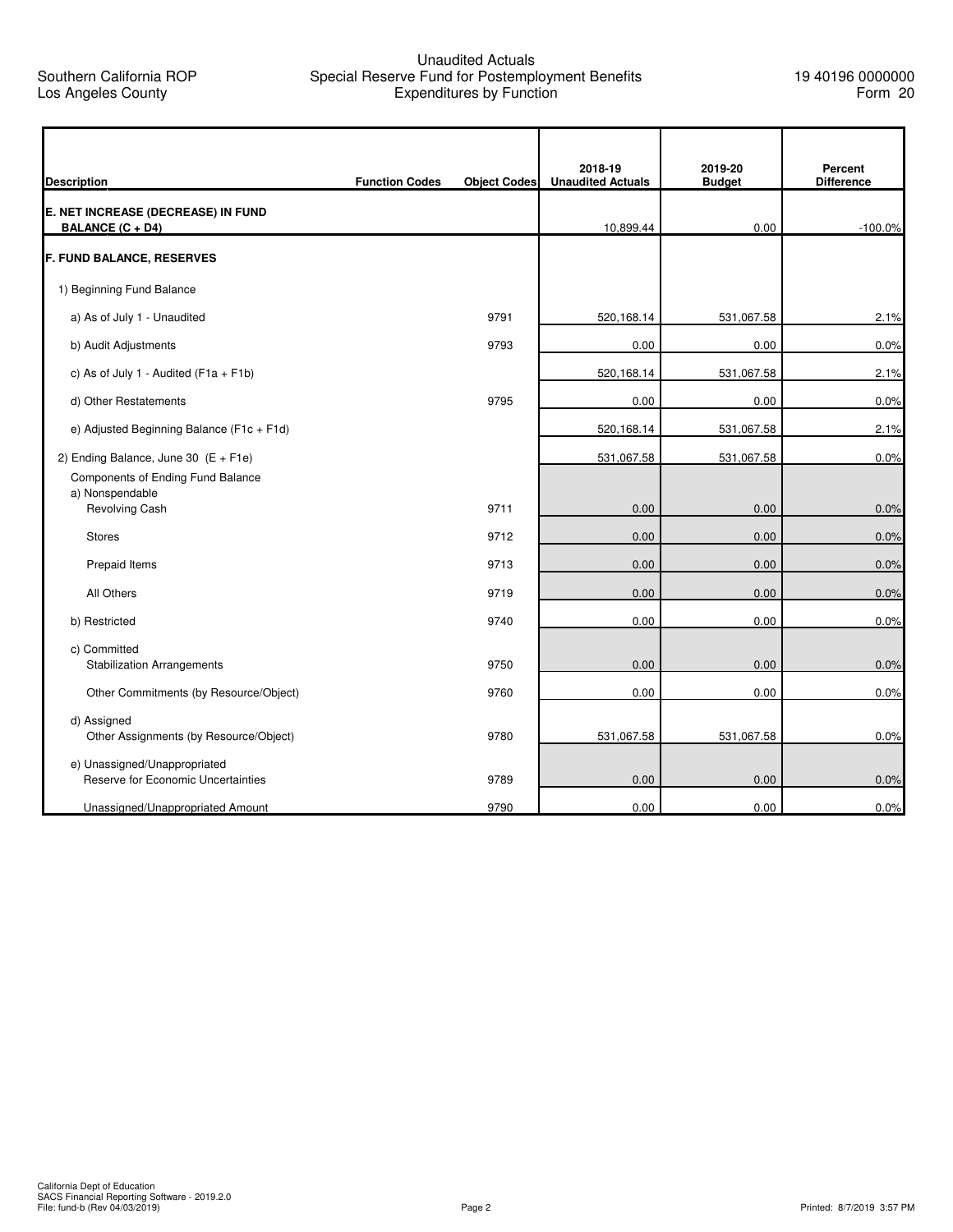| <b>Resource</b> | <b>Description</b> | 2018-19<br><b>Unaudited Actuals</b> | 2019-20<br><b>Budget</b> |
|-----------------|--------------------|-------------------------------------|--------------------------|
|                 |                    |                                     |                          |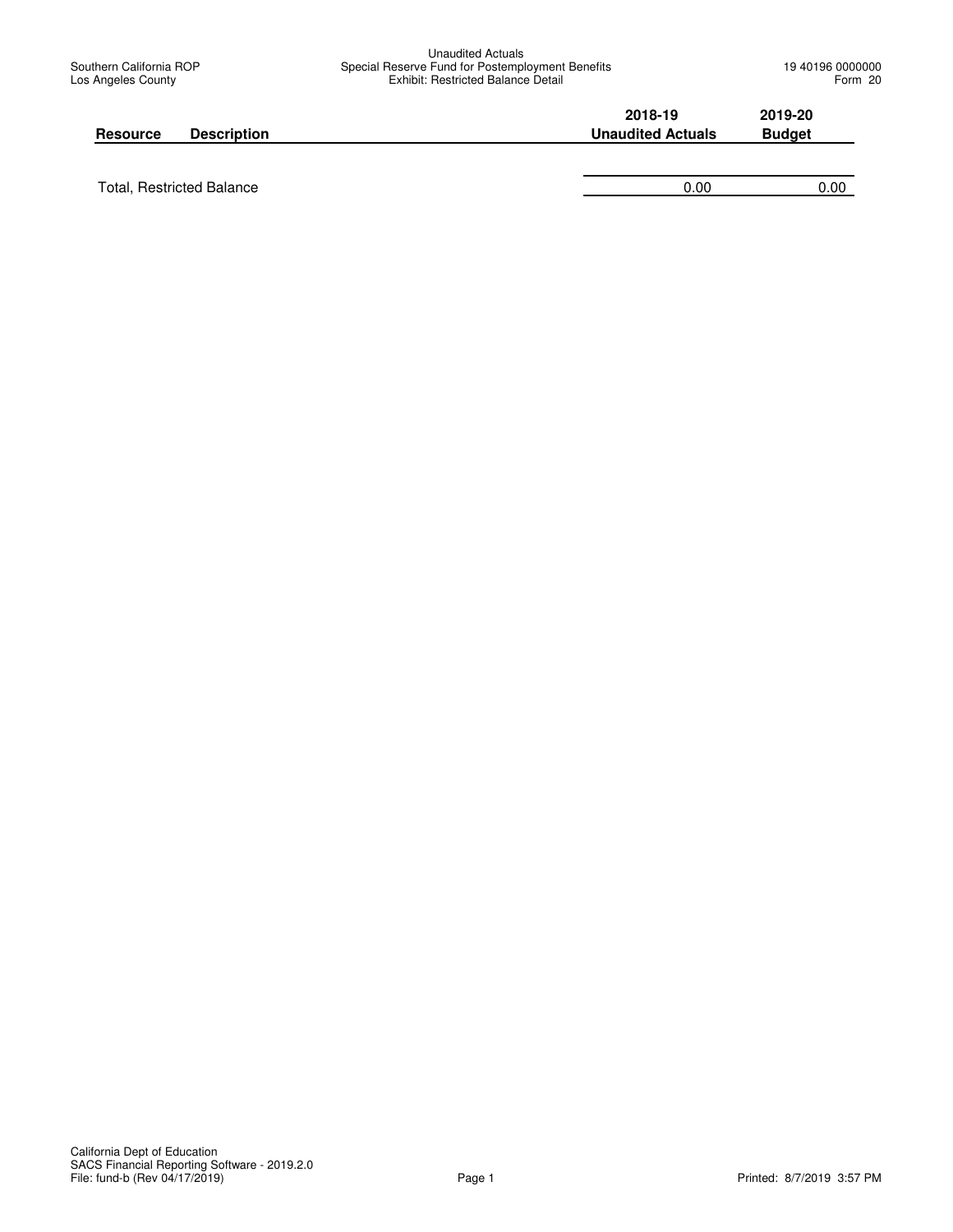## Unaudited Actuals Special Reserve Fund for Capital Outlay Projects Expenditures by Object

h

| <b>Description</b>                                                     | <b>Resource Codes</b> | <b>Object Codes</b>     | 2018-19<br><b>Unaudited Actuals</b> | 2019-20<br><b>Budget</b> | Percent<br><b>Difference</b> |
|------------------------------------------------------------------------|-----------------------|-------------------------|-------------------------------------|--------------------------|------------------------------|
| <b>A. REVENUES</b>                                                     |                       |                         |                                     |                          |                              |
| 1) LCFF Sources                                                        |                       | 8010-8099               | 0.00                                | 0.00                     | 0.0%                         |
| 2) Federal Revenue                                                     |                       | 8100-8299               | 0.00                                | 0.00                     | 0.0%                         |
| 3) Other State Revenue                                                 |                       | 8300-8599               | 0.00                                | 0.00                     | 0.0%                         |
| 4) Other Local Revenue                                                 |                       | 8600-8799               | 7,877.70                            | 0.00                     | $-100.0%$                    |
| 5) TOTAL, REVENUES                                                     |                       |                         | 7,877.70                            | 0.00                     | $-100.0%$                    |
|                                                                        |                       |                         |                                     |                          |                              |
| <b>B. EXPENDITURES</b>                                                 |                       |                         |                                     |                          |                              |
| 1) Certificated Salaries                                               |                       | 1000-1999               | 0.00                                | 0.00                     | 0.0%                         |
| 2) Classified Salaries                                                 |                       | 2000-2999               | 0.00                                | 0.00                     | 0.0%                         |
| 3) Employee Benefits                                                   |                       | 3000-3999               | 0.00                                | 0.00                     | 0.0%                         |
| 4) Books and Supplies                                                  |                       | 4000-4999               | 0.00                                | 50,000.00                | <b>New</b>                   |
| 5) Services and Other Operating Expenditures                           |                       | 5000-5999               | 0.00                                | 150,000.00               | New                          |
| 6) Capital Outlay                                                      |                       | 6000-6999               | 0.00                                | 0.00                     | 0.0%                         |
| 7) Other Outgo (excluding Transfers of Indirect<br>Costs)              |                       | 7100-7299,<br>7400-7499 | 0.00                                | 0.00                     | 0.0%                         |
| 8) Other Outgo - Transfers of Indirect Costs                           |                       | 7300-7399               | 0.00                                | 0.00                     | 0.0%                         |
| 9) TOTAL, EXPENDITURES                                                 |                       |                         | 0.00                                | 200,000.00               | New                          |
| C. EXCESS (DEFICIENCY) OF REVENUES                                     |                       |                         |                                     |                          |                              |
| OVER EXPENDITURES BEFORE OTHER<br>FINANCING SOURCES AND USES (A5 - B9) |                       |                         | 7,877.70                            | (200,000.00)             | $-2638.8%$                   |
| <b>D. OTHER FINANCING SOURCES/USES</b>                                 |                       |                         |                                     |                          |                              |
| 1) Interfund Transfers                                                 |                       |                         |                                     |                          |                              |
| a) Transfers In                                                        |                       | 8900-8929               | 0.00                                | 0.00                     | 0.0%                         |
| b) Transfers Out                                                       |                       | 7600-7629               | 0.00                                | 0.00                     | 0.0%                         |
| 2) Other Sources/Uses<br>a) Sources                                    |                       |                         |                                     |                          |                              |
|                                                                        |                       | 8930-8979               | 0.00                                | 0.00                     | 0.0%                         |
| b) Uses                                                                |                       | 7630-7699               | 0.00                                | 0.00                     | 0.0%                         |
| 3) Contributions                                                       |                       | 8980-8999               | 0.00                                | 0.00                     | 0.0%                         |
| 4) TOTAL, OTHER FINANCING SOURCES/USES                                 |                       |                         | 0.00                                | 0.00                     | 0.0%                         |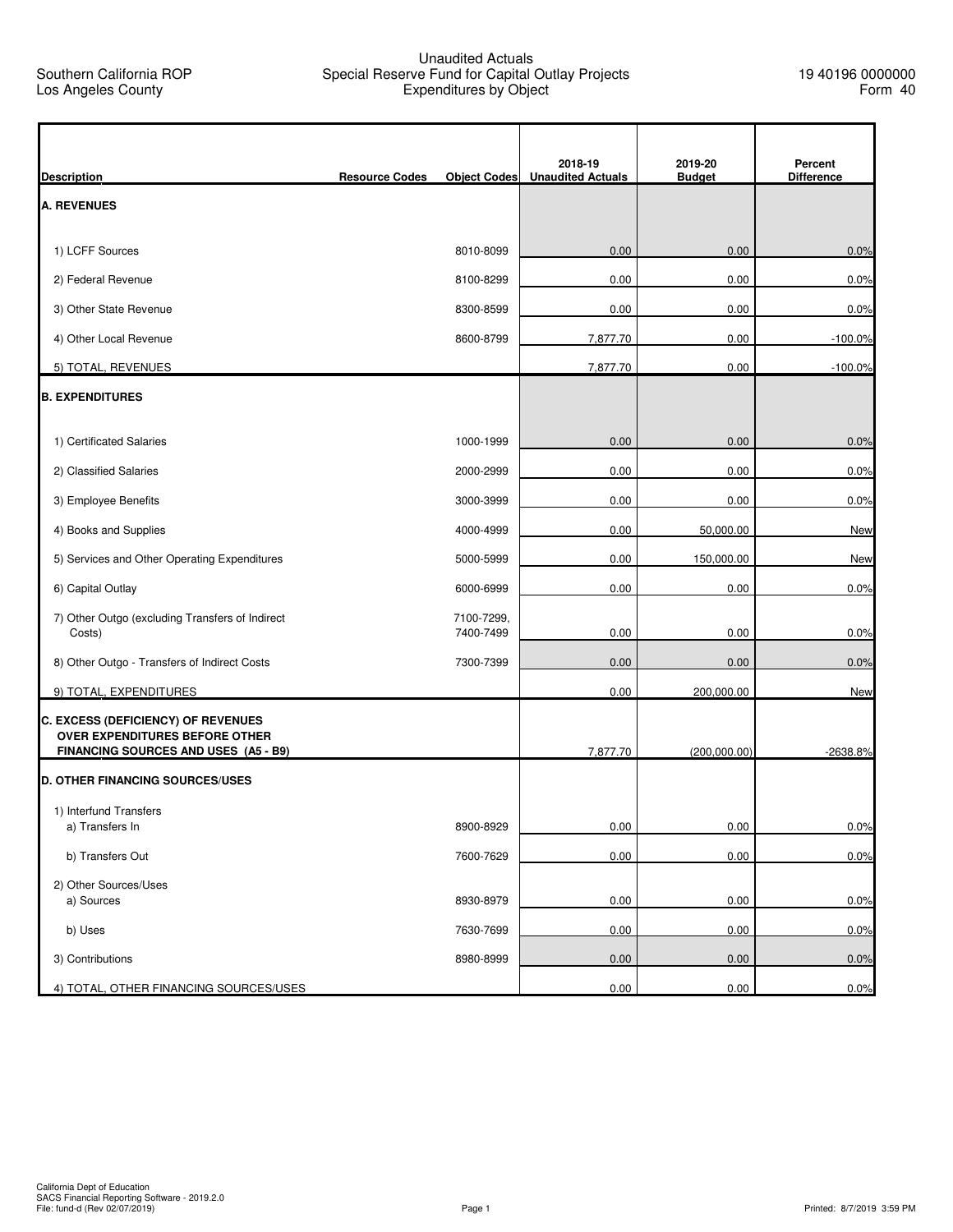## Unaudited Actuals Special Reserve Fund for Capital Outlay Projects Expenditures by Object

۰

| <b>Description</b>                                                                               | <b>Resource Codes</b> | <b>Object Codes</b> | 2018-19<br><b>Unaudited Actuals</b> | 2019-20<br><b>Budget</b> | Percent<br><b>Difference</b> |
|--------------------------------------------------------------------------------------------------|-----------------------|---------------------|-------------------------------------|--------------------------|------------------------------|
| E. NET INCREASE (DECREASE) IN FUND<br><b>BALANCE (C + D4)</b>                                    |                       |                     | 7,877.70                            | (200,000.00)             | -2638.8%                     |
| <b>F. FUND BALANCE, RESERVES</b>                                                                 |                       |                     |                                     |                          |                              |
| 1) Beginning Fund Balance<br>a) As of July 1 - Unaudited                                         |                       | 9791                | 375,593.80                          | 383,471.50               | 2.1%                         |
| b) Audit Adjustments                                                                             |                       | 9793                | 0.00                                | 0.00                     | 0.0%                         |
| c) As of July 1 - Audited ( $F1a + F1b$ )                                                        |                       |                     | 375,593.80                          | 383,471.50               | 2.1%                         |
| d) Other Restatements                                                                            |                       | 9795                | 0.00                                | 0.00                     | 0.0%                         |
| e) Adjusted Beginning Balance (F1c + F1d)                                                        |                       |                     | 375,593.80                          | 383,471.50               | 2.1%                         |
| 2) Ending Balance, June 30 ( $E + F1e$ )<br>Components of Ending Fund Balance<br>a) Nonspendable |                       |                     | 383,471.50                          | 183,471.50               | $-52.2%$                     |
| <b>Revolving Cash</b>                                                                            |                       | 9711                | 0.00                                | 0.00                     | 0.0%                         |
| <b>Stores</b>                                                                                    |                       | 9712                | 0.00                                | 0.00                     | 0.0%                         |
| Prepaid Items                                                                                    |                       | 9713                | 0.00                                | 0.00                     | 0.0%                         |
| All Others                                                                                       |                       | 9719                | 0.00                                | 0.00                     | 0.0%                         |
| b) Restricted                                                                                    |                       | 9740                | 0.00                                | 0.00                     | 0.0%                         |
| c) Committed<br><b>Stabilization Arrangements</b>                                                |                       | 9750                | 0.00                                | 0.00                     | 0.0%                         |
| <b>Other Commitments</b>                                                                         |                       | 9760                | 0.00                                | 0.00                     | 0.0%                         |
| d) Assigned<br>Other Assignments                                                                 |                       | 9780                | 383,471.50                          | 183,471.50               | $-52.2%$                     |
| e) Unassigned/Unappropriated<br>Reserve for Economic Uncertainties                               |                       | 9789                | 0.00                                | 0.00                     | 0.0%                         |
| Unassigned/Unappropriated Amount                                                                 |                       | 9790                | 0.00                                | 0.00                     | 0.0%                         |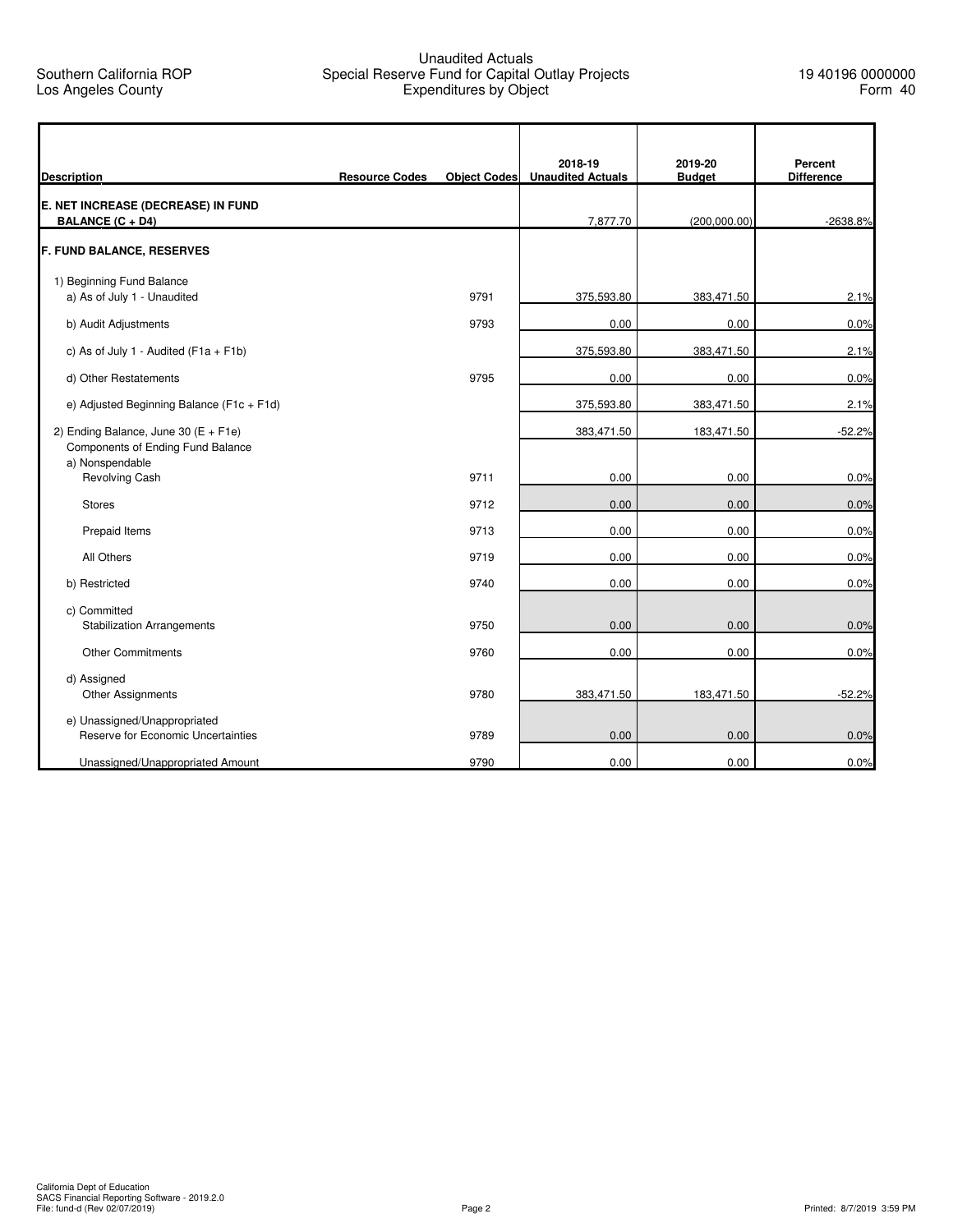## Unaudited Actuals Special Reserve Fund for Capital Outlay Projects Expenditures by Object

19 40196 0000000 Form 40

| <b>Description</b>                                                                | <b>Resource Codes</b> | <b>Object Codes</b> | 2018-19<br><b>Unaudited Actuals</b> | 2019-20<br><b>Budget</b> | Percent<br><b>Difference</b> |
|-----------------------------------------------------------------------------------|-----------------------|---------------------|-------------------------------------|--------------------------|------------------------------|
| <b>G. ASSETS</b>                                                                  |                       |                     |                                     |                          |                              |
| 1) Cash<br>a) in County Treasury                                                  |                       | 9110                | 381,744.46                          |                          |                              |
| 1) Fair Value Adjustment to Cash in County Treasury                               |                       | 9111                | 0.00                                |                          |                              |
| b) in Banks                                                                       |                       | 9120                | 0.00                                |                          |                              |
| c) in Revolving Cash Account                                                      |                       | 9130                | 0.00                                |                          |                              |
| d) with Fiscal Agent/Trustee                                                      |                       | 9135                | 0.00                                |                          |                              |
| e) Collections Awaiting Deposit                                                   |                       | 9140                | 0.00                                |                          |                              |
| 2) Investments                                                                    |                       | 9150                | 0.00                                |                          |                              |
| 3) Accounts Receivable                                                            |                       | 9200                | 1,727.04                            |                          |                              |
| 4) Due from Grantor Government                                                    |                       | 9290                | 0.00                                |                          |                              |
| 5) Due from Other Funds                                                           |                       | 9310                | 0.00                                |                          |                              |
| 6) Stores                                                                         |                       | 9320                | 0.00                                |                          |                              |
| 7) Prepaid Expenditures                                                           |                       | 9330                | 0.00                                |                          |                              |
| 8) Other Current Assets                                                           |                       | 9340                | 0.00                                |                          |                              |
|                                                                                   |                       |                     |                                     |                          |                              |
| 9) TOTAL, ASSETS<br>H. DEFERRED OUTFLOWS OF RESOURCES                             |                       |                     | 383,471.50                          |                          |                              |
|                                                                                   |                       |                     |                                     |                          |                              |
| 1) Deferred Outflows of Resources                                                 |                       | 9490                | 0.00                                |                          |                              |
| 2) TOTAL, DEFERRED OUTFLOWS                                                       |                       |                     | 0.00                                |                          |                              |
| I. LIABILITIES                                                                    |                       |                     |                                     |                          |                              |
| 1) Accounts Payable                                                               |                       | 9500                | 0.00                                |                          |                              |
| 2) Due to Grantor Governments                                                     |                       | 9590                | 0.00                                |                          |                              |
| 3) Due to Other Funds                                                             |                       | 9610                | 0.00                                |                          |                              |
| 4) Current Loans                                                                  |                       | 9640                | $0.00\,$                            |                          |                              |
| 5) Unearned Revenue                                                               |                       | 9650                | 0.00                                |                          |                              |
| 6) TOTAL, LIABILITIES                                                             |                       |                     | 0.00                                |                          |                              |
| J. DEFERRED INFLOWS OF RESOURCES                                                  |                       |                     |                                     |                          |                              |
| 1) Deferred Inflows of Resources                                                  |                       | 9690                | 0.00                                |                          |                              |
| 2) TOTAL, DEFERRED INFLOWS                                                        |                       |                     | 0.00                                |                          |                              |
| <b>K. FUND EQUITY</b>                                                             |                       |                     |                                     |                          |                              |
| Ending Fund Balance, June 30<br>(must agree with line F2) $(G9 + H2) - (16 + J2)$ |                       |                     | 383,471.50                          |                          |                              |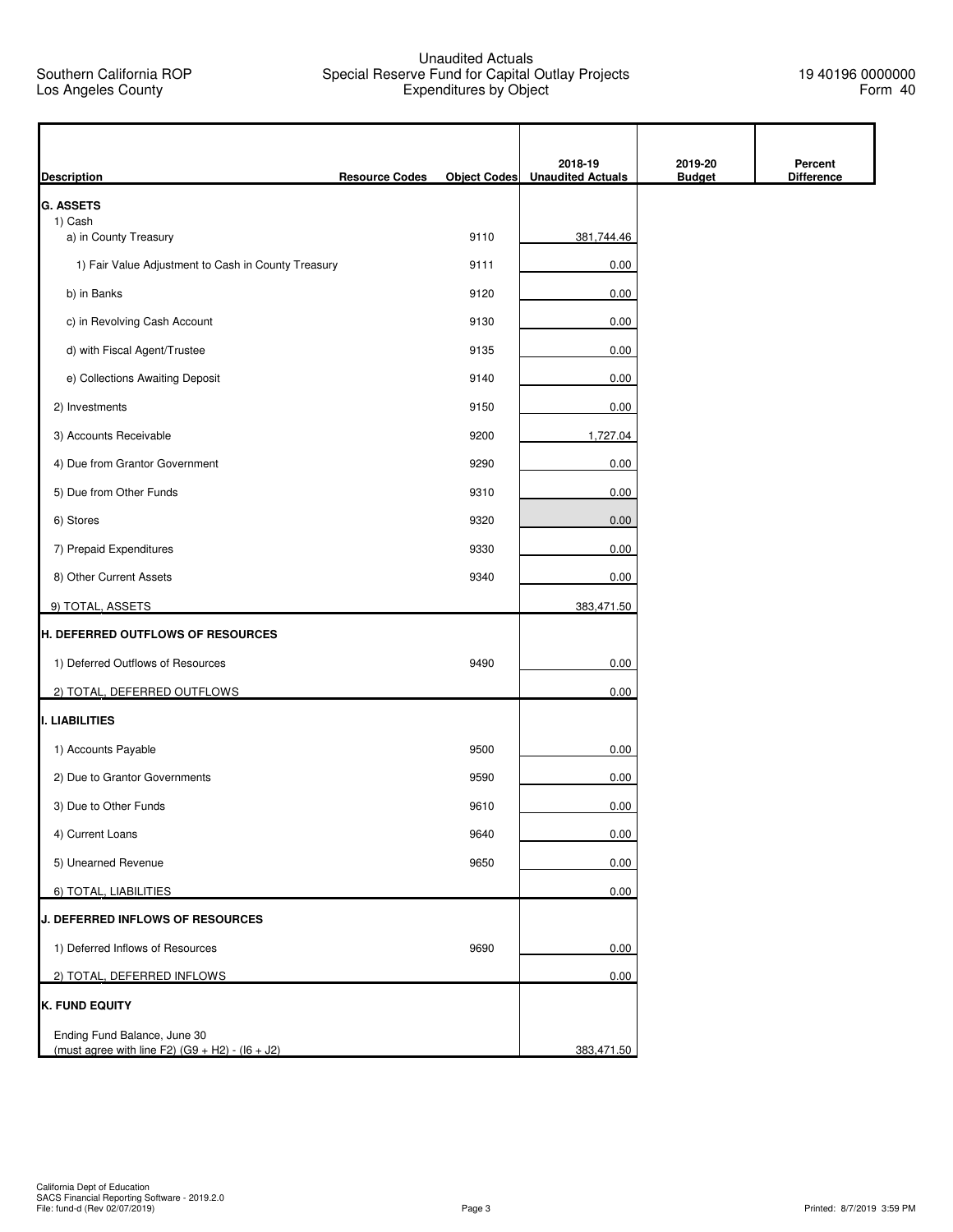Southern California ROP Los Angeles County

## Unaudited Actuals Special Reserve Fund for Capital Outlay Projects Expenditures by Object

| <b>Description</b>                                                    | <b>Resource Codes</b> | <b>Object Codes</b> | 2018-19<br><b>Unaudited Actuals</b> | 2019-20<br><b>Budget</b> | Percent<br><b>Difference</b> |
|-----------------------------------------------------------------------|-----------------------|---------------------|-------------------------------------|--------------------------|------------------------------|
| <b>FEDERAL REVENUE</b>                                                |                       |                     |                                     |                          |                              |
| All Other Federal Revenue                                             |                       | 8290                | 0.00                                | 0.00                     | 0.0%                         |
| TOTAL, FEDERAL REVENUE                                                |                       |                     | 0.00                                | 0.00                     | 0.0%                         |
| <b>OTHER STATE REVENUE</b>                                            |                       |                     |                                     |                          |                              |
| Pass-Through Revenues from<br><b>State Sources</b>                    |                       | 8587                | 0.00                                | 0.00                     | 0.0%                         |
| California Clean Energy Jobs Act                                      | 6230                  | 8590                | 0.00                                | 0.00                     | 0.0%                         |
| All Other State Revenue                                               | All Other             | 8590                | 0.00                                | 0.00                     | 0.0%                         |
| TOTAL, OTHER STATE REVENUE                                            |                       |                     | 0.00                                | 0.00                     | 0.0%                         |
| OTHER LOCAL REVENUE                                                   |                       |                     |                                     |                          |                              |
| Other Local Revenue                                                   |                       |                     |                                     |                          |                              |
| <b>Community Redevelopment Funds</b><br>Not Subject to LCFF Deduction |                       | 8625                | 0.00                                | 0.00                     | 0.0%                         |
| Sales<br>Sale of Equipment/Supplies                                   |                       | 8631                | 0.00                                | 0.00                     | 0.0%                         |
| <b>Leases and Rentals</b>                                             |                       | 8650                | 0.00                                | 0.00                     | 0.0%                         |
| Interest                                                              |                       | 8660                | 7,877.70                            | 0.00                     | $-100.0%$                    |
| Net Increase (Decrease) in the Fair Value of Investments              |                       | 8662                | 0.00                                | 0.00                     | 0.0%                         |
| Other Local Revenue                                                   |                       |                     |                                     |                          |                              |
| All Other Local Revenue                                               |                       | 8699                | 0.00                                | 0.00                     | 0.0%                         |
| All Other Transfers In from All Others                                |                       | 8799                | 0.00                                | 0.00                     | 0.0%                         |
| TOTAL, OTHER LOCAL REVENUE                                            |                       |                     | 7,877.70                            | 0.00                     | $-100.0%$                    |
| <b>TOTAL, REVENUES</b>                                                |                       |                     | 7,877.70                            | 0.00                     | $-100.0%$                    |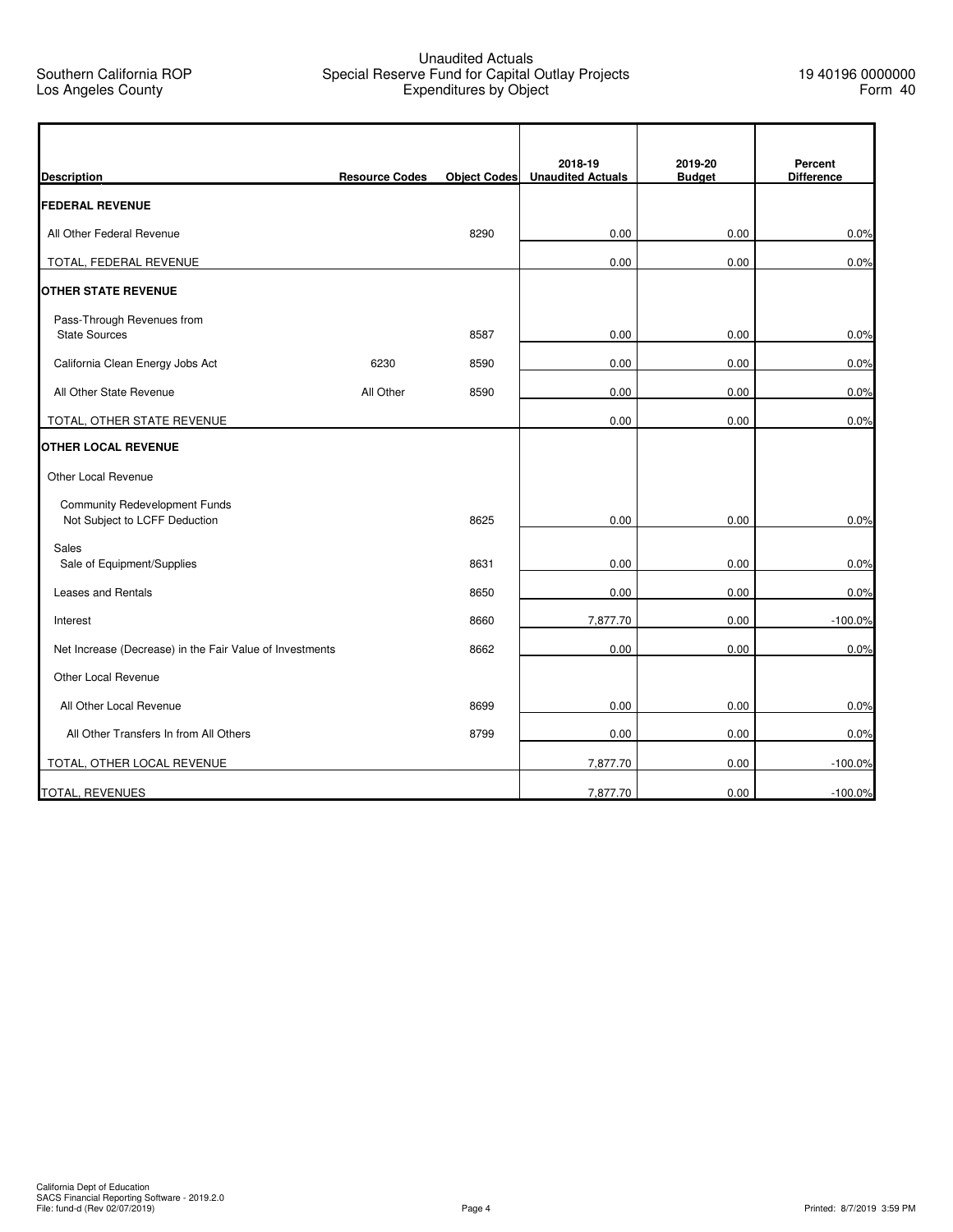## Unaudited Actuals Special Reserve Fund for Capital Outlay Projects Expenditures by Object

h

|                                                      |                       |                     | 2018-19                  | 2019-20       | Percent           |
|------------------------------------------------------|-----------------------|---------------------|--------------------------|---------------|-------------------|
| <b>Description</b>                                   | <b>Resource Codes</b> | <b>Object Codes</b> | <b>Unaudited Actuals</b> | <b>Budget</b> | <b>Difference</b> |
| <b>CLASSIFIED SALARIES</b>                           |                       |                     |                          |               |                   |
| <b>Classified Support Salaries</b>                   |                       | 2200                | 0.00                     | 0.00          | 0.0%              |
| Classified Supervisors' and Administrators' Salaries |                       | 2300                | 0.00                     | 0.00          | 0.0%              |
| Clerical, Technical and Office Salaries              |                       | 2400                | 0.00                     | 0.00          | 0.0%              |
| <b>Other Classified Salaries</b>                     |                       | 2900                | 0.00                     | 0.00          | 0.0%              |
| TOTAL, CLASSIFIED SALARIES                           |                       |                     | 0.00                     | 0.00          | 0.0%              |
| <b>EMPLOYEE BENEFITS</b>                             |                       |                     |                          |               |                   |
| <b>STRS</b>                                          |                       | 3101-3102           | 0.00                     | 0.00          | 0.0%              |
| <b>PERS</b>                                          |                       | 3201-3202           | 0.00                     | 0.00          | 0.0%              |
| OASDI/Medicare/Alternative                           |                       | 3301-3302           | 0.00                     | 0.00          | 0.0%              |
| <b>Health and Welfare Benefits</b>                   |                       | 3401-3402           | 0.00                     | 0.00          | 0.0%              |
| Unemployment Insurance                               |                       | 3501-3502           | 0.00                     | 0.00          | 0.0%              |
| Workers' Compensation                                |                       | 3601-3602           | 0.00                     | 0.00          | 0.0%              |
| OPEB, Allocated                                      |                       | 3701-3702           | 0.00                     | 0.00          | 0.0%              |
| OPEB, Active Employees                               |                       | 3751-3752           | 0.00                     | 0.00          | 0.0%              |
| Other Employee Benefits                              |                       | 3901-3902           | 0.00                     | 0.00          | 0.0%              |
| TOTAL, EMPLOYEE BENEFITS                             |                       |                     | 0.00                     | 0.00          | 0.0%              |
| <b>BOOKS AND SUPPLIES</b>                            |                       |                     |                          |               |                   |
| Books and Other Reference Materials                  |                       | 4200                | 0.00                     | 0.00          | 0.0%              |
| Materials and Supplies                               |                       | 4300                | 0.00                     | 50,000.00     | <b>New</b>        |
| Noncapitalized Equipment                             |                       | 4400                | 0.00                     | 0.00          | 0.0%              |
| TOTAL, BOOKS AND SUPPLIES                            |                       |                     | 0.00                     | 50,000.00     | New               |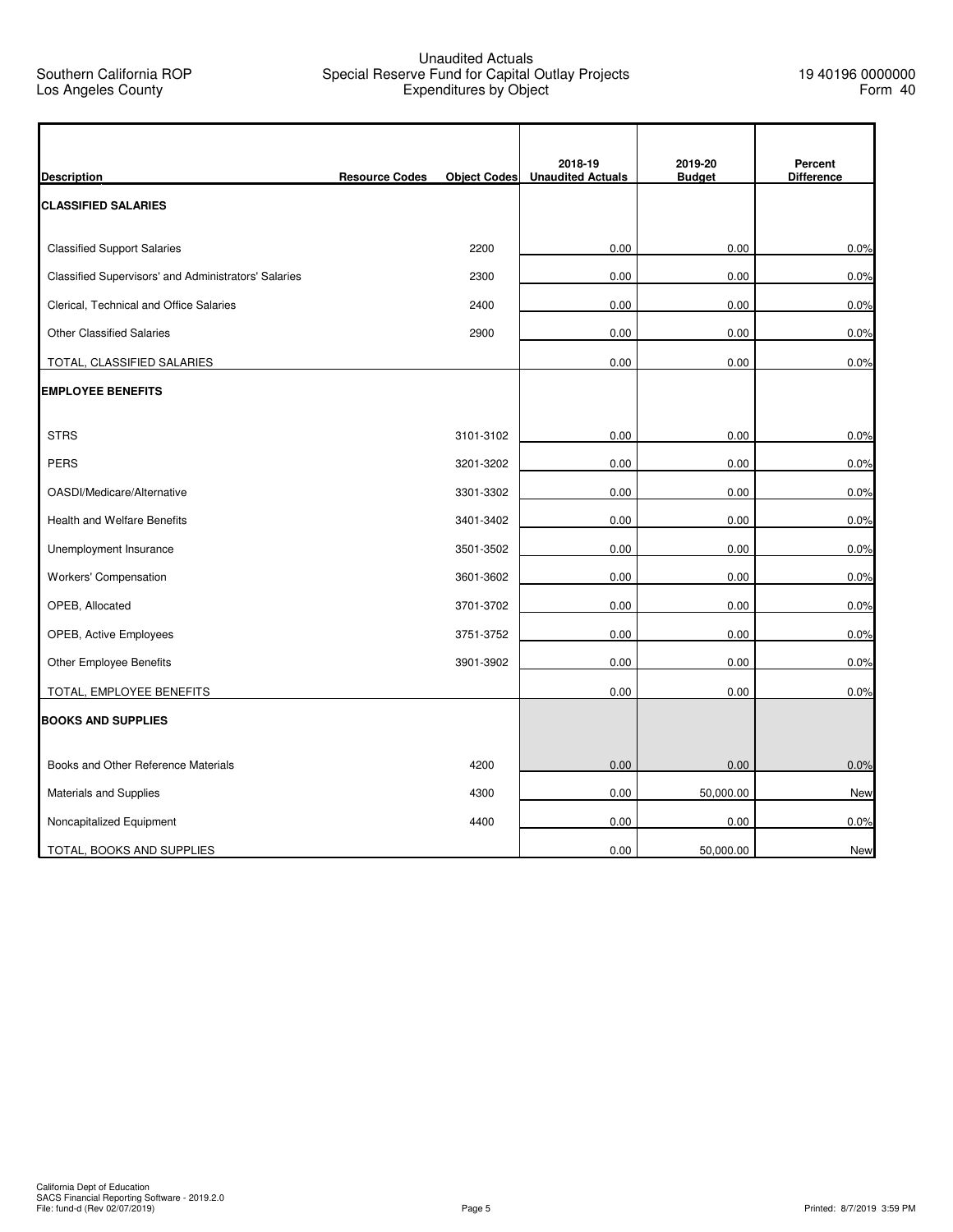### Unaudited Actuals Special Reserve Fund for Capital Outlay Projects Expenditures by Object

٦

| <b>Description</b>                                                                 | <b>Resource Codes</b> | <b>Object Codes</b> | 2018-19<br><b>Unaudited Actuals</b> | 2019-20<br><b>Budget</b> | Percent<br><b>Difference</b> |
|------------------------------------------------------------------------------------|-----------------------|---------------------|-------------------------------------|--------------------------|------------------------------|
| <b>SERVICES AND OTHER OPERATING EXPENDITURES</b>                                   |                       |                     |                                     |                          |                              |
| Subagreements for Services                                                         |                       | 5100                | 0.00                                | 0.00                     | 0.0%                         |
| <b>Travel and Conferences</b>                                                      |                       | 5200                | 0.00                                | 0.00                     | 0.0%                         |
| Insurance                                                                          |                       | 5400-5450           | 0.00                                | 0.00                     | 0.0%                         |
| Operations and Housekeeping Services                                               |                       | 5500                | 0.00                                | 0.00                     | 0.0%                         |
| Rentals, Leases, Repairs, and Noncapitalized Improvements                          |                       | 5600                | 0.00                                | 0.00                     | 0.0%                         |
| <b>Transfers of Direct Costs</b>                                                   |                       | 5710                | 0.00                                | 0.00                     | 0.0%                         |
| Transfers of Direct Costs - Interfund                                              |                       | 5750                | 0.00                                | 0.00                     | 0.0%                         |
| Professional/Consulting Services and<br><b>Operating Expenditures</b>              |                       | 5800                | 0.00                                | 150,000.00               | New                          |
| Communications                                                                     |                       | 5900                | 0.00                                | 0.00                     | 0.0%                         |
| TOTAL, SERVICES AND OTHER OPERATING EXPENDITURES                                   |                       |                     | 0.00                                | 150,000.00               | <b>New</b>                   |
| <b>CAPITAL OUTLAY</b>                                                              |                       |                     |                                     |                          |                              |
| Land                                                                               |                       | 6100                | 0.00                                | 0.00                     | 0.0%                         |
| Land Improvements                                                                  |                       | 6170                | 0.00                                | 0.00                     | 0.0%                         |
| Buildings and Improvements of Buildings                                            |                       | 6200                | 0.00                                | 0.00                     | 0.0%                         |
| Books and Media for New School Libraries<br>or Major Expansion of School Libraries |                       | 6300                | 0.00                                | 0.00                     | 0.0%                         |
| Equipment                                                                          |                       | 6400                | 0.00                                | 0.00                     | 0.0%                         |
| <b>Equipment Replacement</b>                                                       |                       | 6500                | 0.00                                | 0.00                     | 0.0%                         |
| TOTAL, CAPITAL OUTLAY                                                              |                       |                     | 0.00                                | 0.00                     | 0.0%                         |
| <b>OTHER OUTGO (excluding Transfers of Indirect Costs)</b>                         |                       |                     |                                     |                          |                              |
| <b>Other Transfers Out</b>                                                         |                       |                     |                                     |                          |                              |
| Transfers of Pass-Through Revenues<br>To Districts or Charter Schools              |                       | 7211                | 0.00                                | 0.00                     | 0.0%                         |
| To County Offices                                                                  |                       | 7212                | 0.00                                | 0.00                     | 0.0%                         |
| To JPAs                                                                            |                       | 7213                | 0.00                                | 0.00                     | 0.0%                         |
| All Other Transfers Out to All Others                                              |                       | 7299                | 0.00                                | 0.00                     | 0.0%                         |
| Debt Service                                                                       |                       |                     |                                     |                          |                              |
| Debt Service - Interest                                                            |                       | 7438                | 0.00                                | 0.00                     | 0.0%                         |
| Other Debt Service - Principal                                                     |                       | 7439                | 0.00                                | 0.00                     | 0.0%                         |
| TOTAL, OTHER OUTGO (excluding Transfers of Indirect Costs)                         |                       |                     | 0.00                                | 0.00                     | 0.0%                         |
| TOTAL, EXPENDITURES                                                                |                       |                     | 0.00                                | 200,000.00               | <b>New</b>                   |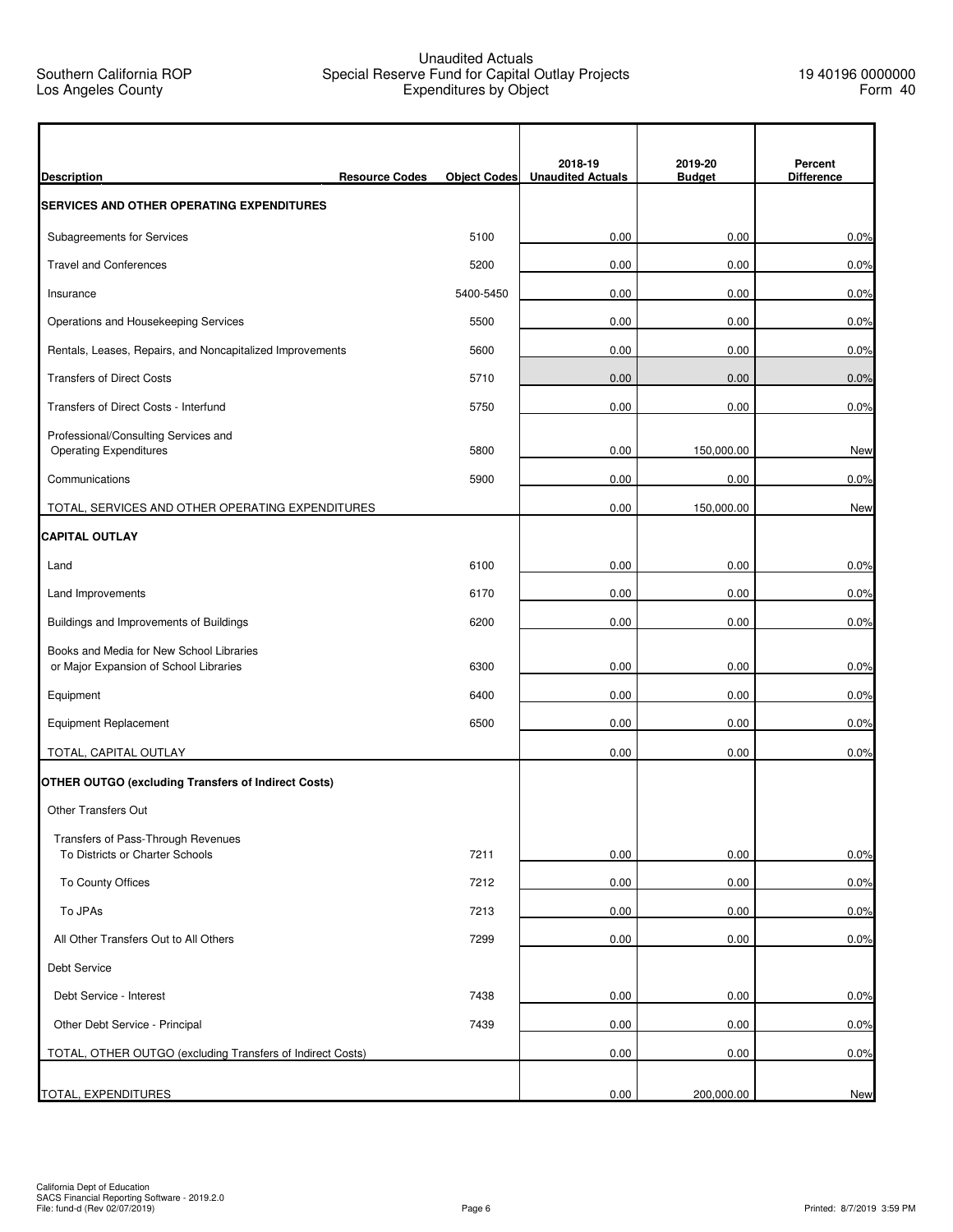## Unaudited Actuals Special Reserve Fund for Capital Outlay Projects Expenditures by Object

ı

| <b>Description</b>                                               | <b>Resource Codes</b> | <b>Object Codes</b> | 2018-19<br><b>Unaudited Actuals</b> | 2019-20<br><b>Budget</b> | Percent<br><b>Difference</b> |
|------------------------------------------------------------------|-----------------------|---------------------|-------------------------------------|--------------------------|------------------------------|
| <b>INTERFUND TRANSFERS</b>                                       |                       |                     |                                     |                          |                              |
| <b>INTERFUND TRANSFERS IN</b>                                    |                       |                     |                                     |                          |                              |
| From: General Fund/CSSF                                          |                       | 8912                | 0.00                                | 0.00                     | 0.0%                         |
| Other Authorized Interfund Transfers In                          |                       | 8919                | 0.00                                | 0.00                     | 0.0%                         |
| (a) TOTAL, INTERFUND TRANSFERS IN                                |                       |                     | 0.00                                | 0.00                     | 0.0%                         |
| <b>INTERFUND TRANSFERS OUT</b>                                   |                       |                     |                                     |                          |                              |
| To: General Fund/CSSF                                            |                       | 7612                | 0.00                                | 0.00                     | 0.0%                         |
| To: State School Building Fund/<br>County School Facilities Fund |                       | 7613                | 0.00                                | 0.00                     | 0.0%                         |
| Other Authorized Interfund Transfers Out                         |                       | 7619                | 0.00                                | 0.00                     | 0.0%                         |
| (b) TOTAL, INTERFUND TRANSFERS OUT                               |                       |                     | 0.00                                | 0.00                     | 0.0%                         |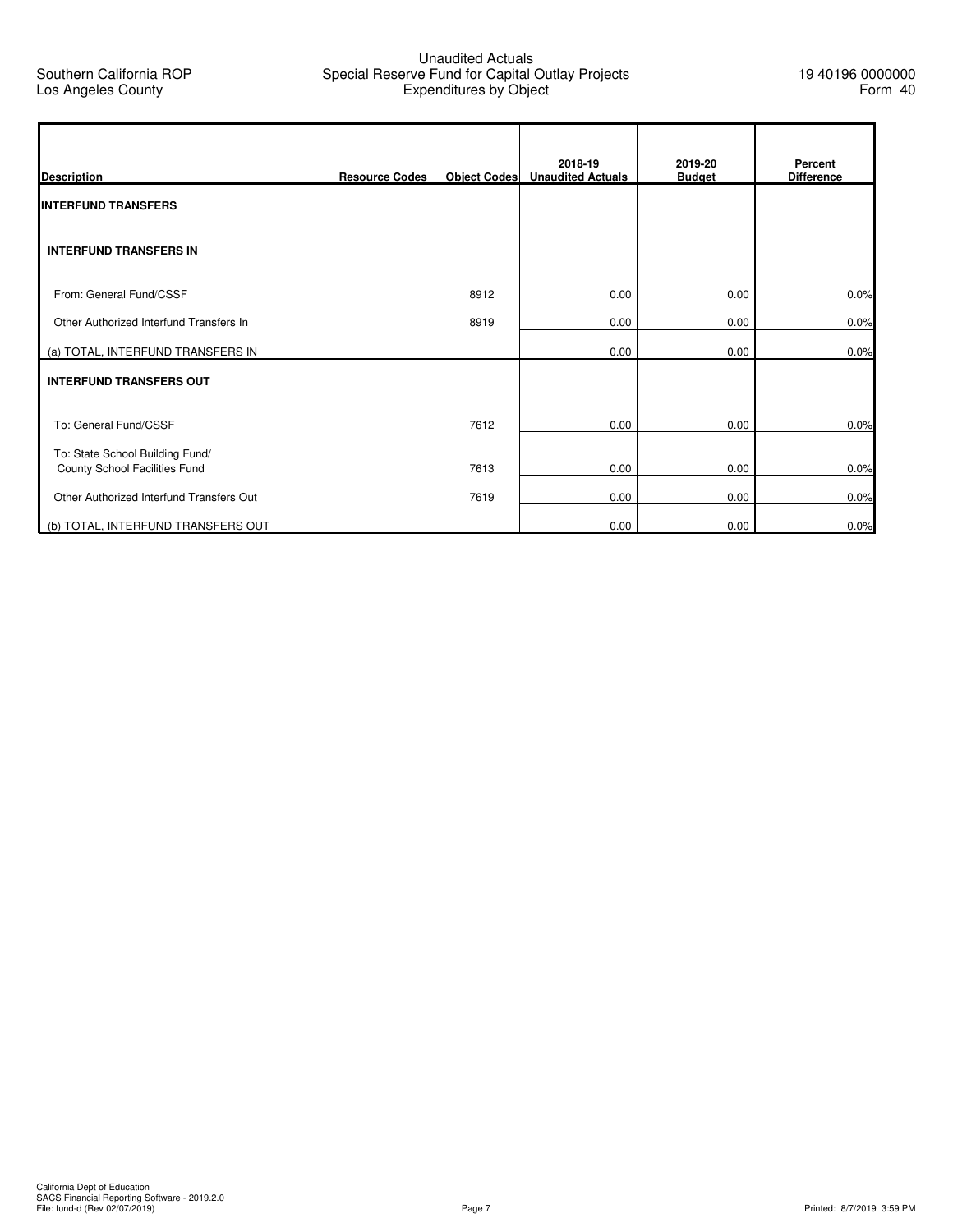## Unaudited Actuals Special Reserve Fund for Capital Outlay Projects Expenditures by Object

۰

| <b>Description</b>                                           | <b>Resource Codes</b> | <b>Object Codes</b> | 2018-19<br><b>Unaudited Actuals</b> | 2019-20<br><b>Budget</b> | Percent<br><b>Difference</b> |
|--------------------------------------------------------------|-----------------------|---------------------|-------------------------------------|--------------------------|------------------------------|
| <b>OTHER SOURCES/USES</b>                                    |                       |                     |                                     |                          |                              |
| <b>SOURCES</b>                                               |                       |                     |                                     |                          |                              |
| Proceeds                                                     |                       |                     |                                     |                          |                              |
| Proceeds from Disposal of<br><b>Capital Assets</b>           |                       | 8953                | 0.00                                | 0.00                     | 0.0%                         |
| <b>Other Sources</b>                                         |                       |                     |                                     |                          |                              |
| Transfers from Funds of<br>Lapsed/Reorganized LEAs           |                       | 8965                | 0.00                                | 0.00                     | 0.0%                         |
| Long-Term Debt Proceeds<br>Proceeds from Certificates        |                       |                     |                                     |                          |                              |
| of Participation                                             |                       | 8971                | 0.00                                | 0.00                     | 0.0%                         |
| Proceeds from Capital Leases                                 |                       | 8972                | 0.00                                | 0.00                     | 0.0%                         |
| Proceeds from Lease Revenue Bonds                            |                       | 8973                | 0.00                                | 0.00                     | 0.0%                         |
| All Other Financing Sources                                  |                       | 8979                | 0.00                                | 0.00                     | 0.0%                         |
| (c) TOTAL, SOURCES                                           |                       |                     | 0.00                                | 0.00                     | 0.0%                         |
| <b>USES</b>                                                  |                       |                     |                                     |                          |                              |
| Transfers of Funds from                                      |                       |                     |                                     |                          |                              |
| Lapsed/Reorganized LEAs                                      |                       | 7651                | 0.00                                | 0.00                     | 0.0%                         |
| All Other Financing Uses                                     |                       | 7699                | 0.00                                | 0.00                     | 0.0%                         |
| (d) TOTAL, USES                                              |                       |                     | 0.00                                | 0.00                     | 0.0%                         |
| <b>CONTRIBUTIONS</b>                                         |                       |                     |                                     |                          |                              |
|                                                              |                       |                     |                                     |                          |                              |
| <b>Contributions from Unrestricted Revenues</b>              |                       | 8980                | 0.00                                | 0.00                     | 0.0%                         |
| <b>Contributions from Restricted Revenues</b>                |                       | 8990                | 0.00                                | 0.00                     | 0.0%                         |
| (e) TOTAL, CONTRIBUTIONS                                     |                       |                     | 0.00                                | 0.00                     | 0.0%                         |
|                                                              |                       |                     |                                     |                          |                              |
| TOTAL, OTHER FINANCING SOURCES/USES<br>$(a - b + c - d + e)$ |                       |                     | 0.00                                | 0.00                     | 0.0%                         |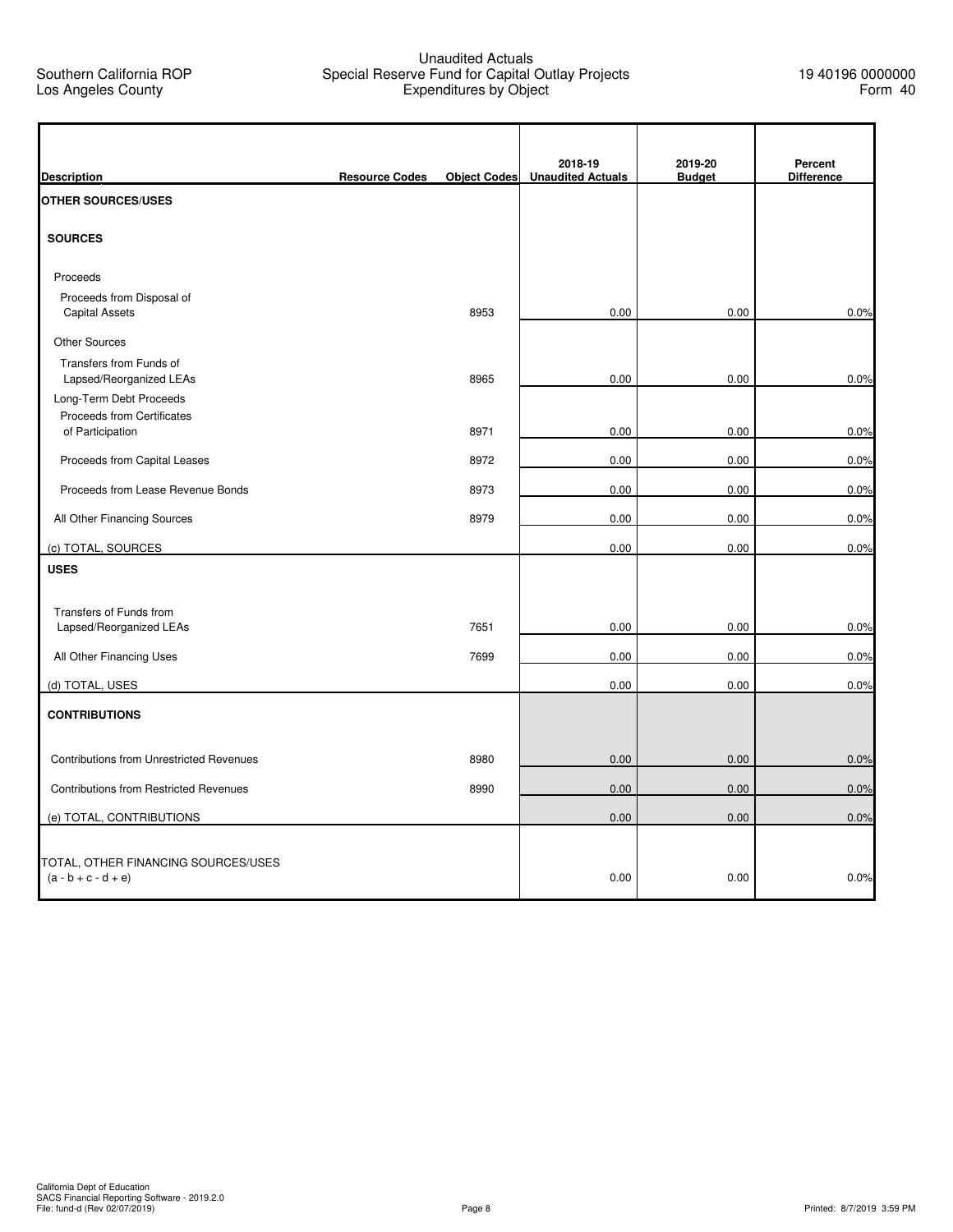## Unaudited Actuals Special Reserve Fund for Capital Outlay Projects Expenditures by Function

| 2018-19<br>2019-20<br>Percent<br><b>Unaudited Actuals</b><br><b>Function Codes</b><br><b>Object Codes</b><br><b>Budget</b><br><b>Difference</b><br>1) LCFF Sources<br>8010-8099<br>0.00<br>0.00<br>2) Federal Revenue<br>0.00<br>0.00<br>8100-8299<br>3) Other State Revenue<br>0.00<br>0.00<br>8300-8599<br>4) Other Local Revenue<br>8600-8799<br>7,877.70<br>0.00<br>5) TOTAL, REVENUES<br>7,877.70<br>0.00<br>B. EXPENDITURES (Objects 1000-7999)<br>1) Instruction<br>1000-1999<br>0.00<br>0.00<br>0.00<br>2) Instruction - Related Services<br>2000-2999<br>0.00<br>3) Pupil Services<br>0.00<br>0.00<br>3000-3999<br>4) Ancillary Services<br>4000-4999<br>0.00<br>0.00<br>5) Community Services<br>5000-5999<br>0.00<br>0.00<br>6) Enterprise<br>6000-6999<br>0.00<br>0.00<br>7) General Administration<br>7000-7999<br>0.00<br>0.00<br>8) Plant Services<br>0.00<br>8000-8999<br>200,000.00<br>Except<br>7600-7699<br>9) Other Outgo<br>9000-9999<br>0.00<br>0.00<br>10) TOTAL, EXPENDITURES<br>0.00<br>200,000.00<br>OVER EXPENDITURES BEFORE OTHER<br>FINANCING SOURCES AND USES (A5 - B10)<br>7,877.70<br>(200,000.00)<br>1) Interfund Transfers<br>a) Transfers In<br>0.00<br>8900-8929<br>0.00<br>b) Transfers Out<br>0.00<br>0.00<br>7600-7629<br>2) Other Sources/Uses<br>a) Sources<br>0.00<br>8930-8979<br>0.00<br>7630-7699<br>0.00<br>0.00<br>b) Uses |                                        |  |  |      |
|---------------------------------------------------------------------------------------------------------------------------------------------------------------------------------------------------------------------------------------------------------------------------------------------------------------------------------------------------------------------------------------------------------------------------------------------------------------------------------------------------------------------------------------------------------------------------------------------------------------------------------------------------------------------------------------------------------------------------------------------------------------------------------------------------------------------------------------------------------------------------------------------------------------------------------------------------------------------------------------------------------------------------------------------------------------------------------------------------------------------------------------------------------------------------------------------------------------------------------------------------------------------------------------------------------------------------------------------------------------------------|----------------------------------------|--|--|------|
| 0.0%<br>0.0%<br>0.0%<br>$-100.0%$<br>$-100.0%$<br>0.0%<br>0.0%                                                                                                                                                                                                                                                                                                                                                                                                                                                                                                                                                                                                                                                                                                                                                                                                                                                                                                                                                                                                                                                                                                                                                                                                                                                                                                            | <b>Description</b>                     |  |  |      |
|                                                                                                                                                                                                                                                                                                                                                                                                                                                                                                                                                                                                                                                                                                                                                                                                                                                                                                                                                                                                                                                                                                                                                                                                                                                                                                                                                                           | <b>A. REVENUES</b>                     |  |  |      |
|                                                                                                                                                                                                                                                                                                                                                                                                                                                                                                                                                                                                                                                                                                                                                                                                                                                                                                                                                                                                                                                                                                                                                                                                                                                                                                                                                                           |                                        |  |  |      |
|                                                                                                                                                                                                                                                                                                                                                                                                                                                                                                                                                                                                                                                                                                                                                                                                                                                                                                                                                                                                                                                                                                                                                                                                                                                                                                                                                                           |                                        |  |  |      |
|                                                                                                                                                                                                                                                                                                                                                                                                                                                                                                                                                                                                                                                                                                                                                                                                                                                                                                                                                                                                                                                                                                                                                                                                                                                                                                                                                                           |                                        |  |  |      |
|                                                                                                                                                                                                                                                                                                                                                                                                                                                                                                                                                                                                                                                                                                                                                                                                                                                                                                                                                                                                                                                                                                                                                                                                                                                                                                                                                                           |                                        |  |  |      |
|                                                                                                                                                                                                                                                                                                                                                                                                                                                                                                                                                                                                                                                                                                                                                                                                                                                                                                                                                                                                                                                                                                                                                                                                                                                                                                                                                                           |                                        |  |  |      |
|                                                                                                                                                                                                                                                                                                                                                                                                                                                                                                                                                                                                                                                                                                                                                                                                                                                                                                                                                                                                                                                                                                                                                                                                                                                                                                                                                                           |                                        |  |  |      |
|                                                                                                                                                                                                                                                                                                                                                                                                                                                                                                                                                                                                                                                                                                                                                                                                                                                                                                                                                                                                                                                                                                                                                                                                                                                                                                                                                                           |                                        |  |  |      |
|                                                                                                                                                                                                                                                                                                                                                                                                                                                                                                                                                                                                                                                                                                                                                                                                                                                                                                                                                                                                                                                                                                                                                                                                                                                                                                                                                                           |                                        |  |  |      |
|                                                                                                                                                                                                                                                                                                                                                                                                                                                                                                                                                                                                                                                                                                                                                                                                                                                                                                                                                                                                                                                                                                                                                                                                                                                                                                                                                                           |                                        |  |  |      |
| 0.0%<br>0.0%<br>0.0%<br>0.0%<br>New<br>0.0%<br>New                                                                                                                                                                                                                                                                                                                                                                                                                                                                                                                                                                                                                                                                                                                                                                                                                                                                                                                                                                                                                                                                                                                                                                                                                                                                                                                        |                                        |  |  | 0.0% |
|                                                                                                                                                                                                                                                                                                                                                                                                                                                                                                                                                                                                                                                                                                                                                                                                                                                                                                                                                                                                                                                                                                                                                                                                                                                                                                                                                                           |                                        |  |  |      |
|                                                                                                                                                                                                                                                                                                                                                                                                                                                                                                                                                                                                                                                                                                                                                                                                                                                                                                                                                                                                                                                                                                                                                                                                                                                                                                                                                                           |                                        |  |  |      |
|                                                                                                                                                                                                                                                                                                                                                                                                                                                                                                                                                                                                                                                                                                                                                                                                                                                                                                                                                                                                                                                                                                                                                                                                                                                                                                                                                                           |                                        |  |  |      |
|                                                                                                                                                                                                                                                                                                                                                                                                                                                                                                                                                                                                                                                                                                                                                                                                                                                                                                                                                                                                                                                                                                                                                                                                                                                                                                                                                                           |                                        |  |  |      |
|                                                                                                                                                                                                                                                                                                                                                                                                                                                                                                                                                                                                                                                                                                                                                                                                                                                                                                                                                                                                                                                                                                                                                                                                                                                                                                                                                                           |                                        |  |  |      |
|                                                                                                                                                                                                                                                                                                                                                                                                                                                                                                                                                                                                                                                                                                                                                                                                                                                                                                                                                                                                                                                                                                                                                                                                                                                                                                                                                                           |                                        |  |  |      |
|                                                                                                                                                                                                                                                                                                                                                                                                                                                                                                                                                                                                                                                                                                                                                                                                                                                                                                                                                                                                                                                                                                                                                                                                                                                                                                                                                                           |                                        |  |  |      |
| -2638.8%<br>0.0%<br>0.0%<br>0.0%<br>0.0%                                                                                                                                                                                                                                                                                                                                                                                                                                                                                                                                                                                                                                                                                                                                                                                                                                                                                                                                                                                                                                                                                                                                                                                                                                                                                                                                  | C. EXCESS (DEFICIENCY) OF REVENUES     |  |  |      |
|                                                                                                                                                                                                                                                                                                                                                                                                                                                                                                                                                                                                                                                                                                                                                                                                                                                                                                                                                                                                                                                                                                                                                                                                                                                                                                                                                                           |                                        |  |  |      |
|                                                                                                                                                                                                                                                                                                                                                                                                                                                                                                                                                                                                                                                                                                                                                                                                                                                                                                                                                                                                                                                                                                                                                                                                                                                                                                                                                                           | <b>D. OTHER FINANCING SOURCES/USES</b> |  |  |      |
|                                                                                                                                                                                                                                                                                                                                                                                                                                                                                                                                                                                                                                                                                                                                                                                                                                                                                                                                                                                                                                                                                                                                                                                                                                                                                                                                                                           |                                        |  |  |      |
|                                                                                                                                                                                                                                                                                                                                                                                                                                                                                                                                                                                                                                                                                                                                                                                                                                                                                                                                                                                                                                                                                                                                                                                                                                                                                                                                                                           |                                        |  |  |      |
|                                                                                                                                                                                                                                                                                                                                                                                                                                                                                                                                                                                                                                                                                                                                                                                                                                                                                                                                                                                                                                                                                                                                                                                                                                                                                                                                                                           |                                        |  |  |      |
|                                                                                                                                                                                                                                                                                                                                                                                                                                                                                                                                                                                                                                                                                                                                                                                                                                                                                                                                                                                                                                                                                                                                                                                                                                                                                                                                                                           |                                        |  |  |      |
|                                                                                                                                                                                                                                                                                                                                                                                                                                                                                                                                                                                                                                                                                                                                                                                                                                                                                                                                                                                                                                                                                                                                                                                                                                                                                                                                                                           |                                        |  |  |      |
| 3) Contributions                                                                                                                                                                                                                                                                                                                                                                                                                                                                                                                                                                                                                                                                                                                                                                                                                                                                                                                                                                                                                                                                                                                                                                                                                                                                                                                                                          |                                        |  |  |      |
| 0.00<br>8980-8999<br>0.00<br>0.0%<br>4) TOTAL, OTHER FINANCING SOURCES/USES<br>0.00<br>0.00<br>0.0%                                                                                                                                                                                                                                                                                                                                                                                                                                                                                                                                                                                                                                                                                                                                                                                                                                                                                                                                                                                                                                                                                                                                                                                                                                                                       |                                        |  |  |      |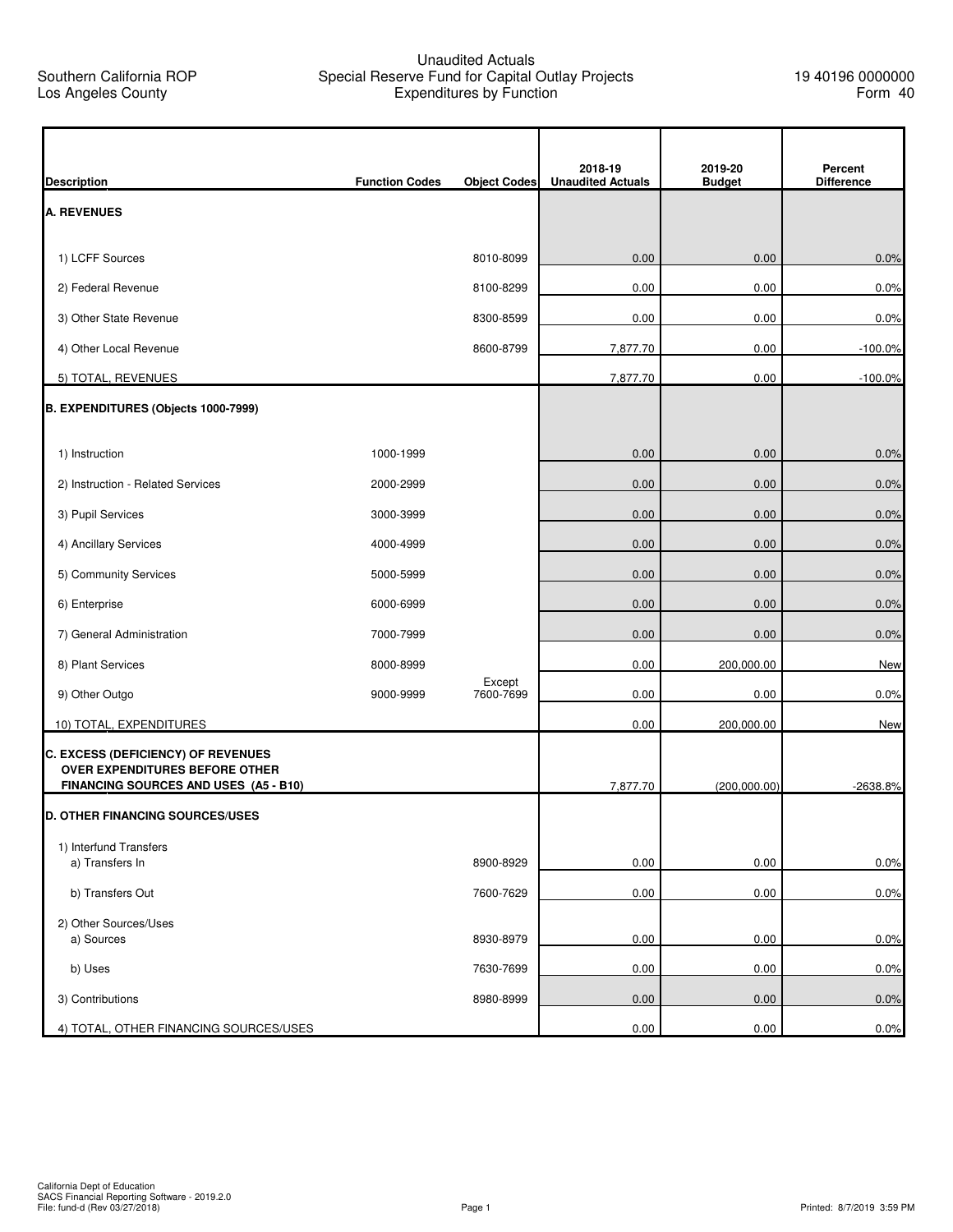## Unaudited Actuals Special Reserve Fund for Capital Outlay Projects Expenditures by Function

| <b>Description</b>                                                                             | <b>Function Codes</b> | <b>Object Codes</b> | 2018-19<br><b>Unaudited Actuals</b> | 2019-20<br><b>Budget</b> | Percent<br><b>Difference</b> |
|------------------------------------------------------------------------------------------------|-----------------------|---------------------|-------------------------------------|--------------------------|------------------------------|
| E. NET INCREASE (DECREASE) IN FUND<br><b>BALANCE (C + D4)</b>                                  |                       |                     | 7,877.70                            | (200,000.00)             | -2638.8%                     |
| <b>F. FUND BALANCE, RESERVES</b>                                                               |                       |                     |                                     |                          |                              |
| 1) Beginning Fund Balance                                                                      |                       |                     |                                     |                          |                              |
| a) As of July 1 - Unaudited                                                                    |                       | 9791                | 375,593.80                          | 383,471.50               | 2.1%                         |
| b) Audit Adjustments                                                                           |                       | 9793                | 0.00                                | 0.00                     | 0.0%                         |
| c) As of July 1 - Audited ( $F1a + F1b$ )                                                      |                       |                     | 375,593.80                          | 383,471.50               | 2.1%                         |
| d) Other Restatements                                                                          |                       | 9795                | 0.00                                | 0.00                     | 0.0%                         |
| e) Adjusted Beginning Balance (F1c + F1d)                                                      |                       |                     | 375,593.80                          | 383,471.50               | 2.1%                         |
| 2) Ending Balance, June 30 $(E + F1e)$<br>Components of Ending Fund Balance<br>a) Nonspendable |                       |                     | 383,471.50                          | 183,471.50               | $-52.2%$                     |
| Revolving Cash                                                                                 |                       | 9711                | 0.00                                | 0.00                     | 0.0%                         |
| <b>Stores</b>                                                                                  |                       | 9712                | 0.00                                | 0.00                     | 0.0%                         |
| Prepaid Items                                                                                  |                       | 9713                | 0.00                                | 0.00                     | 0.0%                         |
| All Others                                                                                     |                       | 9719                | 0.00                                | 0.00                     | 0.0%                         |
| b) Restricted                                                                                  |                       | 9740                | 0.00                                | 0.00                     | 0.0%                         |
| c) Committed<br><b>Stabilization Arrangements</b>                                              |                       | 9750                | 0.00                                | 0.00                     | 0.0%                         |
| Other Commitments (by Resource/Object)                                                         |                       | 9760                | 0.00                                | 0.00                     | 0.0%                         |
| d) Assigned<br>Other Assignments (by Resource/Object)                                          |                       | 9780                | 383,471.50                          | 183,471.50               | $-52.2%$                     |
| e) Unassigned/Unappropriated<br>Reserve for Economic Uncertainties                             |                       | 9789                | 0.00                                | 0.00                     | 0.0%                         |
| Unassigned/Unappropriated Amount                                                               |                       | 9790                | 0.00                                | 0.00                     | 0.0%                         |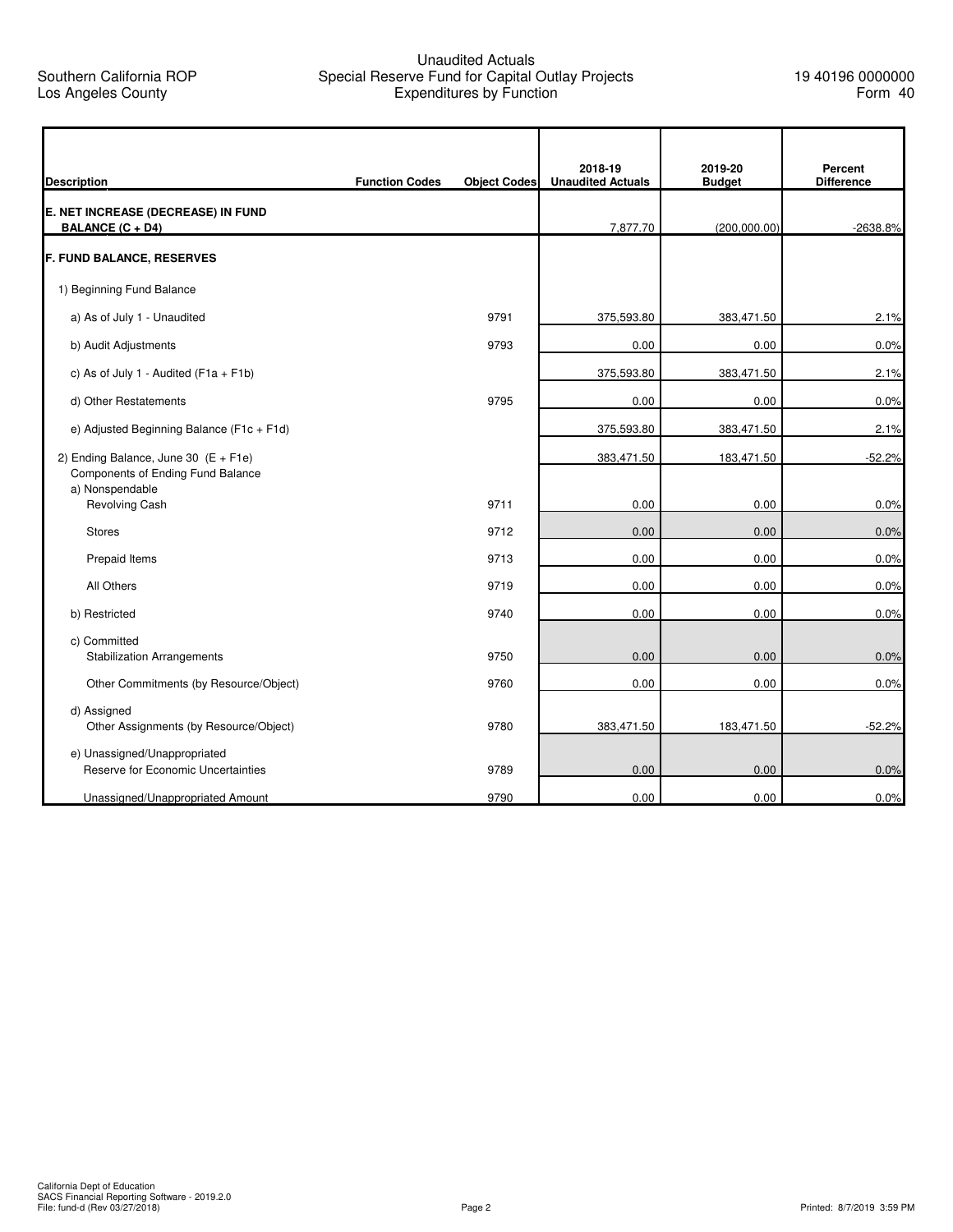| <b>Unaudited Actuals</b>                         |
|--------------------------------------------------|
| Special Reserve Fund for Capital Outlay Projects |
| Exhibit: Restricted Balance Detail               |

| <b>Resource</b> | <b>Description</b> | 2018-19<br><b>Unaudited Actuals</b> | 2019-20<br><b>Budget</b> |
|-----------------|--------------------|-------------------------------------|--------------------------|
|                 |                    |                                     |                          |

Total, Restricted Balance 0.00 0.00 0.00 0.00 0.00 0.00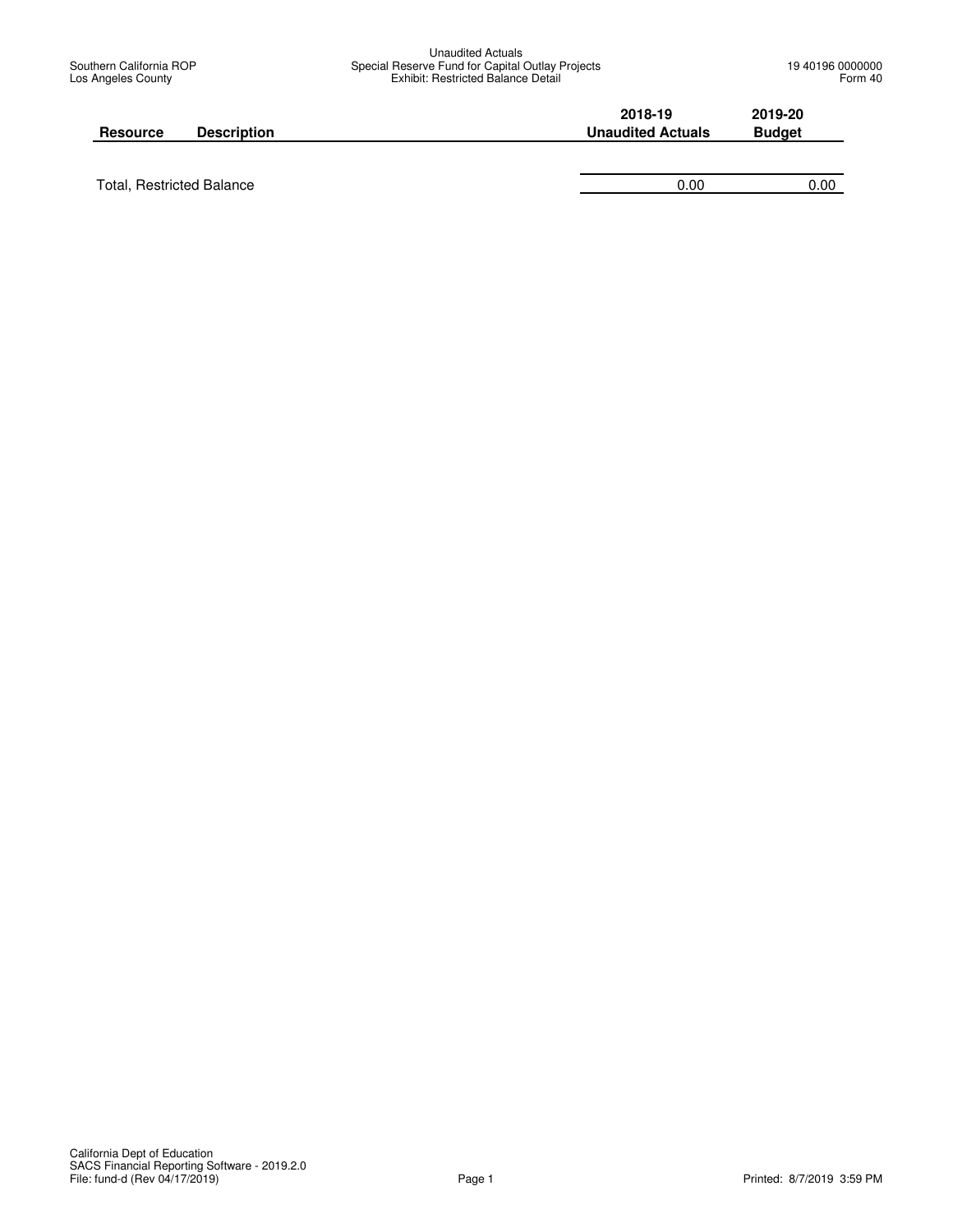| Part I - General Administrative Share of Plant Services Costs<br>California's indirect cost plan allows that the general administrative costs in the indirect cost pool may include that portion of plant services<br>costs (maintenance and operations costs and facilities rents and leases costs) attributable to the general administrative offices. The<br>calculation of the plant services costs attributed to general administration and included in the pool is standardized and automated<br>using the percentage of salaries and benefits relating to general administration as proxy for the percentage of square footage<br>occupied by general administration.                                                                                                                                                                                                                                                                                                                                          |              |
|-----------------------------------------------------------------------------------------------------------------------------------------------------------------------------------------------------------------------------------------------------------------------------------------------------------------------------------------------------------------------------------------------------------------------------------------------------------------------------------------------------------------------------------------------------------------------------------------------------------------------------------------------------------------------------------------------------------------------------------------------------------------------------------------------------------------------------------------------------------------------------------------------------------------------------------------------------------------------------------------------------------------------|--------------|
| Salaries and Benefits - Other General Administration and Centralized Data Processing<br>А.<br>1. Salaries and benefits paid through payroll (Funds 01, 09, and 62, objects 1000-3999 except 3701-3702)<br>(Functions 7200-7700, goals 0000 and 9000)<br>2. Contracted general administrative positions not paid through payroll<br>a. Enter the costs, if any, of general administrative positions performing services ON SITE but paid through a<br>contract, rather than through payroll, in functions 7200-7700, goals 0000 and 9000, Object 5800.<br>b. If an amount is entered on Line A2a, provide the title, duties, and approximate FTE of each general<br>administrative position paid through a contract. Retain supporting documentation in case of audit.                                                                                                                                                                                                                                                 | 471.023.63   |
| <b>Salaries and Benefits - All Other Activities</b><br>В.<br>1. Salaries and benefits paid through payroll (Funds 01, 09, and 62, objects 1000-3999 except 3701-3702)<br>(Functions 1000-6999, 7100-7180, & 8100-8400; Functions 7200-7700, all goals except 0000 & 9000)<br>Percentage of Plant Services Costs Attributable to General Administration<br>C.                                                                                                                                                                                                                                                                                                                                                                                                                                                                                                                                                                                                                                                          | 3.491.009.75 |
| (Line A1 plus Line A2a, divided by Line B1; zero if negative) (See Part III, Lines A5 and A6)                                                                                                                                                                                                                                                                                                                                                                                                                                                                                                                                                                                                                                                                                                                                                                                                                                                                                                                         | 13.49%       |
| Part II - Adjustments for Employment Separation Costs<br>When an employee separates from service, the local educational agency (LEA) may incur costs associated with the separation in addition<br>to the employee's regular salary and benefits for the final pay period. These additional costs can be categorized as "normal" or "abnormal<br>or mass" separation costs.<br>Normal separation costs include items such as pay for accumulated unused leave or routine severance pay authorized by governing board<br>policy. Normal separation costs are not allowable as direct costs to federal programs, but are allowable as indirect costs. State programs<br>may have similar restrictions. Where federal or state program guidelines required that the LEA charge an employee's normal separation<br>costs to an unrestricted resource rather than to the restricted program in which the employee worked, the LEA may identify and enter<br>these costs on Line A for inclusion in the indirect cost pool. |              |

 Abnormal or mass separation costs are those costs resulting from actions taken by an LEA to influence employees to terminate their employment earlier than they normally would have. Abnormal or mass separation costs include retirement incentives such as a Golden Handshake or severance packages negotiated to effect termination. Abnormal or mass separation costs may not be charged to federal programs as either direct costs or indirect costs. Where an LEA paid abnormal or mass separation costs on behalf of positions in general administrative functions included in the indirect cost pool, the LEA must identify and enter these costs on Line B for exclusion from the pool.

## **A. Normal Separation Costs (optional)**

 Enter any normal separation costs paid on behalf of employees of restricted state or federal programs that were charged to an unrestricted resource (0000-1999) in funds 01, 09, and 62 with functions 1000-6999 or 8100-8400 rather than to the restricted program. These costs will be moved in Part III from base costs to the indirect cost pool. Retain supporting documentation.

## **B. Abnormal or Mass Separation Costs (required)**

 Enter any abnormal or mass separation costs paid on behalf of general administrative positions charged to unrestricted resources (0000-1999) in funds 01, 09, and 62 with functions 7200-7700. These costs will be moved in Part III from the indirect cost pool to base costs. If none, enter zero. 0.00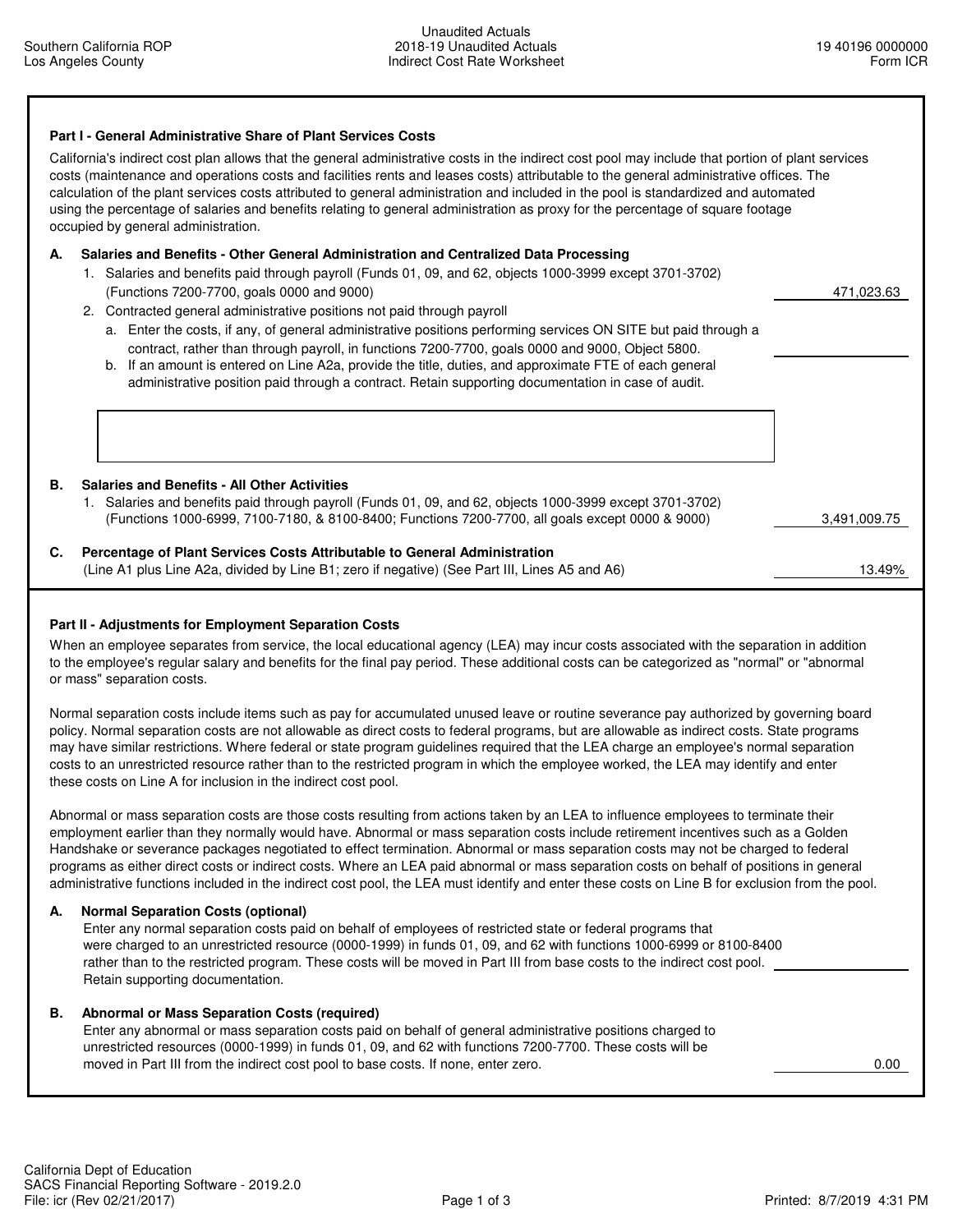| А. |     | <b>Indirect Costs</b>                                                                                                                             |              |
|----|-----|---------------------------------------------------------------------------------------------------------------------------------------------------|--------------|
|    | 1.  | Other General Administration, less portion charged to restricted resources or specific goals                                                      |              |
|    |     | (Functions 7200-7600, objects 1000-5999, minus Line B9)                                                                                           | 438,694.29   |
|    | 2.  | Centralized Data Processing, less portion charged to restricted resources or specific goals                                                       |              |
|    | 3.  | (Function 7700, objects 1000-5999, minus Line B10)<br>External Financial Audit - Single Audit (Function 7190, resources 0000-1999,                | 273,751.55   |
|    |     | goals 0000 and 9000, objects 5000-5999)                                                                                                           |              |
|    | 4.  | Staff Relations and Negotiations (Function 7120, resources 0000-1999,                                                                             | 0.00         |
|    |     | goals 0000 and 9000, objects 1000-5999)                                                                                                           | 0.00         |
|    | 5.  | Plant Maintenance and Operations (portion relating to general administrative offices only)                                                        |              |
|    |     | (Functions 8100-8400, objects 1000-5999 except 5100, times Part I, Line C)                                                                        | 74,779.40    |
|    | 6.  | Facilities Rents and Leases (portion relating to general administrative offices only)                                                             |              |
|    |     | (Function 8700, resources 0000-1999, objects 1000-5999 except 5100, times Part I, Line C)                                                         | 0.00         |
|    | 7.  | Adjustment for Employment Separation Costs<br>a. Plus: Normal Separation Costs (Part II, Line A)                                                  | 0.00         |
|    |     | b. Less: Abnormal or Mass Separation Costs (Part II, Line B)                                                                                      | 0.00         |
|    | 8.  | Total Indirect Costs (Lines A1 through A7a, minus Line A7b)                                                                                       | 787,225.24   |
|    | 9.  | Carry-Forward Adjustment (Part IV, Line F)                                                                                                        | 418,162.96   |
|    | 10. | Total Adjusted Indirect Costs (Line A8 plus Line A9)                                                                                              | 1,205,388.20 |
| В. |     | <b>Base Costs</b>                                                                                                                                 |              |
|    | 1.  | Instruction (Functions 1000-1999, objects 1000-5999 except 5100)                                                                                  | 2,024,508.80 |
|    | 2.  | Instruction-Related Services (Functions 2000-2999, objects 1000-5999 except 5100)                                                                 | 624,236.48   |
|    | 3.  | Pupil Services (Functions 3000-3999, objects 1000-5999 except 5100)                                                                               | 833,449.11   |
|    | 4.  | Ancillary Services (Functions 4000-4999, objects 1000-5999 except 5100)                                                                           | 0.00         |
|    | 5.  | Community Services (Functions 5000-5999, objects 1000-5999 except 5100)                                                                           | $0.00\,$     |
|    | 6.  | Enterprise (Function 6000, objects 1000-5999 except 5100)                                                                                         | 0.00         |
|    | 7.  | Board and Superintendent (Functions 7100-7180, objects 1000-5999,<br>minus Part III, Line A4)                                                     |              |
|    | 8.  | External Financial Audit - Single Audit and Other (Functions 7190-7191,                                                                           | 452,873.49   |
|    |     | objects 5000-5999, minus Part III, Line A3)                                                                                                       | 0.00         |
|    | 9.  | Other General Administration (portion charged to restricted resources or specific goals only)                                                     |              |
|    |     | (Functions 7200-7600, resources 2000-9999, objects 1000-5999; Functions 7200-7600,                                                                |              |
|    |     | resources 0000-1999, all goals except 0000 and 9000, objects 1000-5999)                                                                           | 0.00         |
|    | 10. | Centralized Data Processing (portion charged to restricted resources or specific goals only)                                                      |              |
|    |     | (Function 7700, resources 2000-9999, objects 1000-5999; Function 7700, resources 0000-1999, all goals<br>except 0000 and 9000, objects 1000-5999) | 0.00         |
|    | 11. | Plant Maintenance and Operations (all except portion relating to general administrative offices)                                                  |              |
|    |     | (Functions 8100-8400, objects 1000-5999 except 5100, minus Part III, Line A5)                                                                     | 479,552.69   |
|    | 12. | Facilities Rents and Leases (all except portion relating to general administrative offices)                                                       |              |
|    |     | (Function 8700, objects 1000-5999 except 5100, minus Part III, Line A6)                                                                           | 0.00         |
|    | 13. | Adjustment for Employment Separation Costs                                                                                                        |              |
|    |     | a. Less: Normal Separation Costs (Part II, Line A)<br>b. Plus: Abnormal or Mass Separation Costs (Part II, Line B)                                | 0.00<br>0.00 |
|    |     | 14. Adult Education (Fund 11, functions 1000-6999, 8100-8400, and 8700, objects 1000-5999 except 5100)                                            | 0.00         |
|    | 15. | Child Development (Fund 12, functions 1000-6999, 8100-8400, and 8700, objects 1000-5999 except 5100)                                              | 0.00         |
|    | 16. | Cafeteria (Funds 13 and 61, functions 1000-6999, 8100-8400, and 8700, objects 1000-5999 except 5100)                                              | 0.00         |
|    | 17. | Foundation (Funds 19 and 57, functions 1000-6999, 8100-8400, and 8700, objects 1000-5999 except 5100)                                             | 0.00         |
|    | 18. | Total Base Costs (Lines B1 through B12 and Lines B13b through B17, minus Line B13a)                                                               | 4,414,620.57 |
| C. |     | Straight Indirect Cost Percentage Before Carry-Forward Adjustment                                                                                 |              |
|    |     | (For information only - not for use when claiming/recovering indirect costs)                                                                      |              |
|    |     | (Line A8 divided by Line B18)                                                                                                                     | 17.83%       |
|    |     | D. Preliminary Proposed Indirect Cost Rate                                                                                                        |              |
|    |     | (For final approved fixed-with-carry-forward rate for use in 2020-21 see www.cde.ca.gov/fg/ac/ic)                                                 |              |
|    |     | (Line A10 divided by Line B18)                                                                                                                    | 27.30%       |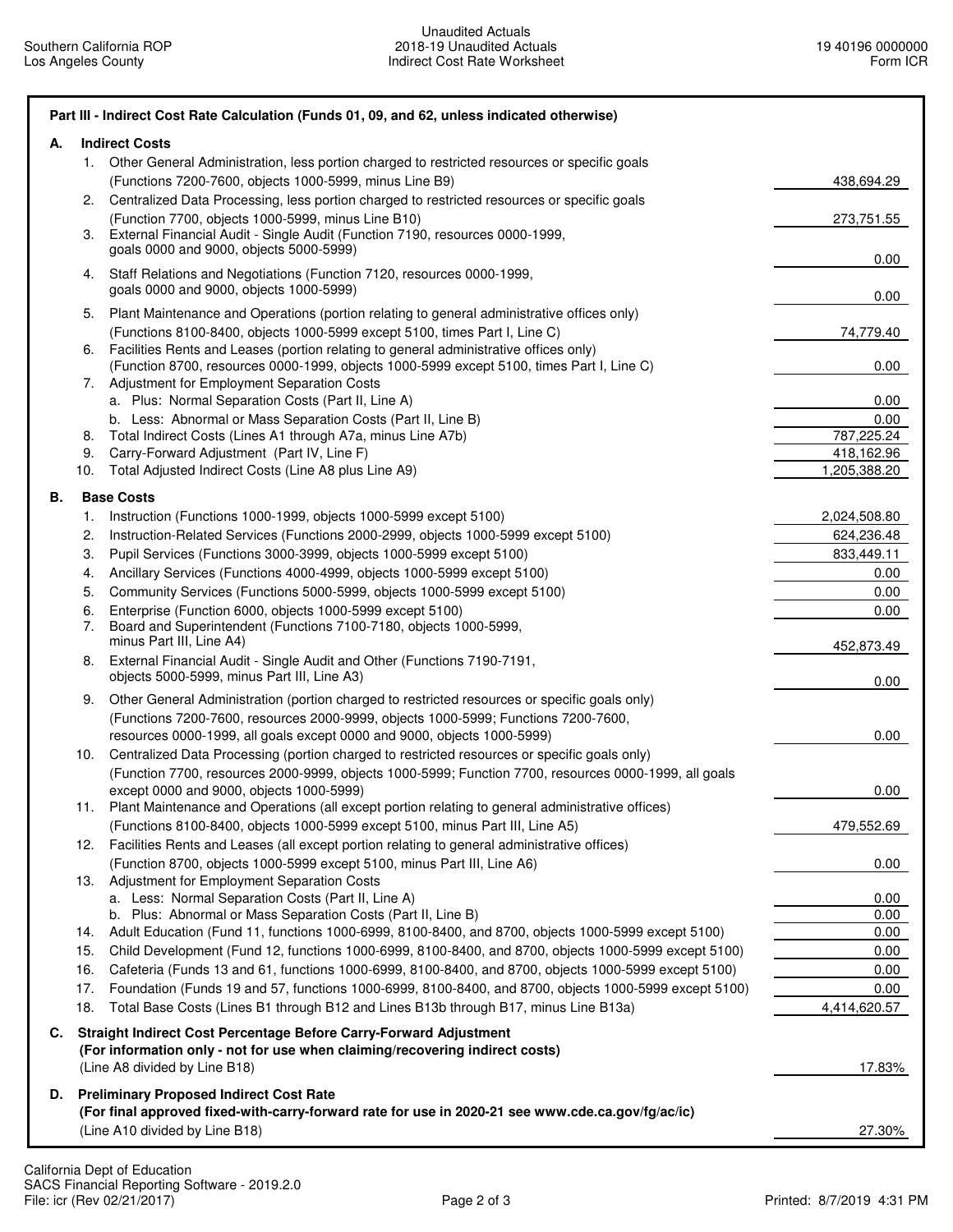## **Part IV - Carry-forward Adjustment**

 The carry-forward adjustment is an after-the-fact adjustment for the difference between indirect costs recoverable using the indirect cost rate approved for use in a given year, and the actual indirect costs incurred in that year. The carry-forward adjustment eliminates the need for LEAs to file amended federal reports when their actual indirect costs vary from the estimated indirect costs on which the approved rate was based.

 Where the ratio of indirect costs incurred in the current year is less than the estimated ratio of indirect costs on which the approved rate for use in the current year was based, the carry-forward adjustment is limited by using either the approved rate times current year base costs, or the highest rate actually used to recover costs from any program times current year base costs, if the highest rate used was less than the approved rate. Rates used to recover costs from programs are displayed in Exhibit A.

| А. | Indirect costs incurred in the current year (Part III, Line A8)                                                                                                                                                                                                                                                                                                                                                                                                                                                                                           | 787,225.24     |
|----|-----------------------------------------------------------------------------------------------------------------------------------------------------------------------------------------------------------------------------------------------------------------------------------------------------------------------------------------------------------------------------------------------------------------------------------------------------------------------------------------------------------------------------------------------------------|----------------|
| В. | Carry-forward adjustment from prior year(s)                                                                                                                                                                                                                                                                                                                                                                                                                                                                                                               |                |
|    | Carry-forward adjustment from the second prior year<br>1.                                                                                                                                                                                                                                                                                                                                                                                                                                                                                                 | 0.00           |
|    | Carry-forward adjustment amount deferred from prior year(s), if any<br>2.                                                                                                                                                                                                                                                                                                                                                                                                                                                                                 | $0.00\,$       |
| C. | Carry-forward adjustment for under- or over-recovery in the current year                                                                                                                                                                                                                                                                                                                                                                                                                                                                                  |                |
|    | Under-recovery: Part III, Line A8, plus carry-forward adjustment from prior years, minus (approved indirect<br>1.<br>cost rate (8.36%) times Part III, Line B18); zero if negative                                                                                                                                                                                                                                                                                                                                                                        | 418,162.96     |
|    | Over-recovery: Part III, Line A8, plus carry-forward adjustment from prior years, minus the lesser of<br>2.<br>(approved indirect cost rate (8.36%) times Part III, Line B18) or (the highest rate used to<br>recover costs from any program (0%) times Part III, Line B18); zero if positive                                                                                                                                                                                                                                                             | 0.00           |
| D. | Preliminary carry-forward adjustment (Line C1 or C2)                                                                                                                                                                                                                                                                                                                                                                                                                                                                                                      | 418,162.96     |
| Е. | Optional allocation of negative carry-forward adjustment over more than one year                                                                                                                                                                                                                                                                                                                                                                                                                                                                          |                |
|    | Where a negative carry-forward adjustment causes the proposed approved rate to fall below zero or would reduce the rate at which<br>the LEA could recover indirect costs to such an extent that it would cause the LEA significant fiscal harm, the LEA may request that<br>the carry-forward adjustment be allocated over more than one year. Where allocation of a negative carry-forward adjustment over more<br>than one year does not resolve a negative rate, the CDE will work with the LEA on a case-by-case basis to establish an approved rate. |                |
|    | Option 1. Preliminary proposed approved rate (Part III, Line D) if entire negative carry-forward<br>adjustment is applied to the current year calculation:                                                                                                                                                                                                                                                                                                                                                                                                | not applicable |
|    | Preliminary proposed approved rate (Part III, Line D) if one-half of negative carry-forward<br>Option 2.<br>adjustment is applied to the current year calculation and the remainder<br>is deferred to one or more future years:                                                                                                                                                                                                                                                                                                                           | not applicable |
|    | Preliminary proposed approved rate (Part III, Line D) if one-third of negative carry-forward<br>Option 3.<br>adjustment is applied to the current year calculation and the remainder<br>is deferred to one or more future years:                                                                                                                                                                                                                                                                                                                          | not applicable |
|    | LEA request for Option 1, Option 2, or Option 3                                                                                                                                                                                                                                                                                                                                                                                                                                                                                                           |                |
|    |                                                                                                                                                                                                                                                                                                                                                                                                                                                                                                                                                           | 1              |
| F. | Carry-forward adjustment used in Part III, Line A9 (Line D minus amount deferred if<br>Option 2 or Option 3 is selected)                                                                                                                                                                                                                                                                                                                                                                                                                                  | 418,162.96     |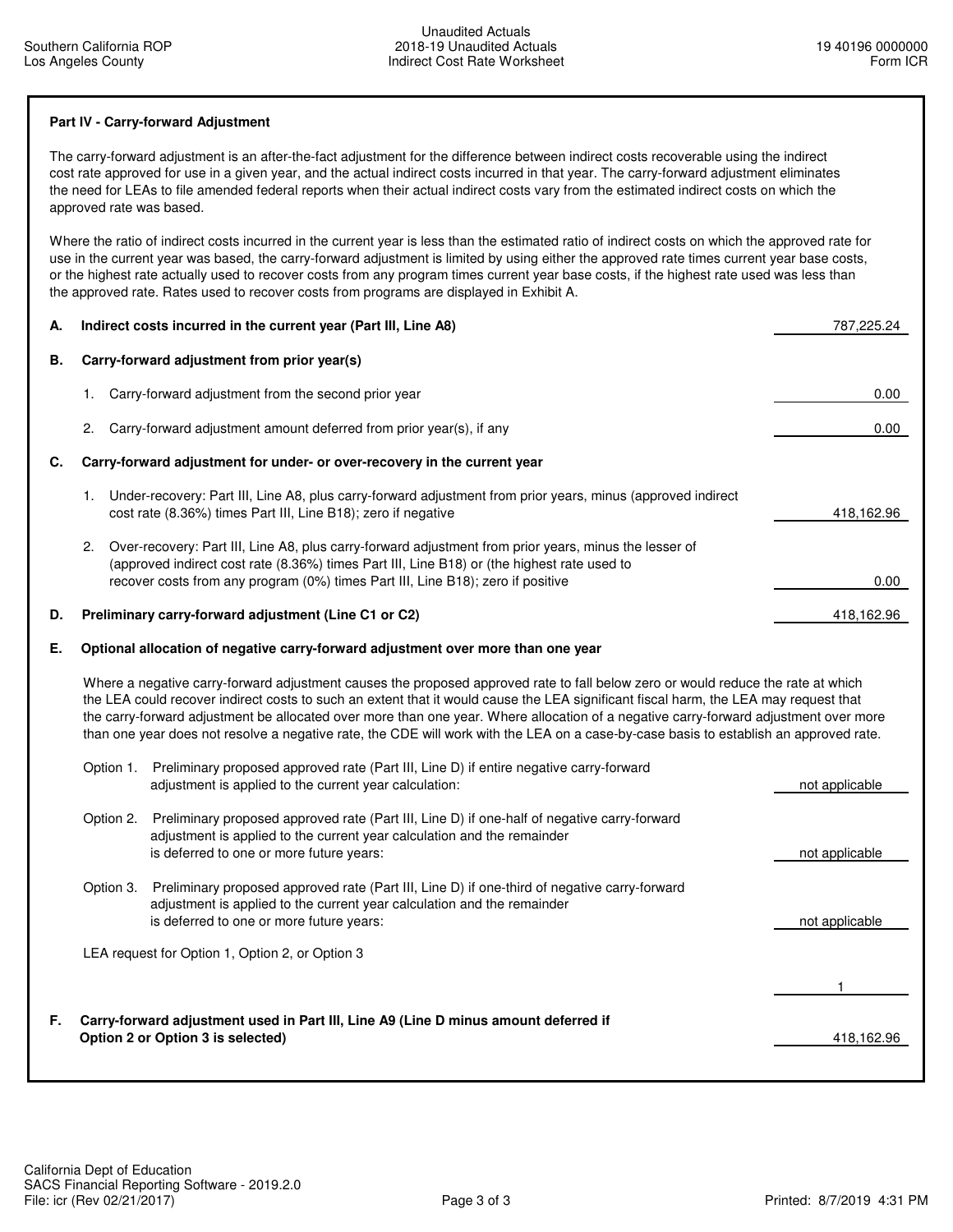Approved indirect cost rate: 8.36% Highest rate used in any program: 0.00%

|      |                 | <b>Eligible Expenditures</b> |                               |             |
|------|-----------------|------------------------------|-------------------------------|-------------|
|      |                 | (Objects 1000-5999)          | <b>Indirect Costs Charged</b> | Rate        |
| Fund | <b>Resource</b> | except Object 5100)          | (Objects 7310 and 7350)       | <b>Used</b> |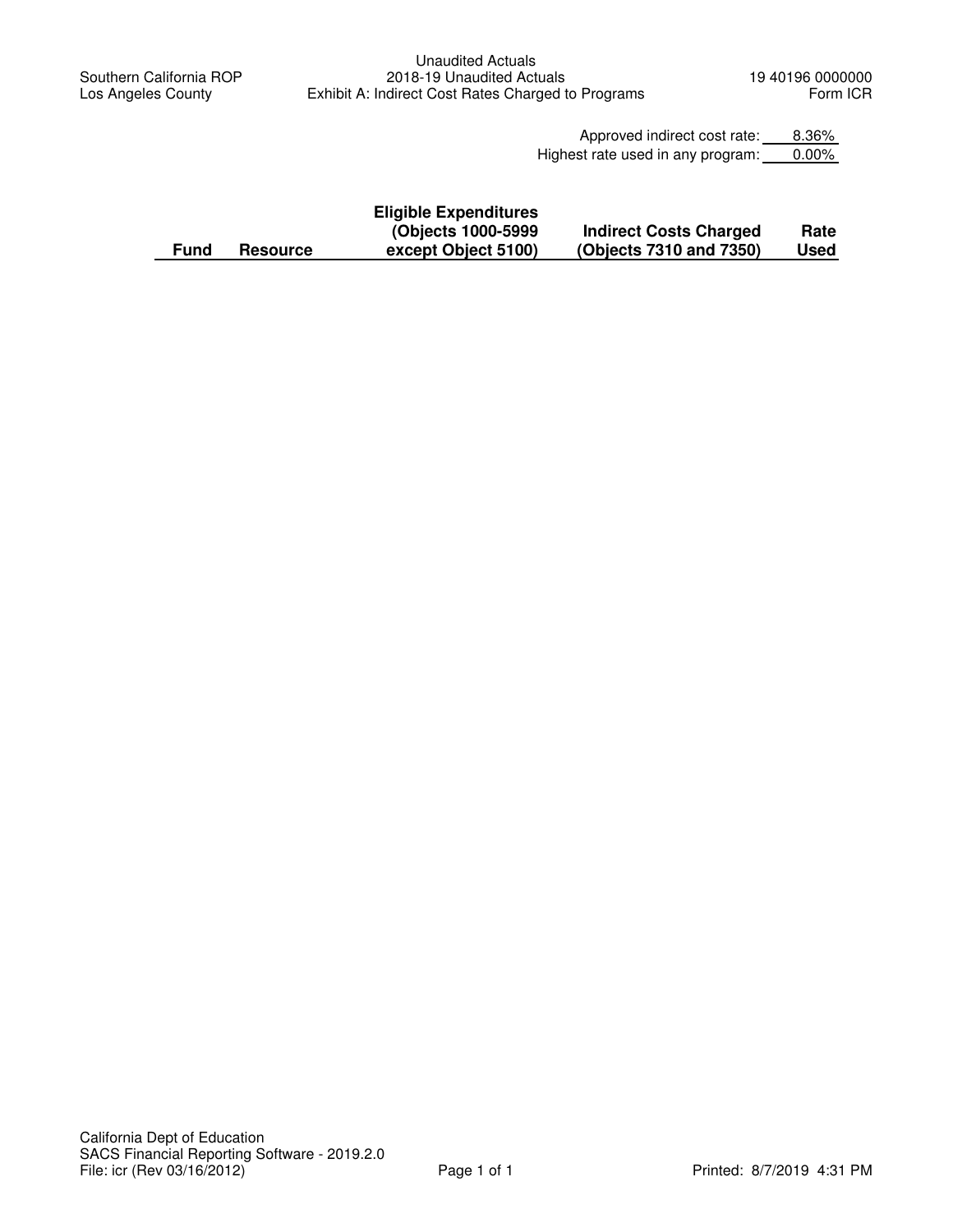#### Unaudited Actuals 2018-19 Unaudited ActualsSchedule of Capital Assets

|                                             | <b>Unaudited</b><br><b>Balance</b><br>July 1 | <b>Audit</b><br>Adjustments/<br><b>Restatements</b> | <b>Audited</b><br><b>Balance</b><br>July 1 | <b>Increases</b> | <b>Decreases</b> | <b>Ending Balance</b><br>June 30 |
|---------------------------------------------|----------------------------------------------|-----------------------------------------------------|--------------------------------------------|------------------|------------------|----------------------------------|
| <b>Governmental Activities:</b>             |                                              |                                                     |                                            |                  |                  |                                  |
| Capital assets not being depreciated:       |                                              |                                                     |                                            |                  |                  |                                  |
| Land                                        | 653,400.00                                   |                                                     | 653,400.00                                 |                  |                  | 653,400.00                       |
| Work in Progress                            |                                              |                                                     | 0.00                                       |                  |                  | 0.00                             |
| Total capital assets not being depreciated  | 653,400.00                                   | 0.00                                                | 653,400.00                                 | 0.00             | 0.00             | 653,400.00                       |
| Capital assets being depreciated:           |                                              |                                                     |                                            |                  |                  |                                  |
| <b>Land Improvements</b>                    | 133,779.54                                   |                                                     | 133,779.54                                 |                  |                  | 133,779.54                       |
| <b>Buildings</b>                            | 20,068,444.87                                | (476, 671.87)                                       | 19,591,773.00                              |                  |                  | 19,591,773.00                    |
| Equipment                                   | 1,139,010.27                                 | 461,575.73                                          | 1,600,586.00                               | 8,755.62         |                  | 1,609,341.62                     |
| Total capital assets being depreciated      | 21,341,234.68                                | (15,096.14)                                         | 21,326,138.54                              | 8,755.62         | 0.00             | 21,334,894.16                    |
| Accumulated Depreciation for:               |                                              |                                                     |                                            |                  |                  |                                  |
| Land Improvements                           | (16,503.91)                                  |                                                     | (16,503.91)                                |                  |                  | (16, 503.91)                     |
| <b>Buildings</b>                            | (7,800,689.21)                               |                                                     | (7,800,689.21)                             |                  |                  | (7,800,689.21)                   |
| Equipment                                   | (780.019.37)                                 |                                                     | (780.019.37)                               |                  |                  | (780.019.37)                     |
| Total accumulated depreciation              | (8,597,212.49)                               | 0.00                                                | (8,597,212.49)                             | 0.00             | 0.00             | (8,597,212.49)                   |
| Total capital assets being depreciated, net | 12,744,022.19                                | (15,096.14)                                         | 12,728,926.05                              | 8,755.62         | 0.00             | 12,737,681.67                    |
| Governmental activity capital assets, net   | 13,397,422.19                                | (15,096.14)                                         | 13,382,326.05                              | 8,755.62         | 0.00             | 13,391,081.67                    |
| <b>Business-Type Activities:</b>            |                                              |                                                     |                                            |                  |                  |                                  |
| Capital assets not being depreciated:       |                                              |                                                     |                                            |                  |                  |                                  |
| Land                                        |                                              |                                                     | 0.00                                       |                  |                  | 0.00                             |
| Work in Progress                            |                                              |                                                     | 0.00                                       |                  |                  | 0.00                             |
| Total capital assets not being depreciated  | 0.00                                         | 0.00                                                | 0.00                                       | 0.00             | 0.00             | 0.00                             |
| Capital assets being depreciated:           |                                              |                                                     |                                            |                  |                  |                                  |
| Land Improvements                           |                                              |                                                     | 0.00                                       |                  |                  | 0.00                             |
| <b>Buildings</b>                            |                                              |                                                     | 0.00                                       |                  |                  | 0.00                             |
| Equipment                                   |                                              |                                                     | 0.00                                       |                  |                  | 0.00                             |
| Total capital assets being depreciated      | 0.00                                         | 0.00                                                | 0.00                                       | 0.00             | 0.00             | 0.00                             |
| Accumulated Depreciation for:               |                                              |                                                     |                                            |                  |                  |                                  |
| Land Improvements                           |                                              |                                                     | 0.00                                       |                  |                  | 0.00                             |
| <b>Buildings</b>                            |                                              |                                                     | 0.00                                       |                  |                  | 0.00                             |
| Equipment                                   |                                              |                                                     | 0.00                                       |                  |                  | 0.00                             |
| Total accumulated depreciation              | 0.00                                         | 0.00                                                | 0.00                                       | 0.00             | 0.00             | 0.00                             |
| Total capital assets being depreciated, net | 0.00                                         | 0.00                                                | 0.00                                       | 0.00             | 0.00             | 0.00                             |
| Business-type activity capital assets, net  | 0.00                                         | 0.00                                                | 0.00                                       | 0.00             | 0.00             | 0.00                             |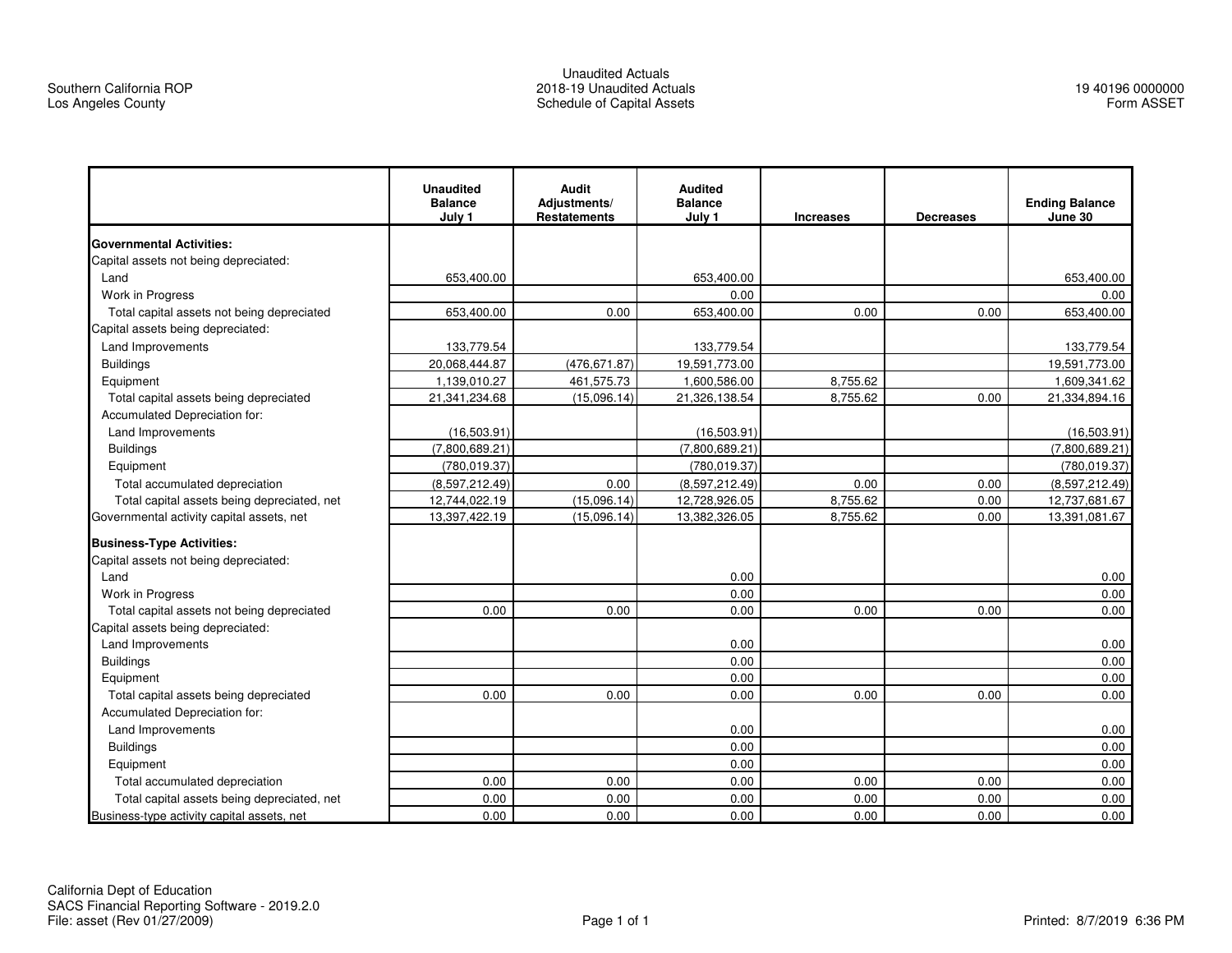#### Unaudited Actuals 2018-19 Unaudited ActualsSchedule of Long-Term Liabilities

|                                                | <b>Unaudited</b><br><b>Balance</b><br>July 1 | Audit<br>Adjustments/<br><b>Restatements</b> | <b>Audited</b><br><b>Balance</b><br>July 1 | <b>Increases</b> | <b>Decreases</b> | <b>Ending Balance</b><br>June 30 | <b>Amounts Due Within</b><br><b>One Year</b> |
|------------------------------------------------|----------------------------------------------|----------------------------------------------|--------------------------------------------|------------------|------------------|----------------------------------|----------------------------------------------|
| <b>Governmental Activities:</b>                |                                              |                                              |                                            |                  |                  |                                  |                                              |
| General Obligation Bonds Payable               |                                              |                                              | 0.00                                       |                  |                  | 0.00                             |                                              |
| State School Building Loans Payable            |                                              |                                              | 0.00                                       |                  |                  | 0.00                             |                                              |
| Certificates of Participation Payable          |                                              |                                              | 0.00                                       |                  |                  | 0.00                             |                                              |
| Capital Leases Payable                         |                                              |                                              | 0.00                                       |                  |                  | 0.00                             |                                              |
| Lease Revenue Bonds Payable                    |                                              |                                              | 0.00                                       |                  |                  | 0.00                             |                                              |
| Other General Long-Term Debt                   |                                              |                                              | 0.00                                       |                  |                  | 0.00                             |                                              |
| Net Pension Liability                          | 4.260.669.00                                 | .988.388.00                                  | 6.249.057.00                               |                  |                  | 6,249,057.00                     |                                              |
| <b>Total/Net OPEB Liability</b>                | 40.304.00                                    | 113,895.00                                   | 154.199.00                                 | 0.00             | 0.00             | 154,199.00                       |                                              |
| <b>Compensated Absences Payable</b>            | 25,287.00                                    | 8,757.00                                     | 34,044.00                                  | 0.00             | 0.00             | 34,044.00                        |                                              |
| Governmental activities long-term liabilities  | 4,326,260.00                                 | 2,111,040.00                                 | 6,437,300.00                               | 0.00             | 0.00             | 6,437,300.00                     | 0.00                                         |
| <b>Business-Type Activities:</b>               |                                              |                                              |                                            |                  |                  |                                  |                                              |
| General Obligation Bonds Payable               |                                              |                                              | 0.00                                       |                  |                  | 0.00                             |                                              |
| State School Building Loans Payable            |                                              |                                              | 0.00                                       |                  |                  | 0.00                             |                                              |
| Certificates of Participation Payable          |                                              |                                              | 0.00                                       |                  |                  | 0.00                             |                                              |
| Capital Leases Payable                         |                                              |                                              | 0.00                                       |                  |                  | 0.00                             |                                              |
| Lease Revenue Bonds Payable                    |                                              |                                              | 0.00                                       |                  |                  | 0.00                             |                                              |
| Other General Long-Term Debt                   |                                              |                                              | 0.00                                       |                  |                  | 0.00                             |                                              |
| Net Pension Liability                          |                                              |                                              | 0.00                                       |                  |                  | 0.00                             |                                              |
| <b>Total/Net OPEB Liability</b>                |                                              |                                              | 0.00                                       |                  |                  | 0.00                             |                                              |
| <b>Compensated Absences Payable</b>            |                                              |                                              | 0.00                                       |                  |                  | 0.00                             |                                              |
| Business-type activities long-term liabilities | 0.00                                         | 0.00                                         | 0.00                                       | 0.00             | 0.00             | 0.00                             | 0.00                                         |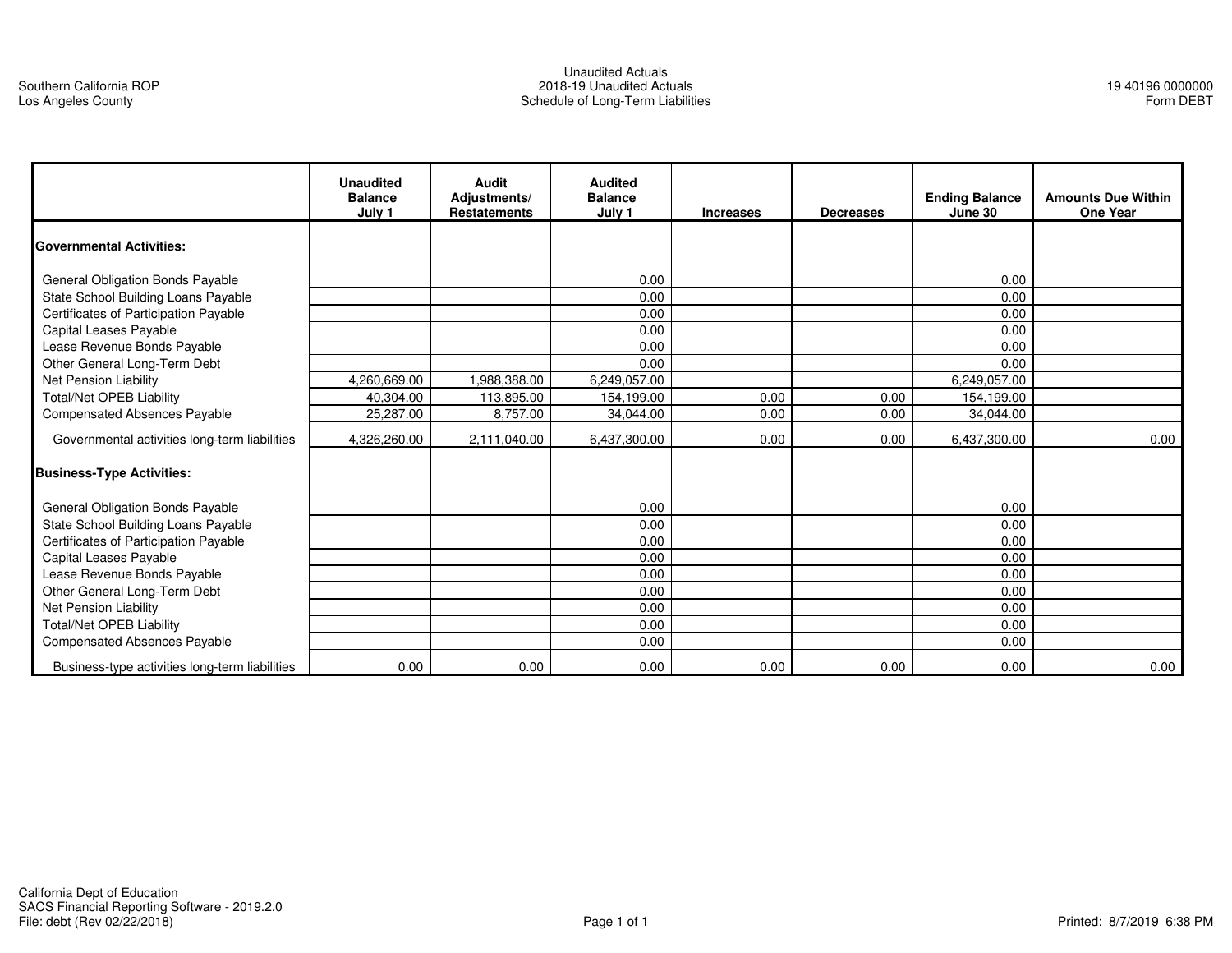$\blacksquare$ 

## 2018-19 Unaudited Actuals FEDERAL GRANT AWARDS, REVENUES, AND EXPENDITURES - ALL FUNDSSCHEDULE FOR CATEGORICALS SUBJECT TO DEFERRAL OF UNEARNED REVENUES

┑

| 19 40196 0000000 |  |          |
|------------------|--|----------|
|                  |  | Form CAT |

| FEDERAL PROGRAM NAME                     |          | <b>TOTAL</b> |
|------------------------------------------|----------|--------------|
| FEDERAL CATALOG NUMBER                   |          |              |
| <b>RESOURCE CODE</b>                     |          |              |
| <b>REVENUE OBJECT</b>                    |          |              |
| LOCAL DESCRIPTION (if any)               |          |              |
| <b>AWARD</b>                             |          |              |
| 1. Prior Year Carryover                  |          | 0.00         |
| 2. a. Current Year Award                 |          | 0.00         |
| b. Transferability (ESSA)                |          | 0.00         |
| c. Other Adjustments                     |          | 0.00         |
| d. Adj Curr Yr Award                     |          |              |
| (sum lines 2a, 2b, & 2c)                 | 0.00     | 0.00         |
| 3. Required Matching Funds/Other         |          | 0.00         |
| 4. Total Available Award                 |          |              |
| (sum lines 1, 2d, & 3)                   | 0.00     | 0.00         |
| <b>REVENUES</b>                          |          |              |
| 5. Unearned Revenue Deferred from        |          |              |
| Prior Year                               | 5,254.06 | 5,254.06     |
| 6. Cash Received in Current Year         |          | 0.00         |
| 7. Contributed Matching Funds            |          | 0.00         |
| 8. Total Available (sum lines 5, 6, & 7) | 5,254.06 | 5,254.06     |
| <b>EXPENDITURES</b>                      |          |              |
| 9. Donor-Authorized Expenditures         |          | 0.00         |
| 10. Non Donor-Authorized                 |          |              |
| Expenditures                             |          | 0.00         |
| 11. Total Expenditures (lines 9 & 10)    | 0.00     | 0.00         |
| 12. Amounts Included in                  |          |              |
| Line 6 above for Prior                   |          |              |
| <b>Year Adjustments</b>                  |          | 0.00         |
| 13. Calculation of Unearned Revenue      |          |              |
| or A/P, & A/R amounts                    |          |              |
| (line 8 minus line 9 plus line 12)       | 5.254.06 | 5,254.06     |
| a. Unearned Revenue                      |          | 0.00         |
| b. Accounts Payable                      |          | 0.00         |
| c. Accounts Receivable                   |          | 0.00         |
| 14. Unused Grant Award Calculation       |          |              |
| (line 4 minus line 9)                    | 0.00     | 0.00         |
| 15. If Carryover is allowed,             |          |              |
| enter line 14 amount here                |          | 0.00         |
| 16. Reconciliation of Revenue            |          |              |
| (line 5 plus line 6 minus line 13a       |          |              |
| minus line 13b plus line 13c)            | 5,254.06 | 5,254.06     |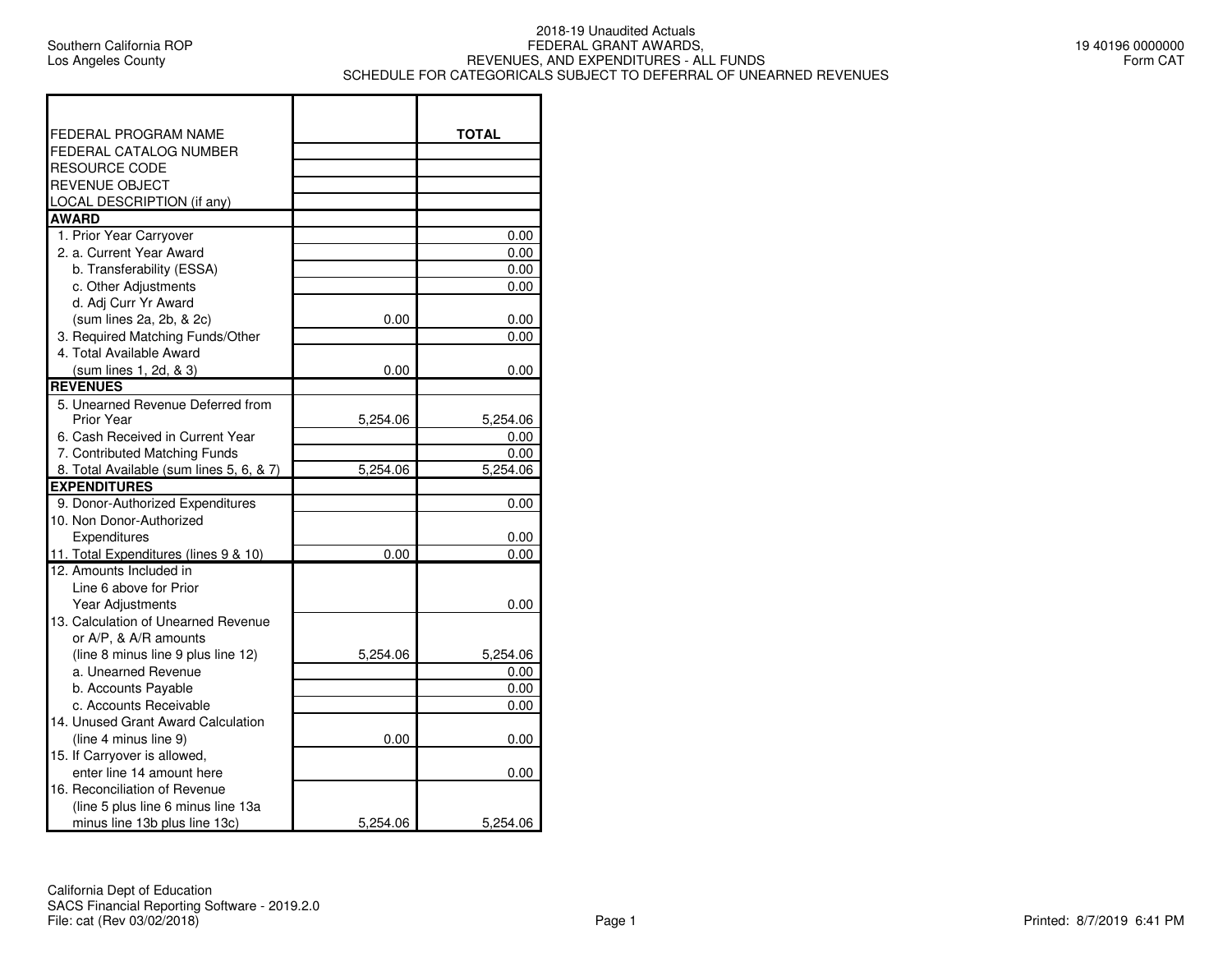#### 2018-19 Unaudited Actuals STATE GRANT AWARDS, REVENUES, AND EXPENDITURES - ALL FUNDSSCHEDULE FOR CATEGORICALS SUBJECT TO DEFERRAL OF UNEARNED REVENUES

 $\blacksquare$ 

| STATE PROGRAM NAME                       |      | <b>TOTAL</b> |
|------------------------------------------|------|--------------|
| <b>RESOURCE CODE</b>                     |      |              |
| <b>REVENUE OBJECT</b>                    |      |              |
| <b>LOCAL DESCRIPTION (if any)</b>        |      |              |
| <b>AWARD</b>                             |      |              |
| 1. Prior Year Carryover                  |      | 0.00         |
| 2. a. Current Year Award                 |      | 0.00         |
| b. Other Adjustments                     |      | 0.00         |
| c. Adj Curr Yr Award                     |      |              |
| (sum lines 2a & 2b)                      | 0.00 | 0.00         |
| 3. Required Matching Funds/Other         |      | 0.00         |
| 4. Total Available Award                 |      |              |
| (sum lines 1, 2c, & 3)                   | 0.00 | 0.00         |
| <b>REVENUES</b>                          |      |              |
| 5. Unearned Revenue Deferred from        |      |              |
| Prior Year                               |      | 0.00         |
| 6. Cash Received in Current Year         |      | 0.00         |
| 7. Contributed Matching Funds            |      | 0.00         |
| 8. Total Available (sum lines 5, 6, & 7) | 0.00 | 0.00         |
| <b>EXPENDITURES</b>                      |      |              |
| 9. Donor-Authorized Expenditures         |      | 0.00         |
| 10. Non Donor-Authorized                 |      |              |
| Expenditures                             |      | 0.00         |
| 11. Total Expenditures (lines 9 & 10)    | 0.00 | 0.00         |
| 12. Amounts Included in Line 6 above     |      |              |
| for Prior Year Adjustments               |      | 0.00         |
| 13. Calculation of Unearned Revenue      |      |              |
| or A/P, & A/R amounts                    |      |              |
| (line 8 minus line 9 plus line 12)       | 0.00 | 0.00         |
| a. Unearned Revenue                      |      | 0.00         |
| b. Accounts Payable                      |      | 0.00         |
| c. Accounts Receivable                   |      | 0.00         |
| 14. Unused Grant Award Calculation       |      |              |
| (line 4 minus line 9)                    | 0.00 | 0.00         |
| 15. If Carryover is allowed,             |      |              |
| enter line 14 amount here                |      | 0.00         |
| 16. Reconciliation of Revenue            |      |              |
| (line 5 plus line 6 minus line 13a       |      |              |
| minus line 13b plus line 13c)            | 0.00 | 0.00         |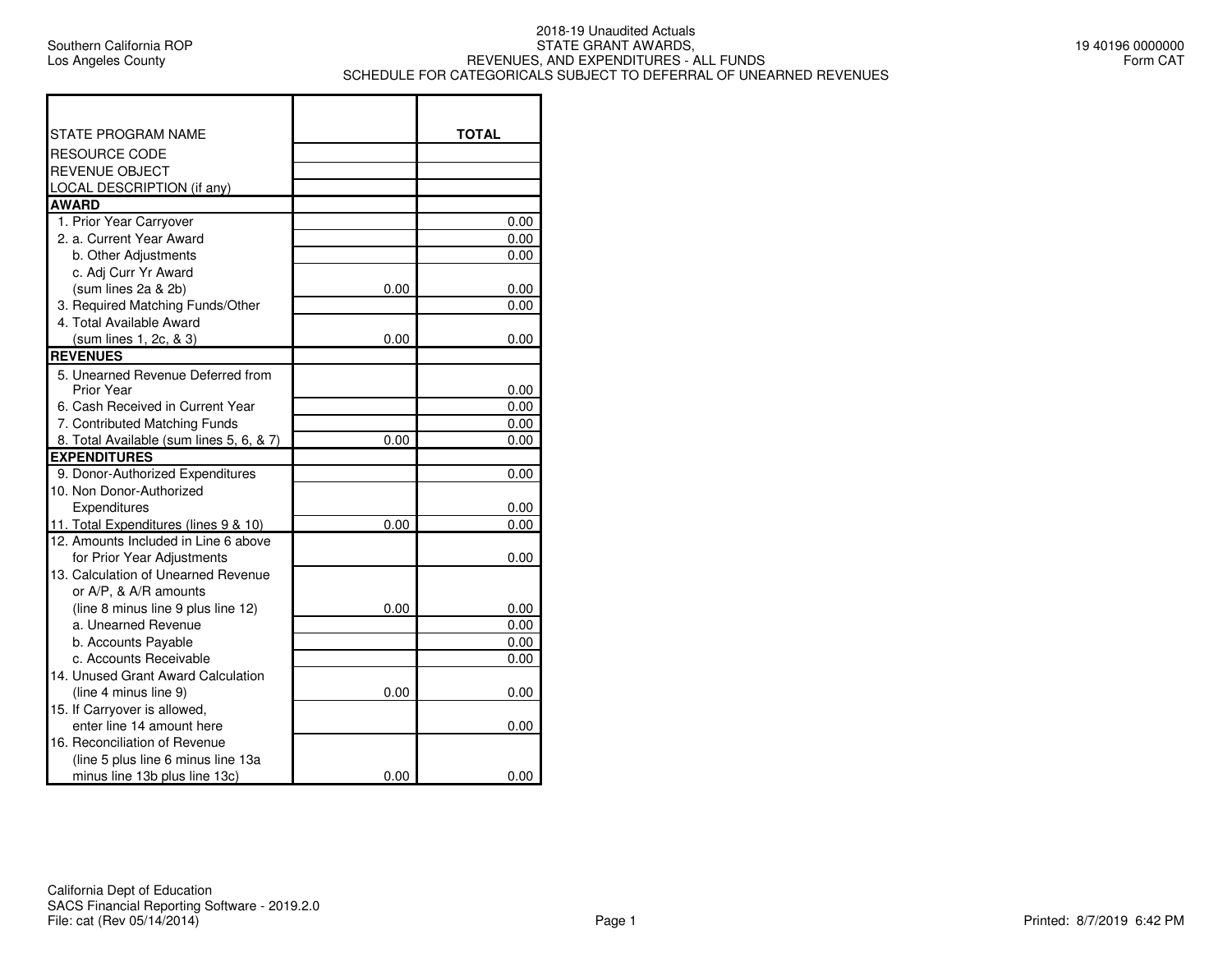$\blacksquare$ 

## 2018-19 Unaudited Actuals LOCAL GRANT AWARDS, REVENUES, AND EXPENDITURES - ALL FUNDSSCHEDULE FOR CATEGORICALS SUBJECT TO DEFERRAL OF UNEARNED REVENUES

| <b>LOCAL PROGRAM NAME</b>                |            | <b>TOTAL</b> |
|------------------------------------------|------------|--------------|
| RESOURCE CODE                            |            |              |
| REVENUE OBJECT                           |            |              |
| <b>LOCAL DESCRIPTION (if any)</b>        |            |              |
| <b>AWARD</b>                             |            |              |
| 1. Prior Year Carryover                  |            | 0.00         |
| 2. a. Current Year Award                 |            | 0.00         |
| b. Other Adjustments                     |            | 0.00         |
| c. Adj Curr Yr Award                     |            |              |
| (sum lines 2a & 2b)                      | 0.00       | 0.00         |
| 3. Required Matching Funds/Other         |            | 0.00         |
| 4. Total Available Award                 |            |              |
| (sum lines 1, 2c, & 3)                   | 0.00       | 0.00         |
| <b>REVENUES</b>                          |            |              |
| 5. Unearned Revenue Deferred from        |            |              |
| Prior Year                               | 768,399.00 | 768,399.00   |
| 6. Cash Received in Current Year         |            | 0.00         |
| 7. Contributed Matching Funds            |            | 0.00         |
| 8. Total Available (sum lines 5, 6, & 7) | 768,399.00 | 768,399.00   |
| <b>EXPENDITURES</b>                      |            |              |
| 9. Donor-Authorized Expenditures         |            | 0.00         |
| 10. Non Donor-Authorized                 |            |              |
| Expenditures                             |            | 0.00         |
| 11. Total Expenditures (lines 9 & 10)    | 0.00       | 0.00         |
| 12. Amounts Included in Line 6 above     |            |              |
| for Prior Year Adjustments               |            | 0.00         |
| 13. Calculation of Unearned Revenue      |            |              |
| or A/P, & A/R amounts                    |            |              |
| (line 8 minus line 9 plus line 12)       | 768,399.00 | 768,399.00   |
| a. Unearned Revenue                      |            | 0.00         |
| b. Accounts Payable                      |            | 0.00         |
| c. Accounts Receivable                   |            | 0.00         |
| 14. Unused Grant Award Calculation       |            |              |
| (line 4 minus line 9)                    | 0.00       | 0.00         |
| 15. If Carryover is allowed,             |            |              |
| enter line 14 amount here                |            | 0.00         |
| 16. Reconciliation of Revenue            |            |              |
| (line 5 plus line 6 minus line 13a       |            |              |
| minus line 13b plus line 13c)            | 768,399.00 | 768,399.00   |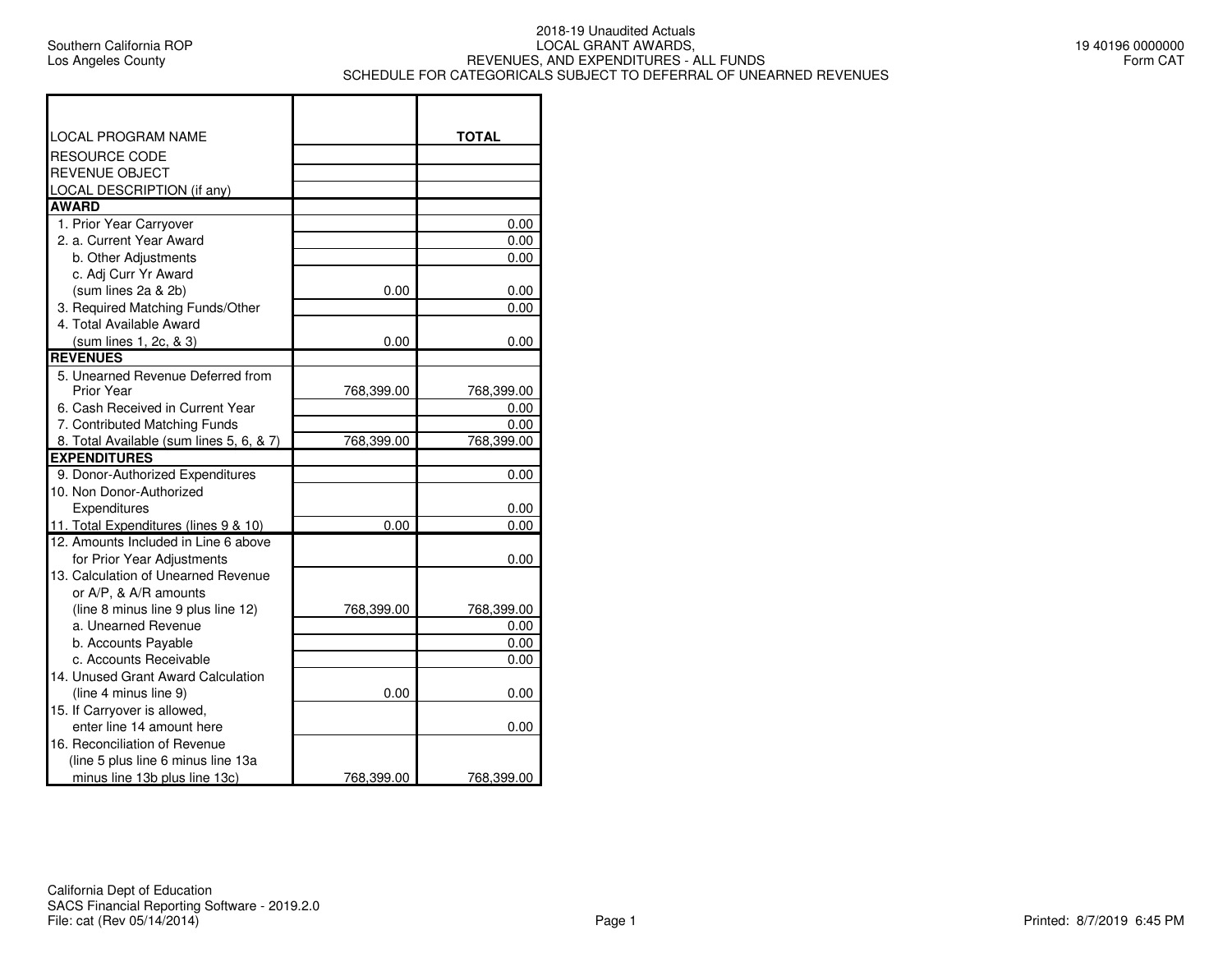$\Gamma$ 

#### 2018-19 Unaudited ActualsSTATE AWARDS, REVENUES, AND EXPENDITURES - ALL FUNDSSCHEDULE FOR CATEGORICALS SUBJECT TO RESTRICTED ENDING BALANCES

┑

| 19 40196 0000000 |  |          |  |
|------------------|--|----------|--|
|                  |  | Form CAT |  |

| <b>STATE PROGRAM NAME</b>         |      | <b>TOTAL</b> |
|-----------------------------------|------|--------------|
| <b>RESOURCE CODE</b>              |      |              |
| <b>REVENUE OBJECT</b>             |      |              |
| LOCAL DESCRIPTION (if any)        |      |              |
| <b>AWARD</b>                      |      |              |
| 1. Prior Year Restricted          |      |              |
| <b>Ending Balance</b>             |      | 0.00         |
| 2. a. Current Year Award          |      | 0.00         |
| b. Other Adjustments              |      | 0.00         |
| c. Adj Curr Yr Award              |      |              |
| (sum lines 2a & 2b)               | 0.00 | 0.00         |
| 3. Required Matching Funds/Other  |      | 0.00         |
| 4. Total Available Award          |      |              |
| (sum lines 1, 2c, & 3)            | 0.00 | 0.00         |
| <b>REVENUES</b>                   |      |              |
| 5. Cash Received in Current Year  |      | 0.00         |
| 6. Amounts Included in Line 5 for |      |              |
| <b>Prior Year Adjustments</b>     |      | 0.00         |
| 7. a. Accounts Receivable         |      |              |
| (line 2c minus lines $5 & 6$ )    | 0.00 | 0.00         |
| b. Noncurrent Accounts Receivable |      | 0.00         |
| c. Current Accounts Receivable    |      |              |
| (line 7a minus line 7b)           | 0.00 | 0.00         |
| 8. Contributed Matching Funds     |      | 0.00         |
| 9. Total Available                |      |              |
| (sum lines 5, 7c, & 8)            | 0.00 | 0.00         |
| <b>EXPENDITURES</b>               |      |              |
| 10. Donor-Authorized Expenditures |      | 0.00         |
| 11. Non Donor-Authorized          |      |              |
| Expenditures                      |      | 0.00         |
| 12. Total Expenditures            |      |              |
| (line 10 plus line 11)            | 0.00 | 0.00         |
| <b>RESTRICTED ENDING BALANCE</b>  |      |              |
| 13. Current Year                  |      |              |
| (line 4 minus line 10)            | 0.00 | 0.00         |

т

 $\overline{\phantom{a}}$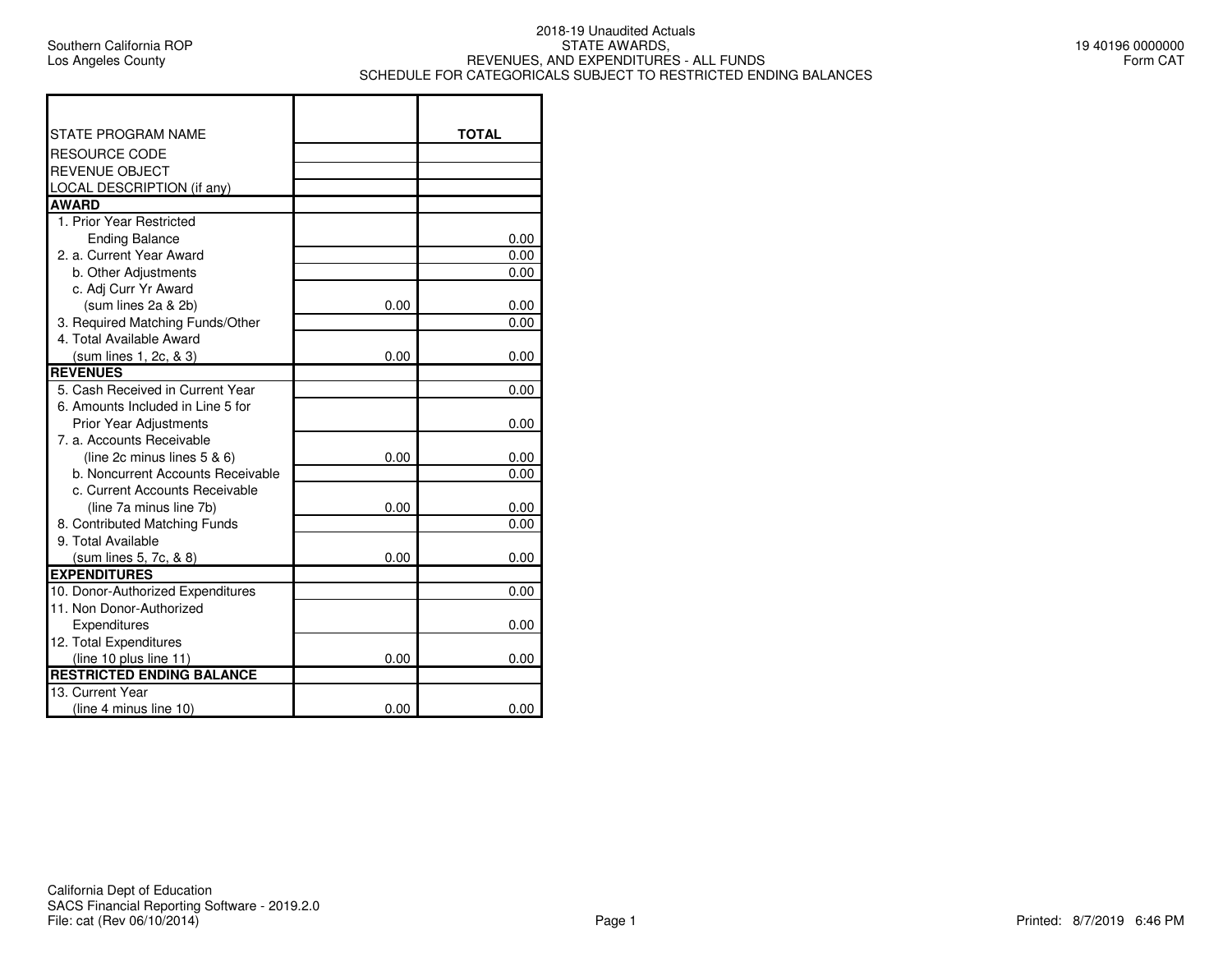$\Gamma$ 

## 2018-19 Unaudited Actuals LOCAL AWARDS, REVENUES, AND EXPENDITURES - ALL FUNDSSCHEDULE FOR CATEGORICALS SUBJECT TO RESTRICTED ENDING BALANCES

┑

| 19 40196 0000000 |  |          |  |
|------------------|--|----------|--|
|                  |  | Form CAT |  |

| <b>LOCAL PROGRAM NAME</b>                                     |      | <b>TOTAL</b> |
|---------------------------------------------------------------|------|--------------|
| <b>RESOURCE CODE</b>                                          |      |              |
| <b>REVENUE OBJECT</b>                                         |      |              |
| LOCAL DESCRIPTION (if any)                                    |      |              |
| <b>AWARD</b>                                                  |      |              |
| 1. Prior Year Restricted                                      |      |              |
| <b>Ending Balance</b>                                         |      | 0.00         |
| 2. a. Current Year Award                                      |      | 0.00         |
| b. Other Adjustments                                          |      | 0.00         |
| c. Adj Curr Yr Award                                          |      |              |
| (sum lines 2a & 2b)                                           | 0.00 | 0.00         |
| 3. Required Matching Funds/Other                              |      | 0.00         |
| 4. Total Available Award                                      |      |              |
| (sum lines 1, 2c, & 3)                                        | 0.00 | 0.00         |
| <b>REVENUES</b>                                               |      |              |
| 5. Cash Received in Current Year                              |      | 0.00         |
| 6. Amounts Included in Line 5 for                             |      |              |
| <b>Prior Year Adjustments</b>                                 |      | 0.00         |
| 7. a. Accounts Receivable                                     |      |              |
| (line 2c minus lines $5 & 6$ )                                | 0.00 | 0.00         |
| b. Noncurrent Accounts                                        |      |              |
| Receivable                                                    |      | 0.00         |
| c. Current Accounts Receivable                                |      |              |
| (line 7a minus line 7b)                                       | 0.00 | 0.00         |
| 8. Contributed Matching Funds                                 |      | 0.00         |
| 9. Total Available                                            |      |              |
| (sum lines 5, 7c, & 8)                                        | 0.00 | 0.00         |
| <b>EXPENDITURES</b>                                           |      |              |
| 10. Donor-Authorized Expenditures<br>11. Non Donor-Authorized |      | 0.00         |
|                                                               |      |              |
| Expenditures                                                  |      | 0.00         |
| 12. Total Expenditures<br>(line 10 plus line 11)              | 0.00 | 0.00         |
| <b>RESTRICTED ENDING BALANCE</b>                              |      |              |
| 13. Current Year                                              |      |              |
| (line 4 minus line 10)                                        | 0.00 | 0.00         |
|                                                               |      |              |

Т

 $\top$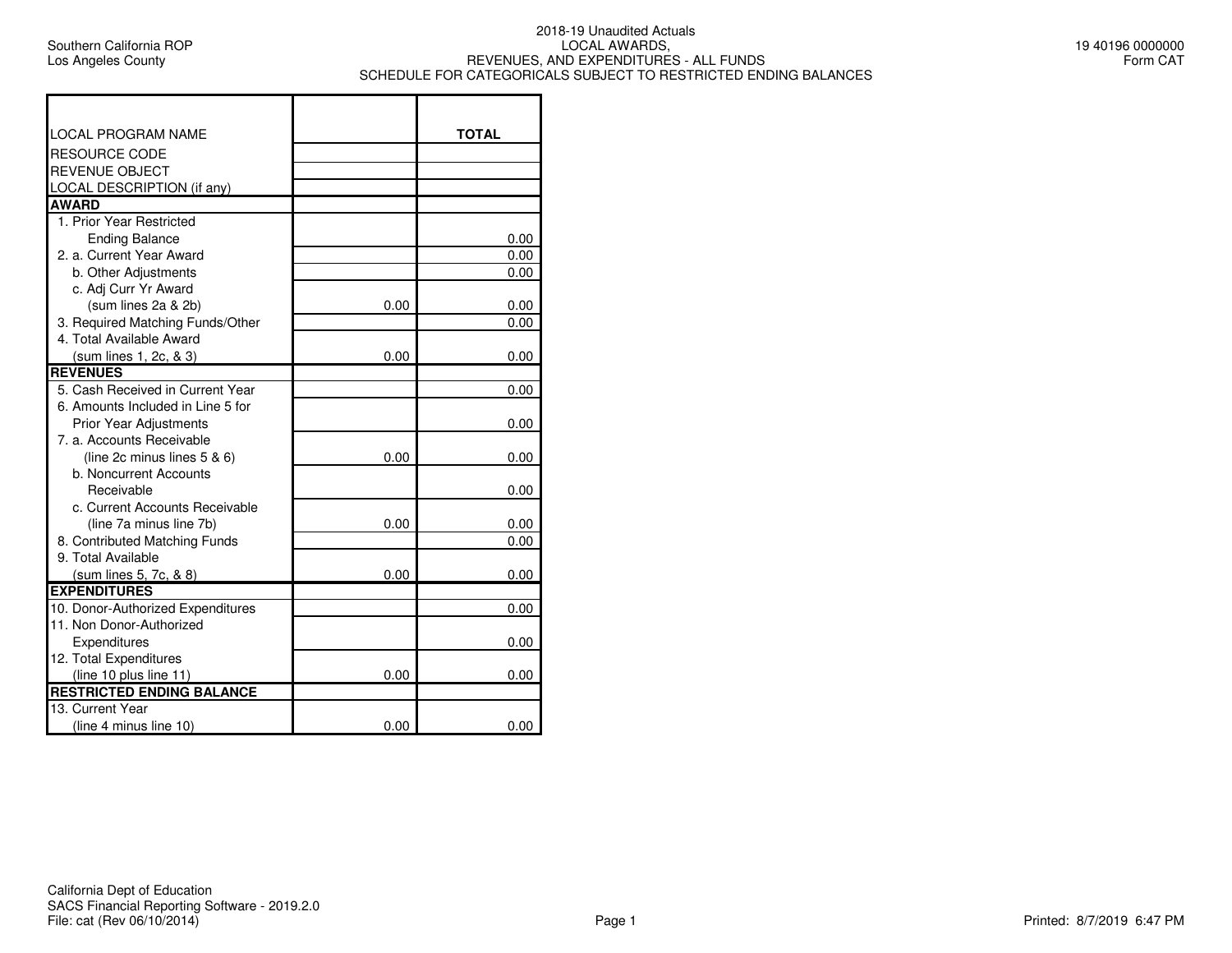Г

## 2018-19 Unaudited Actuals FEDERAL AWARDS, REVENUES, AND EXPENDITURES - ALL FUNDSSCHEDULE FOR CATEGORICALS SUBJECT TO RESTRICTED ENDING BALANCES

| 19 40196 0000000 |          |  |
|------------------|----------|--|
|                  | Form CAT |  |

| FEDERAL PROGRAM NAME              |            | <b>TOTAL</b> |
|-----------------------------------|------------|--------------|
| FEDERAL CATALOG NUMBER            |            |              |
| RESOURCE CODE                     |            |              |
| <b>REVENUE OBJECT</b>             |            |              |
| LOCAL DESCRIPTION (if any)        |            |              |
| <b>AWARD</b>                      |            |              |
| 1. Prior Year Restricted          |            |              |
| <b>Ending Balance</b>             | (4,881.20) | (4,881.20)   |
| 2. a. Current Year Award          |            | 0.00         |
| b. Other Adjustments              |            | 0.00         |
| c. Adj Curr Yr Award              |            |              |
| (sum lines 2a & 2b)               | 0.00       | 0.00         |
| 3. Required Matching Funds/Other  |            | 0.00         |
| 4. Total Available Award          |            |              |
| (sum lines 1, 2c, & 3)            | (4,881.20) | (4,881.20)   |
| <b>REVENUES</b>                   |            |              |
| 5. Cash Received in Current Year  |            | 0.00         |
| 6. Amounts Included in Line 5 for |            |              |
| <b>Prior Year Adjustments</b>     |            | 0.00         |
| 7. a. Accounts Receivable         |            |              |
| (line 2c minus lines 5 & 6)       | 0.00       | 0.00         |
| b. Noncurrent Accounts Receivable |            | 0.00         |
| c. Current Accounts Receivable    |            |              |
| (line 7a minus line 7b)           | 0.00       | 0.00         |
| 8. Contributed Matching Funds     |            | 0.00         |
| 9. Total Available                |            |              |
| (sum lines 5, 7c, & 8)            | 0.00       | 0.00         |
| <b>EXPENDITURES</b>               |            |              |
| 10. Donor-Authorized Expenditures |            | 0.00         |
| 11. Non Donor-Authorized          |            |              |
| Expenditures                      |            | 0.00         |
| 12. Total Expenditures            |            |              |
| (line 10 plus line 11)            | 0.00       | 0.00         |
| <b>RESTRICTED ENDING BALANCE</b>  |            |              |
| 13. Current Year                  |            |              |
| (line 4 minus line 10)            | (4,881.20) | (4,881.20)   |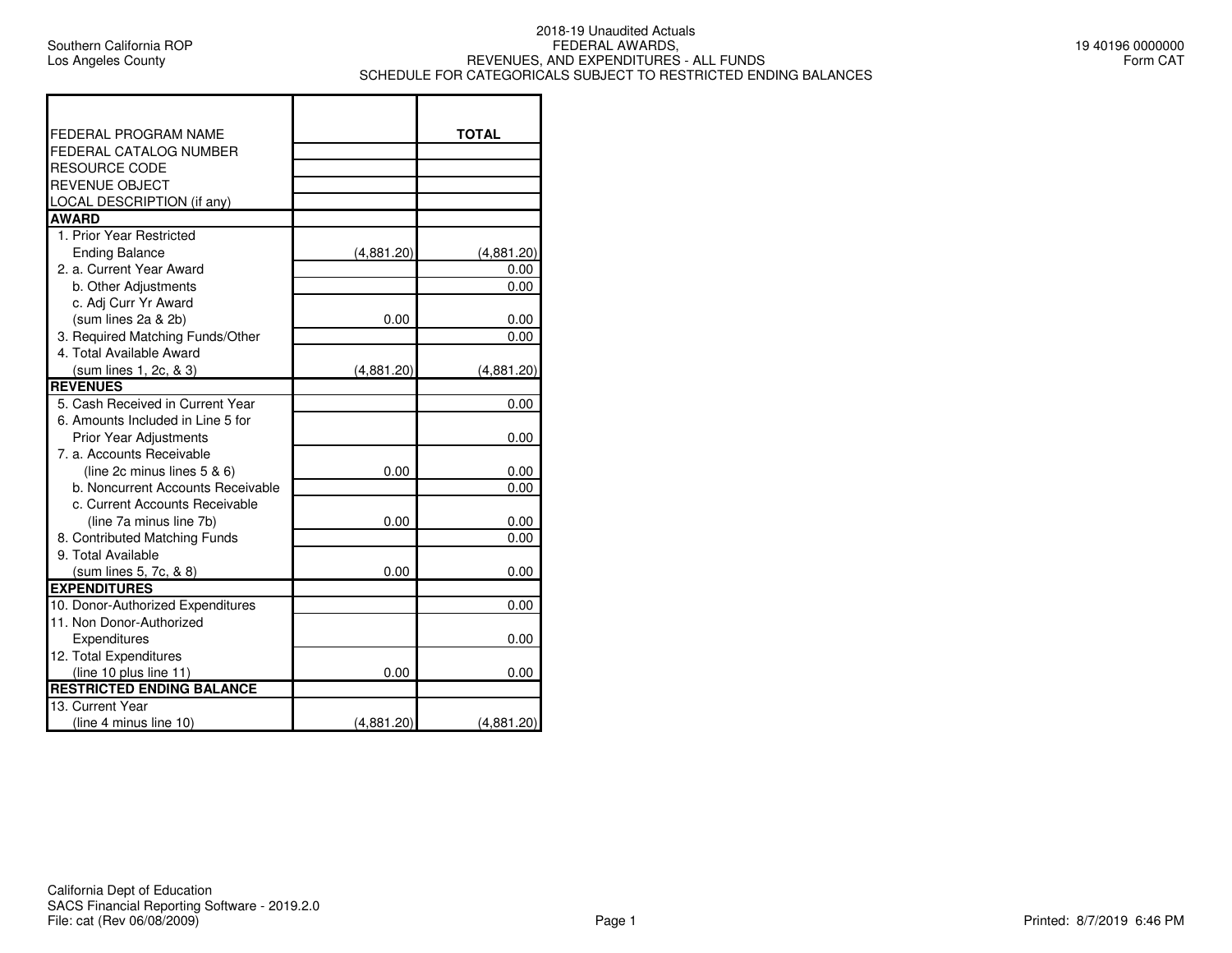## Southern California ROPLos Angeles County

## Unaudited Actuals2018-19 General Fund and Charter Schools FundsProgram Cost Report

19 40196 0000000Form PCR

|                      |                                               |                                         |               |                                   | Central Admin             |               | <b>Total Costs by</b>                 |
|----------------------|-----------------------------------------------|-----------------------------------------|---------------|-----------------------------------|---------------------------|---------------|---------------------------------------|
|                      |                                               | Subtotal<br>Direct Charged<br>Allocated |               | <b>Other Costs</b><br>Costs       |                           | Program       |                                       |
|                      |                                               | (Schedule DCC)                          | (Schedule AC) | $\left(\text{col. } 1 + 2\right)$ | (col. 3 x Sch. CAC line E | (Schedule OC) | $\left(\text{col. } 3 + 4 + 5\right)$ |
| Goal                 | Program/Activity                              | Column 1                                | Column 2      | Column 3                          | Column 4                  | Column 5      | Column 6                              |
| <b>Instructional</b> |                                               |                                         |               |                                   |                           |               |                                       |
| Goals                |                                               |                                         |               |                                   |                           |               |                                       |
| 0001                 | Pre-Kindergarten                              | 0.00                                    | 0.00          | 0.00                              | 0.00                      |               | 0.00                                  |
| 1110                 | Regular Education, K-12                       | 5,227.43                                | 0.00          | 5,227.43                          | 1,619.72                  |               | 6,847.15                              |
| 3800                 | <b>Career Technical Education</b>             | 0.00                                    | 0.00          | 0.00                              | 0.00                      |               | 0.00                                  |
| 4110                 | <b>Regular Education, Adult</b>               | 0.00                                    | 0.00          | 0.00                              | 0.00                      |               | 0.00                                  |
| 4630                 | <b>Adult Career Technical Education</b>       | 0.00                                    | 0.00          | 0.00                              | 0.00                      |               | 0.00                                  |
| 5000-5999            | <b>Special Education</b>                      | 0.00                                    | 0.00          | 0.00                              | 0.00                      |               | 0.00                                  |
| 6000                 | Regional Occupational Ctr/Prg (ROC/P)         | 3,755,692.11                            | 0.00          | 3,755,692.11                      | 1,163,699.61              |               | 4,919,391.72                          |
| <b>Other Goals</b>   |                                               |                                         |               |                                   |                           |               |                                       |
| 7110                 | Nonagency - Educational                       | 0.00                                    | 0.00          | 0.00                              | 0.00                      |               | 0.00                                  |
| 7150                 | Nonagency - Other                             | 0.00                                    | 0.00          | 0.00                              | 0.00                      |               | 0.00                                  |
| 8500                 | Child Care and Development Services           | 0.00                                    | 0.00          | 0.00                              | 0.00                      |               | 0.00                                  |
| <b>Other Costs</b>   |                                               |                                         |               |                                   |                           |               |                                       |
| ----                 | Food Services                                 |                                         |               |                                   |                           | 0.00          | 0.00                                  |
| ----                 | Enterprise                                    |                                         |               |                                   |                           | 0.00          | 0.00                                  |
| $--- -$              | Facilities Acquisition & Construction         |                                         |               |                                   |                           | 0.00          | 0.00                                  |
| $---$                | Other Outgo                                   |                                         |               |                                   |                           | 0.00          | 0.00                                  |
| <b>Other</b>         | Adult Education, Child Development,           |                                         |               |                                   |                           |               |                                       |
| <b>Funds</b>         | Cafeteria, Foundation ([Column 3+             |                                         |               |                                   |                           |               |                                       |
| $- - - -$            | CAC, line C5] times CAC, line E)              |                                         | 0.00          | 0.00                              | 0.00                      |               | 0.00                                  |
|                      | <b>Indirect Cost Transfers to Other Funds</b> |                                         |               |                                   |                           |               |                                       |
|                      | (Net of Funds 01, 09, 62, Function 7210,      |                                         |               |                                   |                           |               |                                       |
| $---$                | <b>Object 7350)</b>                           |                                         |               |                                   | 0.00                      |               | 0.00                                  |
|                      | <b>Total General Fund and Charter</b>         |                                         |               |                                   |                           |               |                                       |
| ----                 | <b>Schools Funds Expenditures</b>             | 3,760,919.54                            | 0.00          | 3,760,919.54                      | 1,165,319.33              | 0.00          | 4,926,238.87                          |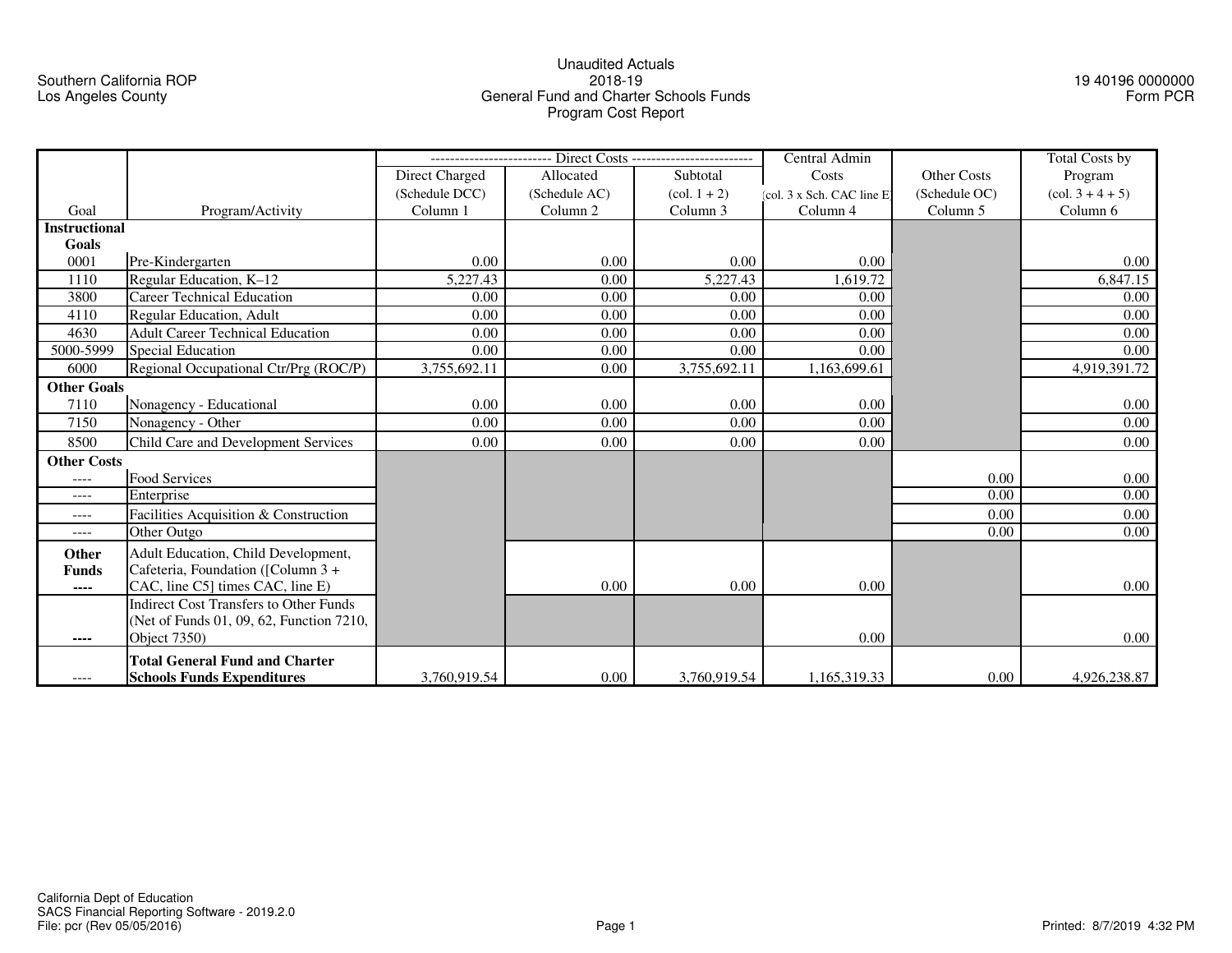#### Unaudited Actuals2018-19 General Fund and Charter Schools FundsProgram Cost ReportSchedule of Direct Charged Costs (DCC)

19 40196 0000000Form PCR

|                        |                                               | Instruction               | Instructional<br>Supervision and<br>Administration | Library, Media,<br>Technology and<br>Other Instructional<br>Resources | School<br>Administration | Pupil Support<br>Services          |                 |                           | Pupil Transportation Ancillary Services Community Services | General<br>Administration               | and Operations            | Plant Maintenance Facilities Rents and<br>Leases |              |
|------------------------|-----------------------------------------------|---------------------------|----------------------------------------------------|-----------------------------------------------------------------------|--------------------------|------------------------------------|-----------------|---------------------------|------------------------------------------------------------|-----------------------------------------|---------------------------|--------------------------------------------------|--------------|
| Goal                   | Type of Program                               | (Functions 1000-<br>1999) | (Functions 2100-<br>2200)                          | (Functions 2420-<br>2495)                                             | (Function 2700)          | (Functions 3110-<br>3160 and 3900) | (Function 3600) | (Functions 4000-<br>4999) | (Functions 5000-<br>5999)                                  | (Functions 7000-<br>7999, except 7210)* | (Functions 8100-<br>8400) | (Function 8700)                                  | Total        |
| Instructional<br>Goals |                                               |                           |                                                    |                                                                       |                          |                                    |                 |                           |                                                            |                                         |                           |                                                  |              |
| 0001                   | Pre-Kindergarten                              | 0.00                      | 0.00                                               | 0.00                                                                  | 0.00                     | 0.00                               | 0.00            | 0.00                      |                                                            |                                         | 0.00                      | 0.00                                             | 0.00         |
| 1110                   | Regular Education, K-12                       | 5,227.43                  | 0.00                                               | 0.00                                                                  | 0.00                     | 0.00                               | 0.00            | 0.00                      |                                                            |                                         | 0.00                      | 0.00                                             | 5,227.43     |
| 3800                   | <b>Career Technical Education</b>             | 0.00                      | 0.00                                               | 0.00                                                                  | 0.00                     | 0.00                               | 0.00            | 0.00                      |                                                            |                                         | 0.00                      | 0.00                                             | 0.00         |
| 4110                   | Regular Education, Adult                      | 0.00                      | 0.00                                               | 0.00                                                                  | 0.00                     | 0.00                               | 0.00            | 0.00                      |                                                            |                                         | 0.00                      | 0.00                                             | 0.00         |
| 4630                   | <b>Adult Career Technical</b><br>Education    | 0.00                      | 0.00                                               | 0.00                                                                  | 0.00                     | 0.00                               | 0.00            | 0.00                      |                                                            |                                         | 0.00                      | 0.00                                             | 0.00         |
| 5000-5999              | <b>Special Education</b>                      | 0.00                      | 0.00                                               | 0.00                                                                  | 0.00                     | 0.00                               | 0.00            | 0.00                      |                                                            |                                         | 0.00                      | 0.00                                             | 0.00         |
| 6000                   | ROC/P                                         | 2.028.036.99              | 339,873.92                                         | 0.00                                                                  | 0.00                     | 562,263.24                         | 271,185.87      | 0.00                      |                                                            |                                         | 554,332.09                | 0.00                                             | 3,755,692.11 |
| <b>Other Goals</b>     |                                               |                           |                                                    |                                                                       |                          |                                    |                 |                           |                                                            |                                         |                           |                                                  |              |
| 7110                   | Nonagency - Educational                       | 0.00                      | 0.00                                               | 0.00                                                                  | 0.00                     | 0.00                               | 0.00            | 0.00                      | 0.00                                                       | 0.00                                    | 0.00                      | 0.00                                             | 0.00         |
| 7150                   | Nonagency - Other                             | 0.00                      | 0.00                                               | 0.00                                                                  | 0.00                     | 0.00                               | 0.00            |                           | 0.00                                                       | $0.00\,$                                | 0.00                      | 0.00                                             | 0.00         |
| 8500                   | Child Care and Development<br><b>Services</b> | 0.00                      | 0.00                                               | 0.00                                                                  | 0.00                     | 0.00                               | 0.00            |                           | 0.00                                                       | $0.00\,$                                | 0.00                      | 0.00                                             | 0.00         |
|                        | <b>Total Direct Charged Costs</b>             | 2,033,264.42              | 339,873.92                                         | 0.00                                                                  | 0.00                     | 562,263.24                         | 271,185.87      | 0.00                      | 0.00                                                       | $0.00\,$                                | 554,332.09                | 0.00                                             | 3,760,919.54 |

\* Functions 7100-7199 for goals 8100 and 8500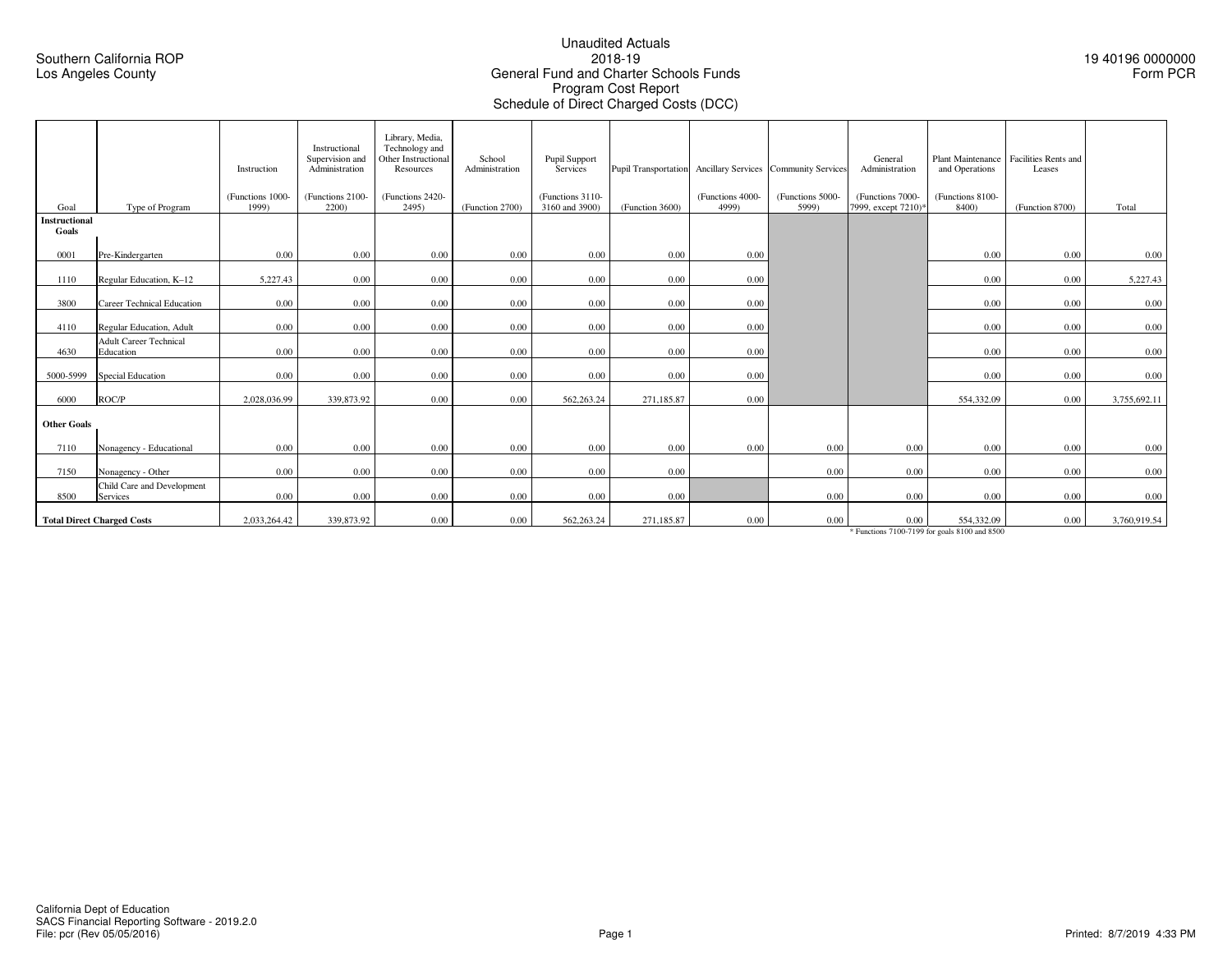Southern California ROPLos Angeles County

## Unaudited Actuals2018-19 General Fund and Charter Schools FundsProgram Cost Report Schedule of Allocated Support Costs (AC)

19 40196 0000000Form PCR

|                                                              |                                         | Allocated Support Costs (Based on factors input on Form PCRAF) |                        |                           |       |
|--------------------------------------------------------------|-----------------------------------------|----------------------------------------------------------------|------------------------|---------------------------|-------|
|                                                              |                                         |                                                                |                        |                           |       |
| Goal                                                         | Type of Program                         | <b>Full-Time Equivalents</b>                                   | <b>Classroom Units</b> | <b>Pupils Transported</b> | Total |
| <b>Instructional Goals</b>                                   |                                         |                                                                |                        |                           |       |
| 0001                                                         | Pre-Kindergarten                        | 0.00                                                           | 0.00                   | 0.00                      | 0.00  |
| 1110                                                         | Regular Education, K-12                 | 0.00                                                           | 0.00                   | 0.00                      | 0.00  |
| 3800                                                         | <b>Career Technical Education</b>       | 0.00                                                           | 0.00                   | 0.00                      | 0.00  |
| 4110                                                         | Regular Education, Adult                | 0.00                                                           | 0.00                   | 0.00                      | 0.00  |
| 4630                                                         | <b>Adult Career Technical Education</b> | 0.00                                                           | 0.00                   | 0.00                      | 0.00  |
| 5000-5999                                                    | Special Education (allocated to 5001)   | 0.00                                                           | 0.00                   | 0.00                      | 0.00  |
| 6000                                                         | ROC/P                                   | 0.00                                                           | 0.00                   | 0.00                      | 0.00  |
| <b>Other Goals</b>                                           |                                         |                                                                |                        |                           |       |
| 7110                                                         | Nonagency - Educational                 | 0.00                                                           | 0.00                   | 0.00                      | 0.00  |
| 7150                                                         | Nonagency - Other                       | 0.00                                                           | 0.00                   | 0.00                      | 0.00  |
| 8500                                                         | Child Care and Development Svcs.        | 0.00                                                           | 0.00                   | 0.00                      | 0.00  |
| <b>Other Funds</b>                                           |                                         |                                                                |                        |                           |       |
| - -                                                          | <b>Adult Education (Fund 11)</b>        |                                                                | 0.00                   |                           | 0.00  |
| $- -$                                                        | Child Development (Fund 12)             | 0.00                                                           | 0.00                   | 0.00                      | 0.00  |
| $ -$                                                         | Cafeteria (Funds 13 and 61)             |                                                                | 0.00                   |                           | 0.00  |
| 0.00<br>0.00<br>0.00<br><b>Total Allocated Support Costs</b> |                                         |                                                                |                        |                           | 0.00  |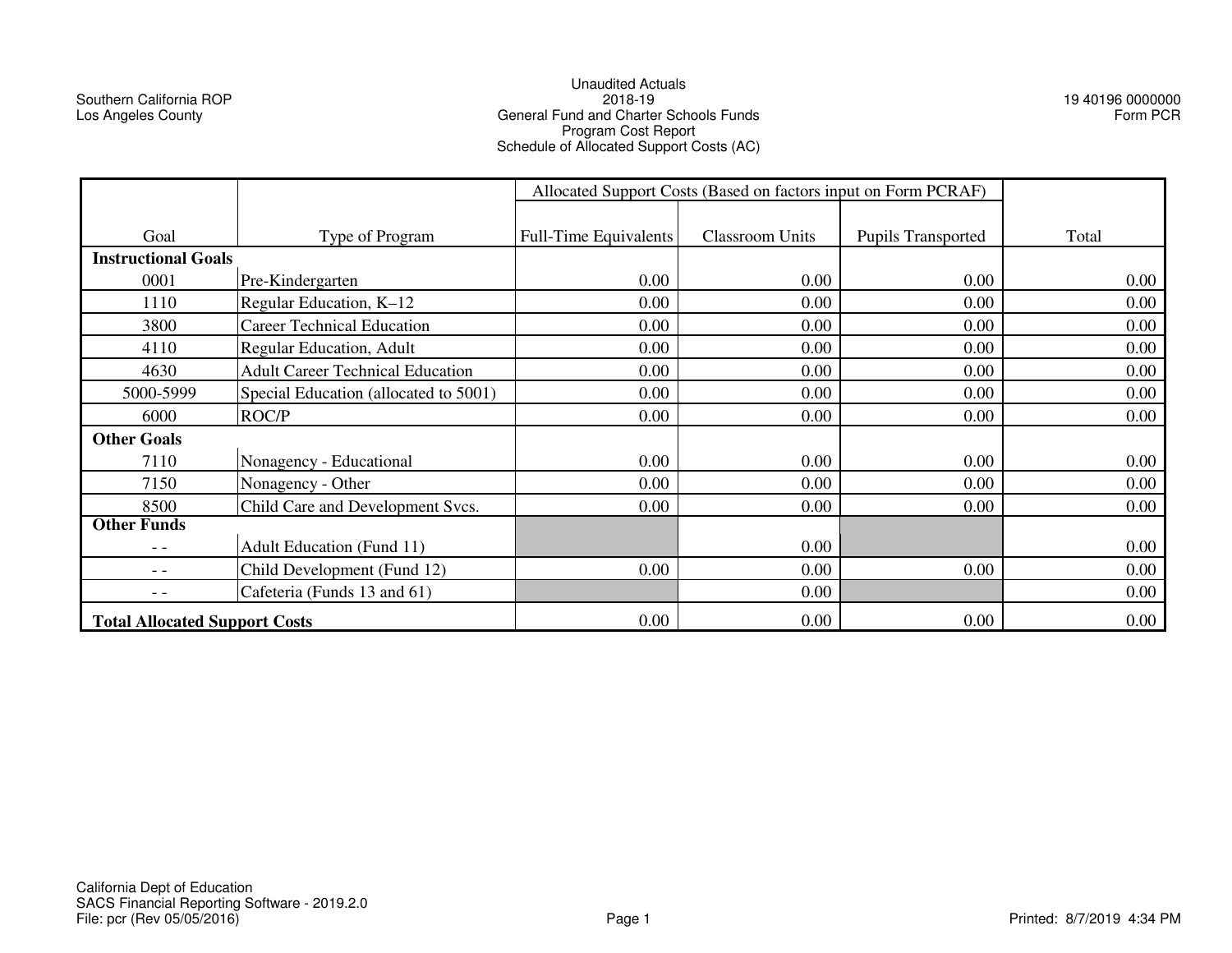# Unaudited Actuals2018-19Program Cost Report Schedule of Central Administration Costs (CAC)

19 40196 0000000Form PCR

| A.             | <b>Central Administration Costs in General Fund and Charter Schools Funds</b>                                         |              |
|----------------|-----------------------------------------------------------------------------------------------------------------------|--------------|
|                | Board and Superintendent (Funds 01, 09, and 62, Functions 7100-7180, Goals 0000-6999 and                              |              |
| 1              | 9000, Objects 1000-7999)<br>External Financial Audits (Funds 01, 09, and 62, Functions 7190-7191, Goals 0000-6999 and | 452,873.49   |
| $\overline{2}$ | 9000, Objects 1000-7999)                                                                                              | 0.00         |
| 3              | Other General Administration (Funds 01, 09, and 62, Functions 7200-7600 except 7210, Goal<br>0000, Objects 1000-7999) | 438,694.29   |
| 4              | Centralized Data Processing (Funds 01, 09, and 62, Function 7700, Goal 0000, Objects 1000-<br>7999)                   | 273,751.55   |
| 5              | Total Central Administration Costs in General Fund and Charter Schools Funds                                          | 1,165,319.33 |
| <b>B.</b>      | Direct Charged and Allocated Costs in General Fund and Charter Schools Funds                                          |              |
|                | Total Direct Charged Costs (from Form PCR, Column 1, Total)                                                           | 3,760,919.54 |
| $\overline{2}$ | Total Allocated Costs (from Form PCR, Column 2, Total)                                                                | 0.00         |
| $\overline{3}$ | Total Direct Charged and Allocated Costs in General Fund and Charter Schools Funds                                    | 3,760,919.54 |
| $\mathbf{C}$ . | <b>Direct Charged Costs in Other Funds</b>                                                                            |              |
| $\mathbf{1}$   | Adult Education (Fund 11, Objects 1000-5999, except 5100)                                                             | 0.00         |
| $\overline{2}$ | Child Development (Fund 12, Objects 1000-5999, except 5100)                                                           | 0.00         |
| 3              | Cafeteria (Funds 13 & 61, Objects 1000-5999, except 5100)                                                             | 0.00         |
| $\overline{4}$ | Foundation (Funds 19 & 57, Objects 1000-5999, except 5100) (Not applicable to JPAs)                                   | 0.00         |
| 5              | <b>Total Direct Charged Costs in Other Funds</b>                                                                      | 0.00         |
| D.             | Total Direct Charged and Allocated Costs $(B3 + C5)$                                                                  | 3,760,919.54 |
| Е.             | <b>Ratio of Central Administration Costs to Direct Charged and Allocated Costs (A5/D)</b>                             | 30.98%       |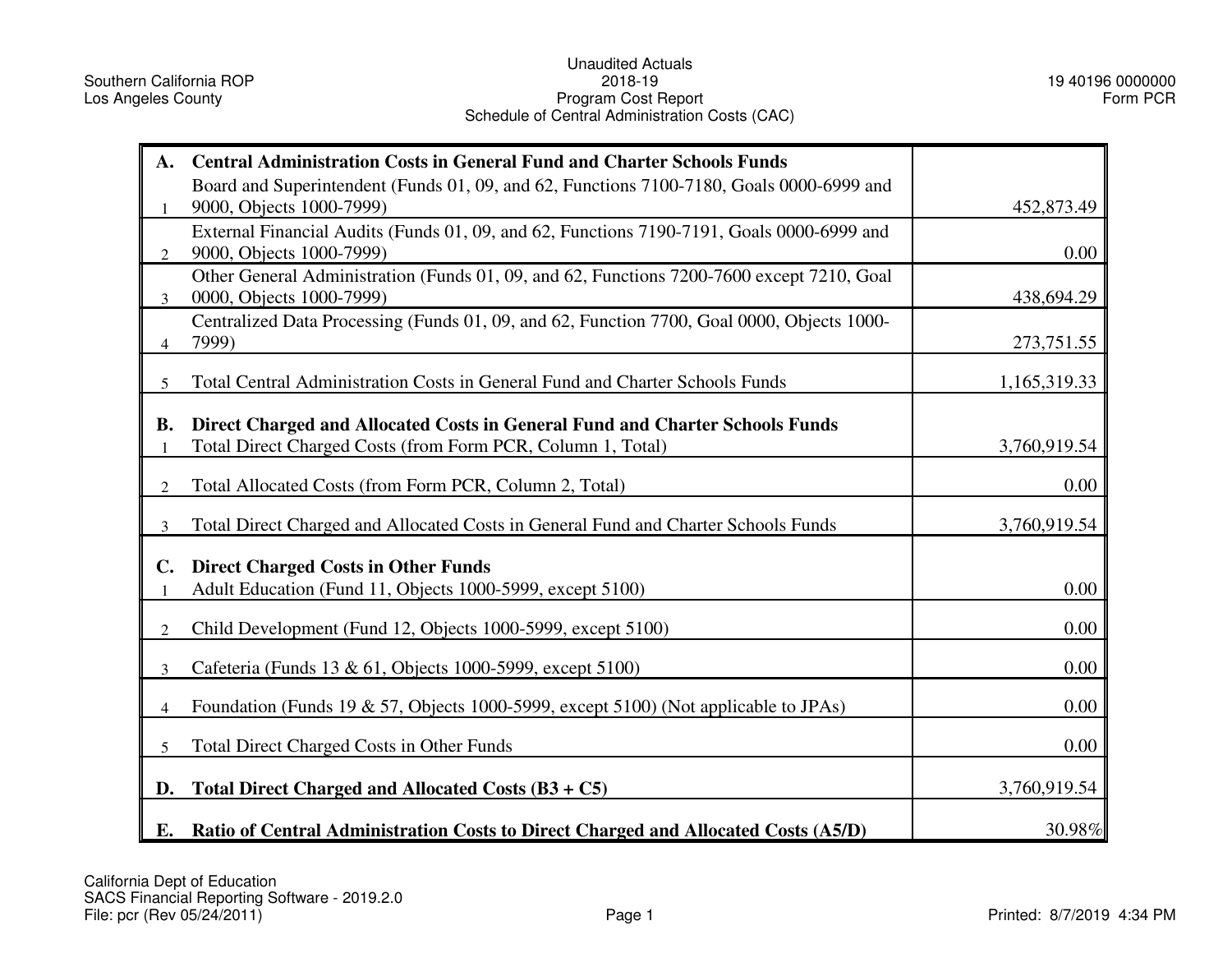### Unaudited Actuals2018-19 General Fund and Charter Schools FundsProgram Cost Report Schedule of Other Costs (OC)

19 40196 0000000Form PCR

|                                                                                                                                                    | Food Services   | Enterprise      | Facilities Acquisition &<br>Construction | Other Outgo           |                      |
|----------------------------------------------------------------------------------------------------------------------------------------------------|-----------------|-----------------|------------------------------------------|-----------------------|----------------------|
| Type of Activity                                                                                                                                   | (Function 3700) | (Function 6000) | (Function 8500)                          | (Functions 9000-9999) | Total                |
| Food Services<br>(Objects 1000-5999, 6400, and 6500)<br>Enterprise<br>(Objects 1000-5999, 6400, and 6500)<br>Facilities Acquisition & Construction | 0.00            | 0.00            |                                          |                       | $0.00\,$<br>$0.00\,$ |
| (Objects 1000-6500)                                                                                                                                |                 |                 | $0.00\,$                                 |                       | $0.00\,$             |
| Other Outgo<br>(Objects 1000-7999)                                                                                                                 |                 |                 |                                          | 0.00                  | $0.00\,$             |
| <b>Total Other Costs</b>                                                                                                                           | 0.00            | 0.00            | $0.00\,$                                 | 0.00                  | $0.00\,$             |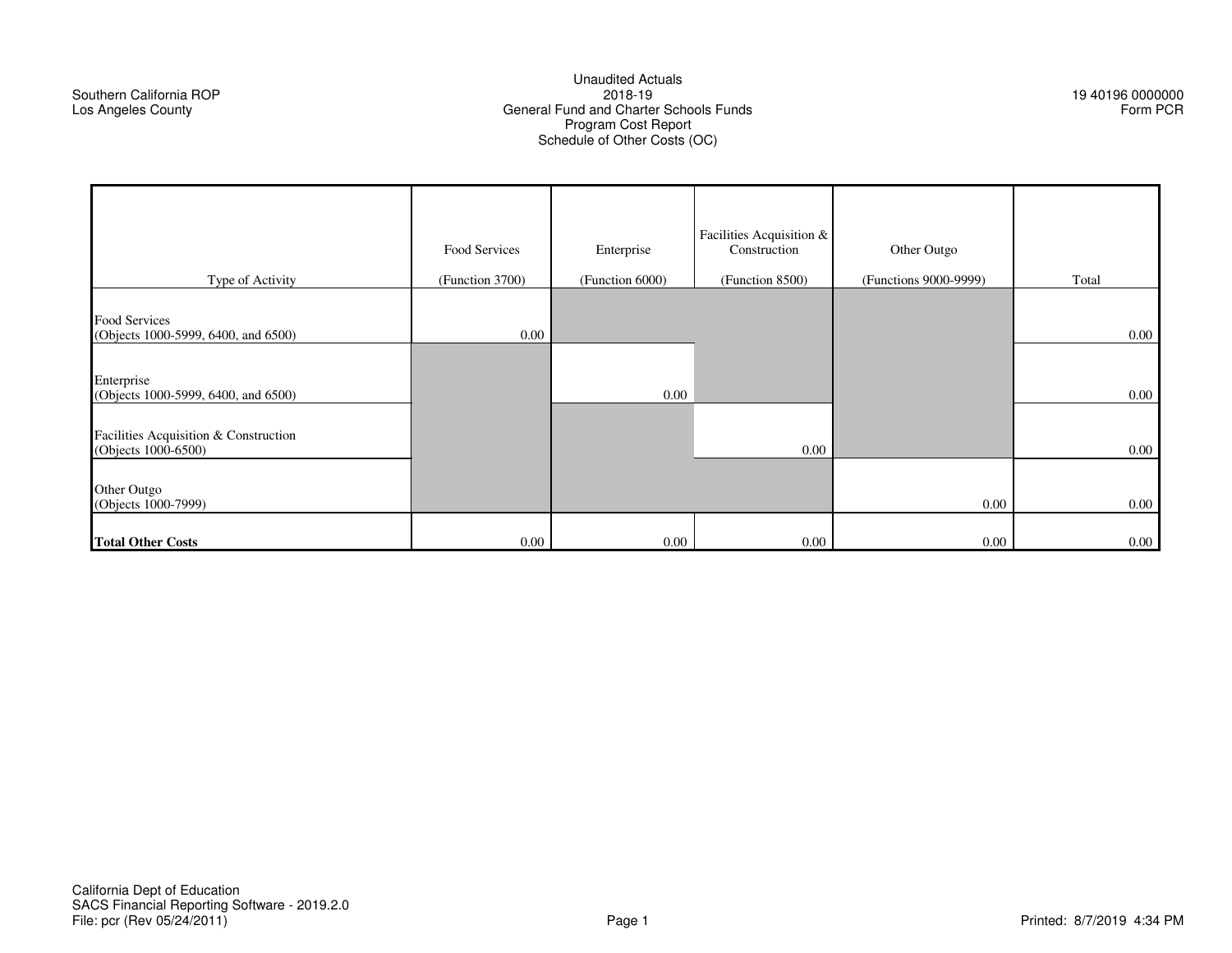### Unaudited Actuals2018-19General Fund and Charter Schools Funds Program Cost Report Schedule of Allocation Factors (AF) for Support Costs

|                                        |                                                                                                                                  |                                                                                 |                                                                                                    |                                          | -------- Classroom Units - - - - - - - -                         |                                                              | <b>Pupils Transported</b>                         |                                         |
|----------------------------------------|----------------------------------------------------------------------------------------------------------------------------------|---------------------------------------------------------------------------------|----------------------------------------------------------------------------------------------------|------------------------------------------|------------------------------------------------------------------|--------------------------------------------------------------|---------------------------------------------------|-----------------------------------------|
|                                        |                                                                                                                                  | <b>Instructional Supervision</b><br>and Administration<br>(Functions 2100-2200) | Library, Media,<br>Technology and Other<br><b>Instructional Resources</b><br>(Functions 2420-2495) | School Administration<br>(Function 2700) | <b>Pupil Support Services</b><br>(Functions 3100-3199 &<br>3900) | Plant Maintenance and<br>Operations<br>(Functions 8100-8400) | Facilities Rents and<br>Leases<br>(Function 8700) | Pupil Transportation<br>(Function 3600) |
|                                        | A. Amount of Undistributed Expenditures, Funds 01, 09, and 62,<br>Goals 0000 and 9000 (will be allocated based on factors input) | 0.00                                                                            | 0.00                                                                                               | 284,362.56                               | 0.00                                                             | 0.00                                                         | 0.00                                              | 0.00                                    |
|                                        | <b>B.</b> Enter Allocation Factor(s) by Goal:                                                                                    | FTE Factor(s)                                                                   | FTE Factor(s)                                                                                      | FTE Factor $(s)$                         | FTE Factor(s)                                                    | $CU$ Factor(s)                                               | $CU$ Factor(s)                                    | PT Factor(s)                            |
|                                        | (Note: Allocation factors are only needed for a column if                                                                        |                                                                                 |                                                                                                    |                                          |                                                                  |                                                              |                                                   |                                         |
|                                        | there are undistributed expenditures in line A.)                                                                                 |                                                                                 |                                                                                                    |                                          |                                                                  |                                                              |                                                   |                                         |
| <b>Instructional Goals Description</b> |                                                                                                                                  |                                                                                 |                                                                                                    |                                          |                                                                  |                                                              |                                                   |                                         |
| 0001                                   | Pre-Kindergarten                                                                                                                 |                                                                                 |                                                                                                    |                                          |                                                                  |                                                              |                                                   |                                         |
| 1110                                   | Regular Education, K-12                                                                                                          |                                                                                 |                                                                                                    |                                          |                                                                  |                                                              |                                                   |                                         |
| 3800                                   | <b>Career Technical Education</b>                                                                                                |                                                                                 |                                                                                                    |                                          |                                                                  |                                                              |                                                   |                                         |
| 4110                                   | Regular Education, Adult                                                                                                         |                                                                                 |                                                                                                    |                                          |                                                                  |                                                              |                                                   |                                         |
| 4630                                   | <b>Adult Career Technical Education</b>                                                                                          |                                                                                 |                                                                                                    |                                          |                                                                  |                                                              |                                                   |                                         |
| 5000-5999                              | Special Education (allocated to 5001)                                                                                            |                                                                                 |                                                                                                    |                                          |                                                                  |                                                              |                                                   |                                         |
| 6000                                   | ROC/P                                                                                                                            |                                                                                 |                                                                                                    |                                          |                                                                  |                                                              |                                                   |                                         |
| <b>Other Goals</b>                     | <b>Description</b>                                                                                                               |                                                                                 |                                                                                                    |                                          |                                                                  |                                                              |                                                   |                                         |
| 7110                                   | Nonagency - Educational                                                                                                          |                                                                                 |                                                                                                    |                                          |                                                                  |                                                              |                                                   |                                         |
| 7150                                   | Nonagency - Other                                                                                                                |                                                                                 |                                                                                                    |                                          |                                                                  |                                                              |                                                   |                                         |
| 8500                                   | Child Care and Development Services                                                                                              |                                                                                 |                                                                                                    |                                          |                                                                  |                                                              |                                                   |                                         |
| <b>Other Funds</b>                     | <b>Description</b>                                                                                                               |                                                                                 |                                                                                                    |                                          |                                                                  |                                                              |                                                   |                                         |
| $\sim$ $\sim$                          | Adult Education (Fund 11)                                                                                                        |                                                                                 |                                                                                                    |                                          |                                                                  |                                                              |                                                   |                                         |
| $ -$                                   | Child Development (Fund 12)                                                                                                      |                                                                                 |                                                                                                    |                                          |                                                                  |                                                              |                                                   |                                         |
| $\frac{1}{2}$                          | Cafeteria (Funds 13 & 61)                                                                                                        |                                                                                 |                                                                                                    |                                          |                                                                  |                                                              |                                                   |                                         |
| <b>C. Total Allocation Factors</b>     |                                                                                                                                  | 0.00                                                                            | 0.00                                                                                               | 0.00                                     | 0.00                                                             | 0.00                                                         | 0.00                                              | 0.00                                    |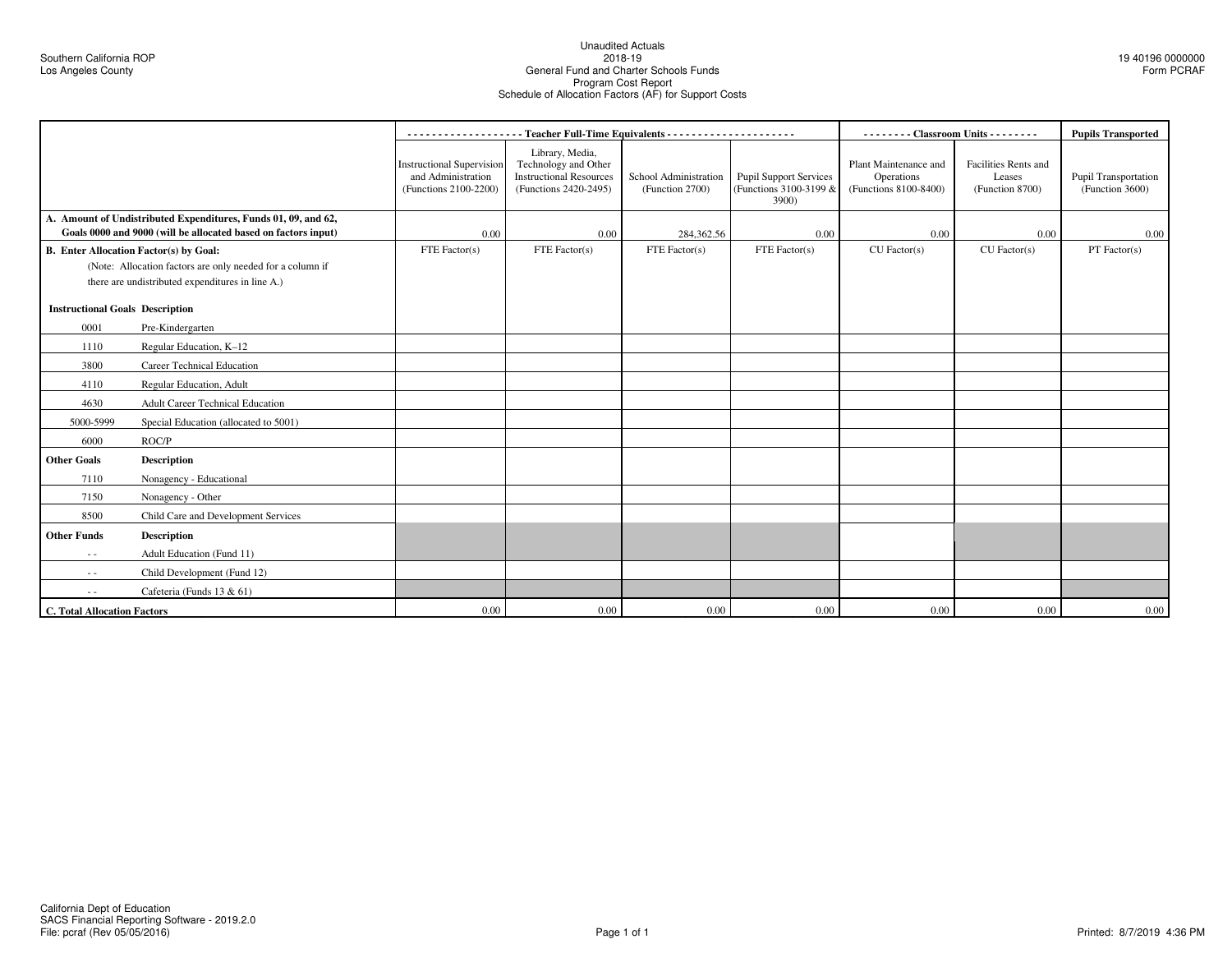# Unaudited Actuals 2018-19 Unaudited Actuals SUMMARY OF INTERFUND ACTIVITIES FOR ALL FUNDS

| <b>Description</b>                                            | Direct Costs - Interfund<br><b>Transfers In</b><br>5750 | <b>Transfers Out</b><br>5750 | <b>Transfers In</b><br>7350 | <b>Indirect Costs - Interfund</b><br><b>Transfers Out</b><br>7350 | Interfund<br><b>Transfers In</b><br>8900-8929 | Interfund<br><b>Transfers Out</b><br>7600-7629 | Due From<br><b>Other Funds</b><br>9310 | Due To<br><b>Other Funds</b><br>9610 |
|---------------------------------------------------------------|---------------------------------------------------------|------------------------------|-----------------------------|-------------------------------------------------------------------|-----------------------------------------------|------------------------------------------------|----------------------------------------|--------------------------------------|
| 01 GENERAL FUND                                               |                                                         |                              |                             |                                                                   |                                               |                                                |                                        |                                      |
| <b>Expenditure Detail</b>                                     | 0.00                                                    | 0.00                         | 0.00                        | 0.00                                                              |                                               |                                                |                                        |                                      |
| Other Sources/Uses Detail                                     |                                                         |                              |                             |                                                                   | 0.00                                          | 0.00                                           |                                        |                                      |
| Fund Reconciliation                                           |                                                         |                              |                             |                                                                   |                                               |                                                | 0.00                                   | 0.00                                 |
| 10 SPECIAL EDUCATION PASS-THROUGH FUND                        |                                                         |                              |                             |                                                                   |                                               |                                                |                                        |                                      |
| <b>Expenditure Detail</b>                                     |                                                         |                              |                             |                                                                   |                                               |                                                |                                        |                                      |
| Other Sources/Uses Detail                                     |                                                         |                              |                             |                                                                   |                                               |                                                |                                        |                                      |
| Fund Reconciliation                                           |                                                         |                              |                             |                                                                   |                                               |                                                | 0.00                                   | 0.00                                 |
| 11 ADULT EDUCATION FUND                                       |                                                         |                              |                             |                                                                   |                                               |                                                |                                        |                                      |
| <b>Expenditure Detail</b>                                     | 0.00                                                    | 0.00                         | 0.00                        | 0.00                                                              |                                               |                                                |                                        |                                      |
| Other Sources/Uses Detail                                     |                                                         |                              |                             |                                                                   | 0.00                                          | 0.00                                           |                                        |                                      |
| Fund Reconciliation                                           |                                                         |                              |                             |                                                                   |                                               |                                                | 0.00                                   | 0.00                                 |
| 12 CHILD DEVELOPMENT FUND                                     |                                                         |                              |                             |                                                                   |                                               |                                                |                                        |                                      |
| <b>Expenditure Detail</b>                                     | 0.00                                                    | 0.00                         | 0.00                        | 0.00                                                              |                                               |                                                |                                        |                                      |
|                                                               |                                                         |                              |                             |                                                                   | 0.00                                          | 0.00                                           |                                        |                                      |
| Other Sources/Uses Detail<br>Fund Reconciliation              |                                                         |                              |                             |                                                                   |                                               |                                                | 0.00                                   | 0.00                                 |
| 13 CAFETERIA SPECIAL REVENUE FUND                             |                                                         |                              |                             |                                                                   |                                               |                                                |                                        |                                      |
| <b>Expenditure Detail</b>                                     | 0.00                                                    | 0.00                         | 0.00                        | 0.00                                                              |                                               |                                                |                                        |                                      |
| Other Sources/Uses Detail                                     |                                                         |                              |                             |                                                                   | 0.00                                          | 0.00                                           |                                        |                                      |
| Fund Reconciliation                                           |                                                         |                              |                             |                                                                   |                                               |                                                | 0.00                                   | 0.00                                 |
| 14 DEFERRED MAINTENANCE FUND                                  |                                                         |                              |                             |                                                                   |                                               |                                                |                                        |                                      |
|                                                               |                                                         | 0.00                         |                             |                                                                   |                                               |                                                |                                        |                                      |
| <b>Expenditure Detail</b>                                     | 0.00                                                    |                              |                             |                                                                   | 0.00                                          |                                                |                                        |                                      |
| Other Sources/Uses Detail                                     |                                                         |                              |                             |                                                                   |                                               | 0.00                                           | 0.00                                   | 0.00                                 |
| Fund Reconciliation<br>15 PUPIL TRANSPORTATION EQUIPMENT FUND |                                                         |                              |                             |                                                                   |                                               |                                                |                                        |                                      |
| <b>Expenditure Detail</b>                                     | 0.00                                                    | 0.00                         |                             |                                                                   |                                               |                                                |                                        |                                      |
| Other Sources/Uses Detail                                     |                                                         |                              |                             |                                                                   | 0.00                                          | 0.00                                           |                                        |                                      |
| Fund Reconciliation                                           |                                                         |                              |                             |                                                                   |                                               |                                                | 0.00                                   | 0.00                                 |
| 17 SPECIAL RESERVE FUND FOR OTHER THAN CAPITAL OUTLAY         |                                                         |                              |                             |                                                                   |                                               |                                                |                                        |                                      |
| <b>Expenditure Detail</b>                                     |                                                         |                              |                             |                                                                   |                                               |                                                |                                        |                                      |
| Other Sources/Uses Detail                                     |                                                         |                              |                             |                                                                   | 0.00                                          | 0.00                                           |                                        |                                      |
| Fund Reconciliation                                           |                                                         |                              |                             |                                                                   |                                               |                                                | 0.00                                   | 0.00                                 |
| 18 SCHOOL BUS EMISSIONS REDUCTION FUND                        |                                                         |                              |                             |                                                                   |                                               |                                                |                                        |                                      |
| <b>Expenditure Detail</b>                                     | 0.00                                                    | 0.00                         |                             |                                                                   |                                               |                                                |                                        |                                      |
| Other Sources/Uses Detail                                     |                                                         |                              |                             |                                                                   | 0.00                                          | 0.00                                           |                                        |                                      |
| <b>Fund Reconciliation</b>                                    |                                                         |                              |                             |                                                                   |                                               |                                                | 0.00                                   | 0.00                                 |
| 20 SPECIAL RESERVE FUND FOR POSTEMPLOYMENT BENEFITS           |                                                         |                              |                             |                                                                   |                                               |                                                |                                        |                                      |
| <b>Expenditure Detail</b>                                     |                                                         |                              |                             |                                                                   |                                               |                                                |                                        |                                      |
| Other Sources/Uses Detail                                     |                                                         |                              |                             |                                                                   | 0.00                                          | 0.00                                           |                                        |                                      |
| <b>Fund Reconciliation</b>                                    |                                                         |                              |                             |                                                                   |                                               |                                                | 0.00                                   | 0.00                                 |
| 21 BUILDING FUND                                              |                                                         |                              |                             |                                                                   |                                               |                                                |                                        |                                      |
| <b>Expenditure Detail</b>                                     | 0.00                                                    | 0.00                         |                             |                                                                   |                                               |                                                |                                        |                                      |
| Other Sources/Uses Detail                                     |                                                         |                              |                             |                                                                   | 0.00                                          | 0.00                                           |                                        |                                      |
| Fund Reconciliation                                           |                                                         |                              |                             |                                                                   |                                               |                                                | 0.00                                   | 0.00                                 |
| 35 COUNTY SCHOOL FACILITIES FUND                              |                                                         |                              |                             |                                                                   |                                               |                                                |                                        |                                      |
| <b>Expenditure Detail</b>                                     | 0.00                                                    | 0.00                         |                             |                                                                   |                                               |                                                |                                        |                                      |
| Other Sources/Uses Detail                                     |                                                         |                              |                             |                                                                   | 0.00                                          | 0.00                                           |                                        |                                      |
| Fund Reconciliation                                           |                                                         |                              |                             |                                                                   |                                               |                                                | 0.00                                   | 0.00                                 |
| 40 SPECIAL RESERVE FUND FOR CAPITAL OUTLAY PROJECTS           |                                                         |                              |                             |                                                                   |                                               |                                                |                                        |                                      |
| <b>Expenditure Detail</b>                                     | 0.00                                                    | 0.00                         |                             |                                                                   |                                               |                                                |                                        |                                      |
| Other Sources/Uses Detail                                     |                                                         |                              |                             |                                                                   | 0.00                                          | 0.00                                           |                                        |                                      |
| Fund Reconciliation                                           |                                                         |                              |                             |                                                                   |                                               |                                                | 0.00                                   | 0.00                                 |
| CAFETERIA ENTERPRISE FUND<br>61                               |                                                         |                              |                             |                                                                   |                                               |                                                |                                        |                                      |
| <b>Expenditure Detail</b>                                     | 0.00                                                    | 0.00                         | 0.00                        | 0.00                                                              |                                               |                                                |                                        |                                      |
| Other Sources/Uses Detail                                     |                                                         |                              |                             |                                                                   | 0.00                                          | 0.00                                           |                                        |                                      |
| Fund Reconciliation                                           |                                                         |                              |                             |                                                                   |                                               |                                                | 0.00                                   | 0.00                                 |
| 67 SELF-INSURANCE FUND                                        |                                                         |                              |                             |                                                                   |                                               |                                                |                                        |                                      |
| <b>Expenditure Detail</b>                                     | 0.00                                                    | 0.00                         |                             |                                                                   |                                               |                                                |                                        |                                      |
| Other Sources/Uses Detail                                     |                                                         |                              |                             |                                                                   | 0.00                                          | 0.00                                           |                                        |                                      |
| Fund Reconciliation                                           |                                                         |                              |                             |                                                                   |                                               |                                                | 0.00                                   | 0.00                                 |
| 71 RETIREE BENEFIT FUND                                       |                                                         |                              |                             |                                                                   |                                               |                                                |                                        |                                      |
| <b>Expenditure Detail</b>                                     |                                                         |                              |                             |                                                                   |                                               |                                                |                                        |                                      |
| Other Sources/Uses Detail                                     |                                                         |                              |                             |                                                                   | 0.00                                          |                                                |                                        |                                      |
| Fund Reconciliation                                           |                                                         |                              |                             |                                                                   |                                               |                                                | 0.00                                   | 0.00                                 |
| 95 STUDENT BODY FUND                                          |                                                         |                              |                             |                                                                   |                                               |                                                |                                        |                                      |
|                                                               |                                                         |                              |                             |                                                                   |                                               |                                                |                                        |                                      |
| <b>Expenditure Detail</b>                                     |                                                         |                              |                             |                                                                   |                                               |                                                |                                        |                                      |
| Other Sources/Uses Detail                                     |                                                         |                              |                             |                                                                   |                                               |                                                |                                        |                                      |
| Fund Reconciliation                                           |                                                         |                              |                             |                                                                   |                                               |                                                | 0.00                                   | 0.00                                 |
| <b>TOTALS</b>                                                 | 0.00                                                    | 0.00                         | 0.00                        | 0.00                                                              | 0.00                                          | 0.00                                           | 0.00                                   | 0.00                                 |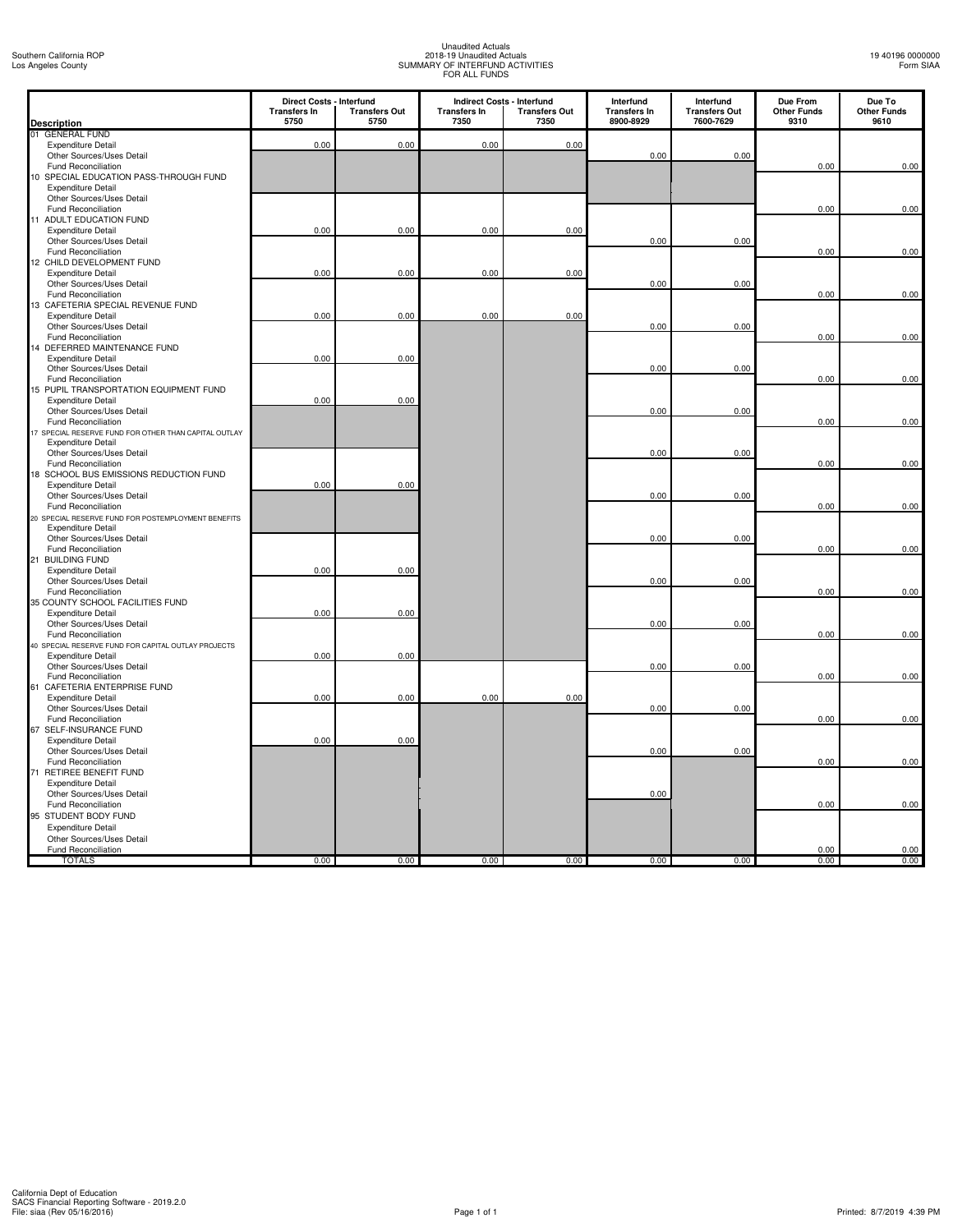**SACS2019ALL Financial Reporting Software - 2019.2.0 8/7/2019 6:56:48 PM 19-40196-0000000**

#### **Unaudited Actuals 2018-19 Unaudited Actuals Technical Review Checks**

#### **Southern California ROP Los Angeles County**

Following is a chart of the various types of technical review checks and related requirements:

- F Fatal (Data must be corrected; an explanation is not allowed) W/WC - Warning/Warning with Calculation (If data are not correct,  $\overline{c}$  correct the data; if data are correct an explanation is required)
- O Informational (If data are not correct, correct the data; if data are correct an explanation is optional, but encouraged)

### **IMPORT CHECKS**

**CHK-RESOURCExOBJECTB - (O) - The following combinations for RESOURCE and**  OBJECT (objects 9791, 9793, and 9795) are invalid:

| <b>ACCOUNT</b>                |                 |               |              |
|-------------------------------|-----------------|---------------|--------------|
| $FD - RS - PY - GO - FN - OB$ | <b>RESOURCE</b> | <b>OBJECT</b> | <b>VALUE</b> |

 $01-3555-0-0000-0000-9791$  3555 9791  $-4,881.20$ Explanation:There is a positive balance for this Resource and Object Code combination to begin the 2019-2020 fiscal year. This negative balance should be resolved.

### **GENERAL LEDGER CHECKS**

**OBJ-POSITIVE - (W) - The following objects have a negative balance by resource, by fund: EXCEPTION**

| <b>FUND</b> | <b>RESOURCE</b> | <b>OBJECT</b> | <b>VALUE</b>                                                                   |
|-------------|-----------------|---------------|--------------------------------------------------------------------------------|
| 01          | . 0 0 0 0       | 3701          | $-22.283.27$                                                                   |
|             |                 |               | Explanation:SoCal ROC received benefit payments for retiree benefits in the    |
|             |                 |               | amount of \$26,205.39 for various medical benefits. The school paid the dental |
|             |                 |               | benefit cost from this budget string and the other medical benefits from       |
|             |                 |               | another budget string leaving a balance of \$22,283.27.                        |

### **SUPPLEMENTAL CHECKS**

**IC-PCT - (O) - The straight indirect cost percentage (i.e., WITHOUT the carryforward adjustment) is less than 2% or exceeds 9%. LEAs, regardless of their size or type, with rates outside of these guidelines have usually incorrectly coded general administrative costs (e.g., fiscal services, personnel/human services, central support, and centralized data processing). Please review the Indirect Cost Rate Worksheet (Form ICR) paying special attention that costs coded to the indirect cost functions are consistent with the definitions in the California School Accounting Manual. Also, to help with your review, the Indirect Cost Rate Worksheet section of the SACS Software User Guide contains** 

Page 1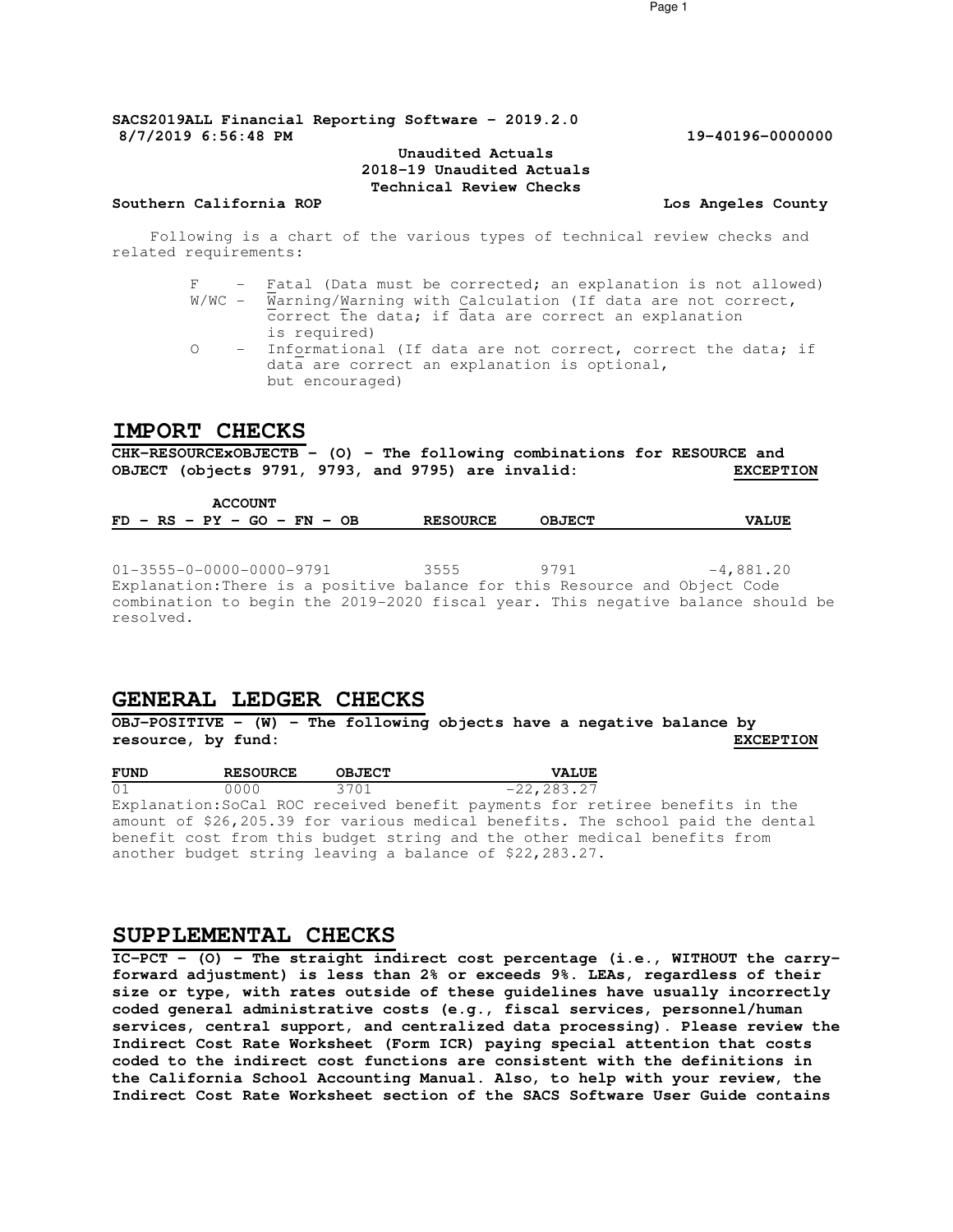**a list of common problem areas. If general administration costs are incorrectly coded, make the necessary data corrections; if costs are correct, please provide an explanation identifying the major contributing factors to the rate. EXCEPTION**

Straight indirect cost percentage before carry-forward adjustment (Form ICR, Part III, Line C) is 17.83% Explanation:SoCal ROC's approved indirect cost rate for 2018-2019 was 8.36%.

# **EXPORT CHECKS**

Checks Completed.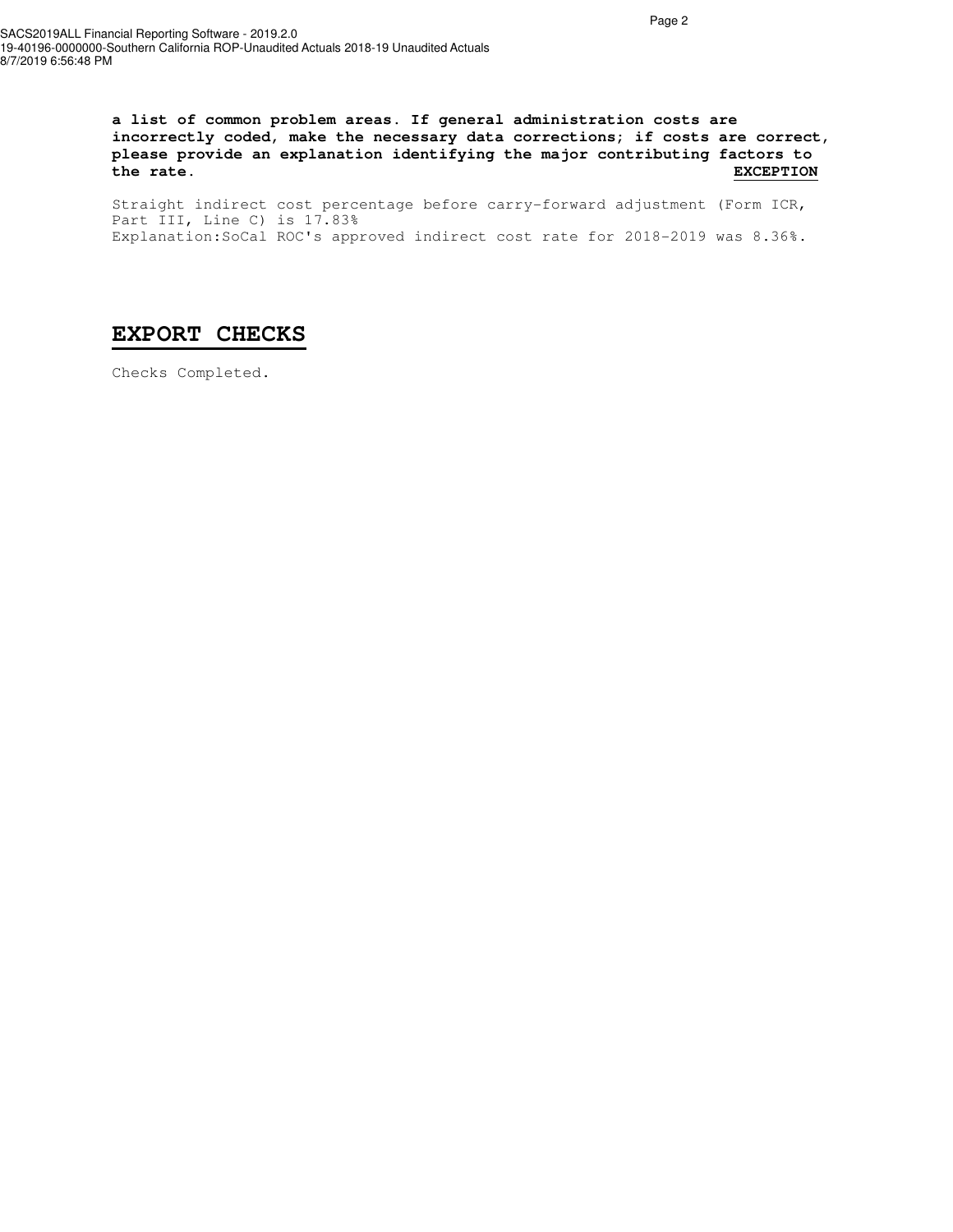#### **Unaudited Actuals 2019-20 Budget Technical Review Checks**

#### **Southern California ROP Los Angeles County**

Following is a chart of the various types of technical review checks and related requirements:

- F Fatal (Data must be corrected; an explanation is not allowed) W/WC - Warning/Warning with Calculation (If data are not correct,  $\overline{c}$  correct the data; if data are correct an explanation is required)
- O Informational (If data are not correct, correct the data; if data are correct an explanation is optional, but encouraged)

### **IMPORT CHECKS**

**CHK-RESOURCExOBJECTA - (W) - The following combinations for RESOURCE and OBJECT (objects 8000 through 9999, except for 9791, 9793, and 9795) are invalid. Data should be corrected or narrative must be provided explaining why the exception(s) should be considered appropriate. EXCEPTION**

 **ACCOUNT FD - RS - PY - GO - FN - OB RESOURCE OBJECT VALUE**

01-3555-0-0000-0000-9790 3555 9790 -3,212.00 Explanation:More funds were budgeted for expenditures than revenue for 19-20. The positive balance rolling over from 18-19 will balance the budget once the expenditures are completed for the year.

### **GENERAL LEDGER CHECKS**

**EFB-POSITIVE - (W) - Ending balance (Object 979Z) is negative for the following resources. Please explain the cause of the negative balances and your plan to resolve them. EXCEPTION**

| <b>FUND</b> | <b>RESOURCE</b>                                                                   | NEG. EFB    |
|-------------|-----------------------------------------------------------------------------------|-------------|
| 01          | 3555                                                                              | $-3,212,00$ |
|             | Explanation: More funds were budgeted for expenditures than revenue for $19-20$ . |             |
|             | The positive balance rolling over from 18-19 will balance the budget once the     |             |
|             | expenditures are completed for the year.                                          |             |

Total of negative resource balances for Fund  $01$   $-3,212.00$ 

### **OBJ-POSITIVE - (W) - The following objects have a negative balance by resource, by fund: EXCEPTION**

| <b>FUND</b>    | <b>RESOURCE</b>                         | <b>OBJECT</b> | <b>VALUE</b> |
|----------------|-----------------------------------------|---------------|--------------|
| 0 <sub>1</sub> | $\left\langle 555 \right\rangle$<br>--- | $\Omega$      | -3 212 00    |

Explanation:More funds were budgeted for expenditures than revenue for 19-20. The positive balance rolling over from 18-19 will balance the budget once the

Page 1